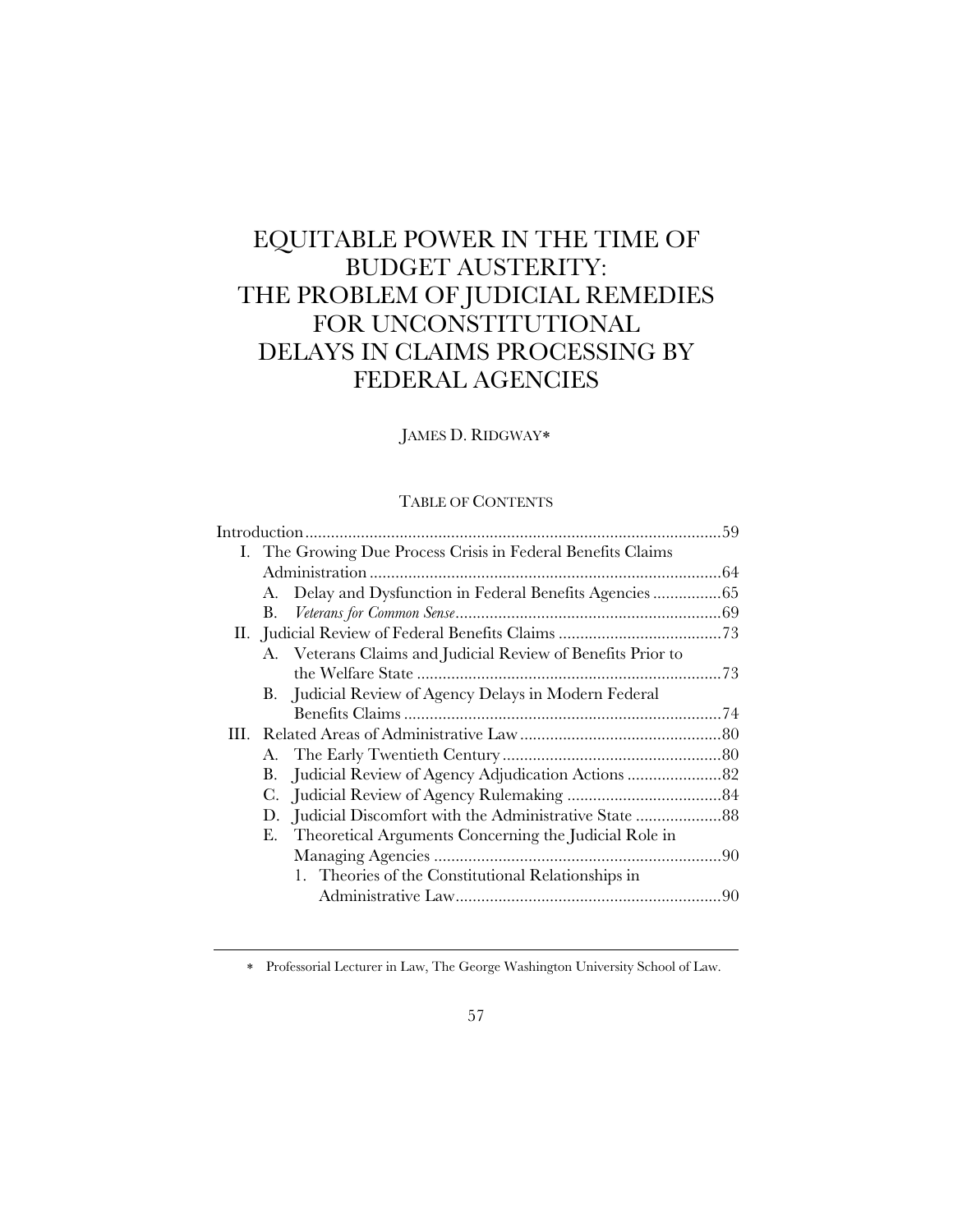58 *ADMINISTRATIVE LAW REVIEW* [64:1

|    | 2. Theoretical Approaches to Systemic Agency Problems,           |  |
|----|------------------------------------------------------------------|--|
|    |                                                                  |  |
| F. | Summary of Guidance from Administrative Law 95                   |  |
|    |                                                                  |  |
|    | A. Desegregation and the Rise of Comprehensive Equitable         |  |
|    |                                                                  |  |
|    | B. The Modern Structural Litigation Playbook101                  |  |
|    | C. The Prison Reform Cases and the <i>Plata</i> Problem103       |  |
|    | 1. Equitable Relief in Prison Cases Prior to <i>Plata</i> 103    |  |
|    |                                                                  |  |
|    |                                                                  |  |
|    | V. The Future of Judicial Remedies for Delays in Adjudication of |  |
|    |                                                                  |  |
| A. |                                                                  |  |
| В. | Reexamining the Origins of the Structural Reform                 |  |
|    |                                                                  |  |
|    | C. An Alternative Strategy for Structural Reform Remedies122     |  |
|    | 1. Defining a Timeline-Based Approach 122                        |  |
|    | 2. A Three-Part Balancing Test for Equitable Remedies            |  |
|    |                                                                  |  |
|    | D. The New Playbook as Applied to Federal Benefits Agencies 127  |  |
|    |                                                                  |  |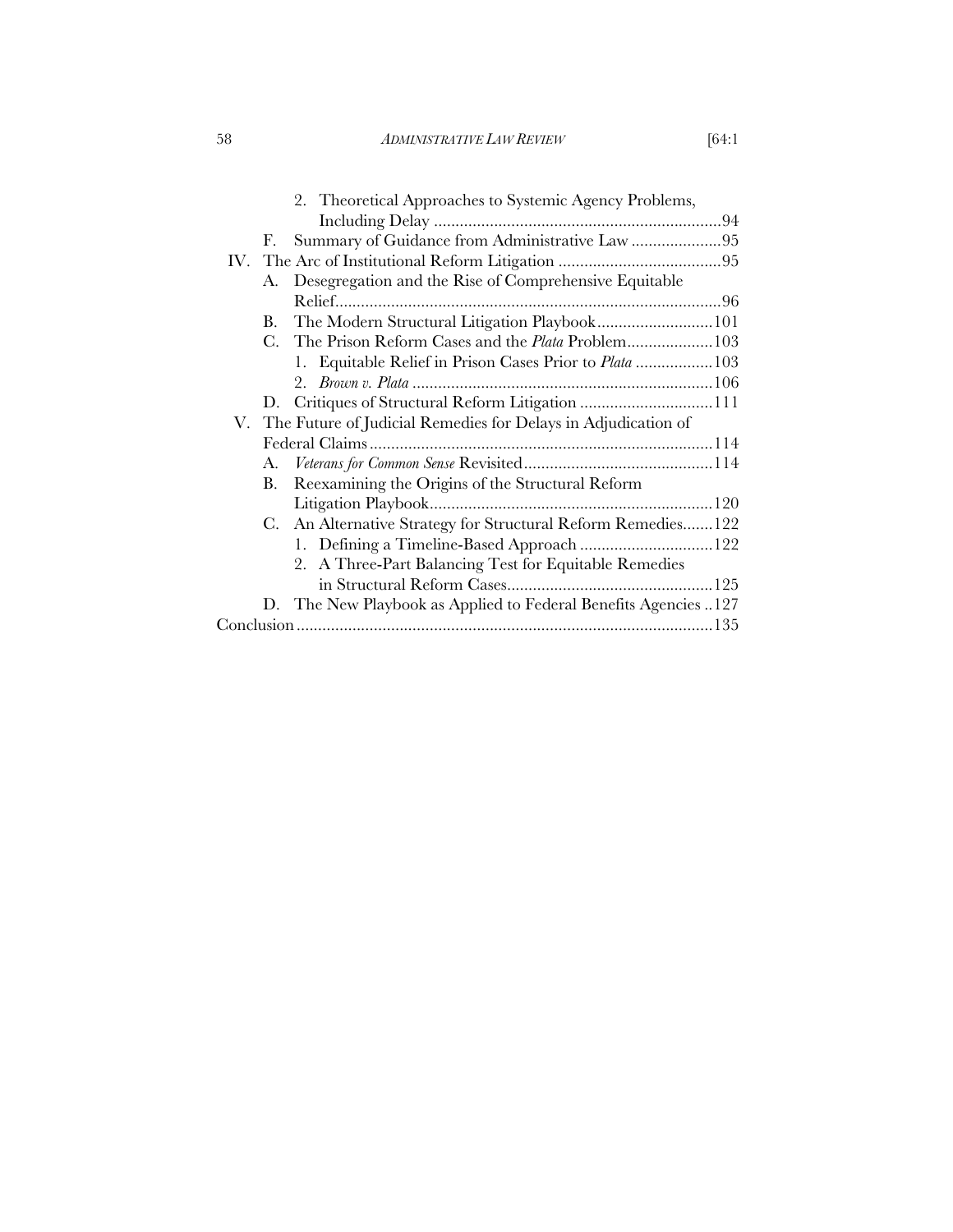[I]n theory, the political branches of our government are better positioned than are the courts to design the procedures necessary to save veterans' lives and to fulfill our country's obligation to care for those who have protected us. But that is only so if those governmental institutions are willing to do their job. We are presented here with the question of what happens when the political branches fail to act in a manner that is consistent with the Constitution.<sup>1</sup>

—Circuit Judge Stephen Reinhardt

#### **INTRODUCTION**

Repeatedly, the Supreme Court has stressed that the Judiciary lacks both the constitutional authority and the institutional competence to manage federal benefits programs, and has stressed that problems with such programs are better left to the political branches to solve. Unfortunately, the Court's faith in the political process has often proven unfounded, and there is widespread agreement that many federal benefits programs are in crisis. This crisis involves not only welfare programs, such as Social Security and veterans compensation, but also other types of benefits conferred by the federal government, such as recognition of intellectual property, approval of drugs, and applications for citizenship and residency.2 The net result of the Court's hands-off approach to delays and other systemic issues with these programs is that the problems have now reached the point of becoming due process violations. The need to fashion remedies for these due process violations is beginning to drag courts into the forbidden zone of managing federal agencies.

A pair of recent decisions indicates that the road ahead will be rough. One case at the leading edge of this remedial problem is *Veterans for Common Sense v. Shinseki* (*VCS*).3 In May 2011, the U.S. Court of Appeals for the Ninth Circuit held that large portions of the U.S. Department of Veterans Affairs' (VA's) health and benefit programs violate due process, and suggested that a special master may need to be appointed to supervise reforms because the agency has failed to provide adequate mental health services and benefits to veterans with post-traumatic stress disorder (PTSD).4 Nevertheless, the prospects for successful judicial intervention into the operations of VA (or any of the other major, trouble-plagued

<sup>1.</sup> Veterans for Common Sense v. Shinseki, 644 F.3d 845, 850–51 (9th Cir. 2011), *reh'g en banc granted*, 663 F.3d 1033 (9th Cir. 2011).

<sup>2</sup>*. See infra* Part I.A.

<sup>3. 644</sup> F.3d 845 (9th Cir. 2011), *reh'g en banc granted*, 663 F.3d 1033 (9th Cir. 2011).

<sup>4</sup>*. See infra* Part I.B (discussing the *Veterans for Common Sense* (*VCS*) decision in detail).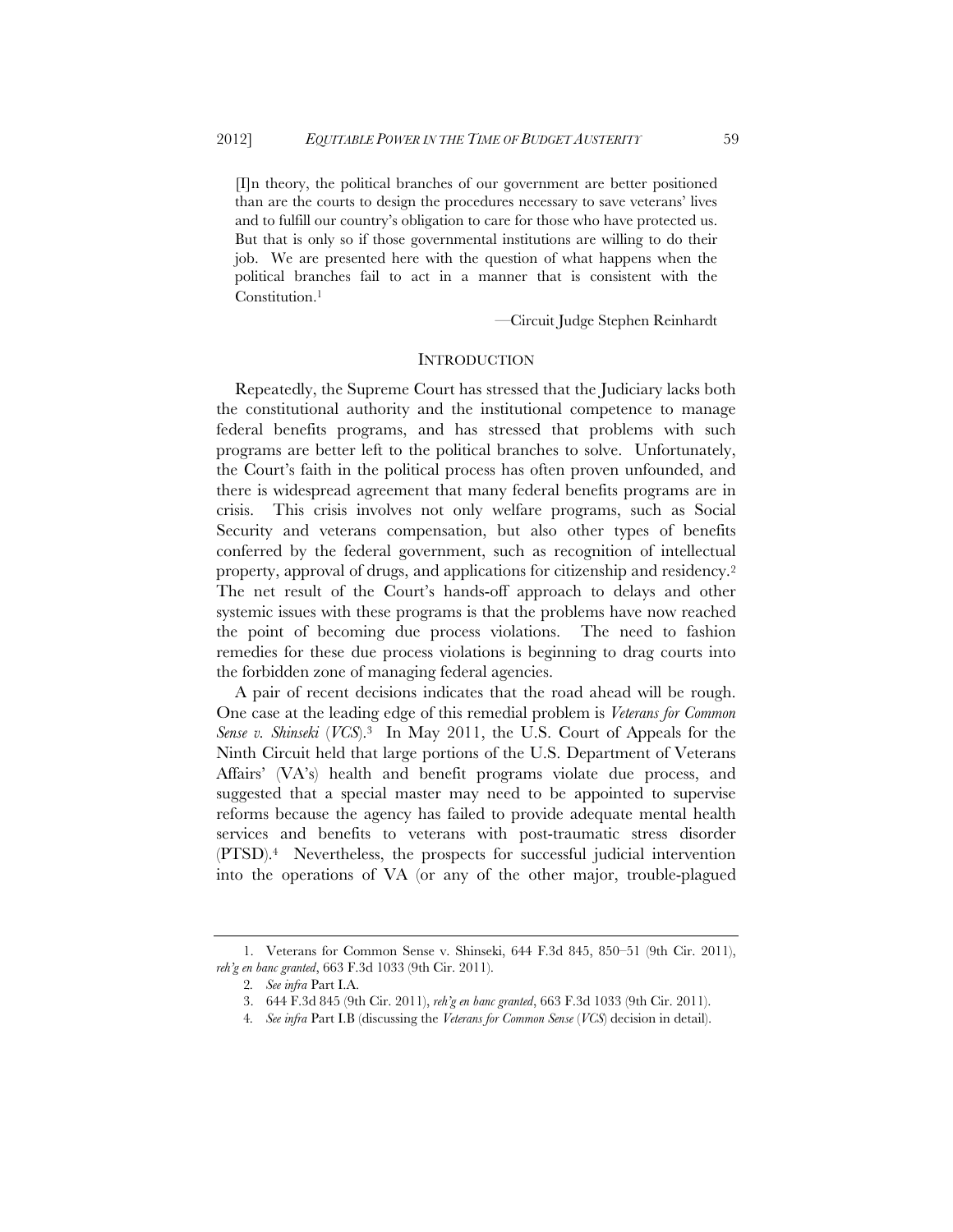agencies discussed below<sup>5</sup>) are uncertain. Just days after the Ninth Circuit recommended a major new judicial intervention, the Supreme Court waded into the wreckage of sixteen years of failed attempts by the federal courts to meaningfully improve the conditions in the California prison system. In *Brown v. Plata*,<sup>6</sup> the Court was faced with the fact that more than a decade's worth of ineffective remedial orders have failed to improve prison conditions that are so deplorable that inmates are needlessly dying on a weekly basis due to unmet medical needs.7 The Court concluded—by the narrowest of margins—that this history of failure justified the drastic remedy of a court-ordered release of over 46,000 inmates within the next two years to relieve overcrowding.8

The juxtaposition of the near-simultaneous opinions in *VCS* and *Plata* highlights a new Gordian Knot in administrative and constitutional law. How should federal courts approach the problem of remedying violations of constitutional rights by dysfunctional federal agencies administering benefits programs?9 Although *Plata* is not a benefits case, it demonstrates

9. Though structural reform litigation prior to *VCS* has largely involved state and local agencies, one notable and controversial exception has been the litigation involving the Native American trust accounts managed by the Department of the Interior (Interior). *See* Cobell v. Salazar, 573 F.3d 808 (D.C. Cir. 2009) (ordering Interior to provide statutorilymandated accounting for trust funds); Cobell v. Kempthorne, 455 F.3d 301 (D.C. Cir. 2006) (vacating a district court injunction that disconnected Interior's computer systems from Internet access to protect individual Indian trust data following the district court's holding that Interior had mismanaged trust accounts); Cobell v. Norton (*Cobell II*), 392 F.3d 461 (D.C. Cir. 2004) (vacating, in part, a district court structural injunction against Interior); Cobell v. Norton (*Cobell I*), 240 F.3d 1081 (D.C. Cir. 2001) (holding that Interior had breached its fiduciary duties to trust fund beneficiaries for decades). *Compare* Richard J. Pierce, Jr., *Judge Lamberth's Reign of Terror at the Department of the Interior*, 56 ADMIN. L. REV. 235, 261–62 (2004) (arguing that Judge Lamberth's structural injunctions against Interior in the *Cobell* litigation constituted abusive behavior), *with* Jamin B. Raskin, *Professor Richard J. Pierce's Reign of Error in the* Administrative Law Review, 57 ADMIN. L. REV. 229, 233 (2005) (countering that Judge Lamberth's use of power was warranted and judiciously applied). However, the *Cobell* litigation is somewhat different from *VCS* and other similar problems because the key remedy of restitution being sought in *Cobell* is unlikely to be at issue in suits against other agencies. A second exception is that, during the desegregation era, the Supreme Court found that the Department of Housing and Urban Development participated with a local agency in creating and maintaining a racially segregated public housing system. *See* Hills v. Gautreaux, 425 U.S. 284 (1976). However, in most cases, federal agencies do not participate in structural reform litigation even when state and local agencies are being sued for lack of compliance with federal programs managed by a federal agency. *See* ROSS SANDLER & DAVID SCHOENBROD, DEMOCRACY BY DECREE: WHAT

<sup>5</sup>*. See infra* Part I.A (discussing similar problems at four major federal agencies besides the U.S. Department of Veterans Affairs (VA)).

<sup>6. 131</sup> S. Ct. 1910 (2011).

<sup>7</sup>*. See infra* Part IV.C.2 (discussing the details of *Plata*).

<sup>8</sup>*. Plata*, 131 S. Ct. at 1923.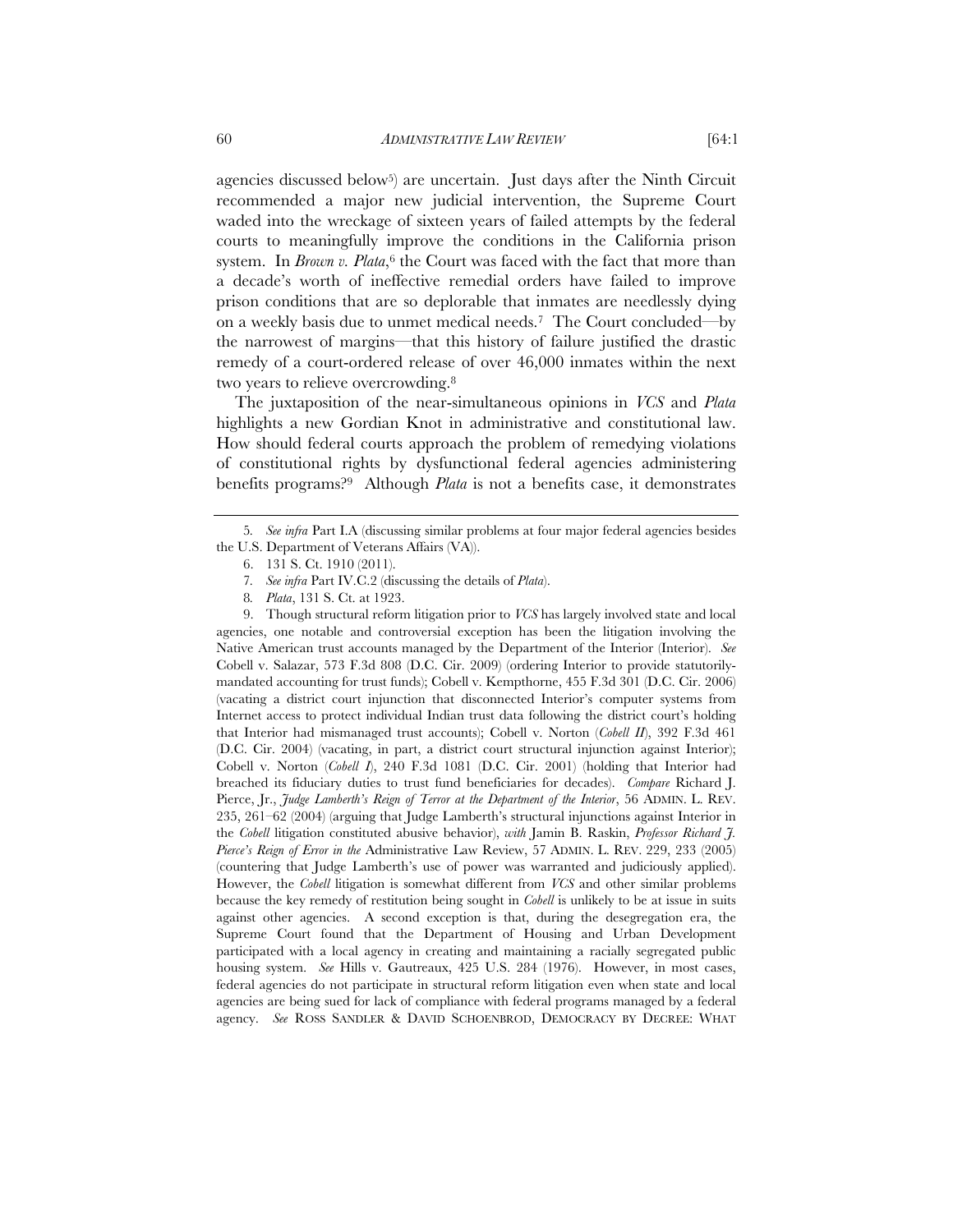that the traditional remedial strategies used in structural reform litigation frequently fail to produce results when applied to large institutions with serious, systemic problems. This is of grave concern because the task of reforming huge federal bureaucracies is likely to be an order of magnitude more complex and difficult than reforming local school districts—the birthing grounds of structural reform litigation—or even the second largest state prison system.10 At the same time, judges will have to wrestle with separation of powers concerns much more imposing that the federalism issues that have arisen with past structural injunctions. In doing so, some desegregation-era remedies almost certainly will be off the table. It is nearly impossible to imagine a federal judge attempting to order Congress to increase taxes,11 or adding the Secretary of the Treasury as a defendant and ordering him to transfer money to an agency.12 However, the less drastic remedial plans in favor today are often ineffective.

Still, the problems must be solved. In theoretical terms, it is difficult to accept the idea that widespread constitutional violations by the federal government are immune to effective remedies.13 In practical terms, dysfunctional federal agencies can impose intolerable burdens on those whom they serve, as well as on the sociological legitimacy of the modern administrative state. In human terms, the costs can be even starker. For example, the *Plata* litigation will reach its eighteenth year before the remedial deadline imposed in the latest Supreme Court decision is reached.14 Based upon the evidence accepted in that case, nearly 1,000 California prisoners may have died due to constitutional violations by that time. Now consider *VCS*. The first sentence of the court's opinion is: "On an average day, eighteen veterans of our nation's armed forces take their

11*. See* Missouri v. Jenkins, 495 U.S. 33 (1990) (discussed *infra* at notes 252–255 and accompanying text).

HAPPENS WHEN COURTS RUN GOVERNMENT 135–36 (2003) (explaining that federal agencies typically remain absent from such litigation because plaintiffs are seeking a remedy only against state and local officials).

<sup>10</sup>*. See infra* notes 71–78 and accompanying text (discussing the scope of VA's operations).

<sup>12</sup>*. See* Halderman v. Pennhurst State Sch. & Hosp., 533 F. Supp. 631, 640 (E.D. Pa. 1981) (adding the treasurer of Pennsylvania as a party), *aff'd en banc*, 673 F.2d 628 (3d Cir. 1982).

<sup>13</sup>*. See* Marbury v. Madison, 5 U.S. (1 Cranch) 137, 147 (1803) ("It is a settled and invariable principle, that every right, when withheld, must have a remedy, and every injury its proper redress.").

<sup>14.</sup> In his dissent, Scalia accused the majority of "intellectual bankruptcy" for tacitly admitting that even this deadline would probably need to be extended by at least three years. Brown v. Plata, 131 S. Ct. 1910, 1957 (2011) (Scalia, J., dissenting).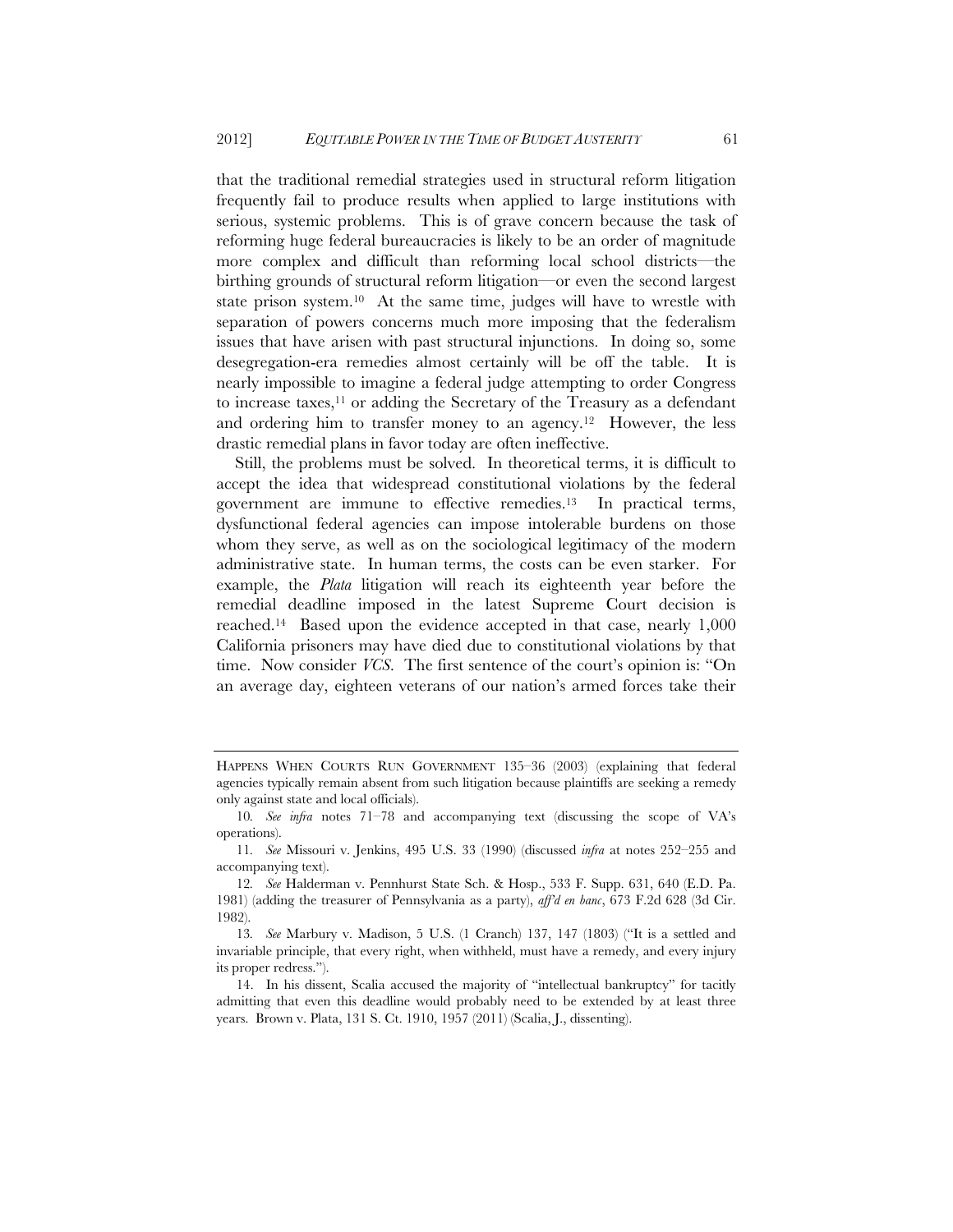own lives."15 What would be the cost to our nation's veterans if it were to take eighteen years of judicial management of VA to reach a solution to the constitutional violations described in that case?16 Will 118,341 more veterans commit suicide before VA's health and benefits systems can be brought into compliance with due process?17 The number of these lives that could be saved by remedying the due process violations found in *VCS* is unknowable but, given these stakes, finding effective judicial remedies soon is imperative.

This Article takes the position that the traditional playbook for structural reform remedies needs to be reconsidered in light of the new complex issues facing courts. Courts' practical and theoretical unsuitability for agency management requires a different approach to judicial remedies in these cases. Rather than wasting years trying to micromanage problems that the experienced managers within agencies have been unable to solve themselves, judges should order blunt, timeline-based remedies up front. Although such remedies might be considered aggressive and constitutionally troubling, this Article takes the counterintuitive position that, if properly fashioned, such remedies could actually minimize separation of powers concerns. By preemptively announcing blunt remedies—equivalent to the prisoner release in *Plata*—that would be implemented in stages if aggressive progress schedules were not met, courts could credibly spur rapid improvement in agency performance where such improvement was possible through the political processes. If the blunt remedies were triggered, the resulting remedy would still minimize judicial interference in policy decisions committed to agencies, while assuring that constitutional violations do not fester. Furthermore, by focusing on outcomes rather than procedures, courts could avoid capture of the litigation by plaintiffs and give agencies and the elected branches the

<sup>15</sup>*. VCS*, 644 F.3d 845, 849–50 (9th Cir. 2011), *reh'g en banc granted*, 663 F.3d 1033 (9th Cir. 2011).

<sup>16.</sup> Such delay is all too easy to imagine for a court attempting to wrap its arms around two major components of the nation's second-largest cabinet department, which has 280,000 employees. DEP'T OF VETERANS AFFAIRS, FY 2010 PERFORMANCE AND ACCOUNTABILITY REPORT, at I-20 (2010) [hereinafter VA FY2010 PERFORMANCE REPORT], http://www.va.gov/budget/docs/report/archive/FY-2010\_VA-Performance AccountabilityReport.zip. For example, the Ninth Circuit panel in *VCS* took nearly two years after oral argument to produce a decision. *See VCS*, 644 F.3d at 846 (listing the argument date as August 12, 2009, and the decision date as May 10, 2011).

<sup>17.</sup> This total would be more than the number of American deaths in World War I (116,516) and more than twice that which occurred in the Vietnam conflict (58,220). *See* ANNE LELAND & MARI-JANA "M-J" OBOROCEANU, CONG. RESEARCH SERV., RL 32492, AMERICAN WAR AND MILITARY OPERATIONS CASUALTIES: LISTS AND STATISTICS 2–3 (2010), http://www.fas.org/sgp/crs/natsec/RL32492.pdf.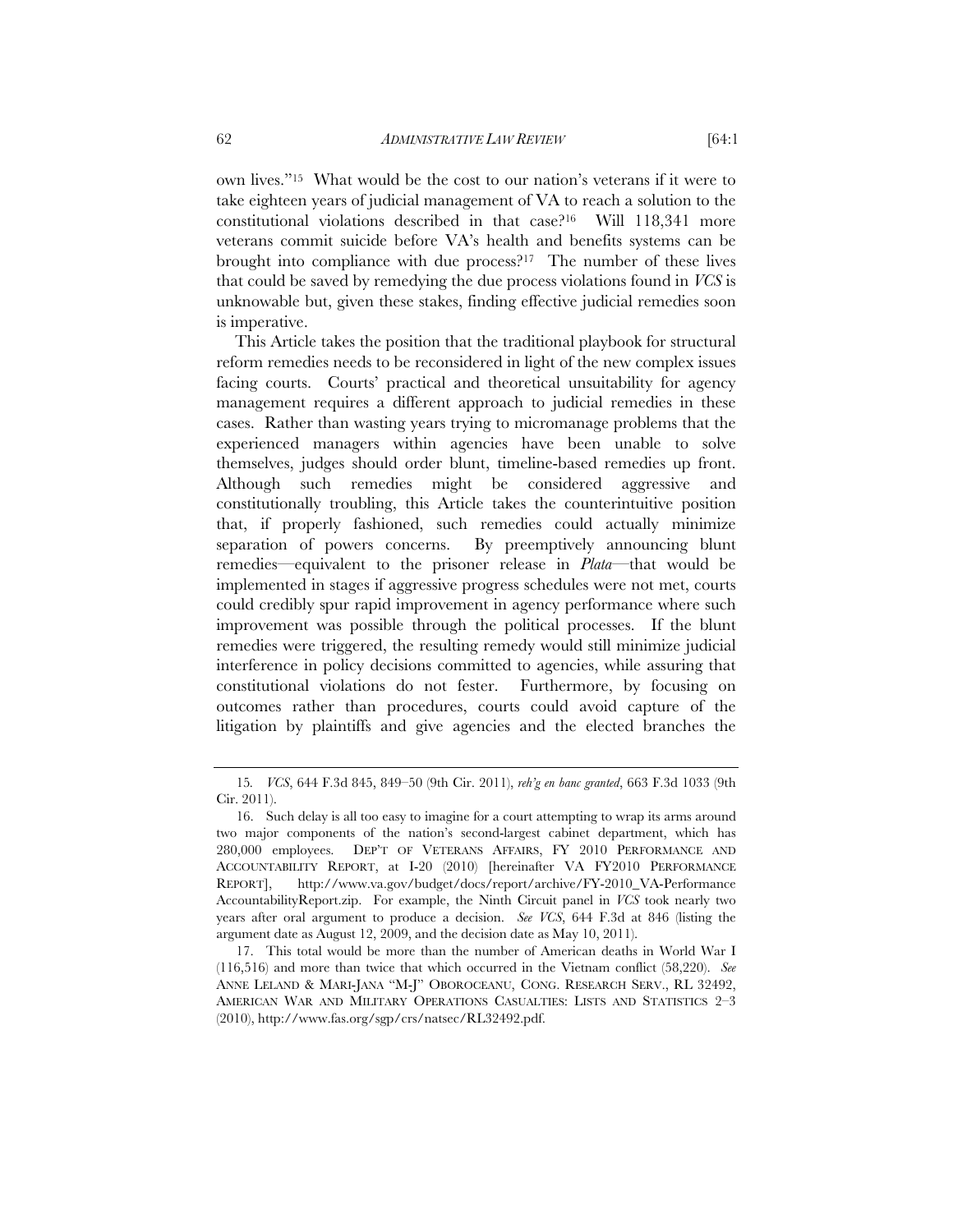opportunity to figure out the best means to the constitutionally required ends. Regardless of the path followed, the timeline for judicial involvement would be minimized, and agencies could be released to independent operation more quickly. None of this is to say that such remedies would be easily swallowed, but such harsh medicine would at least hold the hope of avoiding even less palatable options.

Moreover, the blunt approach is justified as a check on the political branches' incentives to neglect benefits programs. Public choice theory predicts that the political branches will focus on creating new programs to the detriment of established benefit programs. Tolerating this tendency to allow benefits programs to fall into disarray undermines the sociological legitimacy of the government by promoting the widespread belief that the government's promises are not trustworthy. To the extent that political promises create property or liberty interests protected by due process, the Constitution allows courts to guard against political incentives to undermine the administration of these programs. Courts should be agnostic as to whether the political branches keep, modify, or withdraw their promises, but need not allow those branches to break the promises that are protected by due process.

Part I of this Article reviews several examples of crises in federal benefits programs and focuses on *VCS* as an example of the due process problems facing those agencies. *VCS* provides a concrete case for reflecting on the problem of judicial remedies for systemic problems in the function of federal agencies that administer benefits programs. Part II considers the Supreme Court's historic reluctance to allow federal courts to become entangled in running federal benefits programs. Although this hands-off approach has led to the current crises, many of the concerns expressed by the Court are well taken and must factor into a proper remedy. Part III looks more broadly at the Supreme Court's general administrative law jurisprudence and how it reinforces the concerns of Part II. The theoretical literature in this area is well developed and helps define the separation of powers concerns raised when courts begin running federal agencies. Part IV of the Article turns to the other strain of case law that must guide courts in this area: the jurisprudence regarding structural reform and equitable relief for constitutional violations by governmental units. Although the equitable powers of district courts developed rapidly in the desegregation era, in recent decades this area has struggled to adapt to concerns about judicial overreaching, leading to some problematic outcomes in difficult cases such as *Plata*. Finally, Part V synthesizes the issues raised earlier and takes the position that blunt, timeline-based remedies are not only more likely to be successful than the current cautious approaches to judicial interventions in agency operations, but are also better at promoting the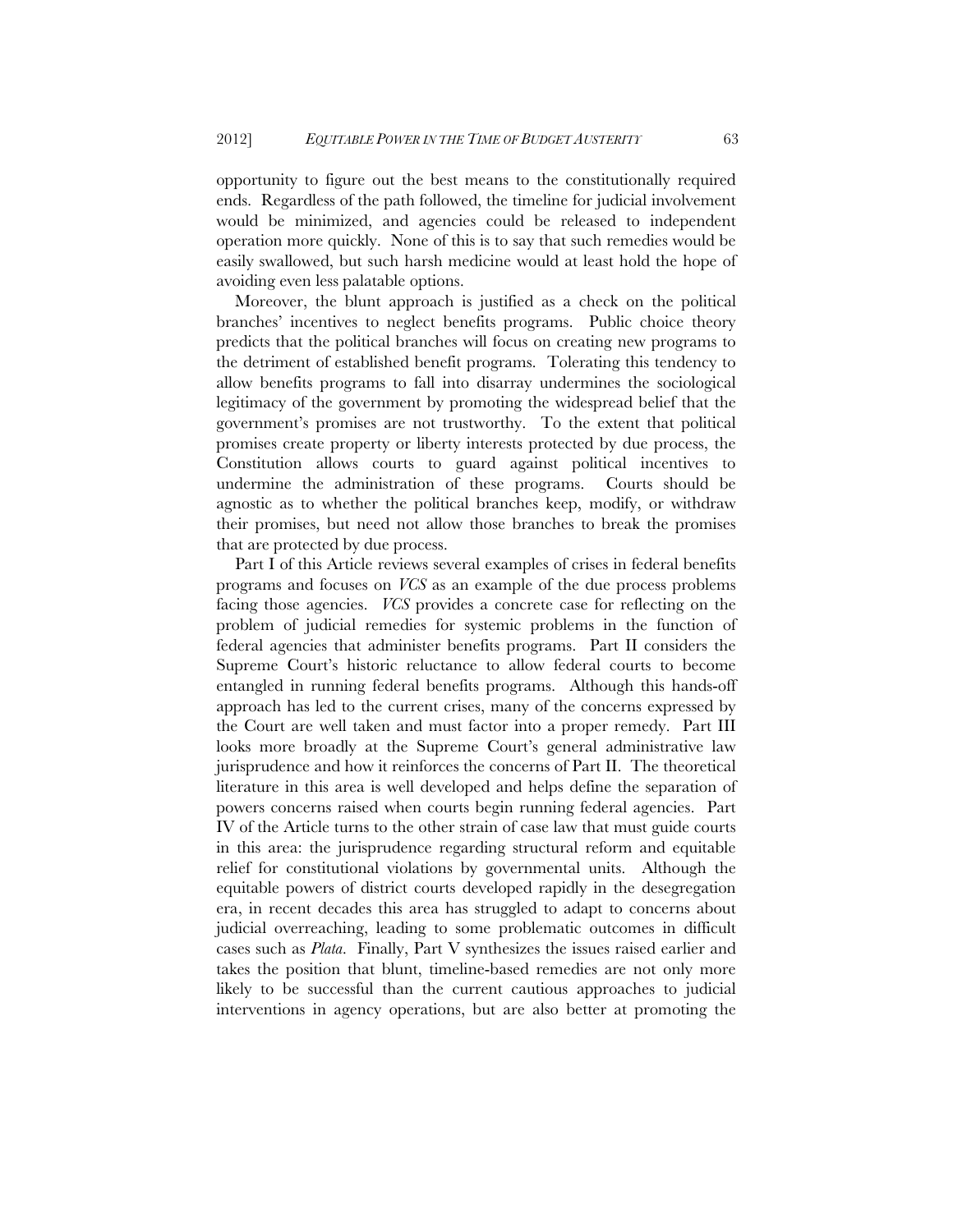constitutional values of separation of powers and checking strategic behavior by the political branches.

# I. THE GROWING DUE PROCESS CRISIS IN FEDERAL BENEFITS CLAIMS ADMINISTRATION

Federal agency actions can be roughly grouped into three classes for purposes of considering systemic delay problems18: rulemaking,19 enforcement actions,<sup>20</sup> and benefits claims. This Article focuses on the underexplored area of how federal agencies that manage benefits operate. As discussed below, the Supreme Court has conveyed a strong hands-off message to the lower courts when it comes to systemic problems within agencies.21 As a result, neither courts nor scholars have delved too deeply into the root causes of dysfunction in federal benefits agencies. The bill for this neglect is now coming due in the form of chronic problems that have reached due process violation levels.

This Part examines the problem in two sections. First, it looks at the severity of the difficulties being experienced by a wide spectrum of federal benefits agencies. Although the due process problem has boiled over in the area of veterans law,<sup>22</sup> VA is hardly the only benefits agency criticized for its inability to perform core functions. The second section begins to examine what role the courts should play in remedying these widespread

<sup>18.</sup> Of course, there are other ways to categorize federal agencies when other issues are being considered. *See, e.g.*, Yair Sagy, *A Triptych of Regulators: A New Perspective on the Administrative State*, 44 AKRON L. REV. 425 (2011) (distinguishing three prototypes of public regulation to enhance understanding of regulatory schemes).

<sup>19.</sup> This is agency action through formal or informal means to establish general rules or standards that will apply to the community affected by the agency's jurisdiction. There is some literature dealing with the Judiciary's ability to force delayed or ignored agency rulemaking. *See infra* Part III.E.2.

<sup>20.</sup> These are proceedings initiated by the agency to enforce statutory or regulatory rules through injunctions or penalties. The Supreme Court has essentially closed the door on suits seeking to compel agencies to engage in enforcement actions. *See infra* notes 147– 152 and accompanying text.

<sup>21</sup>*. See infra* Part II.B.

<sup>22.</sup> Although frequently overlooked, veterans law has actually been a fertile ground for constitutional review of agency actions. *See, e.g.*, Walters v. Nat'l Ass'n of Radiation Survivors, 473 U.S. 305 (1985) (holding that a statutory provision creating a fee ceiling for attorneys representing veterans benefits claimants did not violate due process); Johnson v. Robison, 415 U.S. 361 (1974) (holding that equal protection did not prevent VA from denying benefits to conscientious objectors). *See generally* Kenneth B. Kramer, *Judicial Review of the Theoretically Non-Reviewable: An Overview of Pre-COVA Court Action on Claims for Veteran Benefits*, 17 OHIO N.U. L. REV. 99 (1990); James D. Ridgway, *The Splendid Isolation Revisited: Lessons from the History of Veterans' Benefits Before Judicial Review*, 3 VETERANS L. REV. 135, 213– 16 (2011) [hereinafter Ridgway, *Splendid Isolation Revisited*].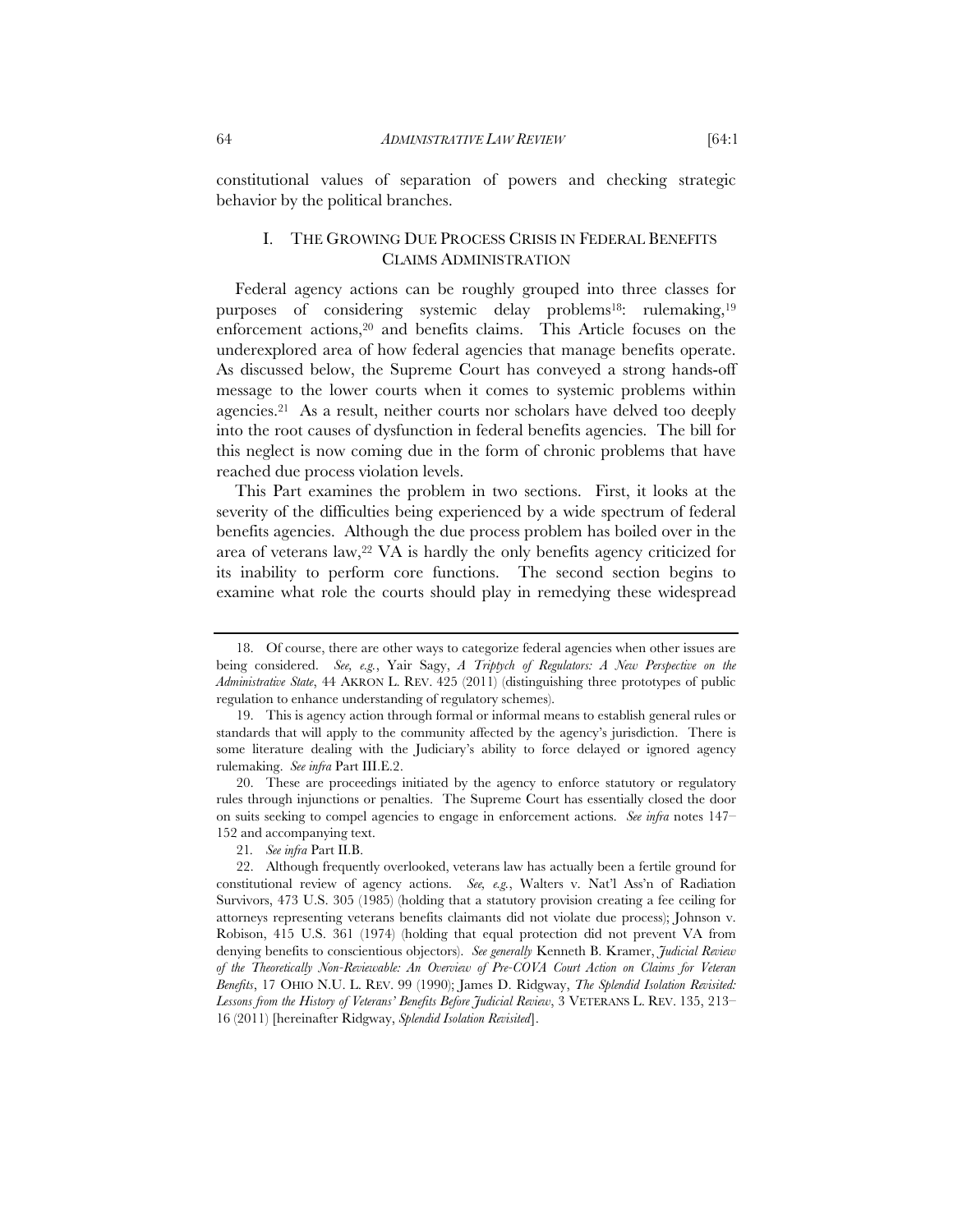problems by taking a close look at *VCS* as an example of the context within which courts will be forced to grapple with these problems.

#### *A. Delay and Dysfunction in Federal Benefits Agencies*

There are many types of federal systems that are vulnerable to due process challenges similar to those raised in *VCS*. Although monetary payments naturally come to mind, the federal government runs many systems in which claimants apply for some type of property or liberty interest that may rise to the level of being protected by due process. For simplicity purposes, this Article will refer to all such programs as "benefits programs" despite the somewhat unorthodox usage of that term.

Five examples give some idea of the breadth of such programs. VA and the Social Security Administration (SSA) provide monetary benefits. The U.S. Patent and Trademark Office (PTO) and the U.S. Food and Drug Administration (FDA) provide legal protections that add value to the products that they approve. The Department of Homeland Security's U.S. Citizenship and Immigration Services Division (USCIS)23 determines whether applicants should be granted temporary residence, permanent residence, or citizenship. Although these agencies are very different in many important ways, they are sadly united in experiencing chronic, systemic problems.

The struggles of VA, as described by the Ninth Circuit in *VCS* below,24 are the norm for such agencies rather than the exception. The Social Security disability system has experienced a "meteoric rise in claims,"25 and the number of individuals found disabled has risen from a little over  $400,000$  in 1980 to nearly 1.1 million in 2009.<sup>26</sup> As a result of the rise in claims, SSA has been facing huge backlogs. As the Government Accountability Office reported:

<sup>23.</sup> The functions of U.S. Citizenship and Immigration Service were formerly part of Immigration and Naturalization Services (INS). INS was folded into the Department of Homeland Security in 2003. *See* Noel L. Griswold, Note, *Forgetting the Melting Pot: An Analysis of the Department of Homeland Security Takeover of the INS*, 39 SUFFOLK U. L. REV. 207, 221 (2005).

<sup>24</sup>*. See infra* notes 52–66 and accompanying text; *see also* James D. Ridgway, *The Veterans' Judicial Review Act Twenty Years Later: Confronting the New Complexities of the Veterans Benefits System*, 66 N.Y.U. ANN. SURV. AM. L. 251, 268–70 (2010) [hereinafter Ridgway, *VJRA Twenty Years Later*].

<sup>25.</sup> Jeffrey S. Wolfe, *The Times They Are a Changin': A New Jurisprudence for Social Security*, 29 J. NAT'L ASS'N ADMIN. L. JUDICIARY 515, 523 (2009).

<sup>26.</sup> SOC. SEC. ADMIN., OFFICE OF RET. & DISABILITY POLICY, OFFICE OF RESEARCH, EVALUATION, & STATISTICS, ANNUAL STATISTICAL REPORT ON THE SOCIAL SECURITY DISABILITY INSURANCE PROGRAM, 2009, at 85 (2010), http://www.ssa.gov/ policy/docs/statcomps/di\_asr/2009/di\_asr09.pdf.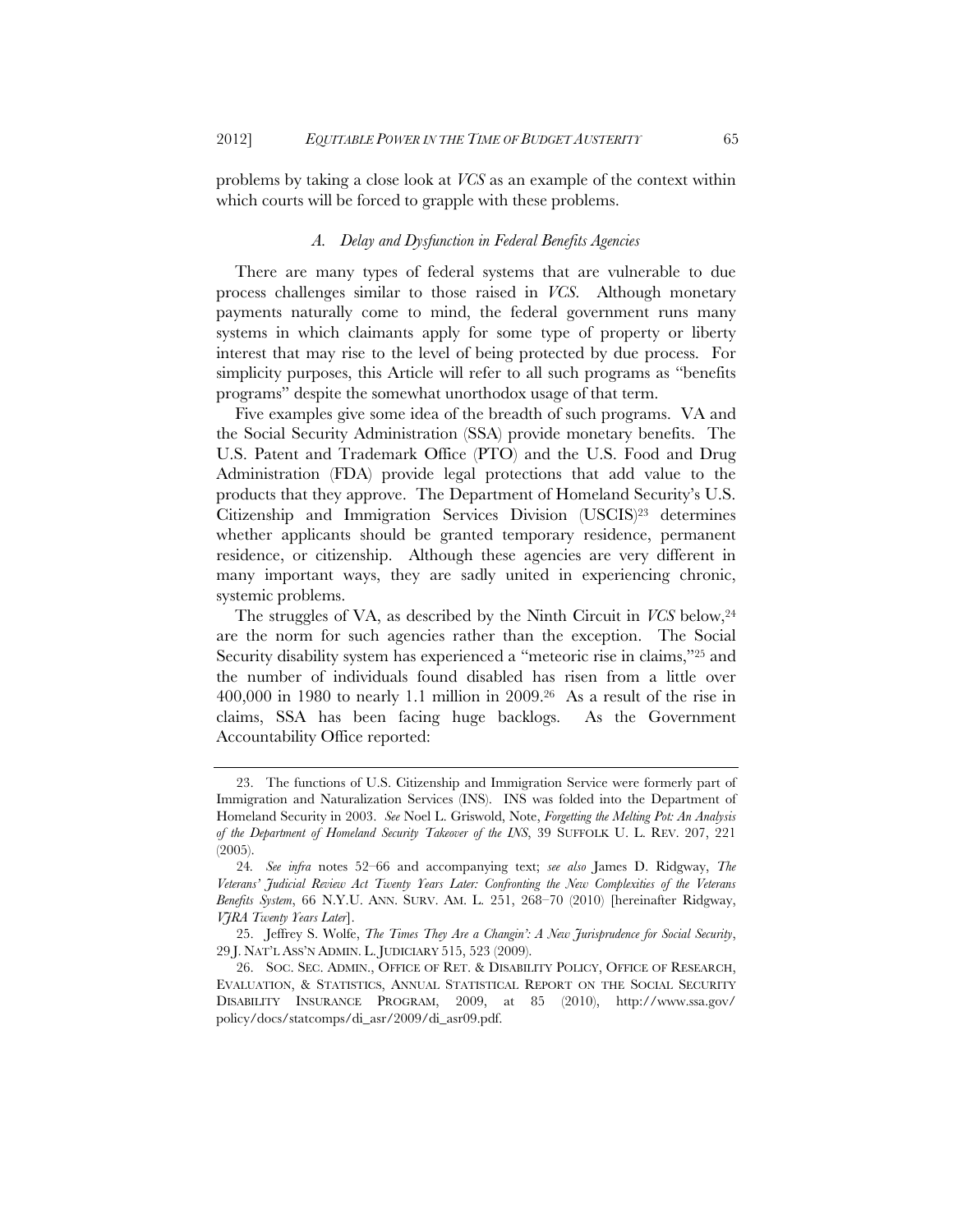[B]y the end of fiscal year 2006, the time required to reach a decision had increased dramatically. In fiscal year 2000, SSA's average processing time was 274 days. However, by fiscal year 2006, this average had increased to 481 days, with many cases taking much longer. For example, 30 percent (about 170,000) of the decisions issued in fiscal year 2006 took 600 days or more; about 2 percent (12,000) took over 1,000 days.27

SSA asserts that it has made some progress on its backlog in recent years.28 However, the problem is not limited to delay. Due in part to the fact that "SSA is prohibited from supervising [administrative law judges] or evaluating their performance," the system is experiencing wild variations in the outcomes of appeals that undermine its legitimacy.29 Some of the agency's administrative law judges (ALJs) are granting benefits in virtually 100% of appeals.30 As a result, many believe the system is in desperate need of reform, even if they do not agree on what form it should take.<sup>31</sup>

It is not only the monetary benefits systems that are in trouble. "There is widespread agreement that the patent system in the United States is broken."32 But the PTO faces an enormous volume of work. In the last decade, "the number of patent examiners has more than doubled, from 2,900 to 6,200. The length of time to process a patent has increased 40% from 25 to 35 months. Further, the backlog of applications awaiting review increased 139 percent, from 308,000 to 736,000."33 In fiscal year 2010, the PTO received over 500,000 patent applications and issued over 233,000

29. Richard J. Pierce, Jr., *What Should We Do About Administrative Law Judge Disability Decisionmaking?* 7 (The George Washington Univ. Law Sch. Legal Studies Research Paper No. 573, 2011), *available at* http://ssrn.com/abstract=1890770.

30*. Id.* at 2, 8 (discussing one administrative law judge (ALJ) who reversed Social Security Administration (SSA) denial decisions in 2,285 cases in 2007 and another judge who granted benefits in 1,280 out of 1,284 cases in 2010 and had a 100% award rate through the first half of 2011).

<sup>27.</sup> U.S. GOV'T ACCOUNTABILITY OFFICE, GAO-08-40, SOCIAL SECURITY DISABILITY: BETTER PLANNING, MANAGEMENT, AND EVALUATION COULD HELP ADDRESS BACKLOGS 22 (2007) (footnote omitted), http://www.gao.gov/new.items/d0840.pdf.

<sup>28</sup>*. See, e.g.*, SOC. SEC. ADMIN., NATIONAL HEARINGS AVERAGE PROCESSING TIME (FY 2007–FY 2011) (2011), (documenting a drop in processing times in appeals involving hearings from 514 days in fiscal year 2008 to 364 days in the first eight months of fiscal year 2011).

<sup>31</sup>*. See id.* at 18–23 (arguing that the ALJ level of review should be abolished); Paul R. Verkuil & Jeffrey S. Lubbers, *Alternative Approaches to Judicial Review of Social Security Disability Cases*, 55 ADMIN. L. REV. 731 (2003) (discussing multiple options); Wolfe, *supra* note 25, at 562 (advocating a change in the "current system of rewarding claimants' representatives for delay").

<sup>32.</sup> Michael J. Burstein, *Rules for Patents*, 52 WM. & MARY L. REV. 1747, 1750 (2011).

<sup>33.</sup> U.S. PATENT & TRADEMARK OFFICE, PERFORMANCE AND ACCOUNTABILITY REPORT, FISCAL YEAR 2010, at 113 (2010), http://www.uspto.gov/about/stratplan/ ar/2010/USPTOFY2010PAR.pdf.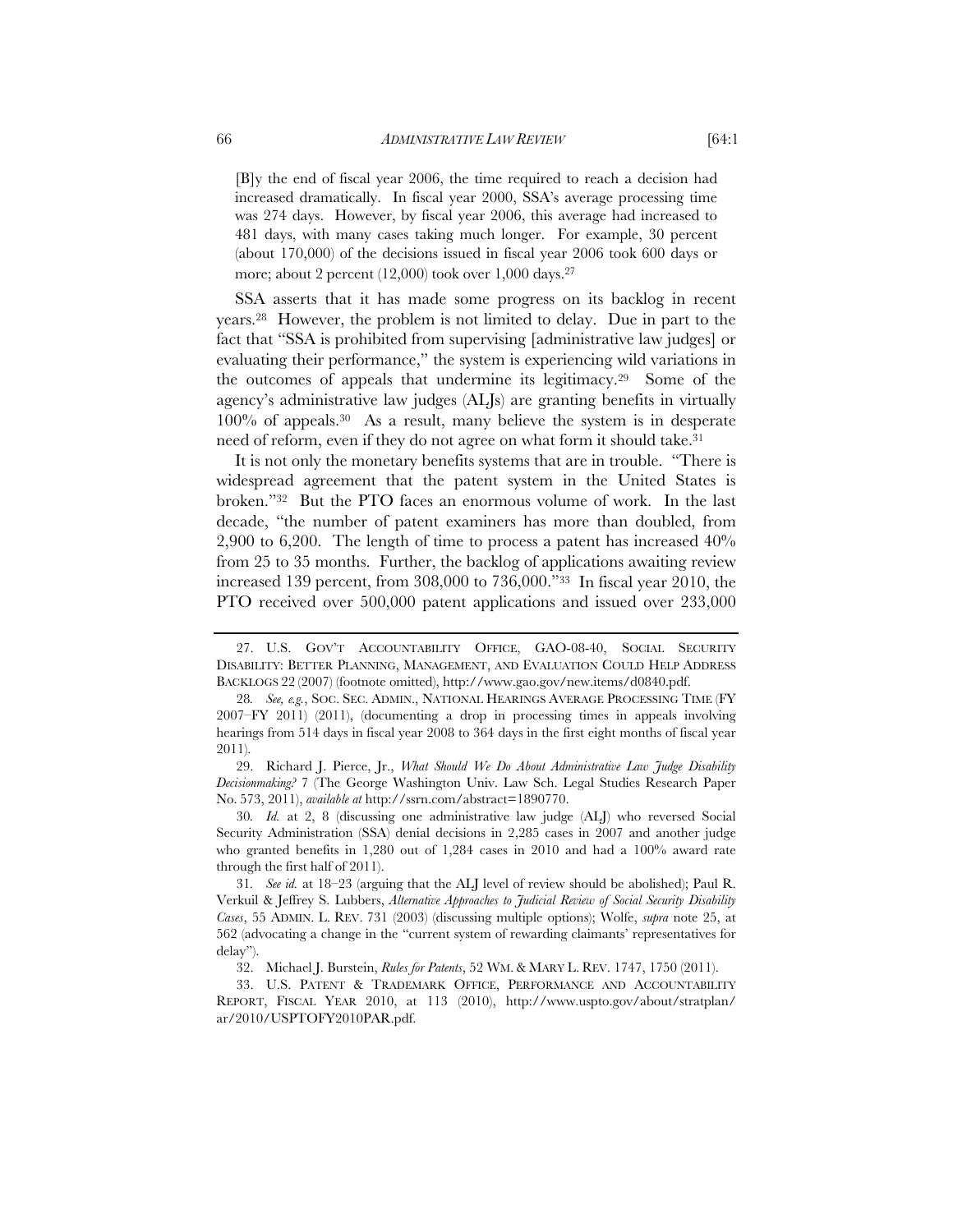patents.34 It takes an average of over two years for the PTO to take its first action on a claim and three years to receive a final decision,<sup>35</sup> even though the total amount of time spent by an examiner reviewing a claim during that time averages only eighteen hours.36 There are tremendous incentives for patent examiners to "dispose of cases as quickly as possible," despite the likely adverse effects on the quality of decisions.<sup>37</sup> Savvy applicants can wear down examiners with submissions and responses that generate no work credit for the examiner and encourage the examiner to grant the application just to be done with it.38 Accordingly, there is a widely shared belief that the process not only takes too long but produces dubious results as well.39

In a similar vein, the Food and Drug Administration has been described as "in shambles" after "suffering catastrophic, highly publicized failures think Vioxx."40 The agency is overwhelmed with drugs awaiting review and approval. In 1962, Congress required the FDA to review the efficacy of 16,573 prescription drugs that had been found safe under the prior regulatory system.41 *Over forty years later*, in 2006, the agency had still not completed its review of those drugs originally designated for review, much less all the drugs submitted to it in the intervening decades.<sup>42</sup> As a result of these delays, there are thousands of unapproved drug products on the

39*. See, e.g.*, *id*.; JAMES BESSEN & MICHAEL J. MEURER, PATENT FAILURE: HOW JUDGES, BUREAUCRATS, AND LAWYERS PUT INNOVATORS AT RISK (2008); Burstein, *supra* note 32; Robert P. Merges, *As Many as Six Impossible Patents Before Breakfast: Property Rights for Business Concepts and Patent System Reform*, 14 BERKELEY TECH. L.J. 577 (1999). In response to these concerns and many others, Congress very recently passed a major patent reform package, but it is far too soon to tell what effect, if any, it will have on the process. *See* Leahy–Smith America Invents Act, Pub. L. No. 112-29, 125 Stat. 284 (2011).

40. Sidney A. Shapiro & Rena Steinzor, *Capture, Accountability, and Regulatory Metrics*, 86 TEX. L. REV. 1741, 1741 (2008). Shapiro and Steinzor reach a similar verdict as to the Environmental Protection Agency, the Occupational Health and Safety Administration, the National Highway Traffic Safety Administration, and the Consumer Product Safety Commission. *See id.*

41. Michael D. Sant'Ambrogio, *Agency Delays: How a Principle–Agent Approach Can Inform Judicial and Executive Branch Review of Agency Foot-Dragging*, 79 GEO. WASH. L. REV. 1381, 1401 (2011) (citing U.S. DEP'T OF HEALTH & HUMAN SERVS., CTR. FOR DRUG EVALUATION & RESEARCH, MARKETED UNAPPROVED DRUGS—COMPLIANCE POLICY GUIDE 9 (2006)).

42*. Id.* at 1401.

<sup>34</sup>*. Id.* at 125.

<sup>35</sup>*. Id.* at Performance Highlights tbl.

<sup>36.</sup> DAN L. BURK & MARK A. LEMLEY, THE PATENT CRISIS AND HOW THE COURTS CAN SOLVE IT 23 (2009). A claim can sit at the U.S. Patent and Trademark Office for two years before it is even looked at by anyone for the first time. *Id.*

<sup>37</sup>*. Id*.

<sup>38</sup>*. See id.* at 23–24.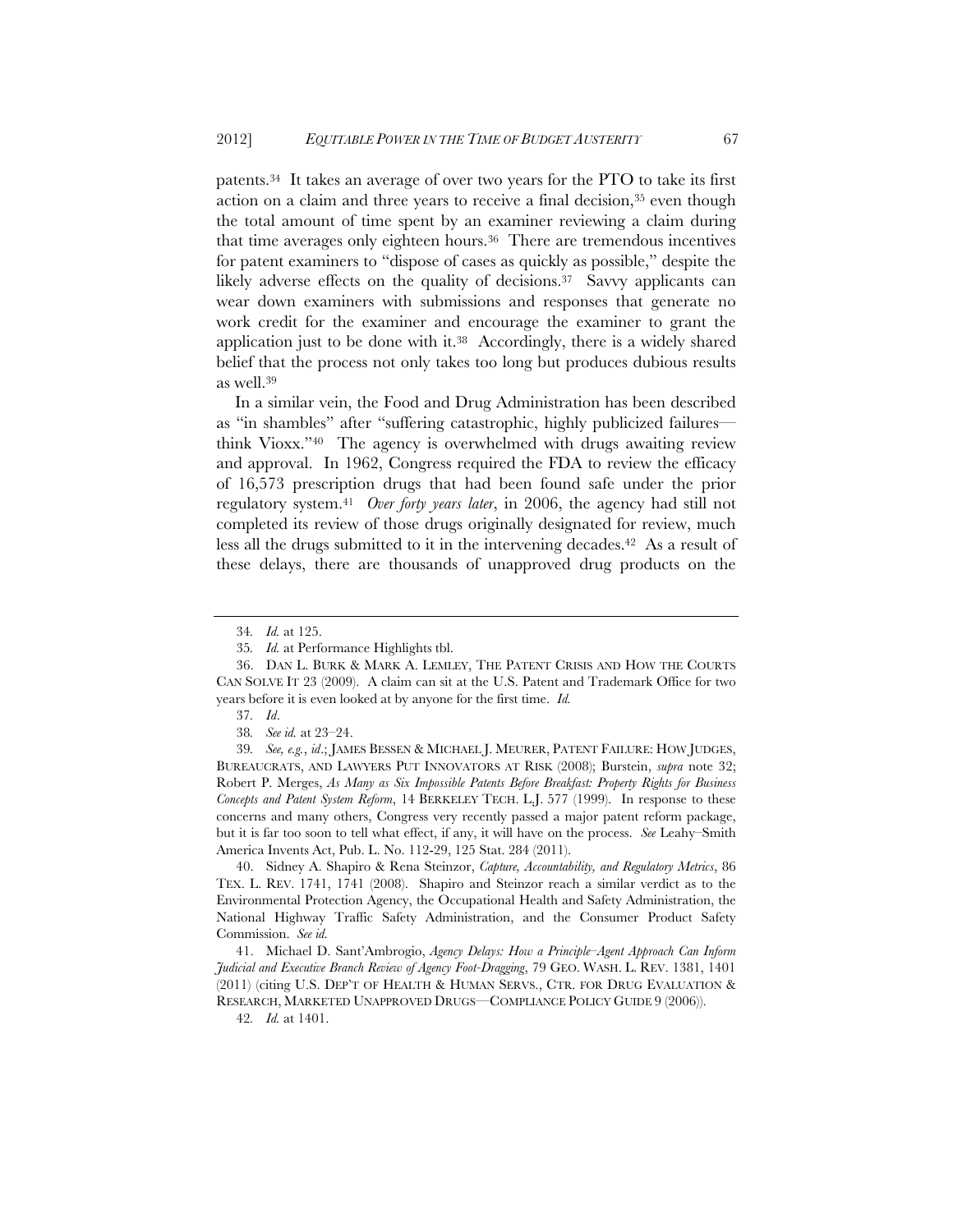market.43 Moreover, delays cost manufacturers whose patents continue to run while waiting for approval, spark litigation about drugs that are marketed without proper approval, and—most importantly—cost thousands of lives each year.44

The USCIS is yet another struggling agency.<sup>45</sup> The immigration system faces "huge backlogs" due to many factors, including the key problem that "adjudicators simply do not have the resources that they need."46 "The average processing time for citizenship applications . . . rose from approximately six months in 2003 to fifteen months in 2008, with some applicants waiting as long as six years for the adjudication of their applications."47 Similarly, applicants for legal permanent resident status can face long waits, and as a result, these applicants have begun to flood federal courts with petitions for mandamus with mixed results.48 Due to these delays, applicants must wrestle with uncertainty and struggle to make long-term plans.

The five agencies discussed above are not alone in their struggles, and there are almost certainly smaller federal agencies experiencing similar problems.49 Thus, there is every reason to believe that the finding of due process violations in *VCS* is not an aberration but a bellwether.50

46. Jill E. Family, *Beyond Decisional Independence: Uncovering Contributors to the Immigration Adjudication Crisis*, 59 U. KAN. L. REV. 541, 542 (2011).

47. Sant'Ambrogio, *supra* note 41, at 1385 n.10 (citing U.S. DEP'T OF HOMELAND SEC., CITIZENSHIP & IMMIGRATION SERVS. OMBUDSMAN, ANNUAL REPORT 2008, at 2 (2008), http://www.dhs.gov/xlibrary/assets/CISOMB\_Annual\_Report\_2008.pdf, and specific cases as examples of delays in application processing).

48*. See* Lauren E. Sasser, *Waiting in Immigration Limbo: The Federal Court Split Over Suits to Compel Action on Stalled Adjustment of Status Applications*, 76 FORDHAM L. REV. 2511 (2008) (discussing the split among districts courts over the jurisdictional authority to adjudicate lawful permanent resident applications).

49*. See, e.g.*, Elliot Golding, Essay, *Medicare Part D: Rights Without Remedies, Bars to Relief, and Miles of Red Tape*, 77 GEO. WASH. L. REV. 1044, 1046 (2009) (arguing that "the failure of Congress to include remedial provisions leaves many on the brink of poverty with no avenue to seek redress when avoidable errors by [Health and Human Services] and the SSA push them over the edge").

50. Shortly before this article went to press, the Ninth Circuit granted an en banc rehearing in *VCS*, 663 F.3d 1033 (9th Cir. 2011). Although the ultimate fate of the case is unknown at this point, if the problems discussed in this Part persist, the pressure for judicial remedies will continue to rise. Therefore, a close examination of the remedial problem is merited.

<sup>43</sup>*. Id.*

<sup>44</sup>*. Id.* at 1399 & n.71, 1401.

<sup>45</sup>*. See* U.S. DEP'T OF HOMELAND SEC., CITIZENSHIP & IMMIGRATION SERVS. OMBUDSMAN, ANNUAL REPORT 2010, at 9–62 (2010), http://www.dhs.gov/xlibrary/ assets/cisomb\_2010\_annual\_report\_to\_congress.pdf (discussing the many "pervasive and serious problems" facing the agency).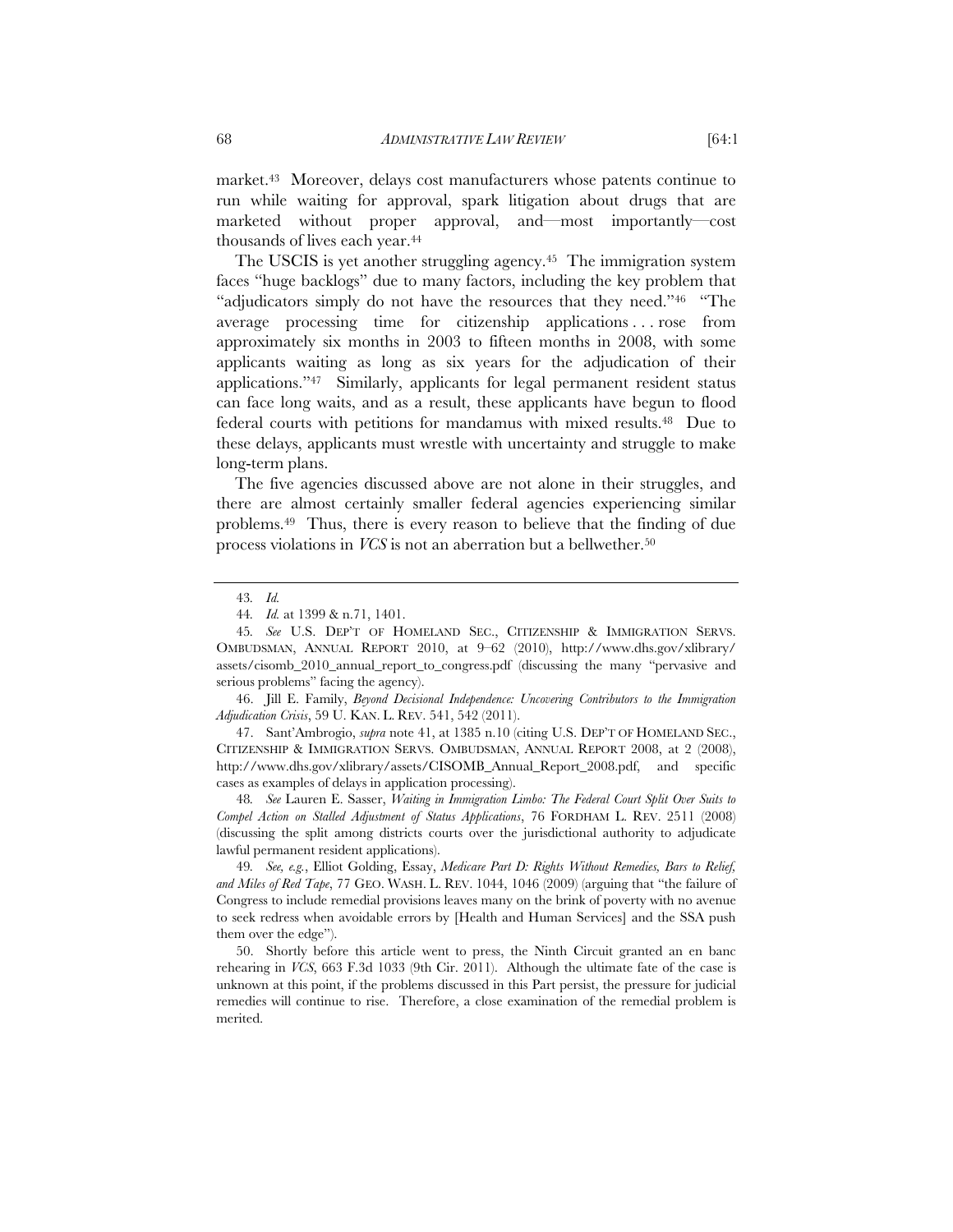#### *B.* Veterans for Common Sense

As discussed below, an equitable remedy should be narrowly tailored to the constitutional violation at issue. What exactly constitutes a due process violation based upon systemic problems in a federal benefits system is beyond the scope of this Article. However, an actual remedial problem is useful in considering the many dimensions of the issue. As such, it is helpful to begin by looking at the facts supporting the Ninth Circuit's opinion in *VCS*.

The question presented to the Ninth Circuit in *VCS* was whether the severe delays plaguing the veterans benefits system amount to a violation of veterans' constitutional rights. The plaintiffs were challenging aspects of the two main components of VA: the Veterans Health Administration (VHA), which delivers health services, including mental health treatment to eligible veterans,51 and the Veterans Benefits Administration (VBA), which adjudicates claims for benefits that determine what types of services a veteran is eligible to receive from VHA.52 The opinion concluded that disputed portions of both systems violated due process protections.

This was not a conclusion that the court reached easily. After nearly two years of deliberation, the panel was divided and produced 140 pages of opinions debating the issue.53 The *VCS* majority began with a campaign of statistical shock and awe focused on VHA:

On an average day, eighteen veterans of our nation's armed forces take their own lives. Of those, roughly one quarter are enrolled with the [VA] health care system. Among all veterans enrolled in the VA system, an additional 1,000 attempt suicide each month. Although the VA is obligated to provide veterans mental health services, many veterans with severe depression or [PTSD] are forced to wait weeks for mental health referrals and are given no opportunity to request or demonstrate their need for expedited care. For those who commit suicide in the interim, care does not come soon enough.<sup>54</sup>

The "Background" section expanded the discussion of numbers and consequences:

From 2002 to 2003 there was a 232 percent increase in PTSD diagnoses

<sup>51.</sup> VA FY2010 PERFORMANCE REPORT, *supra* note 16, at I-20.

<sup>52</sup>*. Id.* at I-21 to -22.

<sup>53.</sup> The dissent vigorously challenged much of the factual basis upon which the majority structured its opinion and ultimately accused the majority of "dramatically overstep[ping] its authority [and] tearing huge gaps in the congressional scheme for judicial review of VA actions." *VCS*, 644 F.3d 845, 900–05 (9th Cir. 2011) (Kozinski, C.J., dissenting), *reh'g en banc granted*, 663 F.3d 1033 (9th Cir. 2011). Whether the majority opinion should be considered correct is beyond the scope of this Article, as the district court facing the remedy problem on remand will be bound by the majority opinion.

<sup>54</sup>*. Id.* at 849–50 (majority opinion).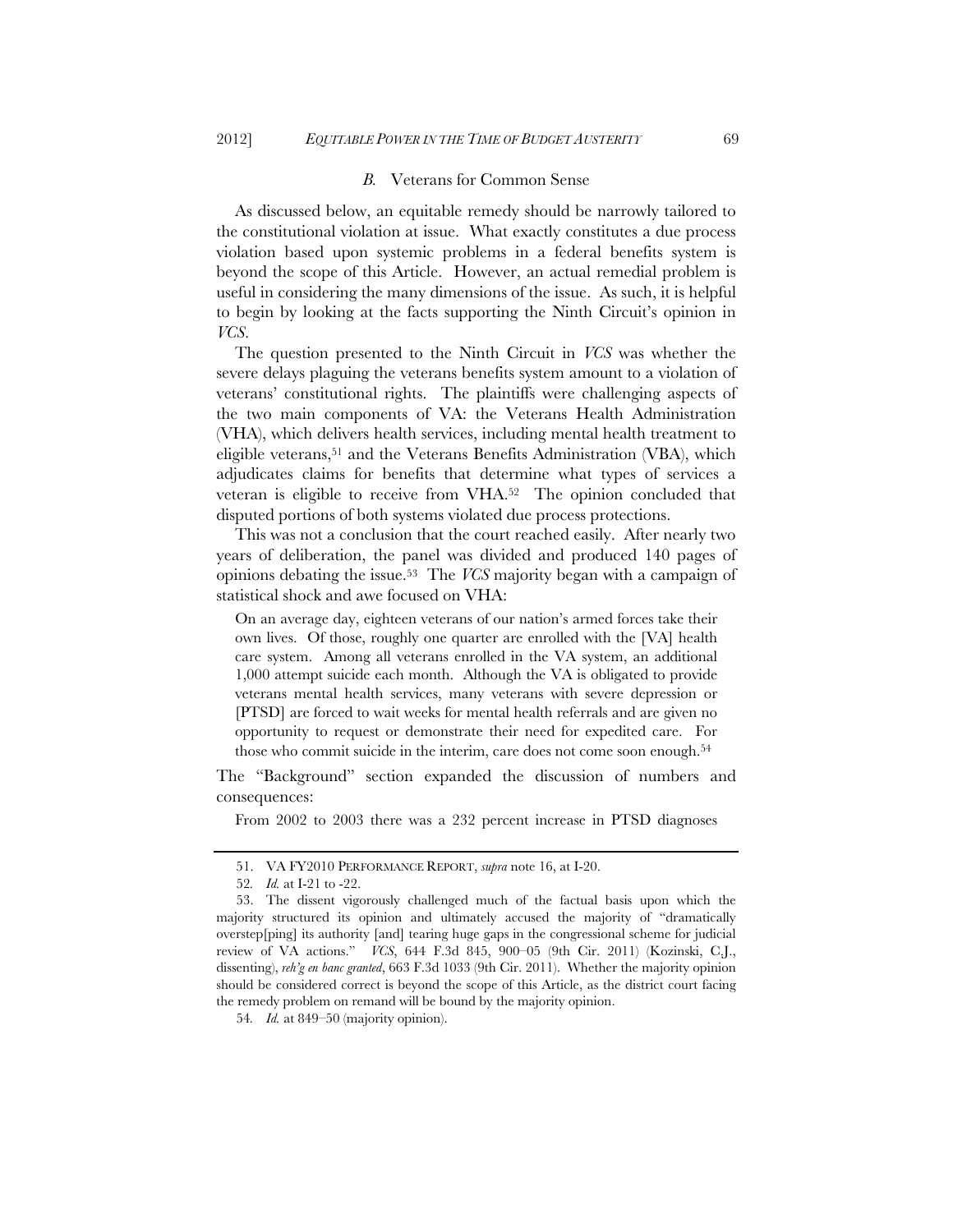among veterans born after 1972. A 2008 study by the RAND Institute shows that 18.5 percent of U.S. service members who have returned from Iraq and Afghanistan currently have PTSD, and that 300,000 service members now deployed to Iraq and Afghanistan "currently suffer PTSD or major depression." Delays in the treatment of PTSD can lead to alcoholism, drug addiction, homelessness, anti-social behavior, or suicide.55

Ultimately, the opinion turned to the current status of claimants at VHA and noted that, "as of April 2008, approximately 85,450 veterans remained on VHA waiting lists for mental health services."56

Turning to the adjudication of benefits claims by VBA, the opinion noted that it takes an average of 3.9 years for a veteran who disputes a decision by VA to receive a decision from the Board of Veterans Appeals (BVA).57 In particular, the opinion focused on "the 573-day average delay for a Regional Officer to certify an appeal to the BVA."58 "In just the six months between October 2007 and April 2008, at least 1,467 veterans died during the pendency of their appeals."59 When the BVA does decide a claim, sixty percent of the time it concludes that the local office's decision cannot be affirmed.60

Despite the starkness of the numbers, the Ninth Circuit did not base its decision on the outcomes alone, but also upon VA's inability to react appropriately to these problems. The opinion contained a litany of unsuccessful VA initiatives to put its house in order on its own.61 As to the problems facing VHA, the Ninth Circuit took care to note that VHA's chief

61*. See VCS*, 644 F.3d at 853–55 (describing Veterans Health Administration (VHA) initiatives beginning in 2004 and subsequent reports by VA's Office of Inspector General concluding that problems remained widespread).

<sup>55</sup>*. Id.* at 853.

<sup>56</sup>*. Id.* at 855.

<sup>57</sup>*. Id.* at 859. In the VA system, nonattorney adjudicators make initial claims decisions at regional offices located throughout the country. Dissatisfied veterans can appeal to the Board of Veterans Appeals (BVA), where their claims are reviewed de novo by BVA members, who are attorneys. Veterans whose claims remain denied can appeal outside the agency to the Court of Appeals for Veterans Claims and then to the Federal Circuit. *See*  Ridgway, *VJRA Twenty Years Later*, *supra* note 24, at 257–58 (describing the origins of this system of review).

<sup>58</sup>*. VCS*, 644 F.3d at 855.

<sup>59</sup>*. Id.* at 860.

<sup>60</sup>*. Id.* (noting that BVA grants the claim 20% of the time and remands for further proceedings 40% of the time). Although not discussed by the Ninth Circuit, the overwhelming majority of BVA decisions that are appealed to the Court of Appeals for Veterans Claims (CAVC) are vacated and remanded on the grounds that the BVA decision is flawed. *See* James D. Ridgway, *Why So Many Remands?: A Comparative Analysis of Appellate Review by the United States Court of Appeals for Veterans Claims*, 1 VET. L. REV. 113, 151–57 (2009) [hereinafter Ridgway, *Why So Many Remands?*].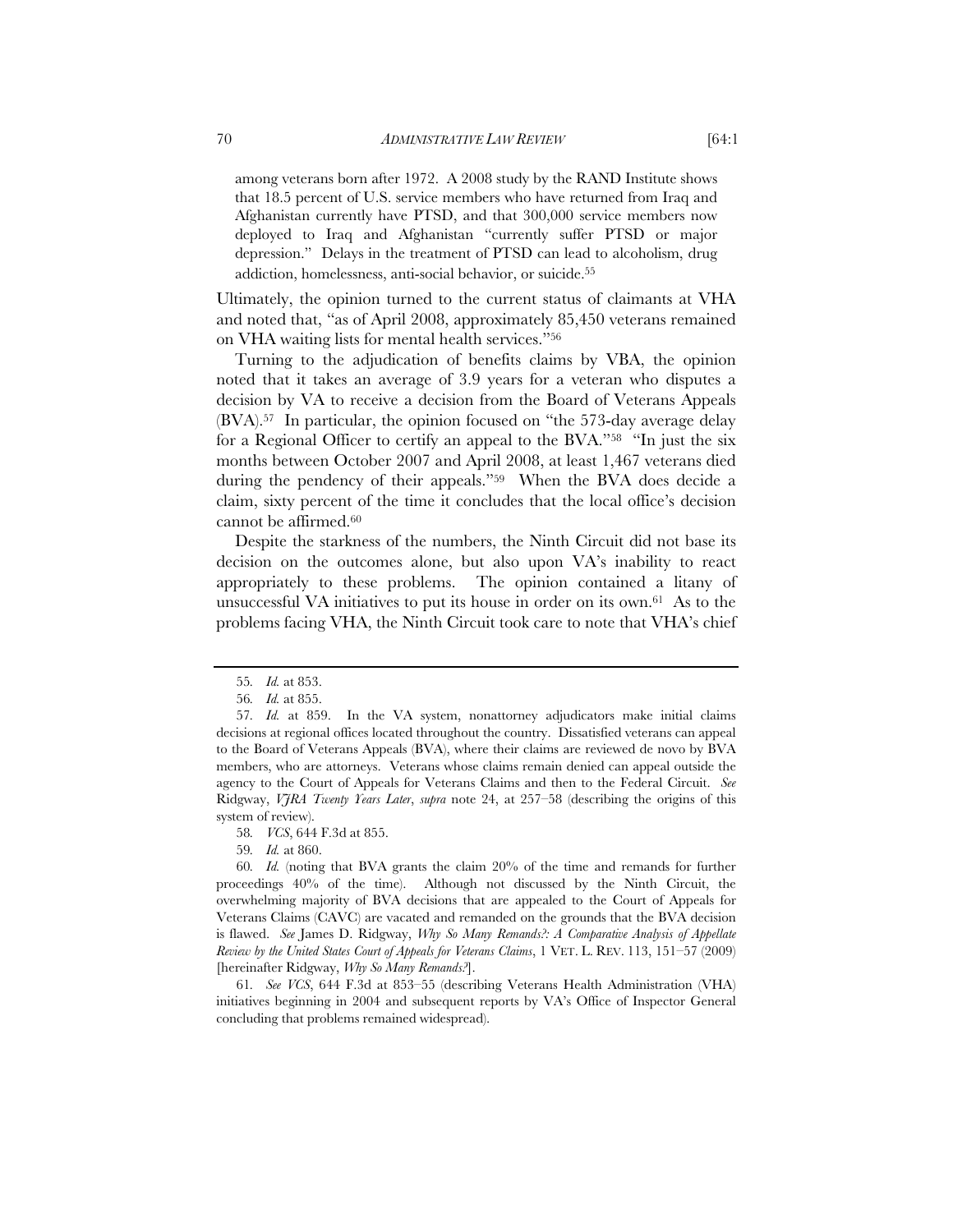financial officer had denied a budget crisis and asserted that VHA had adequate resources to perform its mission.62 The opinion further noted that VHA had recently been authorized thousands of new mental health staff positions, but that 500 to 600 positions remained unfilled.<sup>63</sup> As to VBA, the opinion emphasized that VA was unable to explain why its adjudication process took so long:

During the district court proceedings in this case, senior VA officials were questioned about the extraordinary delays in the VBA's claims adjudication appeal system. None of those officials, however, was able to provide the court with a sufficient justification for the delays incurred. Bradley Mayes, the Director of Compensation and Pension Services at the VBA, testified at a deposition that the VBA had not "made a concerted effort to figure out what [wa]s causing" the lengthy delays in its resolution of the appeals of veterans claims for service-connected death and disability compensation. And at trial, James Terry, the Chairman of the Board of Veterans' Appeals, was unable to explain the lengthy delays inherent in the appeals process before the Board.<sup>64</sup>

Thus, the Ninth Circuit concluded that "[m]uch of the delay appears to arise from gross inefficiency, not resource constraints."65 It later reiterated, "If resource constraints are an issue, the VA has not asserted as much."66

Based upon these facts, the Ninth Circuit concluded that the relevant portions of VHA and VBA violated the due process rights of the affected veterans due to the delays involved.67 The opinion rejected the district court's holding that the remedies sought by the plaintiffs were beyond its power "and would call for a complete overhaul of the VA system, something clearly outside of this Court's jurisdiction."68 Instead, the majority remanded the case to the district court to hold hearings and make findings as to what procedural changes were necessary to remedy the problems causing the due process violations.69 It explicitly suggested that the district court consider appointing a special master to assist it in deciding upon the necessary structural reforms.70

Before turning to the doctrinal issues presented with the *VCS* remedy, it is important to consider the enormity of the task that the Ninth Circuit

2008).

<sup>62</sup>*. Id.* at 877.

<sup>63</sup>*. Id.* at 877–78.

<sup>64</sup>*. Id.* at 859 (alteration in original).

<sup>65</sup>*. Id.* at 885.

<sup>66</sup>*. Id.*

<sup>67.</sup> The specifics of the holding are discussed in additional detail in Part V.A, *infra*.

<sup>68.</sup> Veterans for Common Sense v. Peake, 563 F. Supp. 2d 1049, 1091–92 (N.D. Cal.

<sup>69</sup>*. VCS*, 644 F.3d at 886–87.

<sup>70</sup>*. Id.* at 878, 887.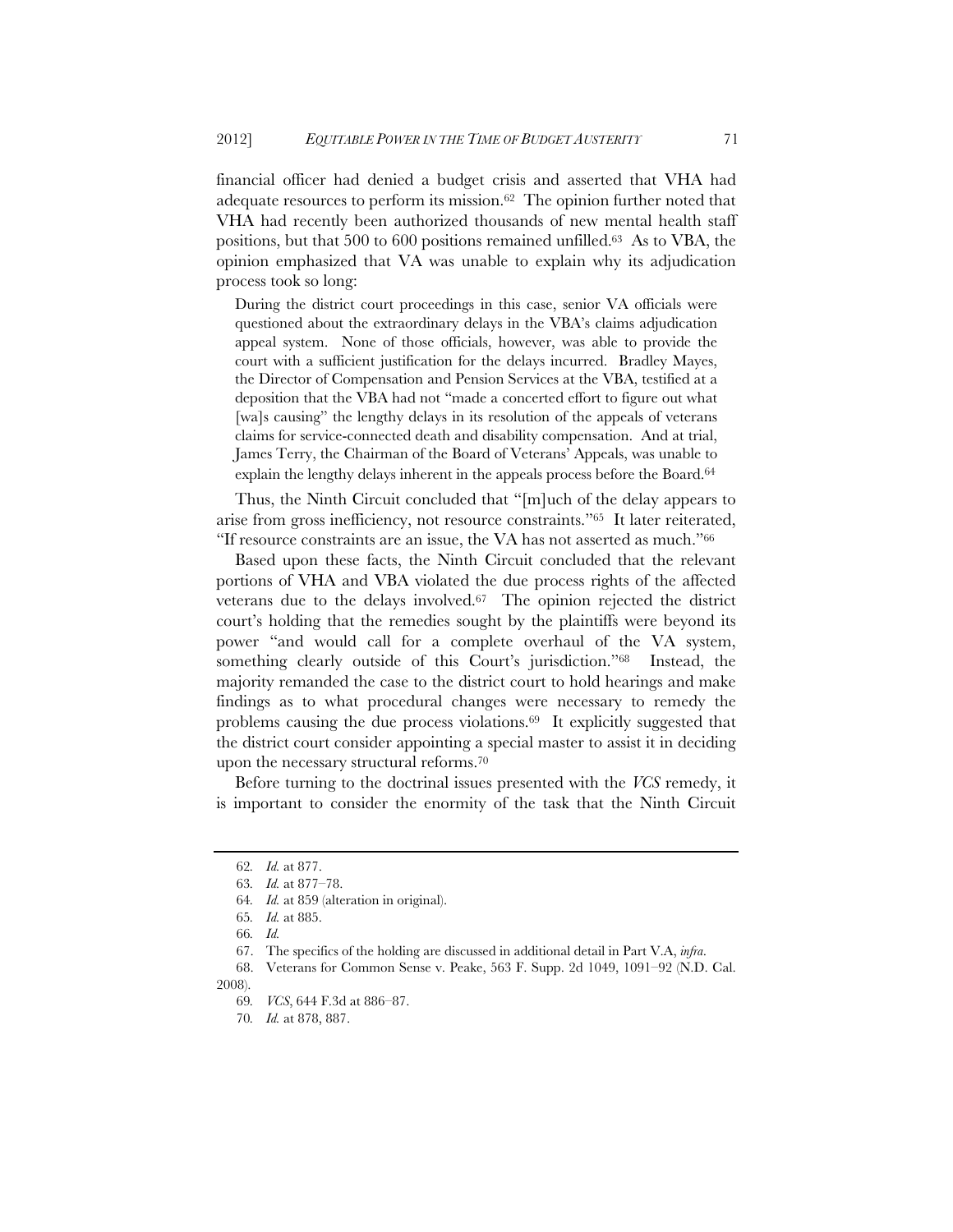remanded to the district court. VHA is by far the largest health care provider in the United States, if not the world.71 It has nearly 250,000 employees72 and operates 153 Medical Centers, 232 Vet Centers, 768 Community Based Outpatient Clinics, 134 Community Living Centers, 6 Independent Output Clinics, and 50 Residential Rehabilitation Centers serving nearly 6,000,000 unique patients annually.73 As for VBA, the preparation of appeals in veterans benefits claims for decision by the BVA in Washington, D.C., is handled by nearly 15,000 adjudicators located in 57 regional offices74 across the country and in the Philippines.75 VA projects that those regional offices will receive over 1.3 million claims for disability benefits in fiscal year 2012.76 Similarly, the BVA projects that 170,000 initial decisions by those offices on benefits claims will be disputed in fiscal year 2011.77 Even if a judge wanted to avoid becoming entangled in VA's far-flung operations, VA's central office in Washington, D.C., alone has  $10,000$  employees to "provide policy, administrative, information technology, and management support to the programs."78 Even though many aspects of VA operations were not found to violate due process, the changes necessary to reform the broken pieces will certainly reverberate widely through the system and may well have serious unforeseen

74*. Id.* at I-23, I-27.

75. Because the Philippines was a United States territory during World War II, Filipinos who are disabled due to injuries or diseases related to their World War II service are entitled to benefits, along with spouses and certain children of Filipino soldiers who have died from service-connected causes. 38 U.S.C. § 107 (2006).

76. U.S. DEP'T OF VETERANS AFFAIRS, FY 2012 BUDGET SUBMISSION, VOL. I, at 2B-2 (2011), http://www.va.gov/budget/docs/summary/Fy2012 Volume I-Summary Volume.pdf. These predictions not only double the number of disability claims received in 2006, but also fail to capture the increasing number of individual disabilities being claimed per application. *See* Ridgway, *Why So Many Remands?*, *supra* note 60, at 145–48 (explaining that VA treats multiple claims by a single applicant as a single "issue" in the evaluation process, thereby obscuring the number of individual disabilities for which benefits are being sought).

77. BD. OF VETERANS' APPEALS, REPORT OF THE CHAIRMAN FOR FISCAL YEAR 2010, at 21 (2011), [hereinafter 2010 CHAIRMAN REPORT], http://www.bva.va.gov/docs/ Chairmans\_Annual\_Rpts/BVA2010AR.pdf.

<sup>71.</sup> VA FY2010 PERFORMANCE REPORT, *supra* note 16, at I-20. Despite the problems listed in the opinion, VHA's quality generally ranks very high. *See* U.S. DEP'T OF VETERANS AFFAIRS, VETERANS HEALTH ADMIN., OFFICE OF QUALITY & SAFETY, 2009 VHA FACILITY QUALITY AND SAFETY REPORT 7 (2009), http://www1.va.gov/health/docs/ HospitalReportCard2009.pdf ("Where direct comparisons are available, the performance of VHA equals or exceeds that reported by commercial health plans, Medicare or Medicaid, in several instances, by a considerable margin.").

<sup>72.</sup> VA FY2010 PERFORMANCE REPORT, *supra* note 16, at I-27.

<sup>73</sup>*. Id.* at I-23 to -24.

<sup>78.</sup> VA FY2010 PERFORMANCE REPORT, *supra* note 16, at I-27.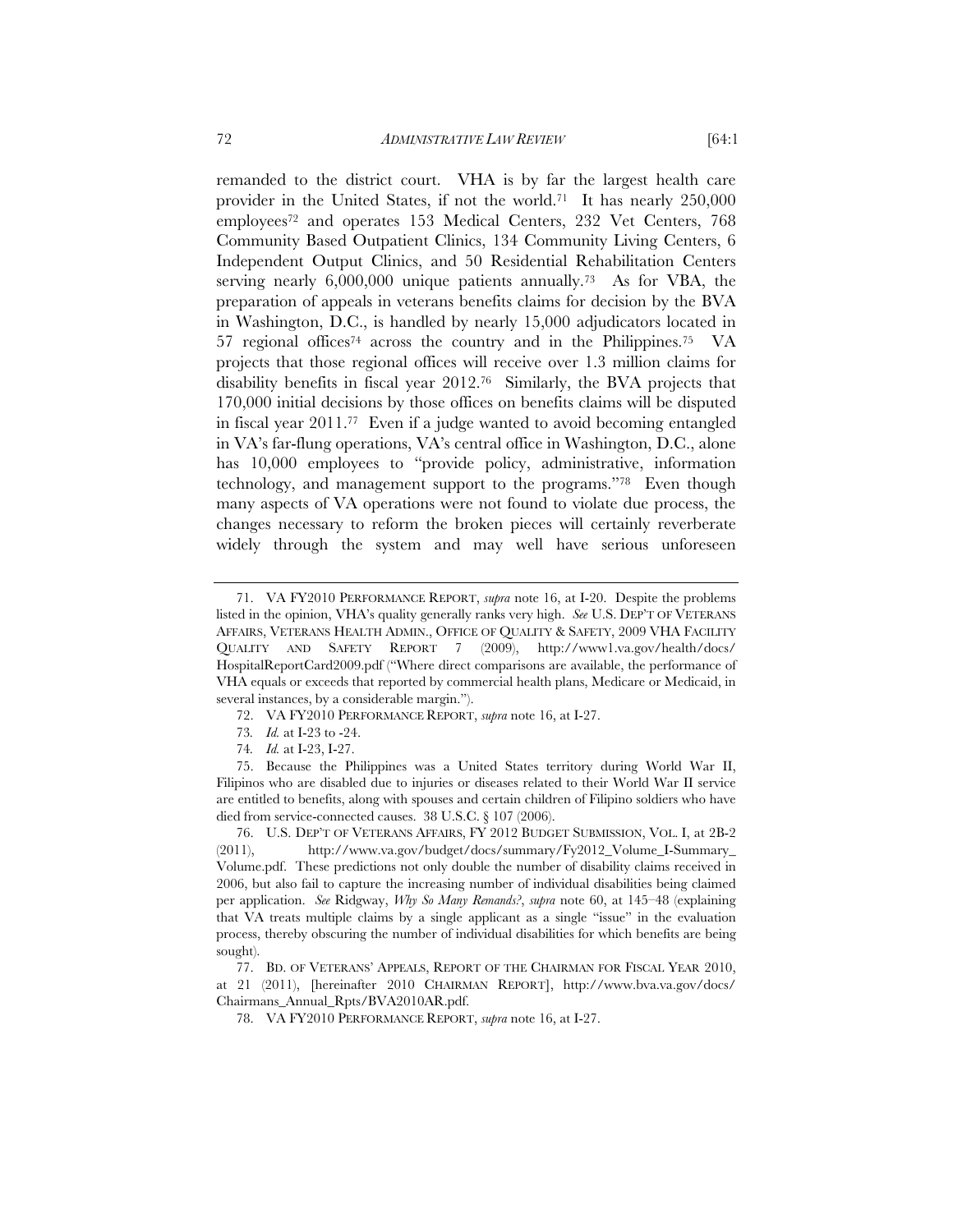consequences.

#### II. JUDICIAL REVIEW OF FEDERAL BENEFITS CLAIMS

The due process violations in *VCS* are merely one facet of the recently acknowledged and much larger "threshold problem that undermines regulatory government: ineffective efforts to hold agencies accountable for failure to accomplish their statutory missions."79 In the specific context of federal benefits claims, judicial reluctance to become entangled in such systems has a long history.

#### *A. Veterans Claims and Judicial Review of Benefits Prior to the Welfare State*

The first federal benefits program was established in the very first session of Congress to provide compensation to veterans of the Revolutionary War.<sup>80</sup> More than a decade before *Marbury v. Madison*,<sup>81</sup> the Supreme Court declared the statute establishing the first veterans benefits adjudication system unconstitutional, removing the federal courts from any role in adjudicating such claims.82 Although the essential problem with that statute was a separation of powers issue, $83$  it is notable that, shortly after its ruling, the Court sent a "memorial" to Congress complaining that the tasks assigned to the Judiciary were "too burdensome" for "the small number of judges."84 Accordingly, it was apparent to the Court, even in its earliest days, that heavy involvement in benefits programs would require a large allocation of judicial resources.

To be clear, the Judiciary was not alone in its concern about the potential effects of having the program run by the courts. For its part, Congress was reluctant to cede final decisionmaking authority to the courts

<sup>79.</sup> Shapiro & Steinzor, *supra* note 40, at 1742 (advocating the use of the Internet to develop "rigorous and concise 'positive metrics' that would give public notice when health and safety agencies are successful in achieving their statutory missions and when they have failed to do so").

<sup>80.</sup> Act of Sept. 29, 1789, ch. 24, § 1, 1 Stat. 95; *see* JAMES O. FREEDMAN, CRISIS AND LEGITIMACY: THE ADMINISTRATIVE PROCESS AND AMERICAN GOVERNMENT 4 (1978).

<sup>81. 5</sup> U.S. (1 Cranch) 137 (1803).

<sup>82.</sup> Hayburn's Case, 2 U.S. (2 Dall.) 409 (1792). In fact, *Marbury* cites *Hayburn's Case* as precedent for the proposition that the courts can declare federal laws unconstitutional. *Marbury*, 5 U.S. at 171 ("It must be well recollected that in 1792, an act passed, directing the secretary at war to place on the pension list such disabled officers and soldiers as should be reported to him, by the circuit courts, which act, so far as the duty was imposed on the courts, was deemed unconstitutional . . . .").

<sup>83</sup>*. See* Ridgway, *Splendid Isolation Revisited*, *supra* note 22, at 143–45.

<sup>84.</sup> U.S. COURT OF VETERANS APPEALS, VETERANS BENEFITS AND JUDICIAL REVIEW: HISTORICAL ANTECEDENTS AND THE DEVELOPMENT OF THE AMERICAN SYSTEM 42 n.152 (1992).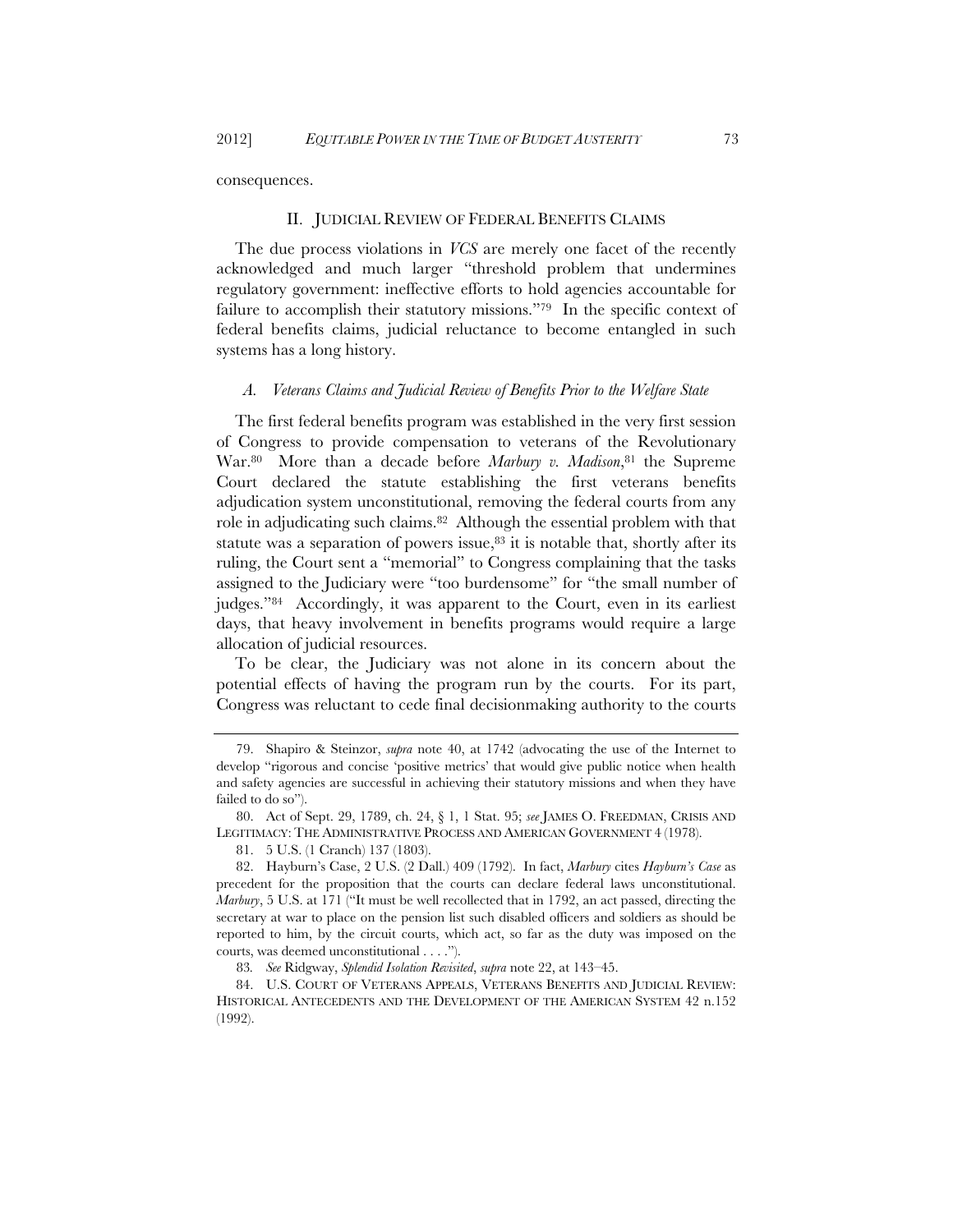and allocated decisions on veterans claims to the Secretary of War rather than accept judicial decisions as binding.85 Thus, America's first major benefits program established a baseline of judicial noninvolvement.

This pattern was reinforced after the Civil War. Just prior to the conflict the U.S. Court of Claims was established, and disappointed veterans attempted to seek review of their claims in that court after the war.86 However, the Supreme Court concluded that such claims could not be pursued because "[n]o pensioner has a vested legal right to his pension. Pensions are the bounties of the government, which Congress has the right to give, withhold, distribute, or recall, at its discretion."87 This case-orcontroversy approach was a radical shift from the Revolutionary War-era dispute concerning final authority and appeared to close off the courts on Article III grounds even if Congress were inclined to grant subject matter jurisdiction. Indeed, Congress was not so inclined. Instead, private bills to establish pensions for veterans whose claims had been denied became a huge focus of client service. Such bills were passed by the thousands in the decades after the Civil War.<sup>88</sup>

#### *B. Judicial Review of Agency Delays in Modern Federal Benefits Claims*

Even as the idea of federal benefits as property rights gained ground in the twentieth century, there has been a strong tendency to limit judicial involvement in the process. In 1933, when Franklin Roosevelt proposed the Economy Act, which gave him the power to establish the modern veterans benefits system, he included a provision explicitly stripping courts of any power to review the system.89 To the extent that courts became involved in some review of other benefits systems, the Supreme Court has discouraged district courts from intervening to solve problems of mere delay in decisionmaking in a number of ways.90 The key aspects of the Court's jurisprudence can be broken down into five parts, two statutory and three constitutional.

The first statutory part is that the Court has failed to provide any meaningful interpretation of the Administrative Procedure Act's (APA's)91

<sup>85</sup>*. See* Ridgway, *Splendid Isolation Revisited*, *supra* note 22, at 144–45.

<sup>86</sup>*. Id.* at 161–63.

<sup>87.</sup> United States v. Teller, 107 U.S. 64, 68 (1883).

<sup>88</sup>*. See* Ridgway, *Splendid Isolation Revisited*, *supra* note 22, at 163.

<sup>89</sup>*. Id.* at 179–80.

<sup>90.</sup> Simply due to the size of the system, much of the Court's relevant case law comes from Social Security cases. However, there have been key decisions in other areas, and the overall picture has been one of clear hostility to judicial intervention into claim backlog problems at federal agencies.

<sup>91. 5</sup> U.S.C. §§ 551–559, 701–706 (2006).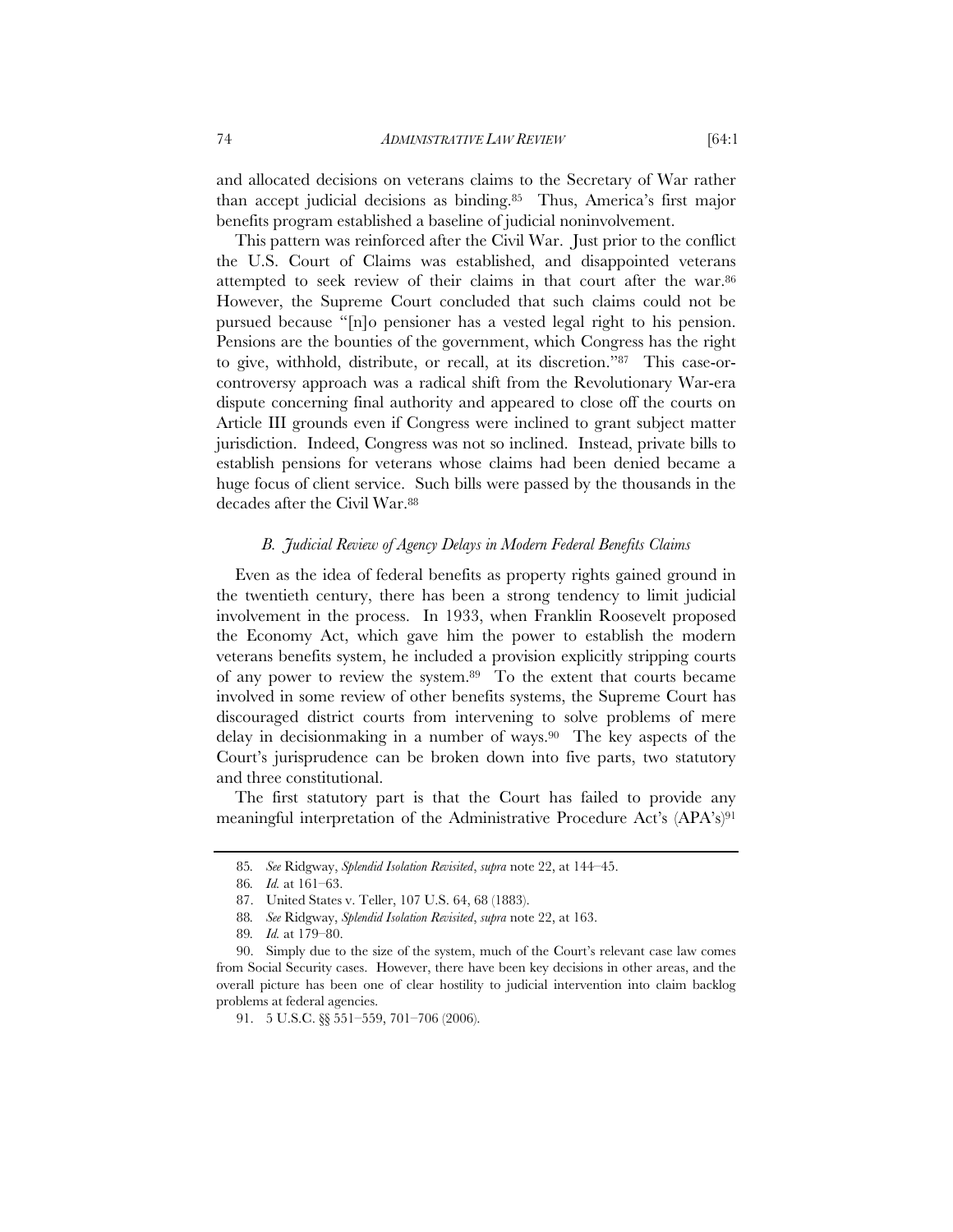timeliness requirements. The APA commands agencies to complete matters in a "reasonable time"92 and authorizes courts to intervene when agency action is "unreasonably delayed."93 However, the Court has declined to provide any guidance as to the application of these provisions, which has resulted in lower court jurisprudence that is "ad hoc, incoherent, and difficult to apply consistently."94 The net result has generally amounted to "an individual-rights framework without any of the constitutional bite."95

Second, as to agencies' organic statutes, the Court has indicated that only the clearest statutory time limits are enforceable. In *Heckler v. Day*,96 the Court rejected a judicially imposed deadline for adjudication appeals of Social Security disability decisions. It held that judicially created deadlines based upon a statutory requirement to act within a reasonable amount of time were inappropriate, even when the agency was not disputing that the delays involved were unreasonable under the statute.97 The Court concluded that "Congress, fully aware of the serious delays in resolution of disability claims, has declined to impose deadlines on the administrative process."98 Therefore, such deadlines were contrary to Congress's intent and intruded upon the discretion delegated to the Secretary of Health and Human Services to establish procedures for adjudicating claims.<sup>99</sup> In essence, the Court concluded that the separation of powers doctrine required courts to leave problems of delay to the political branches, except in those situations in which the law expressly created a clear time limit that Congress intended the courts to enforce.100

Third, on the constitutional front, the Court has routinely emphasized that it has never accepted the argument that applicants for benefits have a property interest that is protected by constitutional due process. In 1960, in *Flemming v. Nestor*,<sup>101</sup> the Court concluded that a member of the Communist

<sup>92. 5</sup> U.S.C. § 555(b).

<sup>93</sup>*. Id.* § 706(1).

<sup>94.</sup> Sant'Ambrogio, *supra* note 41, at 1388; s*ee also id*. at 1411–13 (analyzing *Telecommunications Research & Action Center v. FCC*, 750 F.2d 70 (D.C. Cir. 1984), and cases applying its analysis).

<sup>95.</sup> Sant'Ambrogio, *supra* note 41, at 1388.

<sup>96. 467</sup> U.S. 104 (1984).

<sup>97</sup>*. Id.* at 110–11.

<sup>98</sup>*. Id.* at 111.

<sup>99</sup>*. Id.* at 118–19.

 <sup>100.</sup> Even in areas of administrative law in which Congress had created explicit deadlines, courts often excuse noncompliance, and the track record of such deadlines is mixed. *See* Jacob E. Gersen & Anne Joseph O'Connell, *Deadlines in Administrative Law*, 156 U. PA. L. REV. 923 (2008).

<sup>101. 363</sup> U.S. 603 (1960).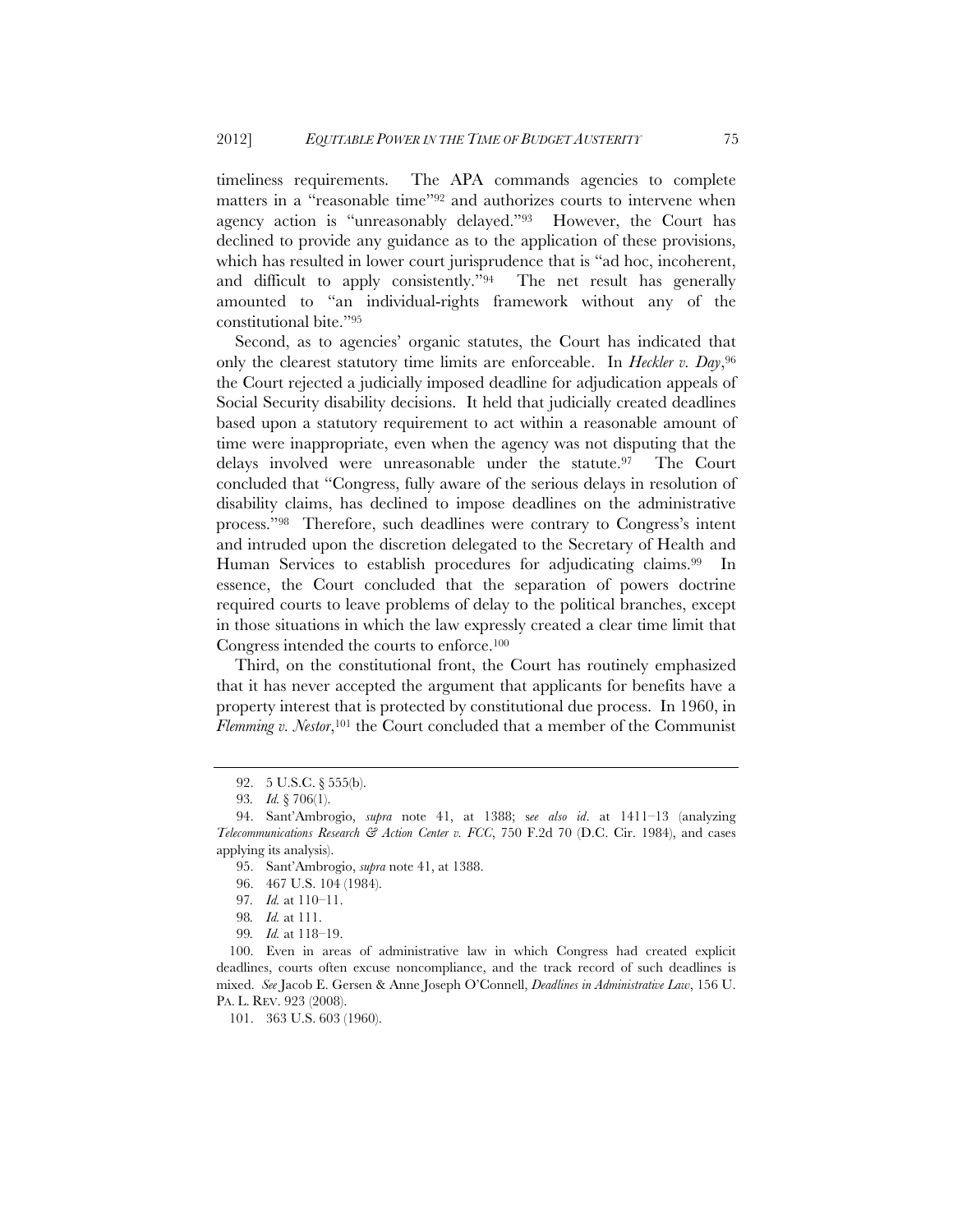Party who was being deported to his country of origin did not have a protected property interest in any Social Security benefits that he had otherwise accrued due to his employment in the United States.102 The Court rejected the argument that such benefits were the equivalent of a contractual right and stated, "To engraft upon the Social Security system a concept of 'accrued property rights' would deprive it of the flexibility and boldness in adjustment to ever-changing conditions which it demands."103

Although the Court held in 1970, in *Goldberg v. Kelly*,104 that current recipients of benefits have a protected property interest in maintaining an award, it has never extended that holding to applicants for benefits. Two years later, in *Board of Regents of State Colleges v. Roth*,105 the Court articulated a relatively narrow definition of property for due process purposes. *Roth*  involved an untenured faculty member at a state university whose contract was not renewed.<sup>106</sup> In concluding that the professor had no property right that would support his due process argument for a hearing, the Court stated:

To have a property interest in a benefit, a person clearly must have more than an abstract need or desire for it. He must have more than a unilateral expectation of it. He must, instead, have a legitimate claim of entitlement to it. It is a purpose of the ancient institution of property to protect those claims upon which people rely in their daily lives, reliance that must not be arbitrarily undermined.107

 During the 1980s, the Court twice reminded the lower courts that it had never recognized that applicants for a benefit have a protected property interest: once in the context of veterans disability claims108 and again in the context of emergency loans administered by the Farmers Home Administration.109

Fourth, even when there is a clearly protected property interest in a benefit previously conferred, the Court held in *Cleveland Board of Education v.* 

<sup>102</sup>*. Id.* at 605–08.

<sup>103</sup>*. Id.* at 610; *see also* Lavine v. Milne, 424 U.S. 577, 584 n.9 (1976) ("Welfare benefits are not a fundamental right, and neither the State nor Federal Government is under any sort of constitutional obligation to guarantee minimum levels of support.").

<sup>104. 397</sup> U.S. 254 (1970).

<sup>105. 408</sup> U.S. 564 (1972).

<sup>106</sup>*. See id.* at 566.

<sup>107</sup>*. Id.* at 577.

<sup>108</sup>*. See* Walters v. Nat'l Ass'n of Radiation Survivors, 473 U.S. 305, 320 n.8 (1985) (noting that the district court had correctly observed that the Court had never recognized such a property interest).

<sup>109</sup>*. See* Lyng v. Payne, 476 U.S. 926, 942 (1986) ("We have never held that applicants for benefits, as distinct from those already receiving them, have a legitimate claim of entitlement protected by the Due Process Clause of the Fifth or Fourteenth Amendment.").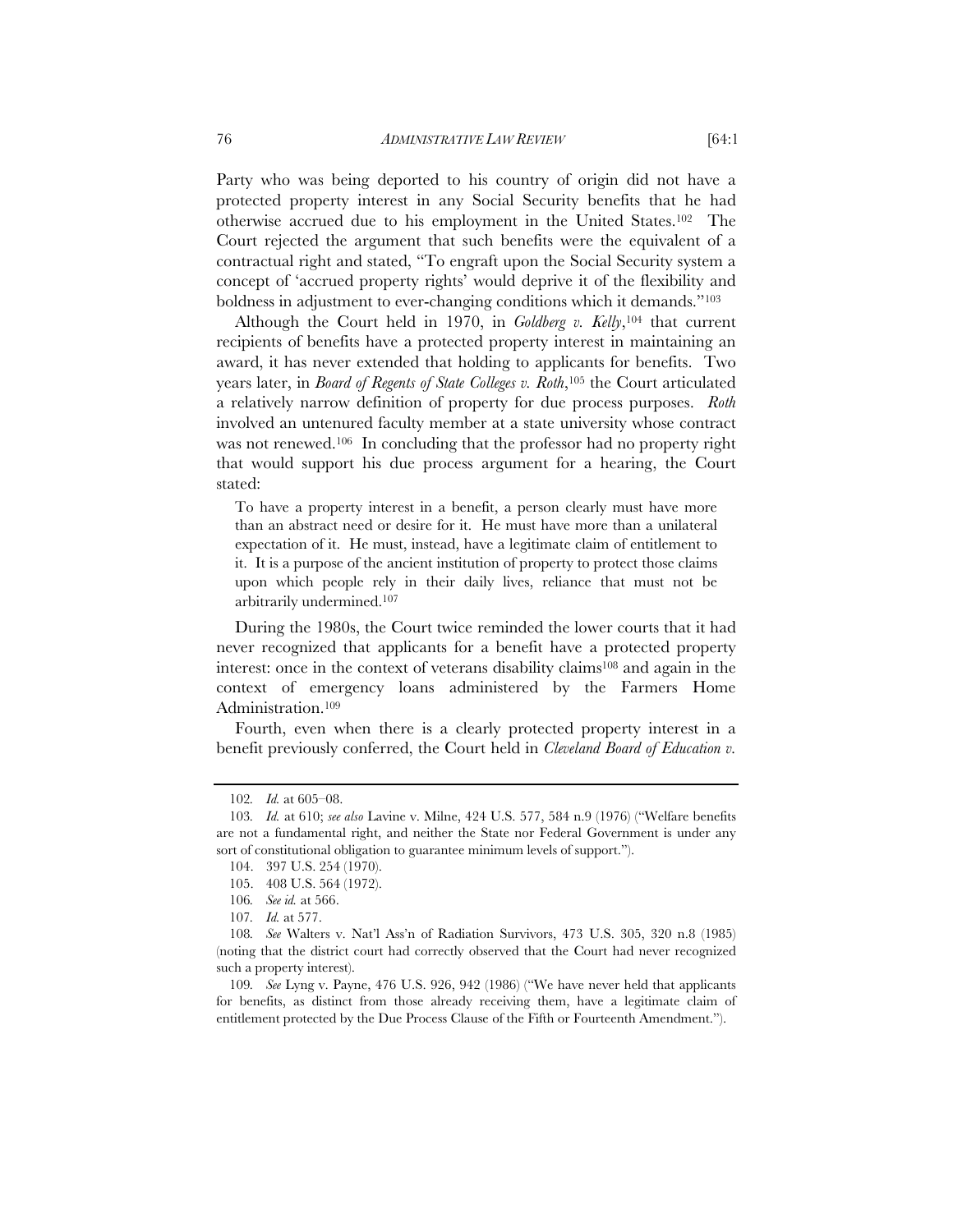*Loudermill*110 that delay alone in decisionmaking will not ordinarily be sufficient to constitute a due process violation. Rather, there must be additional information that makes the delay constitutionally unreasonable. In particular, the Court rejected the bald allegation that a nine-month delay in providing a hearing after a government employee was terminated violated due process. In its analysis in *Loudermill*, the Court focused on the fact that

the complaint merely recites the course of proceedings and concludes that the denial of a "speedy resolution" violated due process. This reveals nothing about the delay except that it stemmed in part from the thoroughness of the procedures. A 9-month adjudication is not, of course, unconstitutionally lengthy *per se*. Yet Loudermill offers no indication that his wait was unreasonably prolonged other than the fact that it took nine months. The chronology of the proceedings set out in the complaint, coupled with the assertion that nine months is too long to wait, does not state a claim of a constitutional deprivation.<sup>111</sup>

This language expressly indicated that delay caused by the "thoroughness of the procedures" involved would not violate due process and clearly placed the burden on plaintiffs to prove that the alleged delay could not be justified.

Fifth and finally, the Supreme Court closed the door to indirect intervention in delay problems by holding that monetary damages are not available from officials who may be responsible for improperly denying, discontinuing, or delaying benefits in violation of due process. Despite its previous holding that a monetary damages action could be brought directly under Fifth Amendment due process,<sup>112</sup> in *Schweiker v. Chilicky*<sup>113</sup> the Court refused to apply that holding to benefits claims. The plaintiffs in *Schweiker* alleged that senior officials in Arizona's Social Security offices had systematically ignored controlling legal authority and clear evidence in numerous cases while applying quotas to terminate a predetermined numbers of recipients so as to reduce program costs.114 Despite the allegations of egregiously unlawful conduct, the Court concluded that "Congress is the body charged with making the inevitable compromises required in the design of a massive and complex welfare benefits program," and that its choice not to provide a damages remedy as part of the

<sup>110. 470</sup> U.S. 532 (1985).

<sup>111</sup>*. Id.* at 547 (citation omitted).

<sup>112</sup>*. See* Davis v. Passman, 442 U.S. 228, 242–49 (1979) (holding that a congressional staffer could pursue an allegation of discrimination against a congressman through a cause of action implied by due process).

<sup>113. 487</sup> U.S. 412 (1988).

<sup>114</sup>*. See id.* at 418–19.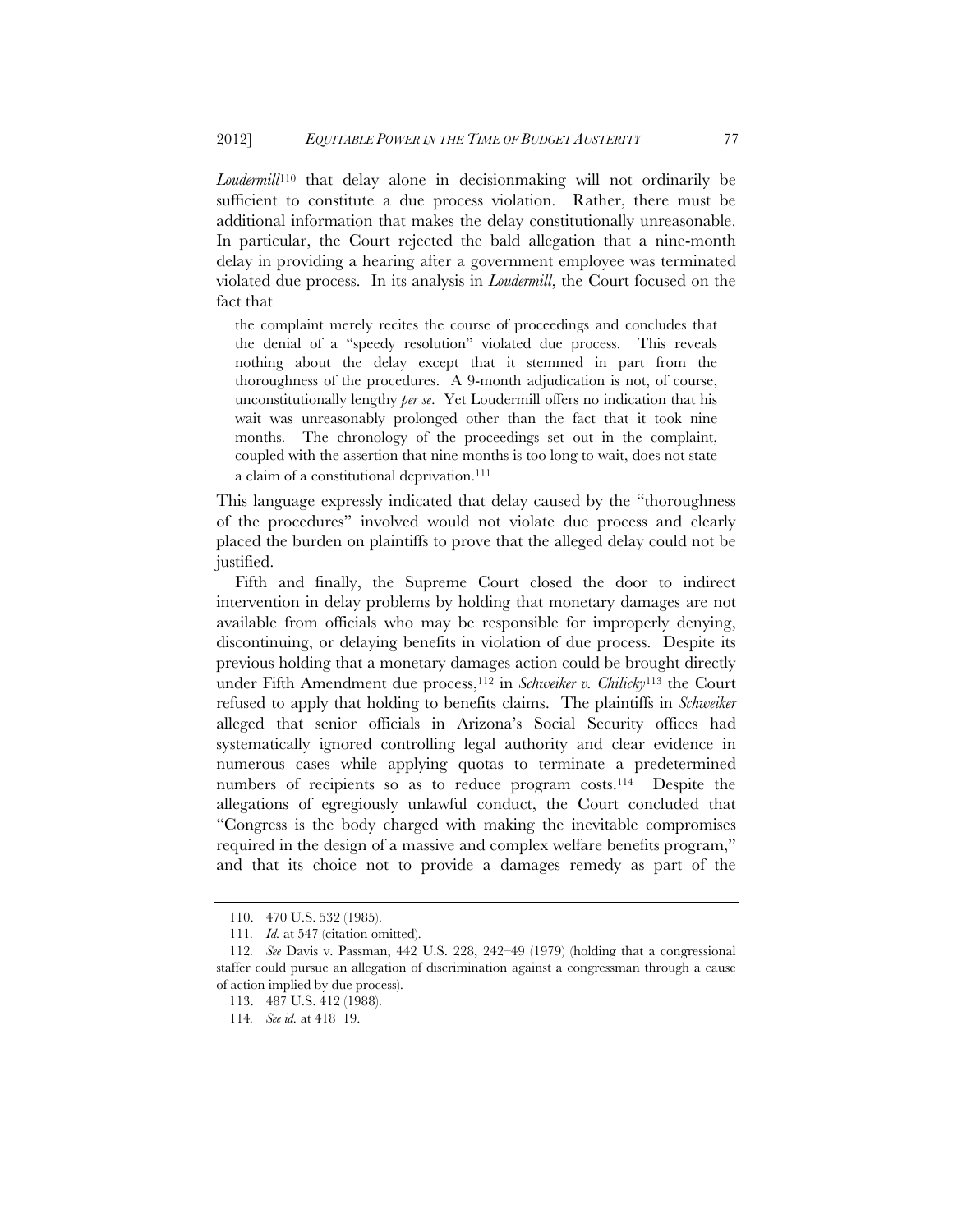comprehensive benefits scheme must be respected.115

The history of veterans benefits and the language of the Supreme Court's modern case law express a clear reluctance by the Court to allow the Judiciary to become entangled in benefits programs. Key cases come from the Social Security disability arena and focus on the robust political attention and congressional oversight that program receives.116 There is also the undercurrent of concern dating back to the 1883 *United States v. Teller* case<sup>117</sup> about how much protection can be afforded to benefits that Congress is free to alter or eliminate. Thus, the philosophy restricting judicial review of agency delays has a distinct flavor of the separation of powers concerns common elsewhere in administrative law.118

This attitude has been internalized by the lower federal courts. Although the circuit courts of appeals have largely concluded in recent decades that applicants for Social Security and other benefits do have a protected property interest,<sup>119</sup> the pointed doubts expressed by the Supreme Court have naturally encouraged the lower courts and public interest litigants to be cautious in pushing the development of due process rights in this area and to focus their arguments on issues more compelling than mere delay.120 In one pre-*Loudermill* case, the Third Circuit held that a four-year delay in processing a claim violated due process and rejected as "patently frivolous" the agency's argument that the delays in that case were

<sup>115</sup>*. Id.* at 428–29.

<sup>116.</sup> Congress's involvement in the design of the veterans disability system was also a key in holding that due process does not prevent Congress from excluding attorneys from the veterans benefits system. *See* Walters v. Nat'l Ass'n of Radiation Survivors, 473 U.S. 305, 323–35 (1985).

<sup>117</sup>*.* 107 U.S. 64, 68 (1883). *See supra* notes 86–88 and accompanying text.

<sup>118</sup>*. See infra* Parts III.C–E.

<sup>119</sup>*. See* Cushman v. Shinseki, 576 F.3d 1290, 1298 (Fed. Cir. 2009) (veterans disability compensation); Kapps v. Wing, 404 F.3d 105, 112 (2d Cir. 2005) (home heating assistance); Hamby v. Neel, 368 F.3d 549, 559 (6th Cir. 2004) (Medicaid); Stieberger v. Apfel, 134 F.3d 37, 38 (2d Cir. 1997) (Social Security); Nat'l Ass'n of Radiation Survivors v. Derwinski, 994 F.2d 583, 588 n.7 (9th Cir. 1992) (veterans disability compensation); Gonzalez v. Sullivan, 914 F.2d 1197, 1203 (9th Cir. 1990) (Social Security); Daniels v. Woodbury Cnty., 742 F.2d 1128, 1132 (8th Cir. 1984) (state welfare benefits); Parker v. Califano, 644 F.2d 1199, 1203 (6th Cir. 1981) (Social Security); Shrader v. Harris, 631 F.2d 297, 301 (4th Cir. 1980) (Social Security); Kelly v. R.R. Ret. Bd., 625 F.2d 486, 489–90 (3d Cir. 1980) (disabled child's annuity).

<sup>120</sup>*. See Cushman*, 576 F.3d at 1293–94 (alteration of evidence in the claims file); *Kapps*, 404 F.3d at 111 (right to a hearing and to notice of program eligibility requirements); *Hamby*, 368 F.3d at 556 (adequate notice and a meaningful hearing); *Stieberger*, 134 F.3d at 38 (adequate notice); *Derwinski*, 994 F.2d at 585 (right to assistance of counsel); *Gonzalez*, 914 F.2d at 1203 (notice of appellate rights); *Daniels*, 742 F.2d at 1131 (arbitrary decisionmaking and notice); *Parker*, 644 F.2d at 1203 (notice and opportunity to be heard); *Shrader*, 631 F.2d at 301 (adequacy of notice provided to a mentally ill claimant).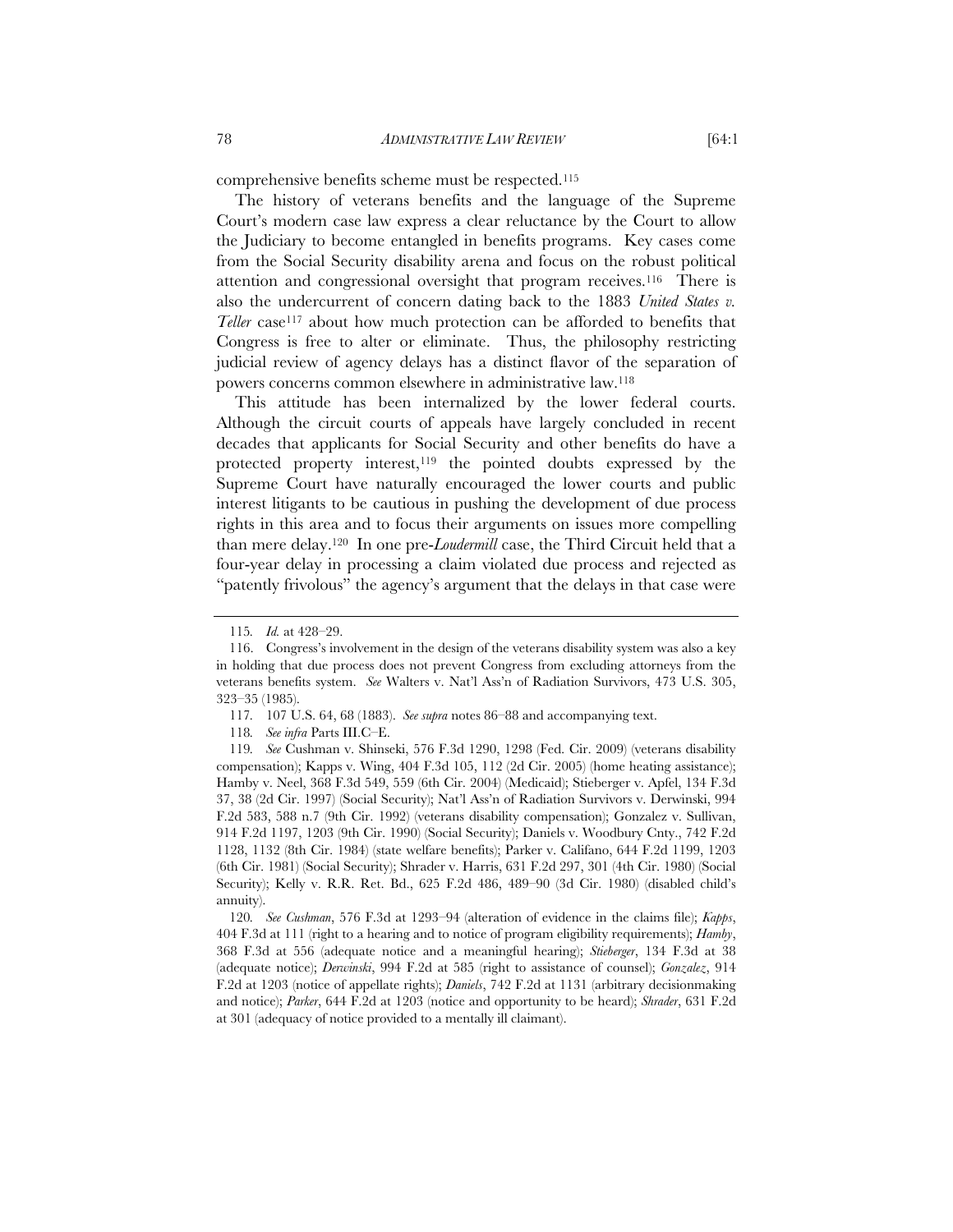justified by necessary procedures.121 However, cases since *Loudermill* have rejected arguments that specific delays violate due process.122 Indeed, the Second Circuit has expressly rejected the argument that even a ten-year delay in reaching a final decision on a Social Security disability claim could justify awarding benefits in the absence of substantial evidence that the claimant was a qualified applicant.123

The attitude of courts toward delay in benefits programs has become one of general acceptance even in the face of steady increases. In one frequently cited case, the Seventh Circuit held that because "administrative efficiency is not a subject particularly suited to judicial evaluation, the courts should be reluctant to intervene in the administrative adjudication process."124 Further, "we are not justified in sanctioning the imposition of unrealistic and arbitrary time limitations on an agency which for good faith and unarbitrary reasons has amply demonstrated its present inability to comply."125

 In another case, the Second Circuit affirmed the dismissal of a due process claim while commenting, "delay is a natural concomitant of our administrative bureaucracy. Neither the six-month delay created by the additional fair hearing, nor the estimated total of 19 months from claim initiation to completion of ALJ review are remarkable in the Medicare, Social Security and employment benefits systems."126 Accordingly, the due process holding in *VCS* represents a significant departure from the federal courts' traditional attitude toward delay in benefits programs or, at least, an indicator that the courts' tolerance of agency dysfunction is not without limits.<sup>127</sup>

123*. See* Bush v. Shalala, 94 F.3d 40, 46 (2d Cir. 1996) (holding that delay alone is an insufficient ground upon which to reverse the agency's denial of benefits).

124. Wright v. Califano, 587 F.2d 345, 353–56 (7th Cir. 1978).

125. *Id.*

126. Isaacs v. Bowen, 865 F.2d 468, 477 (2d Cir. 1989).

127. It is not surprising that this departure would occur in the veterans benefits arena. Although the history of the veterans benefits system is often overlooked because it was not subject to judicial review until the Veterans Judicial Review Act of 1988, veterans benefits have traditionally been at the vanguard of the development of the welfare state because veterans arouse public sympathy and have a strong moral claim to compensation for their

<sup>121</sup>*. See Kelly*, 625 F.2d at 490–91 (condemning an agency's rationalizations for processing delays).

<sup>122</sup>*. See* Littlefield v. Heckler, 824 F.2d 242, 247 (3d Cir. 1987) (holding that a ninemonth delay in issuing a Social Security appellate decision did not violate due process); Givens v. U.S. R.R. Ret. Bd., 720 F.2d 196, 201 (D.C. Cir. 1983) (holding that a nineteenmonth delay in processing a claim for railroad retirement benefits did not violate due process where there was no evidence of deliberate or strategic delay); Frock v. U.S. R.R. Ret. Bd., 685 F.2d 1041, 1047 n.13 (7th Cir. 1982) (holding that a two-year delay did not violate due process).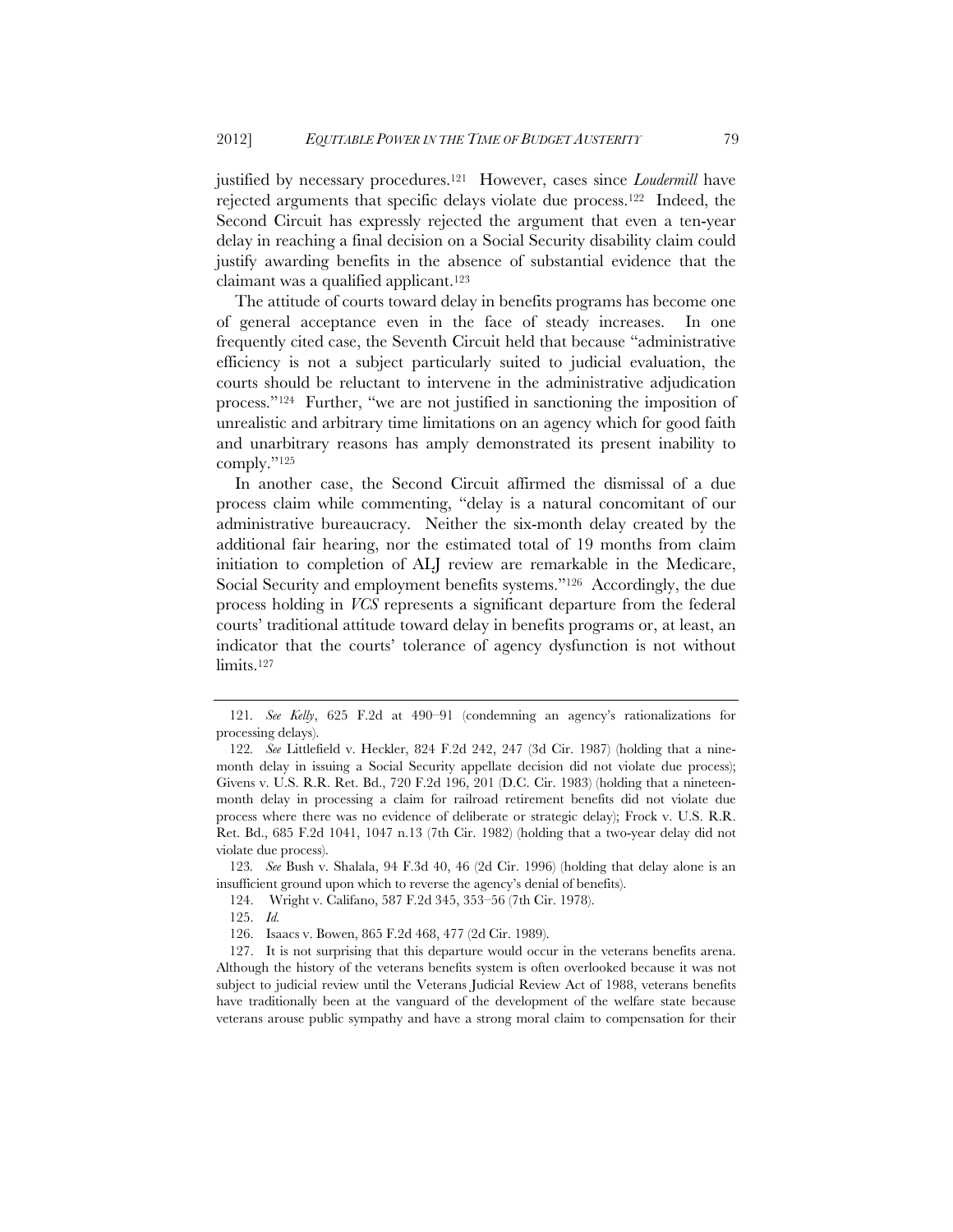#### III. RELATED AREAS OF ADMINISTRATIVE LAW

The line of cases addressed in Part II is part of a larger theme in administrative law that clearly counsels against significant judicial intervention into agency operations. This Part examines how this theme has developed in the Supreme Court's jurisprudence and how it has been interpreted by administrative law theorists.

## *A. The Early Twentieth Century*

The role of the courts in the ongoing waltz of administrative law has evolved over time.128 Although administrative law has a rich history tracing to the earliest days of the country,129 most influential case law from the Supreme Court traces to the New Deal. Since the beginning of the twentieth century, progressives had been urging an expansion of the administrative state as a way to allow scientific expertise to replace politics in the creation of public policy.130 During that pre-New Deal period, appellate—rather than trial-like—review became enshrined as the dominant framework for the Judiciary's relationship with agencies.131 The Great Depression and the ensuing New Deal provided the opening necessary to attempt this progressive transformation, which occurred after courts were already predisposed to deferential review of agency actions.132

130*. See* Mark Tushnet, *Administrative Law in the 1930s: The Supreme Court's Accommodation of Progressive Legal Theory*, 60 DUKE L.J. 1565, 1566–67 (2011).

131*. See* Thomas W. Merrill, *Article III, Agency Adjudication, and the Origins of the Appellate Review Model of Administrative Law*, 111 COLUM. L. REV. 939, 943–44 (2011).

132*. See* Jeffrey E. Shuren, *The Modern Regulatory Administrative State: A Response to Changing Circumstances*, 38 HARV. J. ON LEGIS. 291, 298 (2001) ("In fact, agency creation and expansion of existing agency authority have tended to occur during periods of national crisis or favorable political conditions, when progressive presidents enjoyed majorities in both

injuries. *See generally* THEDA SKOCPOL, PROTECTING SOLDIERS AND MOTHERS: THE POLITICAL ORIGINS OF SOCIAL POLICY IN THE UNITED STATES (1995); GILBERT Y. STEINER, THE STATE OF WELFARE (1971).

<sup>128</sup>*. See* Jerry L. Mashaw, *Recovering American Administrative Law: Federalist Foundations, 1787*–*1801*, 115 YALE L.J. 1256, 1337 (2006) ("[A]dministrative law [is] a waltz, a three-step pattern repeated over and over again. First, something happens in the world. Second, public policymakers identify that happening as a problem, or an opportunity, and initiate new forms of governmental action to take advantage of or to remedy the new situation. Third, these new forms of action generate anxieties about the direction and control of public power.").

 <sup>129.</sup> This history has been explored in Jerry Mashaw's epic four-part series. *See* Jerry L. Mashaw, *Federal Administration and Administrative Law in the Gilded Age*, 119 YALE L.J. 1362 (2010); Jerry L. Mashaw, *Administration and "The Democracy": Administrative Law from Jackson to Lincoln, 1829*–*1861*, 117 YALE L.J. 1568 (2008); Jerry L. Mashaw, *Reluctant Nationalists: Federal Administration and Administrative Law in the Republican Era, 1801*–*1829*, 116 YALE L.J. 1636 (2007); Mashaw, *supra* note 128.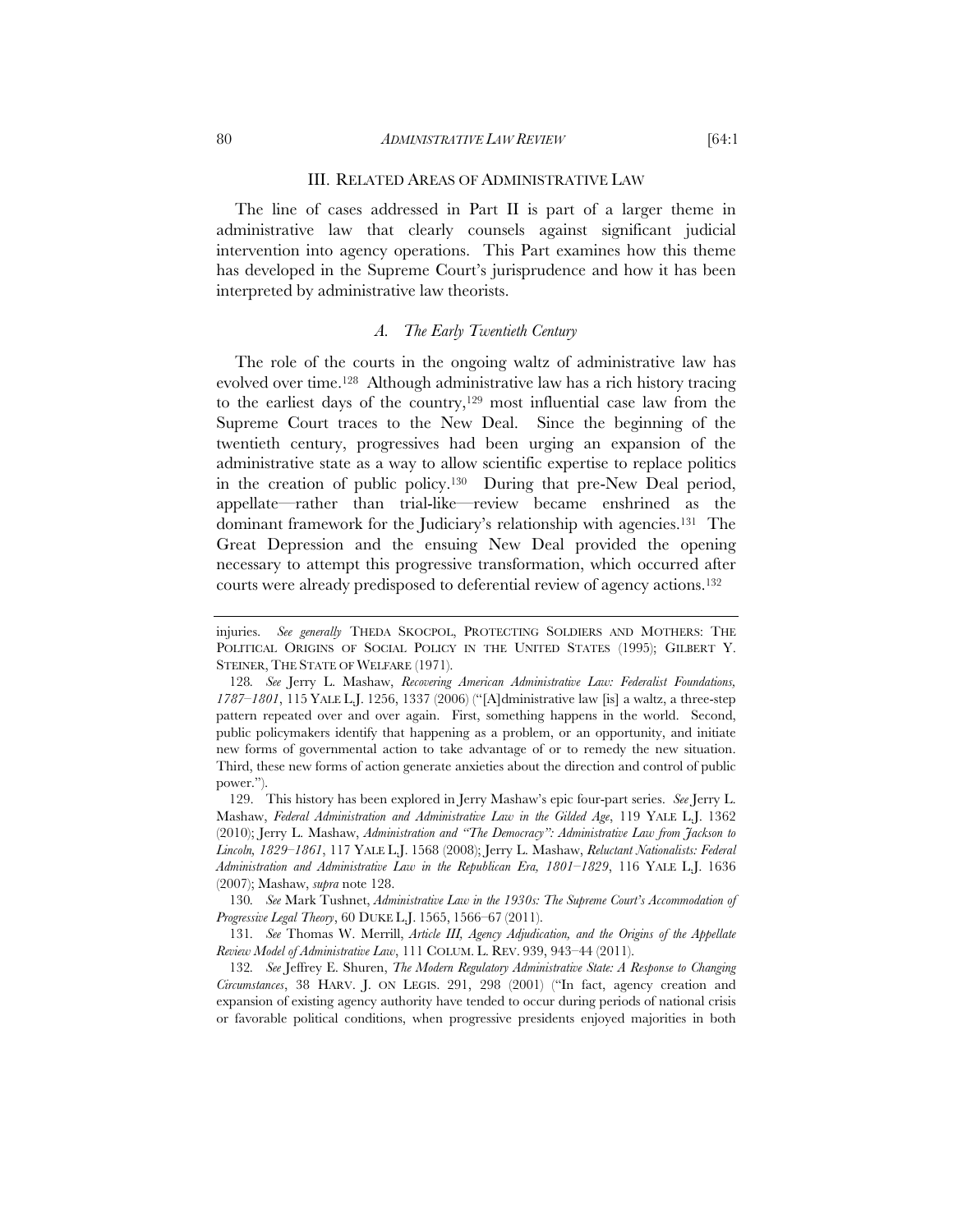Modern attitudes toward judicial control of agency operations began with the nondelegation doctrine. As expressed in  $\tilde{\tau}$ , W. Hampton,  $\tilde{\tau}$ ,  $\tilde{\sigma}$  Co. *v. United States*,133 this principle requires legislation to articulate "an intelligible principle to which the person or body authorized . . . is directed to conform."134 In practice, the application of the doctrine was limited to two cases decided in 1935: *Panama Refining Co. v. Ryan*135 and *A.L.A. Schechter Poultry Corp. v. United States.*136 In *Panama Refining*, the Supreme Court invalidated the section of the National Industrial Recovery Act (NIRA) delegating to the President the power to prohibit shipment of "hot oil" in interstate commerce in order "to eliminate unfair competitive practices" and "to conserve natural resources."137 The Court concluded that "Congress left the matter to the President without standard or rule, to be dealt with as he pleased."138 Similarly, *A.L.A. Schechter Poultry* invalidated another provision of the Act, which delegated to the President the power to approve detailed codes to govern all business subject to federal authority, because the absence of definite standards amounted to delegation of "unfettered discretion to make whatever laws [the President] thinks may be needed or advisable."139 In these two cases, the Supreme Court used the intelligible-principle standard to require clear instructions from Congress, with relatively little room for agency discretion.

Though limited in number, the nondelegation cases have continued to reverberate in the Supreme Court's jurisprudence.140 The essential

136. 295 U.S. 495 (1935).

139*. A.L.A. Schechter Poultry*, 295 U.S. at 537–38.

houses of Congress.").

<sup>133. 276</sup> U.S. 394 (1928).

<sup>134</sup>*. Id.* at 409. Chief Justice Taft's analysis actually began by citing "[t]he well-known maxim '*Delegata potestas non potest delegari*'" (no delegated powers may be further delegated), to justify the conclusion that the legislative power delegated to Congress by the Constitution could not be further delegated. *Id.* at 405–06. This concept traces to John Locke's social contract theory. *See* JOHN LOCKE, THE SECOND TREATISE ON CIVIL GOVERNMENT 79, para. 141 (Prometheus Books 1986) (1690). *See generally* Patrick W. Duff & Horace E. Whiteside, Delegata Potestas Non Potest Delegari: *A Maxim of American Constitutional Law*, 14 CORNELL L.Q. 168 (1928).

<sup>135. 293</sup> U.S. 388 (1935).

<sup>137</sup>*. Pan. Refining Co.*, 293 U.S. at 418.

 <sup>138.</sup> *Id.*

<sup>140.</sup> One particularly sharp example taken from the criminal law context is Justice Scalia's recent dissent in *Sykes v. United States*:

We face a Congress that puts forth an ever-increasing volume of laws in general, and of criminal laws in particular. It should be no surprise that as the volume increases, so do the number of imprecise laws. And no surprise that our indulgence of imprecisions that violate the Constitution encourages imprecisions that violate the Constitution. Fuzzy, leave-the-details-to-be-sorted-out-by-the-courts legislation is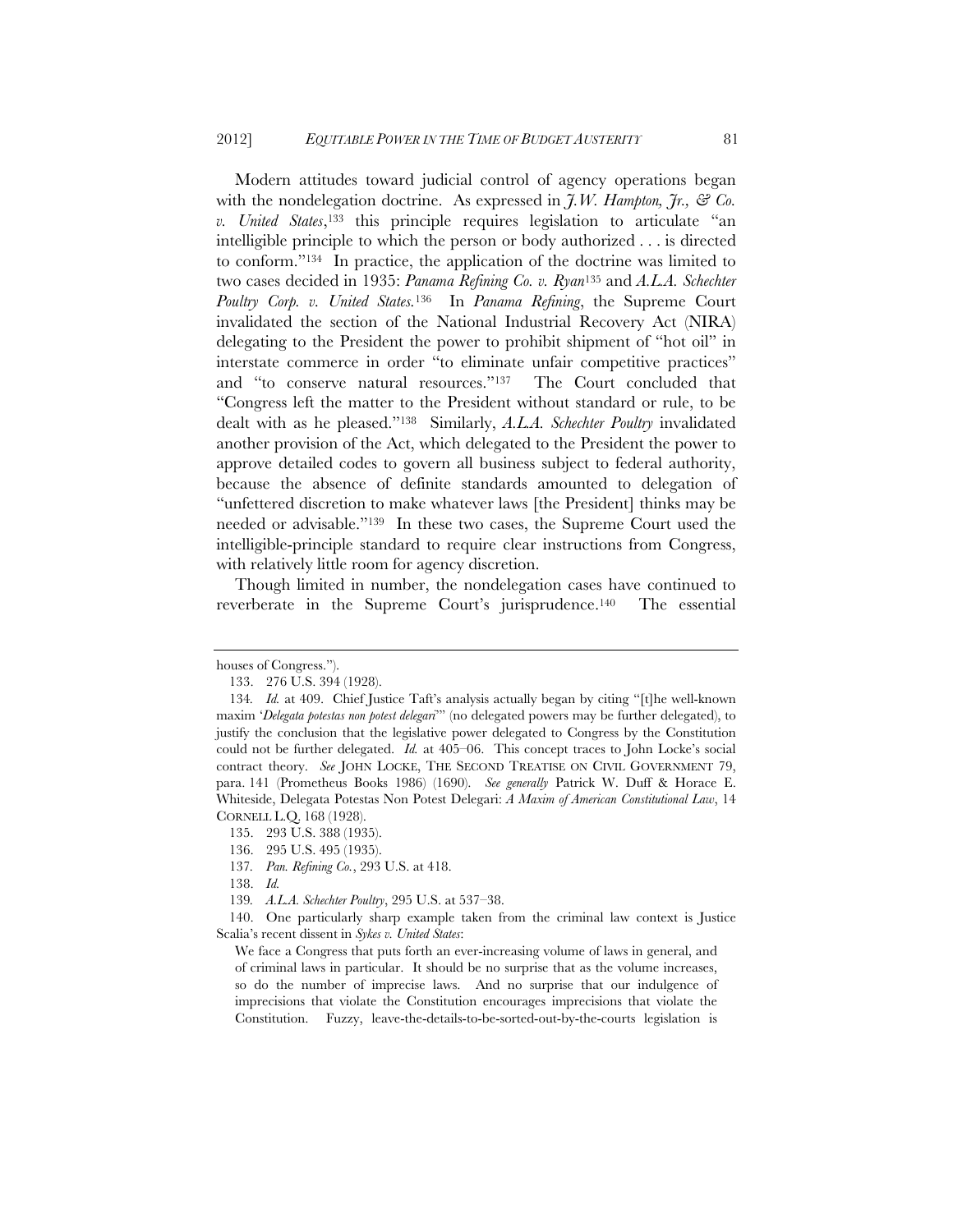principle of these cases was that ultimate control rested with Congress, which possessed little ability to share it. In such a regime, the responsibility of closely controlling agency operations is left to Congress, which must provide great detail as to what an agency can do. Limited judicial tinkering with agency operations was implicit because of the detailed level of command and control required of Congress.

### *B. Judicial Review of Agency Adjudication Actions*

As the nondelegation doctrine quickly crumbled in practice,<sup>141</sup> if not rhetoric, agencies tended to use enforcement adjudications as the primary vehicle for establishing policy.142 The Supreme Court's seminal case on the proper judicial role in this era was its 1943 decision in *SEC v. Chenery Corp.* (*Chenery I*).143 In *Chenery I*, the Securities and Exchange Commission (SEC) had modified a stock plan proposed as part of a corporate restructuring to prevent the current management of the company from taking advantage of options made available to other preferred stockholders.144 After determining that the SEC's analysis was flawed, the Court refused to consider whether the outcome might otherwise be supported:

If an order is valid only as a determination of policy or judgment which the agency alone is authorized to make and which it has not made, a judicial judgment cannot be made to do service for an administrative judgment. For purposes of affirming no less than reversing its orders, an appellate court

attractive to the Congressman who wants credit for addressing a national problem but does not have the time (or perhaps the votes) to grapple with the nitty-gritty. In the field of criminal law, at least, it is time to call a halt. I do not think it would be a radical step—indeed, I think it would be highly responsible—to limit [the Armed Career Criminal Act] to the named violent crimes. Congress can quickly add what it wishes. Because the majority prefers to let vagueness reign, I respectfully dissent.

<sup>131</sup> S. Ct. 2267, 2288 (2011) (Scalia, J., dissenting).

<sup>141</sup>*. See* LAWRENCE M. FRIEDMAN, A HISTORY OF AMERICAN LAW 548–49 (3d ed. 2005); DAVID SCHOENBROD, POWER WITHOUT RESPONSIBILITY: HOW CONGRESS ABUSES THE PEOPLE THROUGH DELEGATION 25–46 (1993); Lisa Schultz Bressman, Schechter Poultry *at the Millennium: A Delegation Doctrine for the Administrative State*, 109 YALE L.J. 1399, 1400–01 (2000).

<sup>142</sup>*. See* Richard E. Levy & Sidney A. Shapiro, *Administrative Procedure and the Decline of the Trial*, 51 U. KAN. L. REV. 473, 496–97, 500–02 (2003) (noting the evolution of administrative agencies from formal to informal adjudication, and the concomitant loss of procedural due process rights).

<sup>143. 318</sup> U.S. 80 (1943).

<sup>144</sup>*. Id.* at 82–85.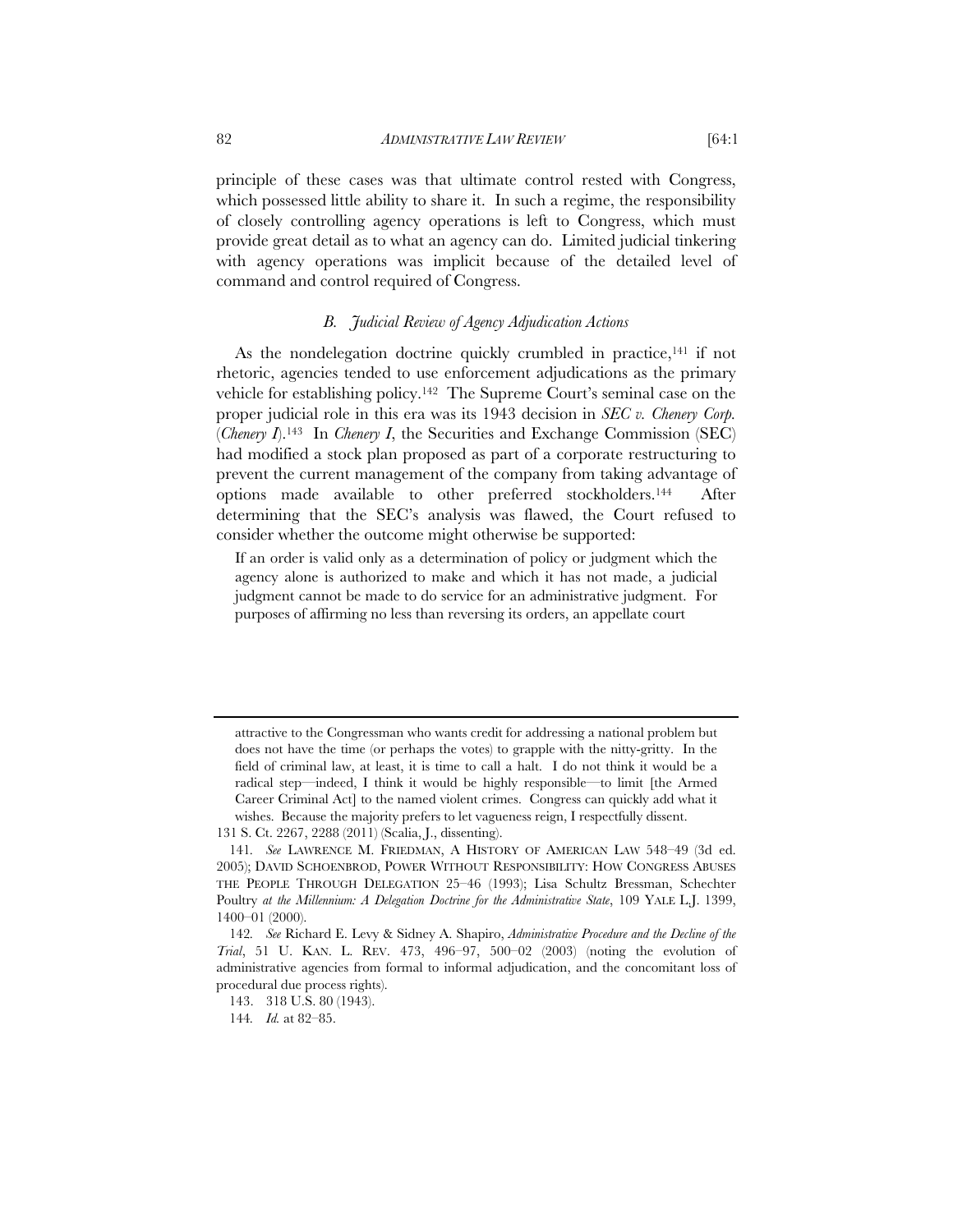cannot intrude upon the domain which Congress has exclusively entrusted to an administrative agency.145

When the case returned to the Court four years later, it reiterated that a reviewing court

must judge the propriety of [agency] action solely by the grounds invoked by the agency. If those grounds are inadequate or improper, the court is powerless to affirm the administrative action by substituting what it considers to be a more adequate or proper basis. To do so would propel the court into the domain which Congress has set aside exclusively for the administrative agency.146

Thus, once the nondelegation rule began to crumble in practice, courts were barred from digging deeply into issues and imagining how best to solve problems. Rather, courts were restricted to determining whether agencies' preferred solutions to a problem satisfied basic requirements.

Not only were adjudicative actions subject to limited review, eventually the Court made clear that an agency's choice not to initiate an adjudication was also an issue for courts to avoid. In *Heckler v. Chaney*,<sup>147</sup> the Court held that there is presumption of unreviewability of agency decisions not to undertake enforcement action.148 The Court rejected the holding of the Court of Appeals for the D.C. Circuit that an agency could be "required 'to fulfill its statutory function."<sup>149</sup>

*Chaney* emphasized history and a reluctance to entangle courts in agency operations:

This Court has recognized on several occasions over many years that an agency's decision not to prosecute or enforce, whether through civil or criminal process, is a decision generally committed to an agency's absolute discretion. This recognition of the existence of discretion is attributable in no small part to the general unsuitability for judicial review of agency decisions to refuse enforcement.

The reasons for this general unsuitability are many. First, an agency decision not to enforce often involves a complicated balancing of a number of factors which are peculiarly within its expertise. Thus, the agency must not only assess whether a violation has occurred, but whether agency

<sup>145</sup>*. Id.* at 88.

<sup>146.</sup> SEC v. Chenery Corp. (*Chenery II*), 332 U.S. 194, 196 (1947).

<sup>147. 470</sup> U.S. 821 (1985).

<sup>148</sup>*. Id.* at 834. Prior to *Chaney*, some review was allowed under *Citizens to Preserve Overton Park, Inc. v. Volpe*, 401 U.S. 402 (1971). Cass Sunstein has suggested that *Chaney* unnecessarily discarded the workable standards of *Volpe*. Cass R. Sunstein, *Reviewing Agency Inaction After* Heckler v. Chaney, 52 U. CHI. L. REV. 653, 658–60 (1985).

 <sup>149.</sup> *Chaney*, 470 U.S. at 823 (quoting Chaney v. Heckler, 718 F.2d 1174, 1191 (D.C. Cir. 1983)).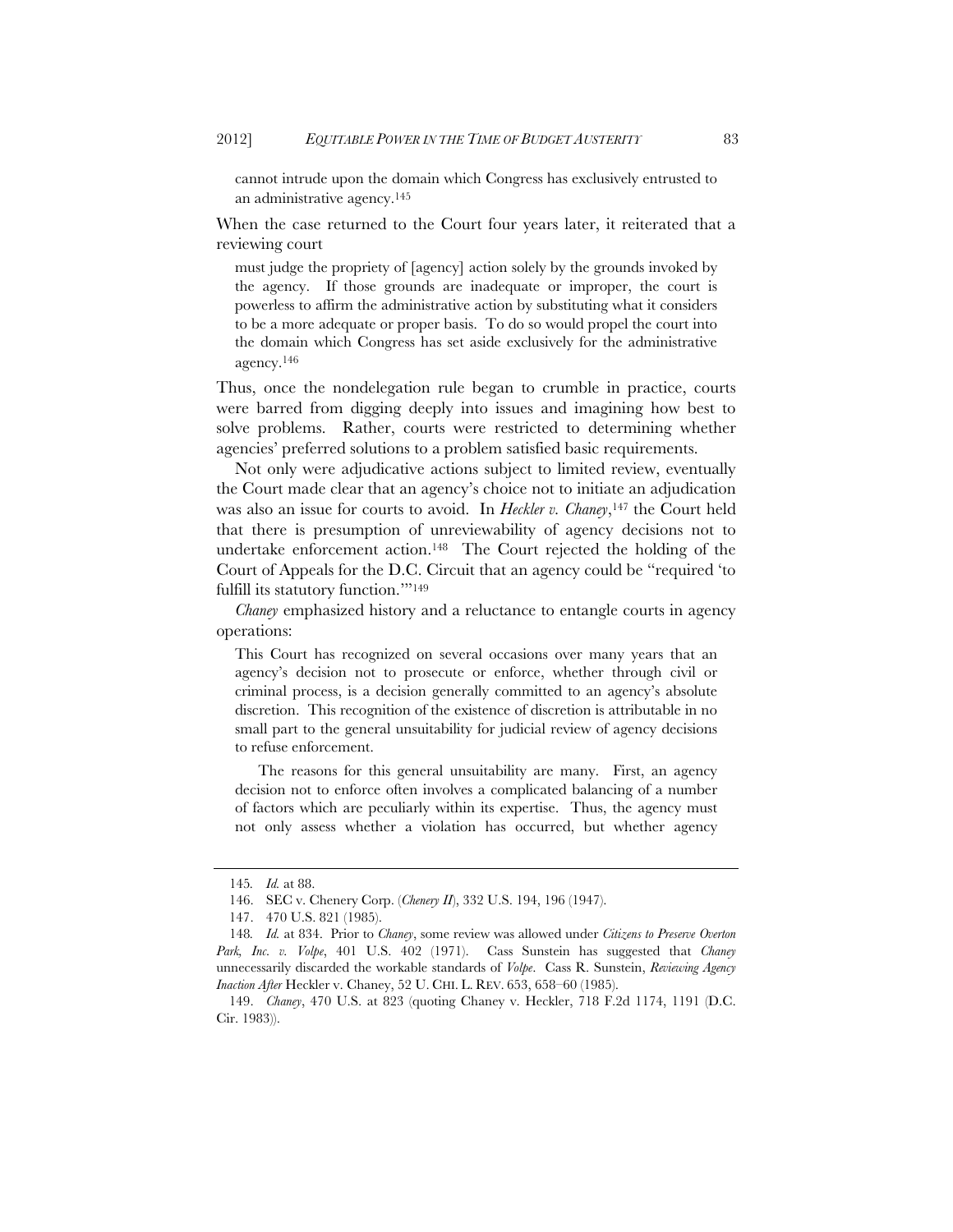resources are best spent on this violation or another, whether the agency is likely to succeed if it acts, whether the particular enforcement action requested best fits the agency's overall policies, and, indeed, whether the agency has enough resources to undertake the action at all. An agency generally cannot act against each technical violation of the statute it is charged with enforcing. The agency is far better equipped than the courts to deal with the many variables involved in the proper ordering of its priorities. Similar concerns animate the principles of administrative law that courts generally will defer to an agency's construction of the statute it is charged with implementing, and to the procedures it adopts for implementing that statute.150

The opinion also emphasized that judicial review is not a pragmatic question "that amount[s] to an assessment of whether the interests at stake are important enough to justify intervention in the agencies' decisionmaking."151 Rather, the "danger that agencies may not carry out their delegated powers with sufficient vigor does not necessarily lead to the conclusion that courts are the most appropriate body to police this aspect of their performance. That decision is in the first instance for Congress."152

Thus, *Chaney* asserts four reasons of the major rationales for avoiding judicial entanglement that recur in the Court's jurisprudence on agency operations: (1) deference to agency decisions on public policy, (2) deference to agency allocation of resources, (3) the unsuitability of courts to make the types of decisions committed to agencies, and (4) a reliance on Congress and the political process to police problems with agency inaction. Unsurprisingly, these reasons strongly parallel the Court's jurisprudence on delay and other systemic problems with benefits claims. As a result, it is fair to consider the theoretical arguments that are made in this broader context when looking at the concerns that should shape the remedy in *VCS* and similar cases.

## *C. Judicial Review of Agency Rulemaking*

Before turning to the major theoretical arguments, the final type of agency action should be considered. In the 1960s and 1970s, rulemaking became a critical, if not the dominant, aspect of agency policymaking.153 This shift has brought about some forms of robust judicial scrutiny in

 <sup>150.</sup> *Id.* at 831–32 (citations omitted).

<sup>151</sup>*. Id.* at 834.

<sup>152</sup>*. Id.*

<sup>153</sup>*. See* Thomas O. McGarity, *Regulatory Analysis and Regulatory Reform*, 65 TEX. L. REV. 1243 (1987) (attributing the shift from adjudication actions to rulemaking to the enactment of a new generation of "social regulation" statutes by Congress in the late 1960s and early 1970s).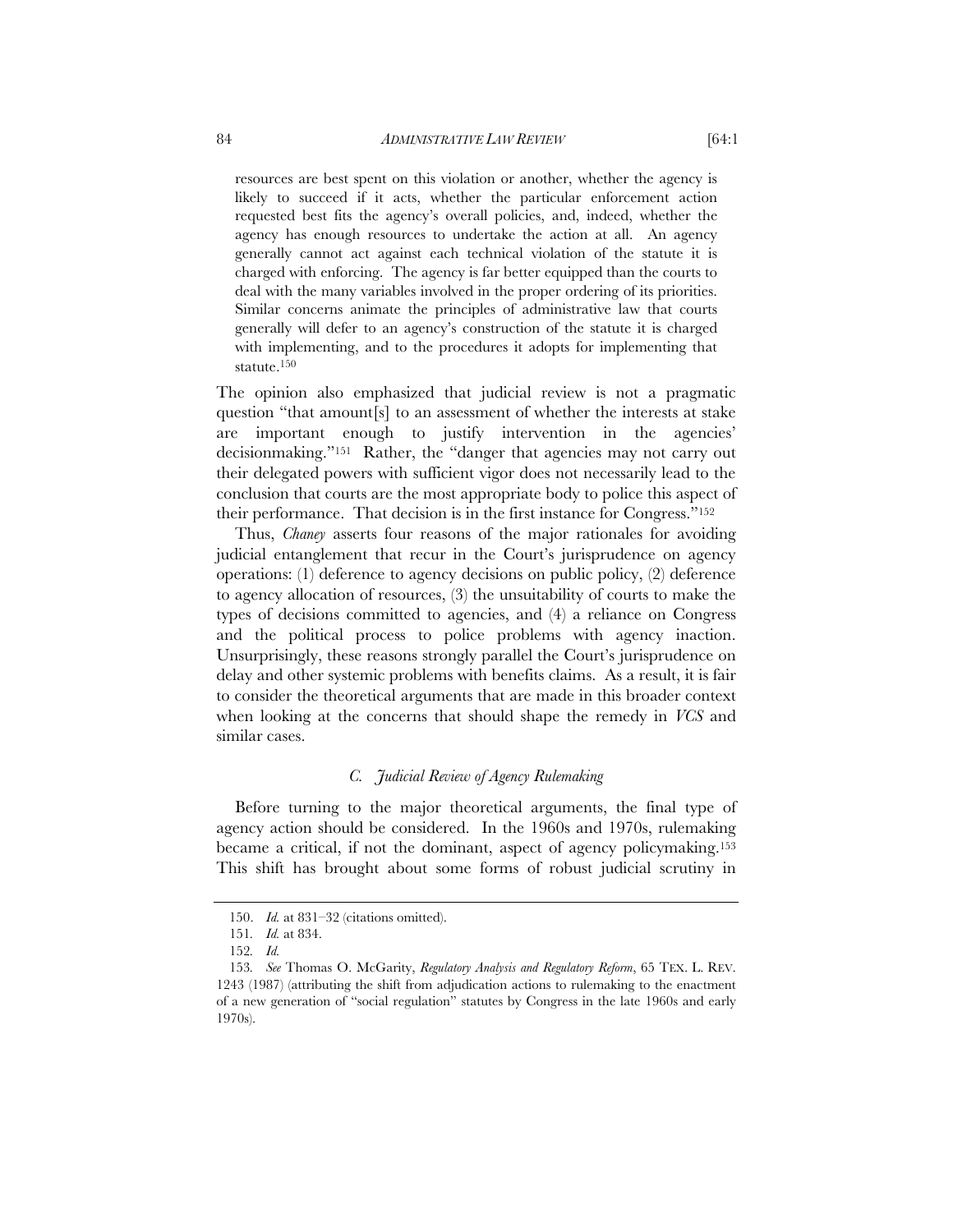discrete contexts, such as the "hard look" doctrine.<sup>154</sup> However, even though agencies may have shifted focus from discrete enforcement to general rulemaking, the Supreme Court has kept the Judiciary on a relatively tight leash in terms of the breadth of its review of agency actions.

One component of the restrictions is the Court's case law on standing. In *Lujan v. National Wildlife Federation*,155 the Court rejected a challenge by environmental groups to a Bureau of Land Management (BLM) program for determining when public lands could be opened up for additional uses, such as mining.<sup>156</sup> The Court concluded that the organizations could not challenge the agency's general approach to making those kinds of determinations; rather, only final BLM decisions as to specific lands could be challenged, and only then when a member could identify an immediate harm or threat of harm.<sup>157</sup> Responding to the environmental groups' allegation that violations of governing statutory requirements were "rampant," Justice Scalia's majority opinion replied: "Perhaps so. But respondent cannot seek wholesale improvement of this program by court decree, rather than in the offices of the Department or the halls of Congress, where programmatic improvements are normally made."158 The Court made clear that the power of the Judiciary under the APA is limited and that Congress must provide for additional remedies applicable to a specific agency before a court can delve deeply into systemic issues.

Absent such a provision, however, a regulation is not ordinarily considered the type of agency action "ripe" for judicial review under the APA until the scope of the controversy has been reduced to more manageable proportions, and its factual components fleshed out, by some concrete action applying the regulation to the claimant's situation in a fashion that harms or threatens to harm him.159

The Court emphasized that this is "the traditional, and remains the normal, mode of operation of the courts."160

Beyond standing, the Court has also taken a narrow view of the types of actions authorized by the APA. In *Norton v. Southern Utah Wilderness Alliance*

<sup>154</sup>*. See* Richard J. Pierce, Jr., *What Do the Studies of Judicial Review of Agency Action Mean?*, 63 ADMIN. L. REV. 77, 77–78 (2011) (analyzing studies of outcomes of review of agency actions applying various doctrines); Scott A. Keller, *Depoliticizing Judicial Review of Agency Rulemaking*, 84 WASH. L. REV. 419 (2009) (discussing the development and the current status of the "hard look" doctrine).

<sup>155. 497</sup> U.S. 871 (1990).

<sup>156</sup>*. Id.* at 875, 900.

<sup>157</sup>*. Id.* at 891–93.

<sup>158</sup>*. Id.* at 891 (emphasis omitted).

<sup>159</sup>*. Id.*

<sup>160</sup>*. Id.* at 894.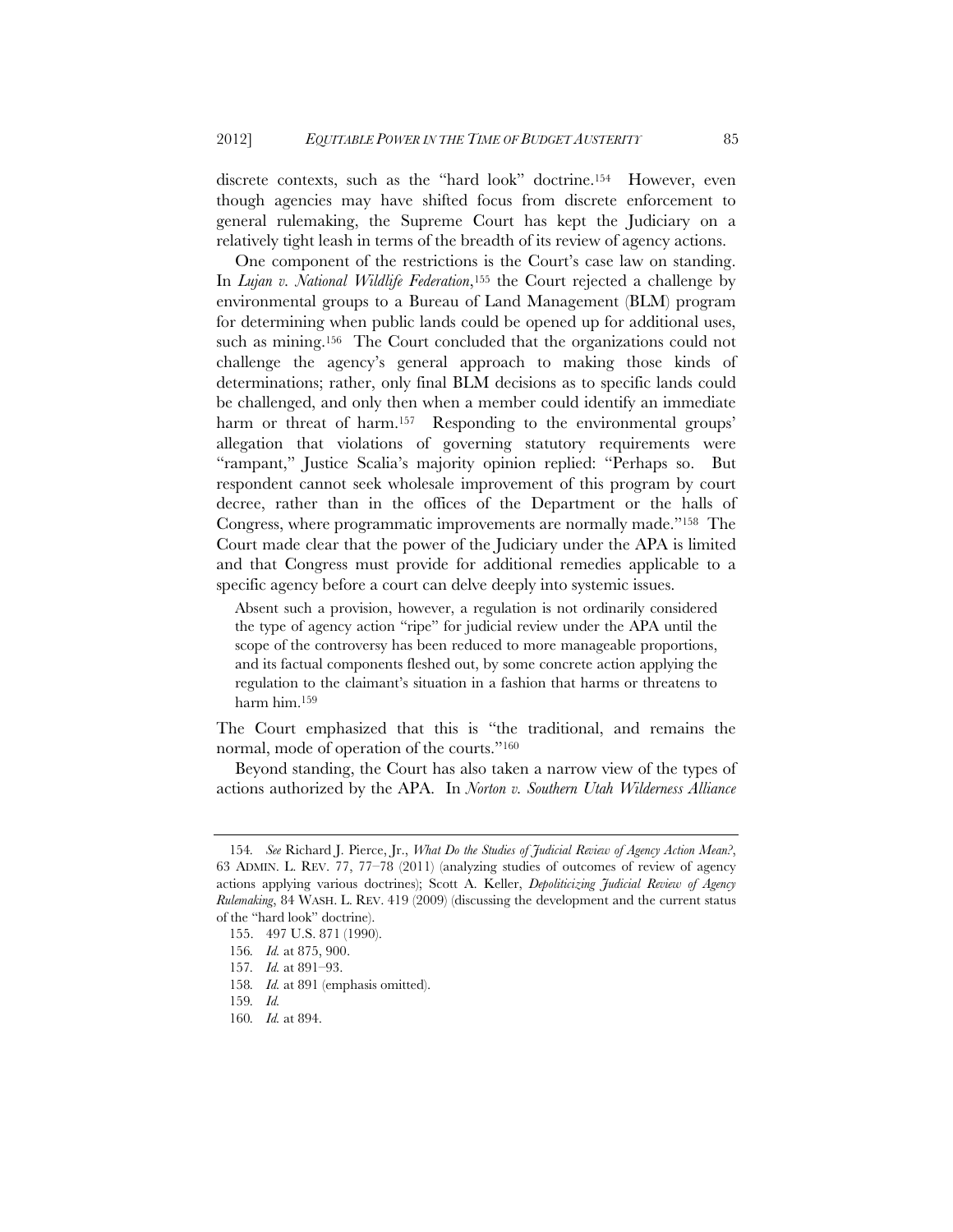(*SUWA*),161 plaintiff environmental groups sought to use the APA to compel BLM to protect areas designated at "wildness study areas" from off-road vehicle use by forcing the agency to prohibit the use of such vehicles in those areas, conduct intensive monitoring of such use, and take a hard look at new information alleged to require reconsideration of a previously issued environmental impact statement relevant to the land. The Court unanimously agreed that the APA did not authorize any judicial remedy, and dismissed the appellants' claims.

*SUWA* reiterated "that the only agency action that can be compelled under the APA is action legally required. This limitation appears in § 706(1)'s authorization for courts to 'compel agency action unlawfully withheld.'"162 As to the precise interpretation of this provision, *SUWA* took a historical view:

In this regard the APA carried forward the traditional practice prior to its passage, when judicial review was achieved through use of the so-called prerogative writs—principally writs of mandamus under the All Writs Act, now codified at 28 U.S.C. § 1651(a). The mandamus remedy was normally limited to enforcement of a specific, unequivocal command, the ordering of a precise, definite act . . . about which [an official] had no discretion whatever.163

"General deficiencies in compliance, unlike the failure to issue a ruling . . . lack the specificity requisite for agency action."164

The Court held that BLM's 100-plus-page land use plan was "a statement of priorities; it guides and constrains actions, but does not . . . prescribe them."165 It noted that "allowing general enforcement of plan terms would lead to pervasive interference with BLM's own ordering of priorities."166 Finally, it recognized the likely effect on agency behavior. A favorable ruling in the present case "would ultimately operate to the detriment of sound environmental management. Its predictable consequence would be much vaguer plans from BLM in the future making coordination with other agencies more difficult, and depriving the public of important information concerning the agency's long-range intentions."167

Ultimately, SUWA recognized a clear aversion to judicial micromanagement of agencies:

<sup>161. 542</sup> U.S. 55 (2004).

<sup>162</sup>*. Id.* at 63 (quoting 5 U.S.C. § 706(1) (2006)) (emphases omitted).

<sup>163</sup>*. Id.* (alterations in original) (citations omitted) (internal quotation marks omitted).

<sup>164</sup>*. Id.* at 66.

<sup>165</sup>*. Id.* at 71.

<sup>166</sup>*. Id.*

<sup>167</sup>*. Id.* at 72.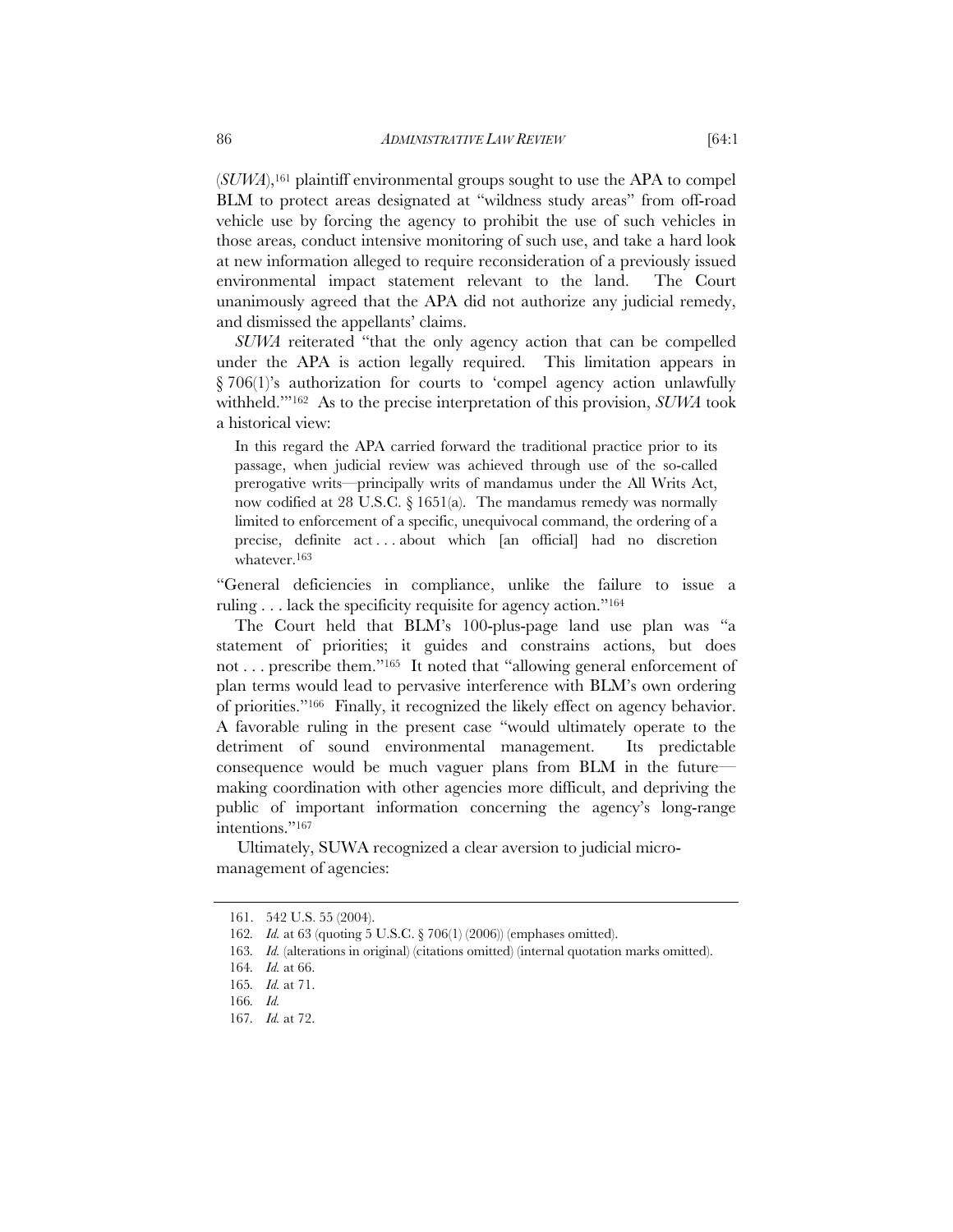The principal purpose of the APA limitations we have discussed—and of the traditional limitations upon mandamus from which they were derived—is to protect agencies from undue judicial interference with their lawful discretion, and to avoid judicial entanglement in abstract policy disagreements which courts lack both expertise and information to resolve. If courts were empowered to enter general orders compelling compliance with broad statutory mandates, they would necessarily be empowered, as well, to determine whether compliance was achieved—which would mean that it would ultimately become the task of the supervising court, rather than the agency, to work out compliance with the broad statutory mandate, injecting the judge into day-to-day agency management.<sup>168</sup>

This emphatic language in *SUWA* interpreting the APA was reinforced in *Summers v. Earth Island Institute*169 in the context of Article III's "case or controversy" requirement. In *Earth Island*, the district court had issued a nationwide injunction against the application of certain Forest Service regulations exempting small fire-rehabilitation and timber-salvage projects from the normal notice, comment, and appeal process applicable to larger projects, even though the parties had already reached a settlement as to the specific project that had instigated the suit.170 The Supreme Court held that the district court had erred in issuing an injunction "in the absence of a live dispute over a concrete application of those regulations."171 The Court explained,

In limiting the judicial power to "Cases" and "Controversies," Article III of the Constitution restricts it to the traditional role of Anglo-American courts, which is to redress or prevent actual or imminently threatened injury to persons caused by private or official violation of law. Except when necessary in the execution of that function, courts have no charter to review and revise legislative and executive action. This limitation "is founded in concern about the proper—and properly limited—role of the courts in a democratic society."<sup>172</sup>

Accordingly, the essential message of *Earth Island* was the same as *Lujan* and *SUWA*, regardless of the precise presentation of the issue.173

<sup>168</sup>*. Id.* at 66–67.

<sup>169. 129</sup> S. Ct. 1142, 1148 (2009) (stating that, except when acting to redress actual or imminent harm, courts have no place reviewing the actions of Congress or the Executive Branch).

<sup>170</sup>*. Id.* at 1147–48.

<sup>171</sup>*. Id.* at 1147.

<sup>172</sup>*. Id.* at 1148 (citations omitted) (quoting Warth v. Seldin, 422 U.S. 490 (1975)).

<sup>173.</sup> Of course, it cannot be overlooked that *Lujan*, *SUWA*, and *Earth Island* have two things in common. All three cases involved independent groups trying to shape environmental policy, and all three opinions were written by Justice Scalia. Thus, it is reasonable to wonder what might happen in a different context with a different justice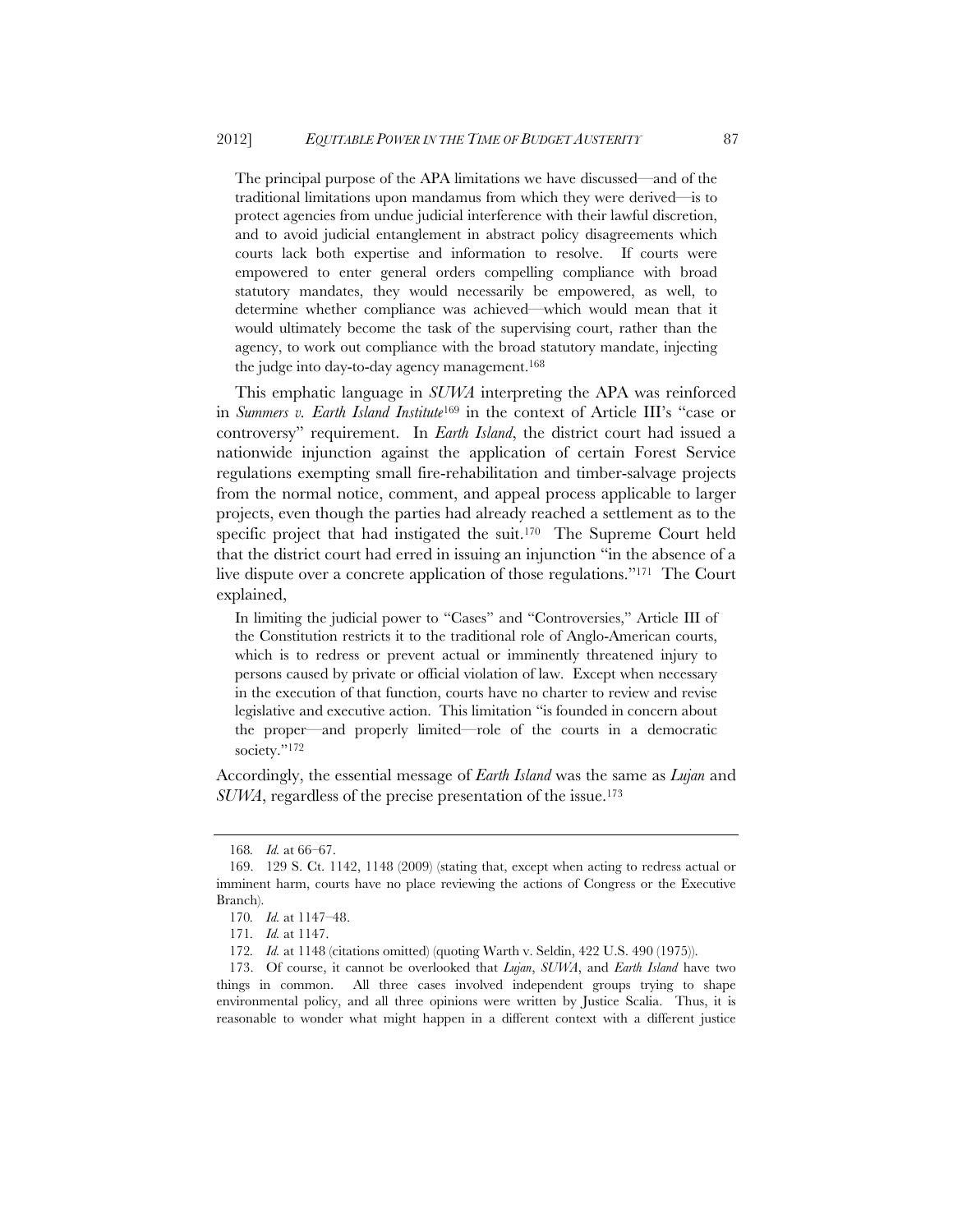#### 88 *ADMINISTRATIVE LAW REVIEW* [64:1]

#### *D. Judicial Discomfort with the Administrative State*

Before turning to theoretical interpretations of these cases, it must be noted that some justices have expressed discomfort with the growing power of the administrative state relative to the strength of the checks on their operation that the Court has blessed. There is a sense that by narrowing judicial review to discrete actions, too much activity is shielded from the forces of moderation. Indeed, before the dust had begun to settle on the New Deal, Justice Jackson commented that "[t]he rise of administrative bodies probably has been the most significant legal trend of the last century . . . . They have become a veritable fourth branch of the Government, which has deranged our three-branch legal theories."<sup>174</sup> Although his opinion was focused on the agency's role in determining the substance of the law, his concern about the need to check agency power is generally applicable.

A more significant case contemplating review of agency action is *INS v. Chadha*,175 in which the Court invalidated Congress's attempt to oversee agency decisions by reserving a legislative veto. The respondent in *Chadha* was an alien whose deportation had been suspended by the Attorney General.176 Pursuant to a section of the Immigration and Nationality Act,<sup>177</sup> the House of Representatives passed a resolution vetoing the suspension, and the alien then challenged the constitutionality of the legislative veto provision.178 The Court agreed with the alien respondent that Congress could not reserve the ability to conduct a case-by-case

writing the opinion. One such case is *Massachusetts v. EPA*, 549 U.S. 497 (2007), which was written by Justice Stevens. In that case, several environmental groups, as well as state and local governments, petitioned the Environmental Protection Agency (EPA) to issue a rule regulating greenhouse gases as pollutants. *Id.* at 510, 514. Despite *Lujan* and *Earth Island*, the Court concluded that there was a justiciable case or controversy and that the petitioners had standing. *Id.* at 516–26. However, the context of *Massachusetts v. EPA* was substantially different because the petition for rulemaking was filed under a provision of the Clean Air Act expressly allowing for such actions. *See* 42 U.S.C. § 7607(b)(1) (2006). Therefore, any separation of powers concern was greatly reduced. Moreover, the opinion focused on the standing of states under the Act, and concluded that Massachusetts had satisfied "the most demanding standards of the adversarial process." 549 U.S. at 521; s*ee also* FEC v. Akins, 524 U.S. 11, 25 (1998) (rejecting the argument that informational harm to voters from a federal agency's nonenforcement of election law was too generalized to support standing because such harm was shared by all voters). Thus, the posture and language of *Massachusetts v. EPA* do not suggest a significant retreat from the broader principles against private actions laid out in other cases.

<sup>174.</sup> FTC v. Ruberoid Co., 343 U.S. 470, 487 (1952) (Jackson, J., dissenting).

<sup>175. 462</sup> U.S. 919 (1983).

<sup>176</sup>*. Id.* at 923–25.

<sup>177. 8</sup> U.S.C. § 1254(c)(2) (1982) (repealed 1996).

<sup>178</sup>*. Chadha*, 462 U.S. at 944–55.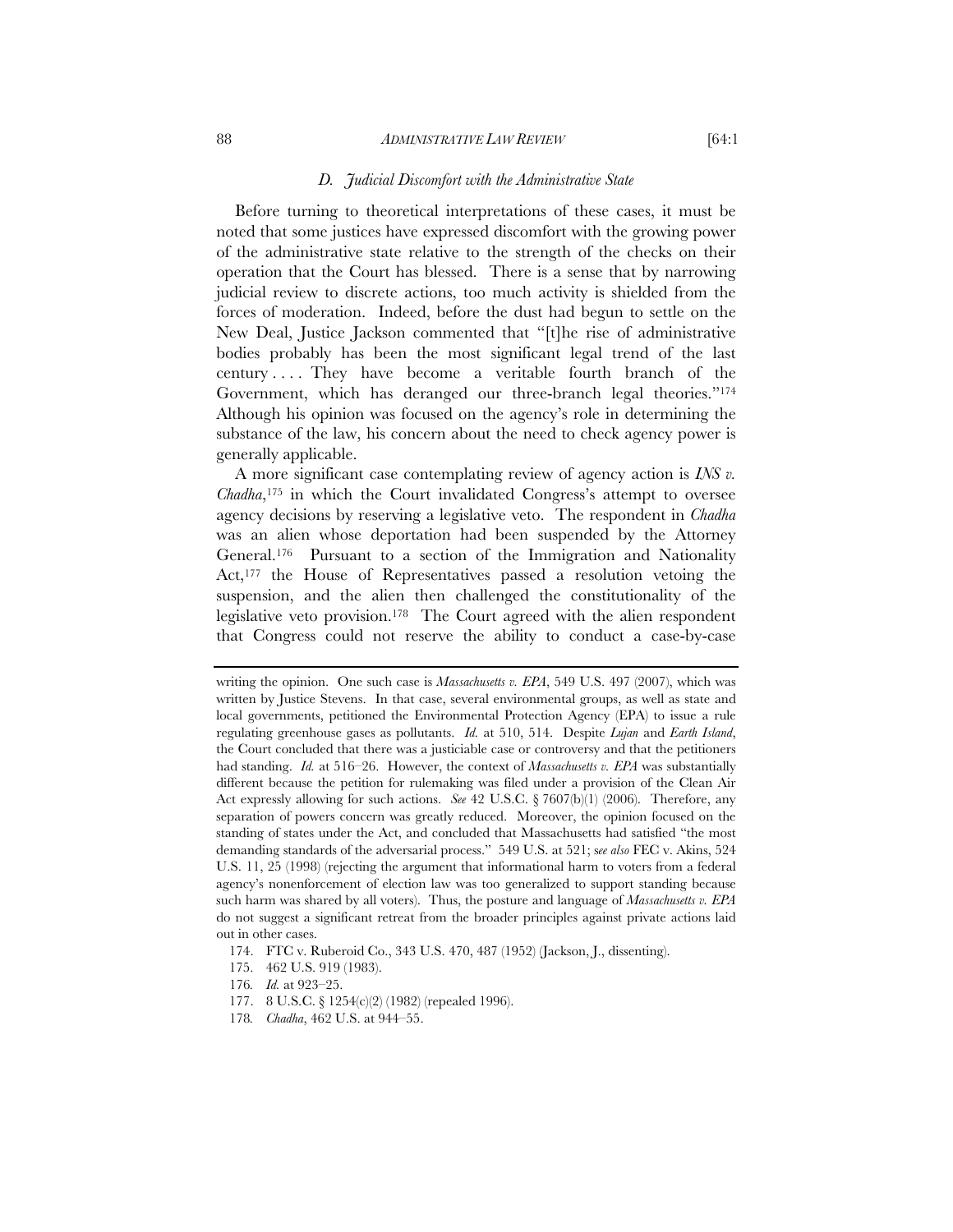intervention from a general administrative regime created by statute.179

A notable aspect of the decision was that it acknowledged that the bicameralism and presentment requirements would make it difficult to undo specific agency actions, but emphasized that the Constitution's checks and balances were intended to protect actions committed to one branch from routine interference by another, even by agreement:

[The single-house legislative veto provision at issue] doubtless has been in many respects a convenient shortcut; the "sharing" with the Executive by Congress of its authority over aliens in this manner is, on its face, an appealing compromise. In purely practical terms, it is obviously easier for action to be taken by one House without submission to the President; but it is crystal clear from the records of the Convention, contemporaneous writings and debates, that the Framers ranked other values higher than efficiency.180

In so stating, the Court rejected the practical concerns of Justice White's dissent, which was explicitly motivated by lingering nondelegation concerns,181 and argued that the realities of modern administrative law were making a mockery of the idea that Congress was exercising any meaningful control over most policymaking.

For some time, the sheer amount of law—the substantive rules that regulate private conduct and direct the operation of government—made by the agencies has far outnumbered the lawmaking engaged in by Congress through the traditional process. There is no question but that agency rulemaking is lawmaking in any functional or realistic sense of the term.182

In his view, Congress ought to be able to retain a check on the behavior of this emerging fourth branch of government, which exercises power that is often more legislative than executive.183

The competing positions in *Chadha* illustrate the problem that the Court faced. The reality of administrative growth demands controls on agency behavior, but that same growth makes it difficult to define controls capable of managing agencies without crashing through constitutional barriers.

<sup>179</sup>*. Id.* at 952–59.

<sup>180</sup>*. Id.* at 958–59.

<sup>181</sup>*. Id.* at 985 (White, J., dissenting).

<sup>182</sup>*. Id.* at 985–86. There is ample support for Justice White's concern. *See* SANDLER & SCHOENBROD, *supra* note 9, at 22–23 (charting the growth of federal regulatory statutes); J.B. Ruhl & James Salzman, *Mozart and the Red Queen: The Problem of Regulatory Accretion in the Administrative State*, 91 GEO. L.J. 757, 772, 775 (2003) (charting the growth in *Federal Register* pages from 1,936 to 2,000 and the growth in *Code of Federal Regulations* pages from 1,970 to 1,995).

<sup>183</sup>*. Chadha*, 462 U.S. at 986–87 ("If Congress may delegate lawmaking power to independent and Executive agencies, it is most difficult to understand Art. I as prohibiting Congress from also reserving a check on legislative power for itself.").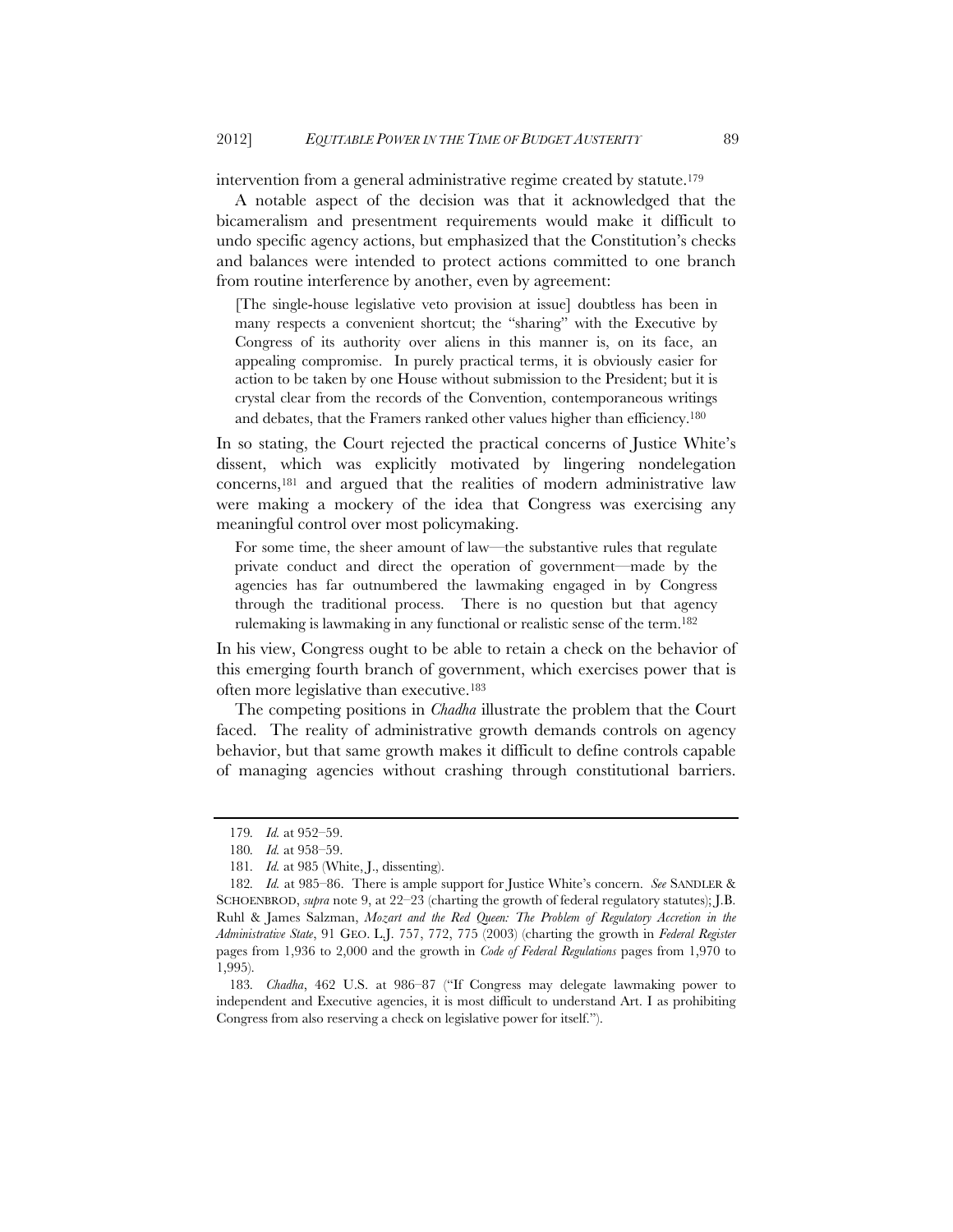Although the *Chadha* majority was unwilling to implicitly acknowledge agencies as a fourth branch in need of separate checks on its behavior, the concern for tempering agency behavior continued to grow, particularly in the academic literature discussed below. Even Justice Scalia—author of the environmental trio discussed above—has expressed some misgivings at the level of deference being accorded agencies184 in addition to the delegation concerns he expressed in *Sykes v. United States*.185

#### *E. Theoretical Arguments Concerning the Judicial Role in Managing Agencies*

Of course, Supreme Court case law will be of tremendous interest to judges looking for guidance in how to approach the problem of managing improvement in agency operations. However, there is a large body of scholarly work that also offers an important perspective on understanding the court–agency relationship.

#### *1. Theories of the Constitutional Relationships in Administrative Law*

Traditionally, constitutional administrative law has focused on accountability to the exclusion of virtually any other concern, including effectiveness.186 The goal of these models was to define the general relationship, under the Constitution, between agencies and the defined branches in order to develop an intuition about how each actor should be involved in any given problem. Due to this focus on accountability, a number of models evolved that did not displace each other but rather crosspollinated and spread to cover the wide variety of ecological niches in the administrative landscape.187

The first major model of the administrative state was the "transmission belt" model, which was named by Richard Stewart.<sup>188</sup> This model envisioned agencies as implementing clear legislative instructions and was

<sup>184</sup>*. See* Talk Am., Inc. v. Mich. Bell Tel. Co., 131 S. Ct. 2254, 2265–66 (2011) (Scalia, J., concurring) (questioning whether the Court was correct in its decision in *Auer v. Robbins*, 519 U.S. 452, 461 (1997), to extend increased deference to an agency's interpretations of its own regulations).

<sup>185</sup>*.* 131 S. Ct. 2267, 2288 (2011) (Scalia, J., dissenting). *See supra* note 140 (noting Scalia's criticism of "[f]uzzy, leave-the-details-to-be-sorted-out-by-the-courts legislation").

<sup>186</sup>*. See* Lisa Schultz Bressman, *Beyond Accountability: Arbitrariness and Legitimacy in the Administrative State*, 78 N.Y.U. L. REV. 461, 462–63 (2003).

<sup>187</sup>*. See id.* at 469; Gerald E. Frug, *The Ideology of Bureaucracy in American Law*, 97 HARV. L. REV. 1276, 1284 (1984); Elena Kagan, *Presidential Administration*, 114 HARV. L. REV. 2245, 2254 (2001).

 <sup>188.</sup> Richard B. Stewart, *The Reformation of American Administrative Law*, 88 HARV. L. REV. 1667, 1675 (1975).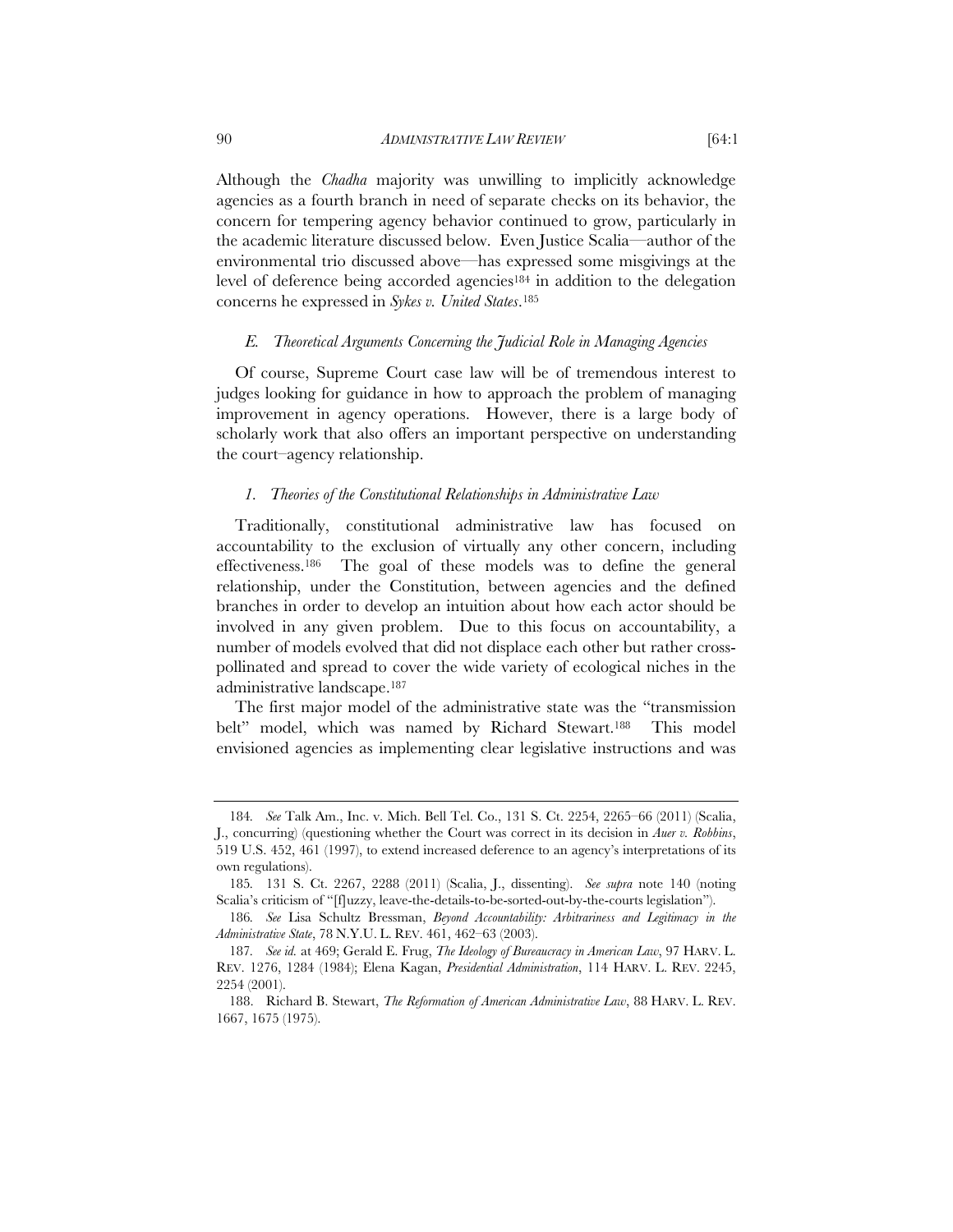consistent with the Supreme Court's nondelegation ideal.189 In this model, Congress was required to exercise close control over agency operations because power could not be delegated without specific directives.190

The "transmission belt" model was inadequate to accommodate the progressive ideals of the New Deal, however, so another model arose to provide an alternative narrative of agency control. In the "expertise" model, internal agency experts exercised control because they had the education and discipline to apply science and economics to delegated problems.191 Both the superior skills of the agency experts and their insulation from the occasionally selfish and irrational political processes justified this transfer of control.192

Although the expertise model obtained Supreme Court validation for the New Deal, it was also quickly criticized as imperfect. In practice, the behavior of agency experts was less than ideal.193 The first cure for imperfect bureaucrats was formal procedural restrictions to minimize the opportunities for bias and conflicts to shade their decisions. The APA was passed in 1946 as the New Deal waned. The APA and its acceptance by the courts were significant because it implicitly acknowledged that the ability of Congress to broadly transfer control of issues had been settled, and the emerging issue was how to control agencies themselves.194

Unfortunately, the APA was insufficient to prevent arbitrary agency behavior, and the expertise model continued to lose credibility.195 By the 1970s, there was a growing consensus that agency behavior needed to be subject to greater external controls. At the time, the balance of agency behavior was shifting toward rulemaking, which opened the door to interest group involvement.196 The solution was the "interest group" model, which

<sup>189</sup>*. Id.*

<sup>190</sup>*. Id.* at 1673.

<sup>191</sup>*. Id.* at 1678. As noted above, the "expertise" model did not simply displace the "transmission belt" model. Rather, Stewart referred to the pair collectively as the "traditional" model. *Id.* at 1671–81.

<sup>192</sup>*. See* Mark Seidenfeld, *A Syncopated* Chevron*: Emphasizing Reasoned Decisionmaking in Reviewing Agency Interpretations of Statutes*, 73 TEX. L. REV. 83, 90 n.34 (1994) (noting that an important issue for New Deal progressives in creating expert agencies was to insulate them from politics, and collecting sources).

<sup>193</sup>*. See* Robert L. Rabin, *Federal Regulation in Historical Perspective*, 38 STAN. L. REV. 1189, 1264 (1986) (describing the 1938 comments of Roscoe Pound, chairman of a special American Bar Association committee on administrative law).

 <sup>194.</sup> Bressman, *supra* note 186, at 482.

<sup>195</sup>*. Id.* at 473–74.

<sup>196</sup>*. Id.* at 475–78. Bressman attributes this development to the unstated influence of the majoritarian paradigm popularized by Alexander Bickel. *See id.* at 478–85.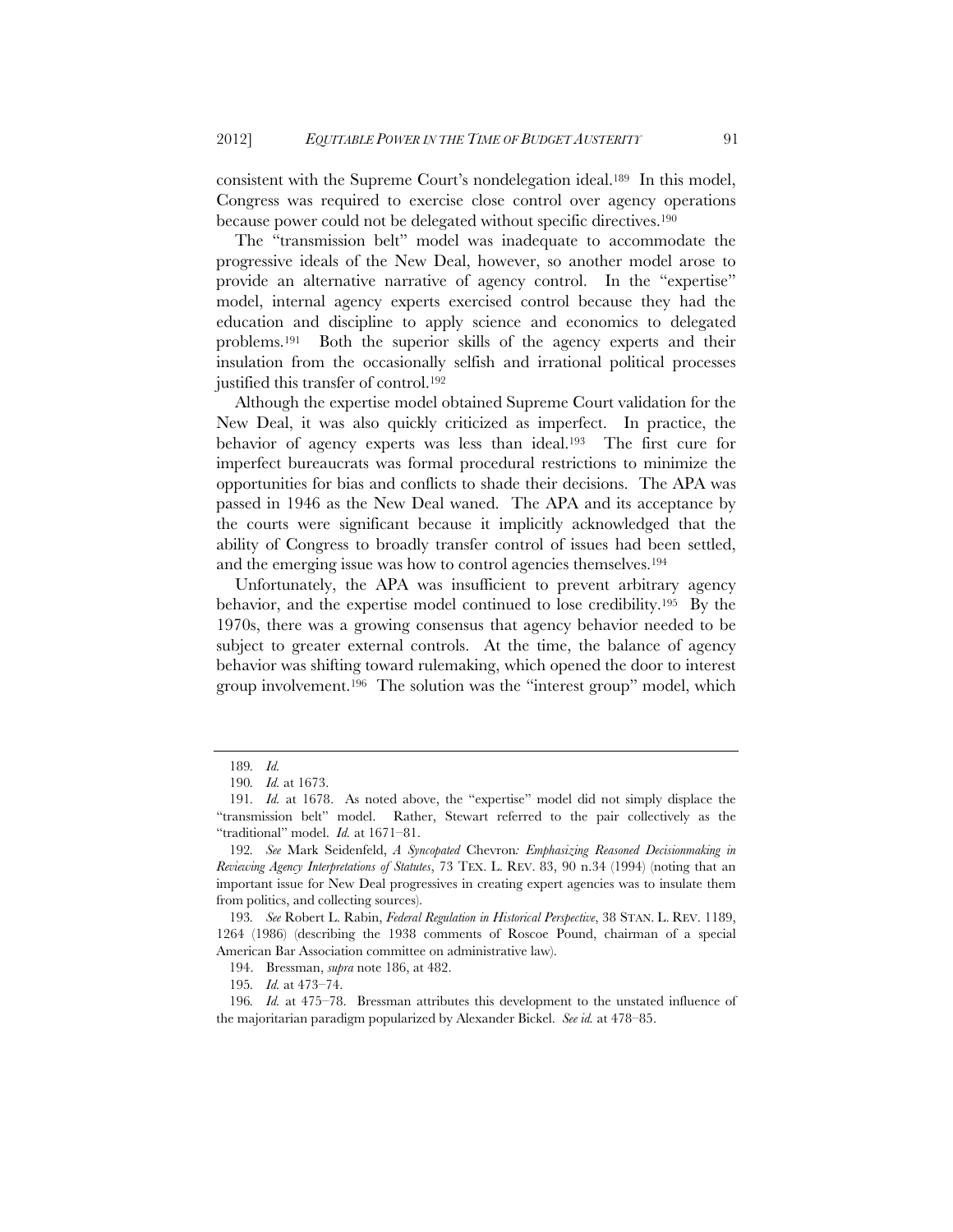demanded robust procedures for public participation in agency action.197 The essential weakness of this model was quickly exposed, however. In practice, strong public participation rules can provide the opportunity for agencies to be captured by those groups with the most significant interests in the agency's behavior and the resources to exploit participation rules.198

The weaknesses in the interest group model were addressed by the "presidential control" model.<sup>199</sup> Historically, this model was driven by presidents, beginning with Ronald Reagan, asserting personal control and responsibility for agency behavior as a central feature of their governing platform.200 The essence of this theory is that the national electorate provides the President with a majoritarian authority that is less vulnerable to interest group capture. In turn, robust presidential control of agencies, through mechanisms such as executive orders and the Office of Management and Budget, then provides the necessary majoritarian control to make agency behavior legitimate.201

Inevitably, the presidential control model has also been subject to much criticism. Some scholars are doubtful that presidential administrations are significantly more immune to special interest capture.<sup>202</sup> Others question how much real control an administration can exercise in practice.<sup>203</sup> Still others question whether presidential elections fairly reflect public choices about issues faced by agencies.204 The debate is far from settled.205

199*. See* Bressman, *supra* note 186, at 485–91.

200. Cynthia R. Farina, *The "Chief Executive" and the Quiet Constitutional Revolution*, 49 ADMIN. L. REV. 179, 180 (1997); Kagan, *supra* note 187, at 2250.

201. Bressman, *supra* note 186, at 485–91.

 202. Cynthia R. Farina, *Undoing the New Deal Through the New Presidentialism*, 22 HARV. J.L. & PUB. POL'Y 227, 231–32 (1998).

203. David S. Rubenstein, *"Relative Checks": Towards Optimal Control of Administrative Power*, 51 WM. & MARY L. REV. 2169, 2204 (2010).

<sup>197</sup>*. Id.* at 475–78.

<sup>198</sup>*. See id.* at 485; Stewart, *supra* note 188, at 1712 ("The viability in practice of such a pluralist theory of legitimacy is challenged at the outset by the predominant contemporary critique of the administrative process: that agencies are biased in favor of regulated and client groups, and are generally unresponsive to unorganized interests." (footnote omitted)); Wendy E. Wagner, *Administrative Law, Filter Failure, and Information Capture*, 59 DUKE L.J. 1321 (2010) (explaining how rules requiring agencies to consider and address public comments favor well-funded interests that can overload an agency with submissions).

 <sup>204.</sup> Cynthia R. Farina, *The Consent of the Governed: Against Simple Rules for a Complex World*, 72 CHI.-KENT L. REV. 987, 992–1007 (1997); Peter M. Shane, *Political Accountability in a System of Checks and Balances: The Case of Presidential Review of Rulemaking*, 48 ARK. L. REV. 161, 197 (1995); *cf.* Kagan, *supra* note 187, at 2337 ("To the extent that presidential supervision of agencies remains hidden from public scrutiny, the President will have greater freedom to play to parochial interests. . . . It is when presidential control of administrative action is most visible that it most will reflect presidential reliance on and responsiveness to broad public sentiment.").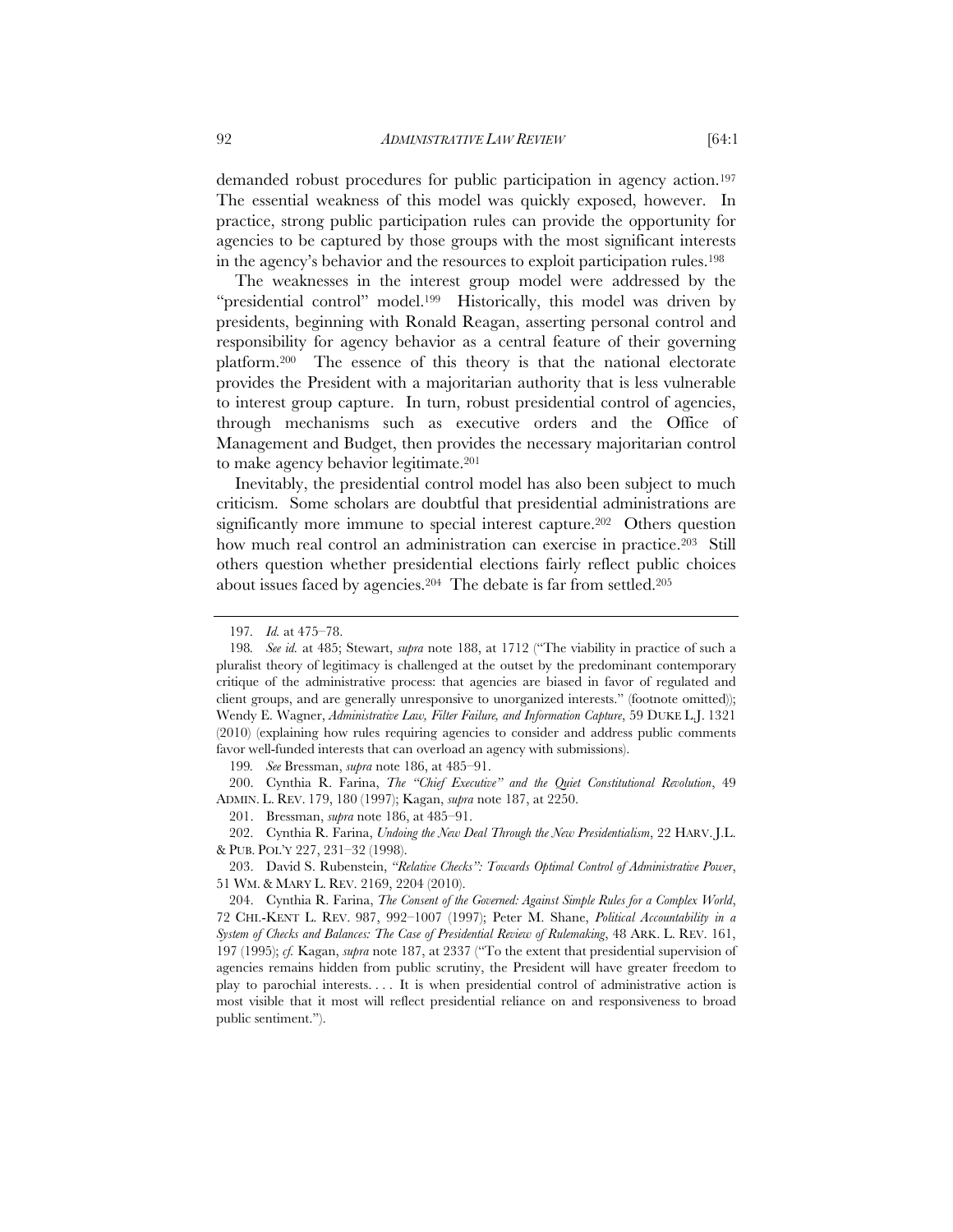One approach to the problems of the majoritarian models has been to circle back around to the agencies themselves and treat them as fiduciaries or trustees.206 In this model, agencies again assume primary control over their operations subject to duties of care, loyalty, and transparency.207 The net result is something of a synthesis of the expertise model with majoritarian concerns. Agencies are entrusted to use their discretion to determine proper actions, subject to residual control by democratic institutions and judicial supervision of their trustee obligations.208

Regardless of the specific model, modern administrative law struggles to balance core values in policymaking and core competencies in designing detailed and effective mechanisms for handling complex problems.209 Much of the struggle is between the ideal and the real. In theory, expert agencies could design and implement solutions that take advantage of the best available research and rise above petty political parochialism. In practice, the difficult modern problems allocated to agencies often have indeterminate answers that make the preferences of decisionmakers

207. Criddle, *supra* note 206, at 122.

<sup>205</sup>*. See* Steven Croley, *White House Review of Agency Rulemaking: An Empirical Investigation*, 70 U. CHI. L. REV. 821, 882 (2003) (concluding that an empirical analysis of presidential review demonstrates little more than "the real world is inconveniently messy; none of its details proves all that much").

<sup>206</sup>*. See* Evan J. Criddle, *Fiduciary Foundations of Administrative Law*, 54 UCLA L. REV. 117 (2006); Jessica Mantel, *Procedural Safeguards for Agency Guidance: A Source of Legitimacy for the Administrative State*, 61 ADMIN. L. REV. 343, 359–65 (2009); Sant'Ambrogio, *supra* note 41.

<sup>208</sup>*. See* Mantel, *supra* note 206, at 365 ("Because no bureaucratic organization can be self-policing, agencies should be monitored by those empowered to remedy an agency's breach of the public trust."). The interest in the trustee analogy is not limited to administrative law, and recent work indicates that it may be useful in addressing other problems. *See generally* David L. Ponet & Ethan J. Leib, *Fiduciary Law's Lessons for Deliberative Democracy*, 91 B.U. L. REV. 1249 (2011); Eyal Benvenisti, Sovereigns as Trustees of Humanity: The Minimal Other-Regarding Obligations (June 11, 2011) (unpublished working paper), *available at* http://ssrn.com/abstract=1863228.

<sup>209.</sup> James O. Freedman observed in 1978 that there is a persistent crisis of legitimacy in administrative law that defies each generation's solution to the perceived problem. FREEDMAN, *supra* note 80, at 6–12. Decades later, his observation remains true. *See, e.g.*, JERRY L. MASHAW, BUREAUCRATIC JUSTICE: MANAGING SOCIAL SECURITY DISABILITY CLAIMS 1 (1983) (describing administrative law theory as a "history of failed ideas"); Bressman, *supra* note 186, at 462 ("From the birth of the administrative state, we have struggled to describe our regulatory government as the legitimate child of a constitutional democracy."); Criddle, *supra* note 206, at 119 (arguing that the erosion of "the administrative state's conceptional foundations" has "precipitat[ed] a 'crisis of legitimacy' in administrative law" (quoting Peter H. Schuck, *Introduction*, *in* FOUNDATIONS OF ADMINISTRATIVE LAW 4 (Peter H. Schuck ed., 1994)); Cynthia R. Farina, *supra* note 204, at 987 (1997) ("Like an intriguing but awkward family heirloom, the legitimacy problem is handed down from generation to generation of administrative law scholars.").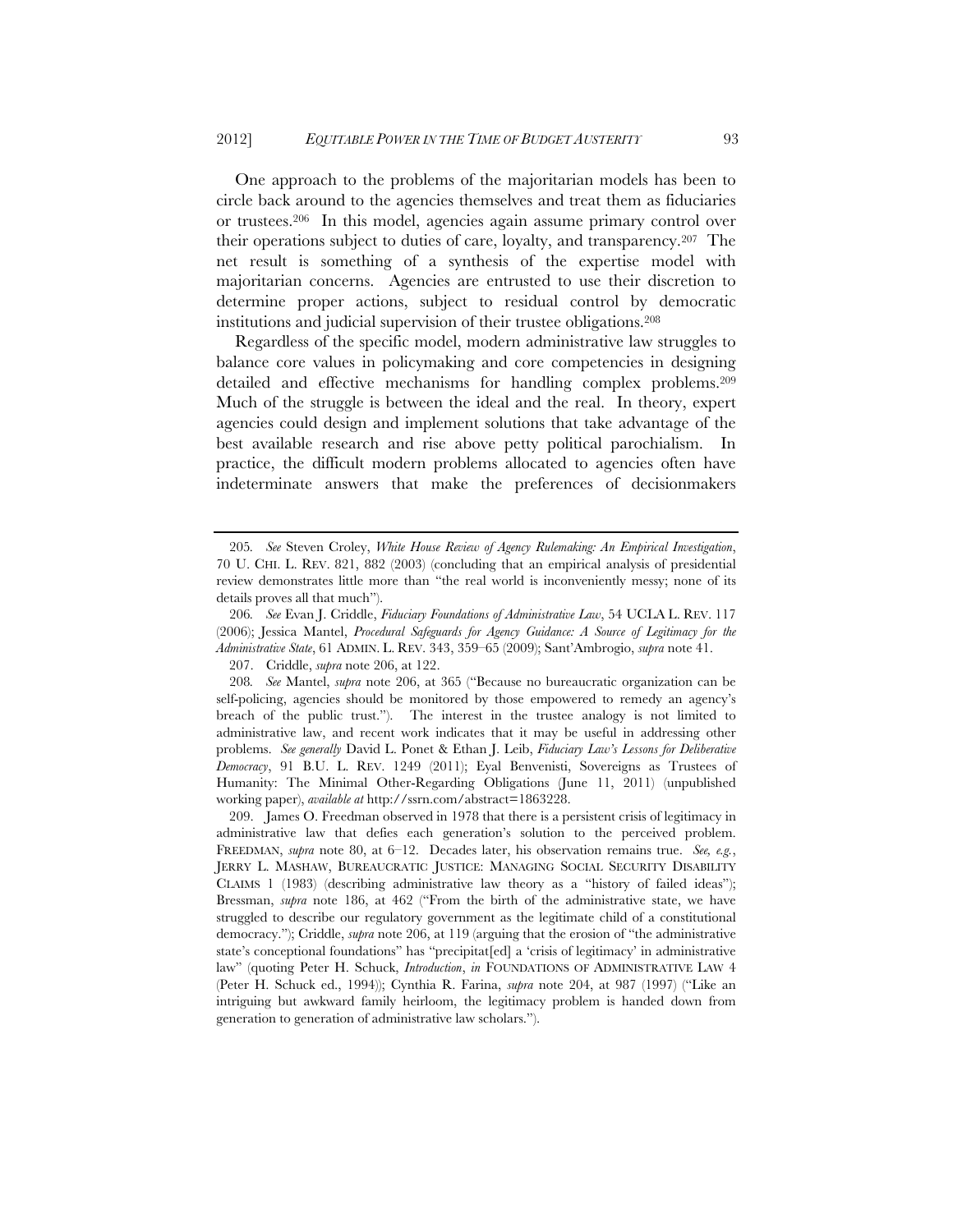relevant. Agencies do not operate in an ideal manner due to tremendous complexity of the systems involved and public choice issues that make it difficult to give each interested party a fair opportunity to participate. Effective oversight is difficult because the political branches have strategic incentives that are often inconsistent with ideal policies, but judicial review also raises serious majoritarian concerns. Thus, invasive judicial intervention into the operation of federal agencies is a minefield of

### *2. Theoretical Approaches to Systemic Agency Problems, Including Delay*

Unfortunately, the section of the minefield of most concern to remedying problems such as those faced in *VCS* has been explored very little. Nonetheless, the area is beginning to receive some attention. For example, Lisa Bressman argues that current models focus on accountability at the expense of potentially arbitrary results.210 She correctly observes that arbitrariness is constitutionally distinct from issues of control.211 However, she primarily concluded that such problems, which are normally relegated to "ordinary" administrative law, need to be considered on par with the constitutional concerns discussed above, and that the problem of arbitrariness suggests that majoritarian concerns have been overemphasized in recent theory.212

Concrete guidance for judicial intervention into administrative delay is rare.213 The existence of the problem of delay was recently observed by Sidney Shapiro and Richard Murphy, who commented: "For those who prefer an activist regulatory state, perhaps the most significant limitation of judicial review as a mechanism of accountability is judicial reluctance to police the failure of an agency to act."214 Unfortunately, Shapiro and Murphy did not offer guidance but sympathized with "the reluctance of courts to police agency inaction" and noted that "[a]ddressing the problem falls back on the political system, which may or may not act."215

A notable exception is the recent work of Michael Sant'Ambrogio. Sant'Ambrogio observes that the modest work in the area of delay tends to

important but competing concerns.

 <sup>210.</sup> Bressman, *supra* note 186, at 462–64.

<sup>211</sup>*. Id.* at 468.

<sup>212</sup>*. Id.* at 553–56.

 <sup>213.</sup> Sant'Ambrogio, *supra* note 41, at 1387 ("Although few would dispute that agency delays have long been a significant problem for the administrative state, they have garnered remarkably little attention . . . .").

 <sup>214.</sup> Sidney A. Shapiro & Richard W. Murphy, *Eight Things Americans Can't Figure Out About Controlling Administrative Power*, 61 ADMIN. L. REV. 5, 26 (2009).

<sup>215</sup>*. Id.* at 28.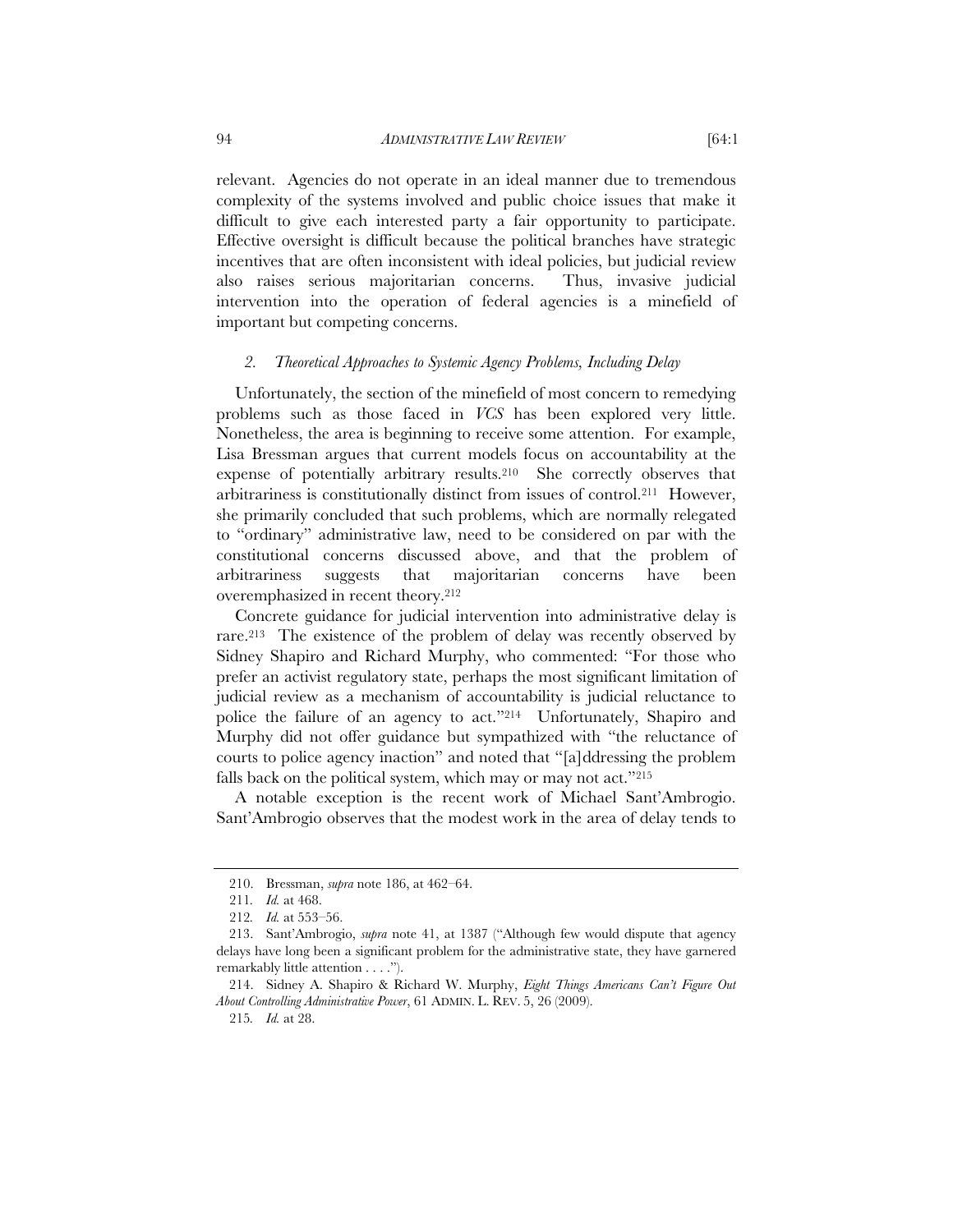treat the problem as a subset of the problem of inaction.216 However, both Sant'Ambrogio and the works he cites focus on strategic delay or inaction by an agency with other priorities.<sup>217</sup> Sant'Ambrogio argues that courts should use cost–benefit analysis to determine whether agency delays were justified.218 However, this recommendation is moot once it has been determined that the delays involved cannot be justified because they violate due process. Although Sant'Ambrogio advocates for applying cost–benefit analysis to delays in claims adjudication, he offers judicial findings of unreasonable delay as mere leverage that beneficiaries could use in lobbying Congress.219

## *F. Summary of Guidance from Administrative Law*

For the judge trying to craft solutions for agency problems like those in *VCS*, administrative law jurisprudence and scholarship offer no easy answers, but rather a series of cautionary concerns that seriously constrain remedial options. To summarize this Part, administrative law counsels the judge: (1) not to make any policy choices that are properly committed to the agency or the political process; (2) to respect the agency's expertise in dealing with the complexities of its own operations and those of the substantive law involved; (3) to avoid usurping the authority of the other branches in allocating limited resources; and (4) to rely on Congress as the primary source of solutions to politically and financially sensitive problems. The foundation of these commands is a pervasive sense that the public policy issues committed to agency discretion should be subject to some type of majoritarian control rather than judicial fiat.

### IV. THE ARC OF INSTITUTIONAL REFORM LITIGATION

If judges considering a remedial problem like that presented by *VCS* were to read all the opinions discussed in Parts I and II, they may well conclude their options were quite limited. However, if they were to step through the looking glass into the world of equitable remedies for constitutional violations, then their perspective would be very different. This Part looks at the area of structural reform in four sections. First, it reviews the Supreme Court's school desegregation cases and the broad formulation of courts' equitable powers developed in those cases. Second, it briefly discusses the common pattern that structural reform litigation has

 <sup>216.</sup> Sant'Ambrogio, *supra* note 41, at 1387 n.20 (collecting sources that discuss the relationship between inaction and delay).

<sup>217</sup>*. Id.* at 1387–88.

<sup>218</sup>*. Id.* at 1435–36.

<sup>219</sup>*. Id.* at 1446–47.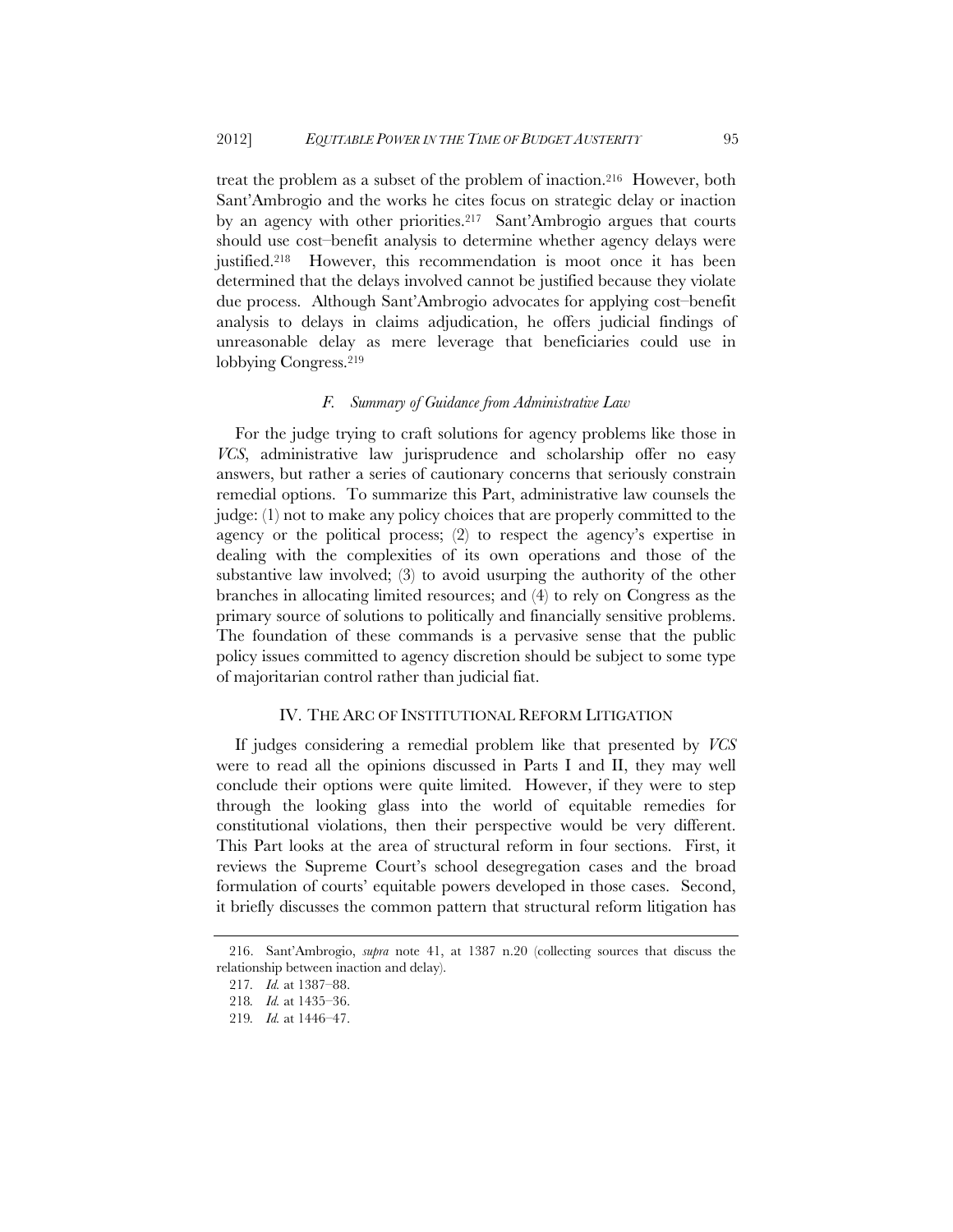developed through those cases and others. Third, it turns to the area of prison reform litigation and how the trials and tribulations of that area show that structural reform litigation is not destined to succeed based upon good intentions alone. Finally, this Part looks at some of the theoretical concerns and practical criticisms that have been raised about structural reform litigation, which help illuminate what an effective and constitutionally sensitive remedy should look like.

# *A. Desegregation and the Rise of Comprehensive Equitable Relief*

Equitable injunctions to prevent constitutional violations date to at least the Supreme Court's 1824 decision in *Osborn v. Bank of the United States*.220 In *Osborn*, the Court forbade the auditor of the state of Ohio from attempting to collect an unconstitutional state tax from the bank.221 Following this holding, the story of modern structural reform litigation began in 1908 with *Ex parte Young*,<sup>222</sup> which held that a government official acting in violation of the Constitution is not protected by his office and, therefore, may be enjoined by a court from such unlawful behavior.223 At that time, equitable relief was blossoming in the federal courts due to its restrictive availability in state courts.224 The focus of these cases was on limiting state encroachment on the freedom of contract,<sup>225</sup> and even though this era of equitable relief was curbed long before *Brown v. Board of Education* (*Brown I*),226 it laid the foundations for the robust remedies that would later be needed.227

The decision in *Brown I* overruling the separate-but-equal doctrine was undoubtedly a landmark case. Its actual impact, however, was determined by the Court's willingness to bless controversial remedies designed to

 <sup>220. 22</sup> U.S. (9 Wheat.) 738 (1824); *see* Marsha S. Berzon, *Securing Fragile Foundations: Affirmative Constitutional Adjudication in Federal Courts*, 84 N.Y.U. L. REV. 681, 688 (2009).

<sup>221. 22</sup> U.S. (9 Wheat.) at 844.

 <sup>222. 209</sup> U.S. 123 (1908); s*ee* Hutto v. Finney, 437 U.S. 678, 690 (1978) (characterizing the holding in *Ex parte Young* as a "landmark decision"); Berzon, *supra* note 220, at 689 (referring to *Ex parte Young* as "the best-known early example of a direct constitutional cause of action in equity"); John C. Jeffries, Jr. & George A. Rutherglen, *Structural Reform Revisited*, 95 CALIF. L. REV. 1387, 1395 (2007) (crediting *Ex parte Young* for "shunt[ing] aside the traditional presumption against equitable relief"). For a detailed discussion of the case, see John Harrison, *Ex parte* Young, 60 STAN. L. REV. 989 (2008).

<sup>223. 209</sup> U.S. at 159–60.

<sup>224.</sup> Jeffries & Rutherglen, *supra* note 222, at 1396–97.

<sup>225.</sup> Labor injunctions to block strikes were a common feature of this era. John Choon Yoo, *Who Measures the Chancellor's Foot? The Inherent Remedial Authority of the Federal Courts*, 84 CALIF. L. REV. 1121, 1129 (1996).

<sup>226. 347</sup> U.S. 483 (1954).

<sup>227.</sup> Jeffries & Rutherglen, *supra* note 222, at 1396–97.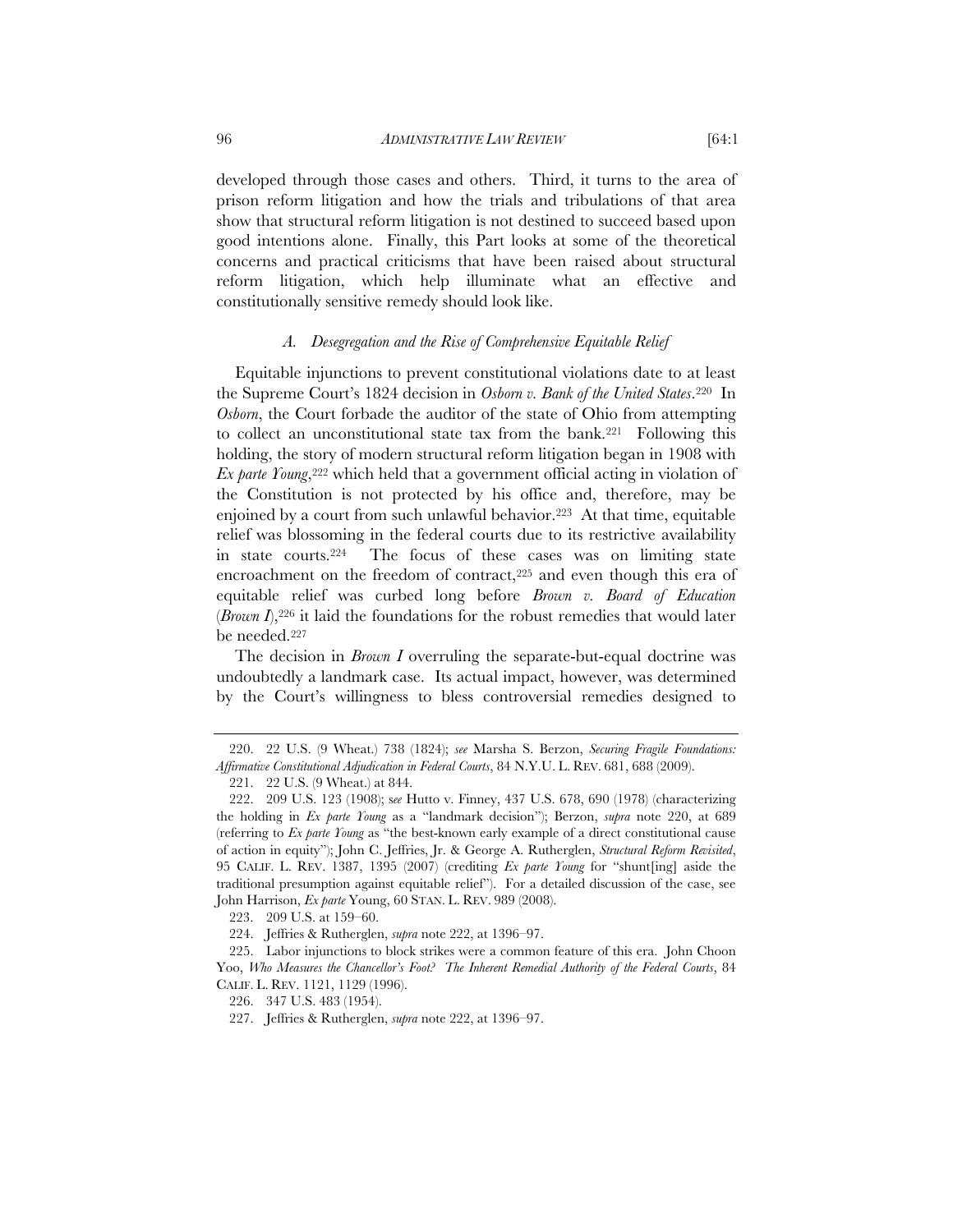enforce its substantive ruling. A year later, the Court announced in *Brown v. Board of Education* (*Brown II*)228 that district courts enforcing *Brown I* should exercise broad equitable authority.229 The tone of *Brown II* was firm but open. It indicated that district courts should work with local jurisdictions making good faith efforts to desegregate, but emphasized that "constitutional principles cannot be allowed to yield simply because of disagreement with them."230

Predictably, the district courts soon confirmed "that injunctions are not self-executing; a court's order to eliminate conditions that violate the Constitution rarely results in compliance with the law. The struggle for defendant's acceptance and institutionalization of constitutional and statutory norms takes place through the remedial process."231 One of the first arguments the Court had dismissed was the problem of cost. In 1963, in *Watson v. City of Memphis*,232 the Court rejected resource limitations as a defense against an equitable order remedying a constitutional violation. In *Watson*, the city challenged the district court's judgment with an argument that it would be too expensive to desegregate the municipal parks. The Court observed that the provision of constitutional rights could not depend on whether "it is less expensive to deny them than to afford them."233 The Court was clearly suspicious that additional resources would be slow in materializing when the local government was not particularly interested in allocating funds to desegregation. It emphasized, "The basic guarantees of our Constitution are warrants for the here and now and, unless there is an overwhelmingly compelling reason, they are to be promptly fulfilled."234

Five years later, in 1968, the Supreme Court stressed that deference to the proper democratic authorities is not a requirement when crafting a remedy. In *Green v. County School Board*,<sup>235</sup> the nominal issue was whether a specific "freedom of choice" plan adopted by the local school board was an adequate remedy. The Court noted the decade of delay by the school board and held, "The burden on a school board today is to come forward with a plan that promises realistically to work, and promises realistically to

<sup>228. 349</sup> U.S. 294 (1955).

<sup>229</sup>*. Id.* at 300.

<sup>230</sup>*. Id.* John Yoo argues that the essential innovation of *Brown II* was that it departed from the previous case permitting limited negative injunctions and "expanded the definition of the equity power to include the imposition of affirmative obligations upon states, and the ongoing judicial involvement and supervision of the remedy." Yoo, *supra* note 225, at 1130.

 <sup>231.</sup> Susan Sturm, *Resolving the Remedial Dilemma: Strategies of Judicial Intervention in Prisons*, 138 U. PA. L. REV. 805, 807 n.3 (1990).

<sup>232. 373</sup> U.S. 526 (1963).

<sup>233</sup>*. Id.* at 537.

<sup>234</sup>*. Id.* at 533.

<sup>235. 391</sup> U.S. 430 (1968).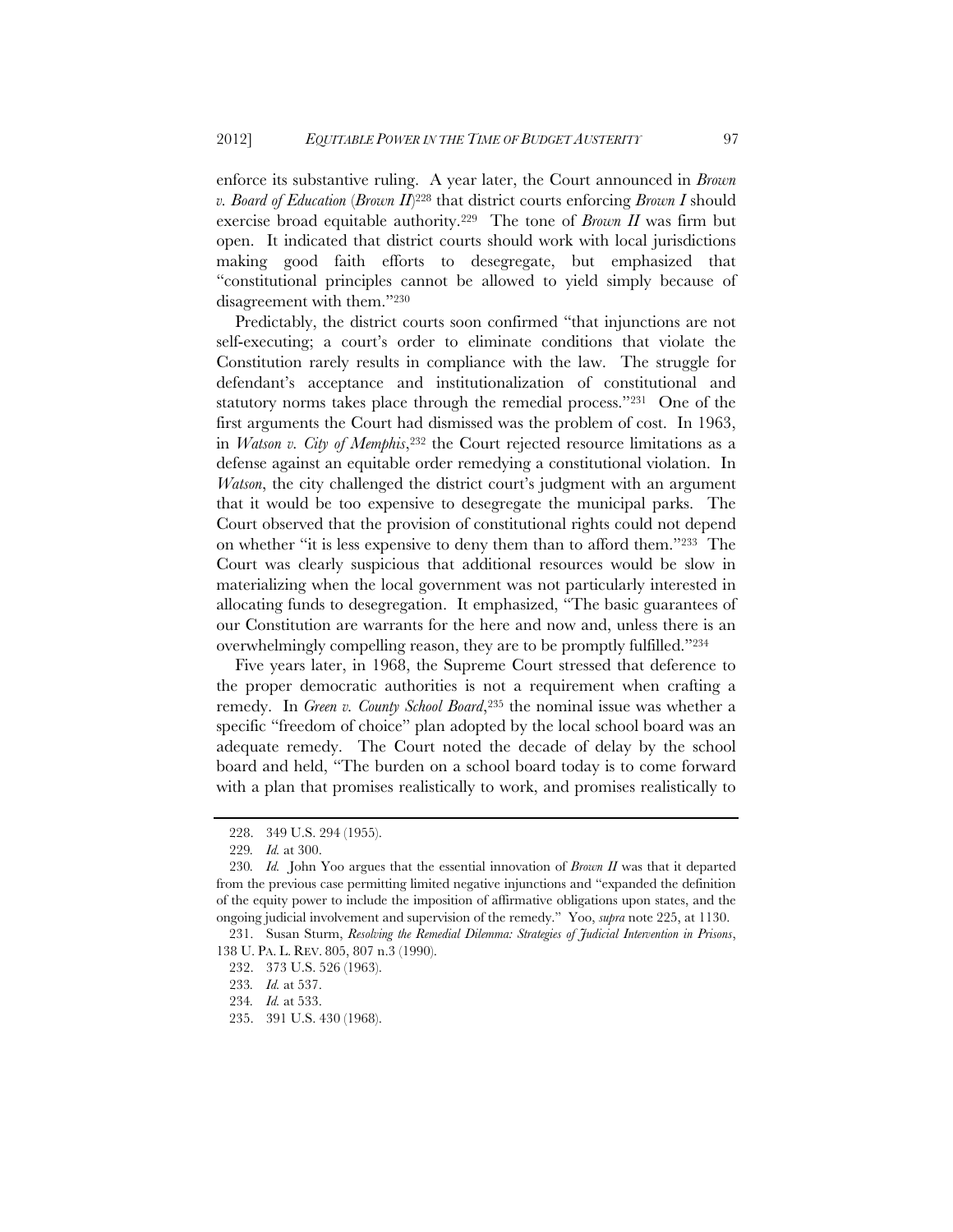work now."236 The Court described how ineffective the local government's plan had been237 and rejected any argument that further deference to it was required. In conclusion, the Court emphasized that the specific plan was "only a means to a constitutionally required end . . . . If the means prove effective, it is acceptable, but if it fails . . . other means must be used to achieve this end."238 Thus, it falls to courts to impose a workable plan where the government does not.

In 1969, the Court affirmed the ability of district courts to impose mandatory mathematical ratios as a remedy even though the constitutional standard involved does not require such rigidity.239 Two years later, in *Swann v. Charlotte-Mecklenburg Board of Education*,<sup>240</sup> the Court approved further use of mathematical ratios along with the imposition of a detailed integration plan. A key fact in *Swann* was the school board's failure to propose an acceptable remedy.241 As a result, the somewhat cautious and patient tone of *Brown II* was replaced with a declaration: "Once a right and a violation have been shown, the scope of a district court's equitable powers to remedy past wrongs is broad, for breadth and flexibility are inherent in equitable remedies."242 Nonetheless, the Court continued to characterize the remedial question as one of balancing interests.243

The school desegregation cases began to plateau in 1974 with *Milliken v. Bradley* (*Milliken I*).244 In *Milliken I*, the Court disapproved of a redistricting scheme that involved bussing students between an urban school district that had been found guilty of de jure segregation and an innocent suburban school district. The essential language used by the Court to emphasize the relationship between the violation and the equitable remedy was the same as in past opinions, but this time the remedy was found to exceed the scope justified by the violation.245 However, four justices dissented and would have found the remedy acceptable.<sup>246</sup>

<sup>236</sup>*. Id.* at 439 (emphasis omitted).

<sup>237</sup>*. Id.* at 440–42.

<sup>238</sup>*. Id.* at 440 (quoting Bowman v. Cnty. Sch. Bd., 382 F.2d 326, 333 (4th Cir. 1967) (Sobeloff, J., concurring)).

<sup>239.</sup> United States v. Montgomery Cnty. Bd. of Educ., 395 U.S. 225 (1969).

<sup>240. 402</sup> U.S. 1 (1971).

<sup>241</sup>*. Id.* at 16.

<sup>242</sup>*. Id.* at 15.

<sup>243</sup>*. Id.* at 16 ("The task is to correct, by a balancing of the individual and collective interests, the condition that offends the Constitution.").

 <sup>244. 418</sup> U.S. 717 (1974); *see* Jeffries & Rutherglen, *supra* note 222, at 1409 (describing *Milliken I* as when the "expansionist tendencies came to a halt").

 <sup>245.</sup> *Milliken I*, 418 U.S. at 744–45.

<sup>246</sup>*. Id.* at 806–07 (Marshall, J., dissenting) ("The nature of a violation determines the scope of the remedy simply because the function of any remedy is to cure the violation to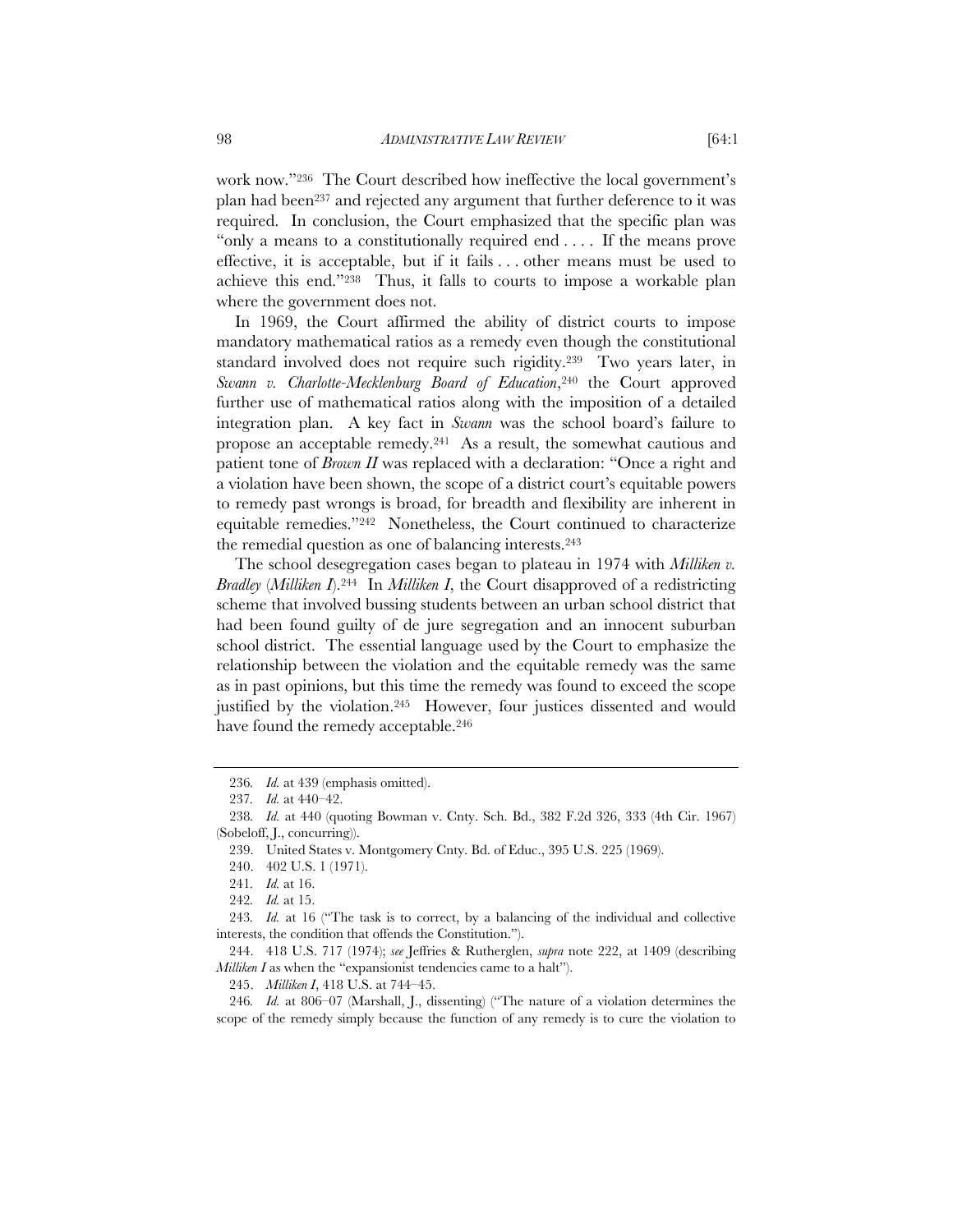*Milliken I* was not the beginning of a hard reversal. Structural reform litigation continued to receive the Court's blessing in some circumstances, especially in desegregation cases. In 1977, the Court approved an aggressive equitable order in *Milliken v. Bradley* (*Milliken II*).247 In *Milliken II*, the district's court's new plan included not only forced integration but also extensive "remedial and compensatory" educational programs to address past discrimination in the Detroit school system.248 In addition, the district court ordered the state of Michigan to pay half the costs of the remedial plan.249 On review, the Court held that "the interests of state and local authorities in managing their own affairs, consistent with the Constitution" had to be balanced against "the nature and scope of the constitutional violation" and the ability of the proposed remedy "as nearly as possible to restore the victims . . . to the position they would have occupied in the absence of" the violation.250 In applying this test, the Court upheld the district court's exercise of its equitable powers and rejected the argument that the costs imposed violated the Eleventh Amendment because they amounted to an award of monetary damages against the state, as well as the argument that they violated Tenth Amendment federalism concerns.251 In essence, the Court refused to analogize an otherwise proper, prospective remedy for a constitutional violation to any type of forbidden judicial action.

The evolution of desegregation remedies came to a close with another two-part case. In 1990, in *Missouri v. Jenkins* (*Jenkins I*),252 the Court held that a district judge's equitable authority extended to ordering a local government unit to raise taxes in order to fund the remedial plan imposed by the Court. In *Jenkins I*, the district court was faced with the problem of securing \$88 million to pay for its remedial plan. It enjoined a provision of state law that would have transferred \$4 million from Kansas City to other jurisdictions and ordered that voters be presented with a referendum on

which it is addressed....  $[A]$  remedy which effectively cures the violation is what is required. No more is necessary, but we can tolerate no less." (citations omitted)).

<sup>247. 433</sup> U.S. 267 (1977).

<sup>248</sup>*. Id.* at 273–75.

<sup>249</sup>*. Id.* at 277.

<sup>250</sup>*. Id.* at 280–81 (internal quotation marks omitted).

<sup>251</sup>*. Id.* at 290–91. The Court's Eleventh Amendment ruling in particular was a departure from its holding three years earlier in *Edelman v. Jordan*, 415 U.S. 651 (1974), that the Eleventh Amendment barred an award of retroactive benefits payments that had been improperly withheld by a state. *Id.* at 677–78. The essential distinction between *Milliken II*  and *Edelman* is that money used to reform state programs is not actually awarded to the plaintiffs.

<sup>252. 495</sup> U.S. 33 (1990).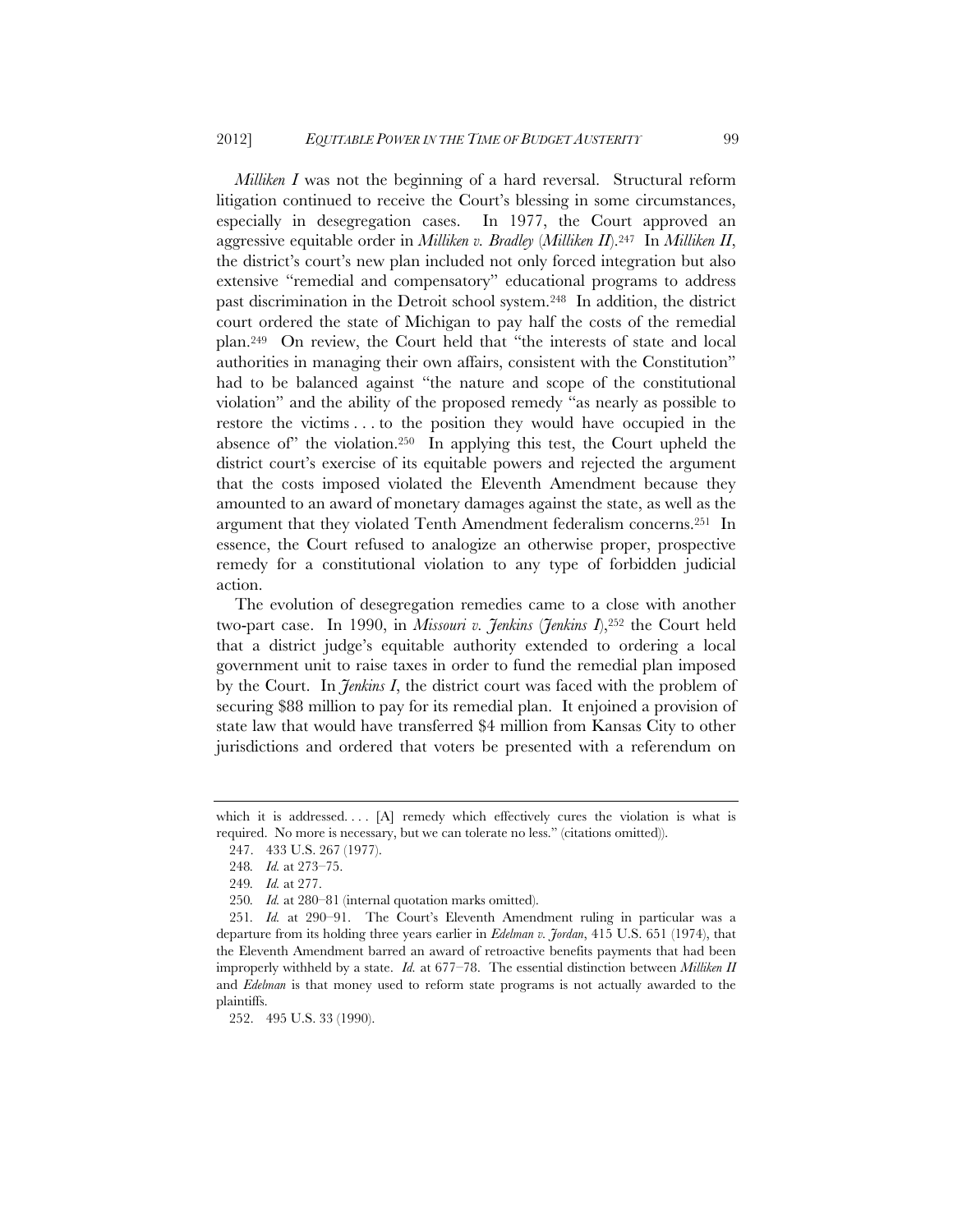raising local taxes.253 When further funds were needed, the district court ordered a doubling of the local property taxes and directed the school district to issue \$150 million in bonds.254 Although the Court held that the district court should not have directly ordered a tax increase, it agreed that the district court could have required the school district "to levy property taxes at a rate adequate to fund the desegregation remedy and could have enjoined the operation of state laws that would have prevented [the school district] from exercising this power."255 Despite this language, *Jenkins I* was not so much a full-throated endorsement of such remedies as a 5–4 decision that begrudgingly recognized that in some cases bypassing opposition to raising additional funds was an unavoidable necessity.

Indeed, five years later with a different composition, the Court concluded that the judge went too far in increasing teacher salaries and requiring the creation of a lavish "magnet school" in an inner city area for the purpose of attracting suburban students.256 It expressed concern that "[t]he District Court's pursuit of the goal of 'desegregative attractiveness' results in so many imponderables and is so far removed from the task of eliminating the racial identifiability of the schools within the [school district] that we believe it is beyond the admittedly broad discretion of the District Court."257 The key concern was that the district court's rationale was "not susceptible to any objective limitation."<sup>258</sup> Accordingly, the Court indicated that remedial orders should identify the "incremental effect" of the constitutional violations and the "specific goals" necessary to address them.259

*Jenkins II* has been described as key to ending the expansion of equitable remedies in structural reform litigation by "end[ing] any presumption in favor of structural relief, at least in the absence of a clear showing that lesser remedies were inadequate."260 Nonetheless, structural reform litigation had already spread to judicial review of other state and local government agencies, and the equitable authority of the federal courts was firmly entrenched.

<sup>253</sup>*. Id.* at 39.

<sup>254</sup>*. Id.* at 41–42.

<sup>255</sup>*. Id.* at 51. The Court noted that its conclusion was supported by a long line of cases holding "that federal courts could issue the writ of mandamus to compel local governmental bodies to levy taxes adequate to satisfy their debt obligations." *Id.* at 55–56 (citing eight cases from 1861 to 1909).

<sup>256.</sup> Missouri v. Jenkins (*Jenkins II*), 515 U.S. 70 (1995).

<sup>257</sup>*. Id.* at 100.

<sup>258</sup>*. Id.* at 98.

<sup>259</sup>*. Id.* at 101.

<sup>260.</sup> Jeffries & Rutherglen, *supra* note 222, at 1410.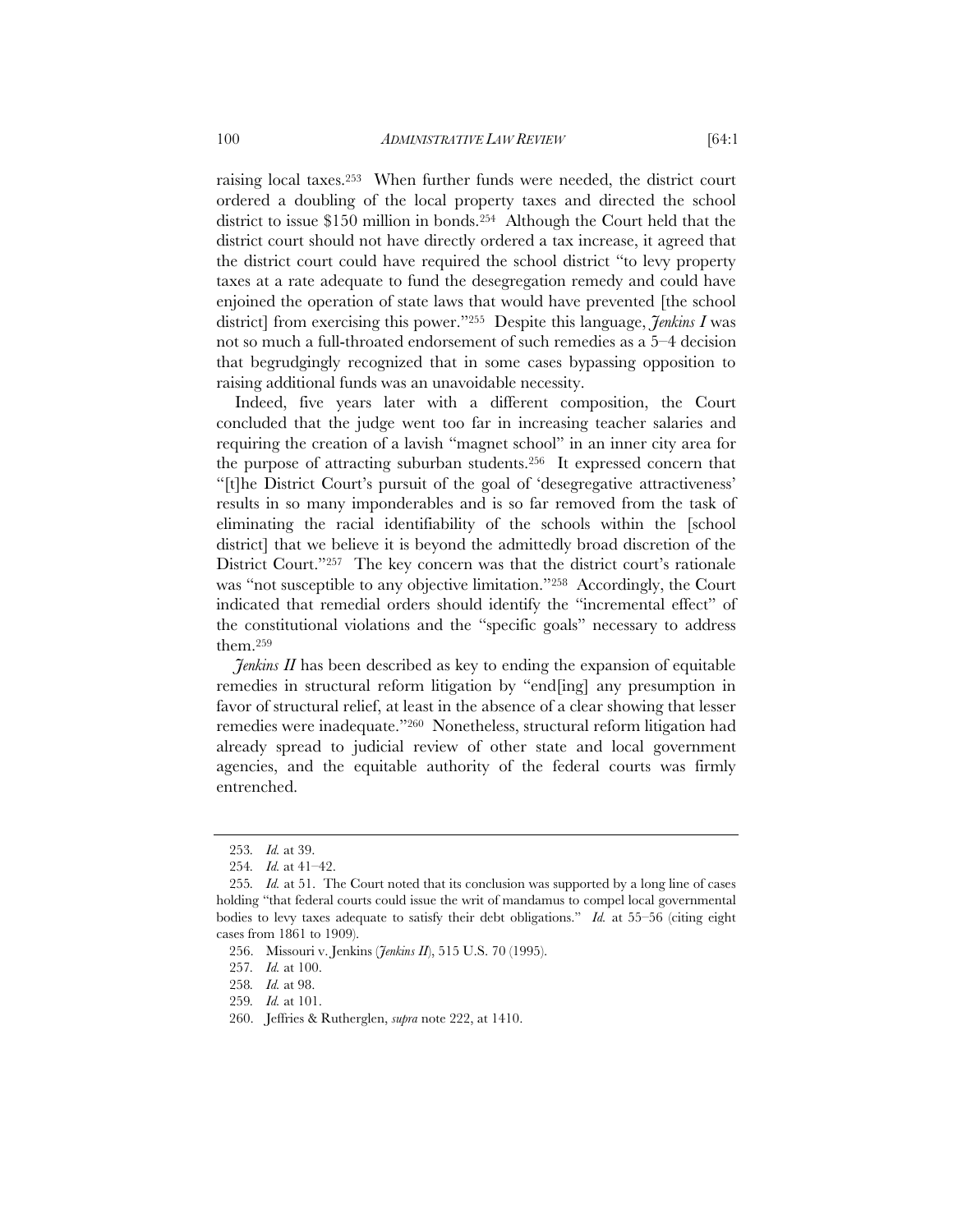### *B. The Modern Structural Litigation Playbook*

By the time of *Jenkins II*, the typical patterns of structural reform litigation had been established. "The characteristic relief sought in such cases is to reorganize the defendant institution so that it will routinely deal with the plaintiff class in a way that does not deprive them of the rights at issue."261 Even though the particulars vary, the progression of such a case is likely to follow a well-worn path:

The decree, or rather the series of decrees, will begin by prohibiting specific actions or conditions in violation of plaintiff's rights and setting out a standard of proper performance of the defendant agency's functions. Both from deference to state or local government responsibilities and from practical considerations, the initial decree may leave the defendants wide discretion to select the specific methods for meeting their substantive obligations. As defendants fail to comply because of recalcitrance, incompetence, or a combination of the two, the court will increasingly direct the detail of their performance through subsequent orders. These modifications of the original decree frequently come in the guise of civil contempt sanctions for noncompliance with prior orders.262

In short, institutions are given a limited opportunity to fix problems themselves, and if they fail to do so, then the will would determine the specific actions that must be taken. If these actions are not performed voluntarily, then the court could produce compliance through a number of means.

The traditional equitable tools are contempt, sequestration, displacement, and dissolution. Contempt and sequestration are coercive tools. Theoretically, a contempt order could involve imprisonment of an official who is the nominal defendant in the case, but it is not clear that it has ever been done in modern structural reform litigation.<sup>263</sup> Usually, it involves per diem fines against the official that are actually paid by the agency and applied toward the costs of the remedy.264 The other coercive option is sequestration, in which the court orders a third party to withhold money that would otherwise be paid to the agency until it cooperates.<sup>265</sup> If coercion is ineffective or undesirable, the court can displace the leadership

 <sup>261.</sup> James M. Hirschhorn, *Where the Money Is: Remedies to Finance Compliance With Strict Structural Injunctions*, 82 MICH. L. REV. 1815, 1817–18 (1984).

<sup>262</sup>*. Id.* at 1820–21.

<sup>263</sup>*. Id.* at 1841.

<sup>264</sup>*. Id.* at 1826–27.

<sup>265</sup>*. Id.* at 1846–48. For example, in *United States v. City of Chicago*, 549 F.2d 415 (7th Cir. 1977), the Seventh Circuit affirmed an order suspending federal revenue-sharing payments to the city until it agreed to end racial discrimination in its police force. *Id.* at 442.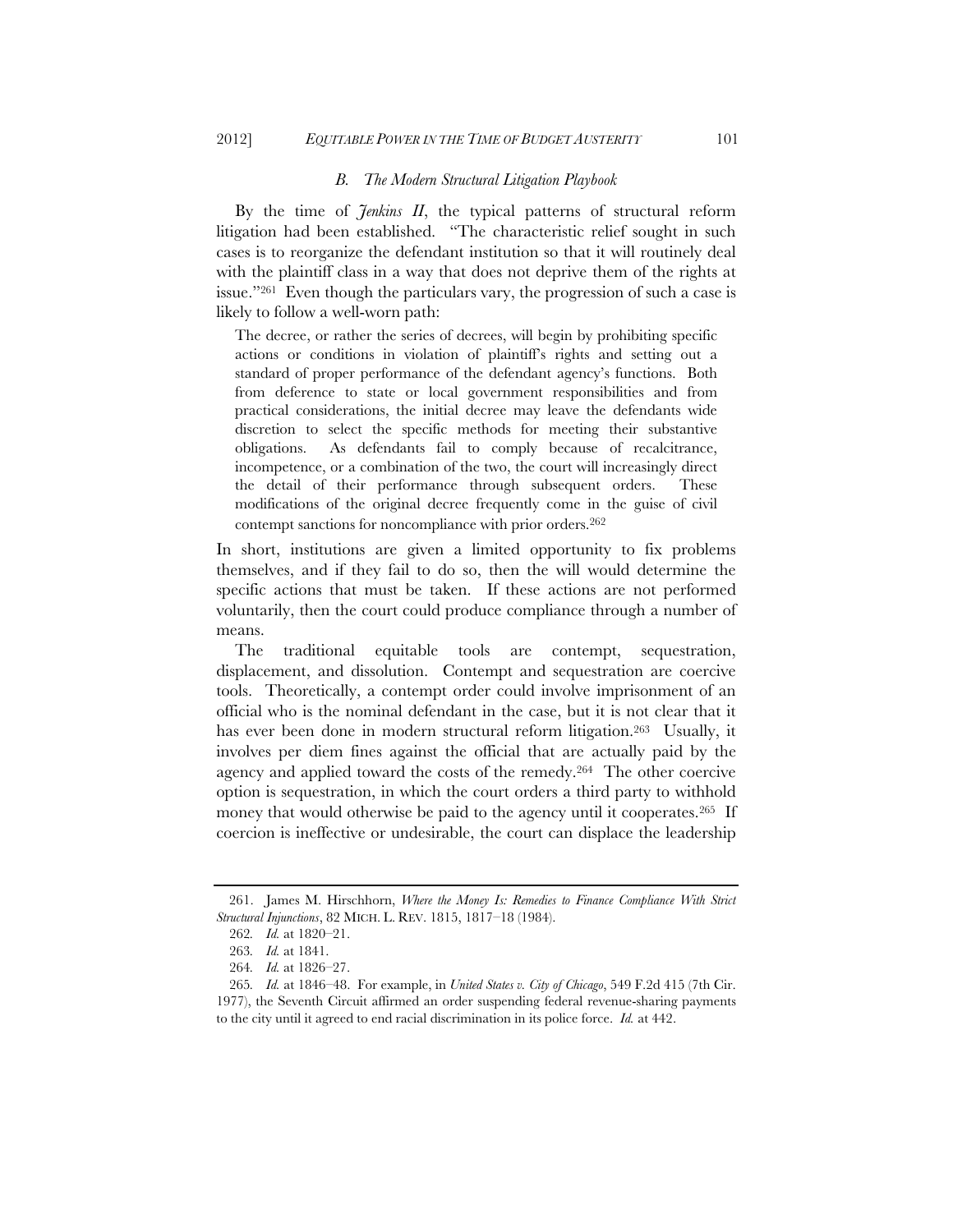and appoint a receiver to run the agency.266 Finally, in some cases, the court can order that the institution be closed altogether and let the state and local authorities scramble to pick up the pieces.267

Whether or not the court assumes direct control over the agency, a court must sometimes also use these tools to obtain additional funding from outside the agency. This is frequently required and sometimes resisted.268 Many different strategies have been used by courts facing such problems, depending on the precise nature of the entities involved and the specific circumstances of the case. In a few cases, there may be direct avenues for the court to issue orders effectively appropriating money from the state or local treasury.269 However, the ability of the court to employ its equitable powers on funding sources outside the agency frequently depends upon the inherent relationship between the agency and funding, as well as the relevant behavior of the funding authority.270 "Whether the legislature successfully resists or ultimately provides the funds, the process of indirect financial pressure through the executive branch defendants is time consuming and full of friction because it consists in large part of bluff and counter-bluff."271

Ultimately, some structural reform cases have foundered simply because the officials complied with an order to seek additional funds in good faith but were rebuffed.272 "Trial court judges who undertook structural relief in some high-profile cases threw up their hands in apparent exhaustion or despair, dissolving injunctions purportedly because all practicable vindication of the plaintiffs' rights had been achieved, even though little progress was detectable."273

Rather than give up altogether in the face of intractable problems and

269. Hirschhorn, *supra* note 261, at 1872–73.

 270. For a discussion of when third parties can be the object of an equitable relief order, see *id.* at 1851.

 <sup>266.</sup> Hirschhorn, *supra* note 261, at 1833–35.

<sup>267</sup>*. Id.* at 1849–51. As Hirschhorn notes, this "nuclear" option is a "weak device" in many types of cases. *Id.*

<sup>268</sup>*. See id.* at 1851 (finding a conflict between courts that order relief and legislators who refuse to provide funding due to potential political backlash); *see also* Barbara Kritchevsky, *Is There a Cost Defense? Budgetary Constraints as a Defense in Civil Rights Litigation*, 35 RUTGERS L.J. 483 (2004) (arguing that budgetary constraints do not justify abandoning constitutional duties); Jack B. Weinstein, *The Effect of Austerity on Institutional Litigation*, 6 LAW & HUM. BEHAV. 145 (1982) (arguing that drastic, sweeping reform might be necessary in a troubled economy). Of course, some agencies have their own funding authority, over which a court can exercise control by coercion or displacement.

<sup>271</sup>*. Id.* (footnote omitted).

<sup>272</sup>*. See id.* at 1838.

<sup>273.</sup> Charles F. Sabel & William H. Simon, *Destabilization Rights: How Public Law Litigation Succeeds*, 117 HARV. L. REV. 1015, 1018 (2004).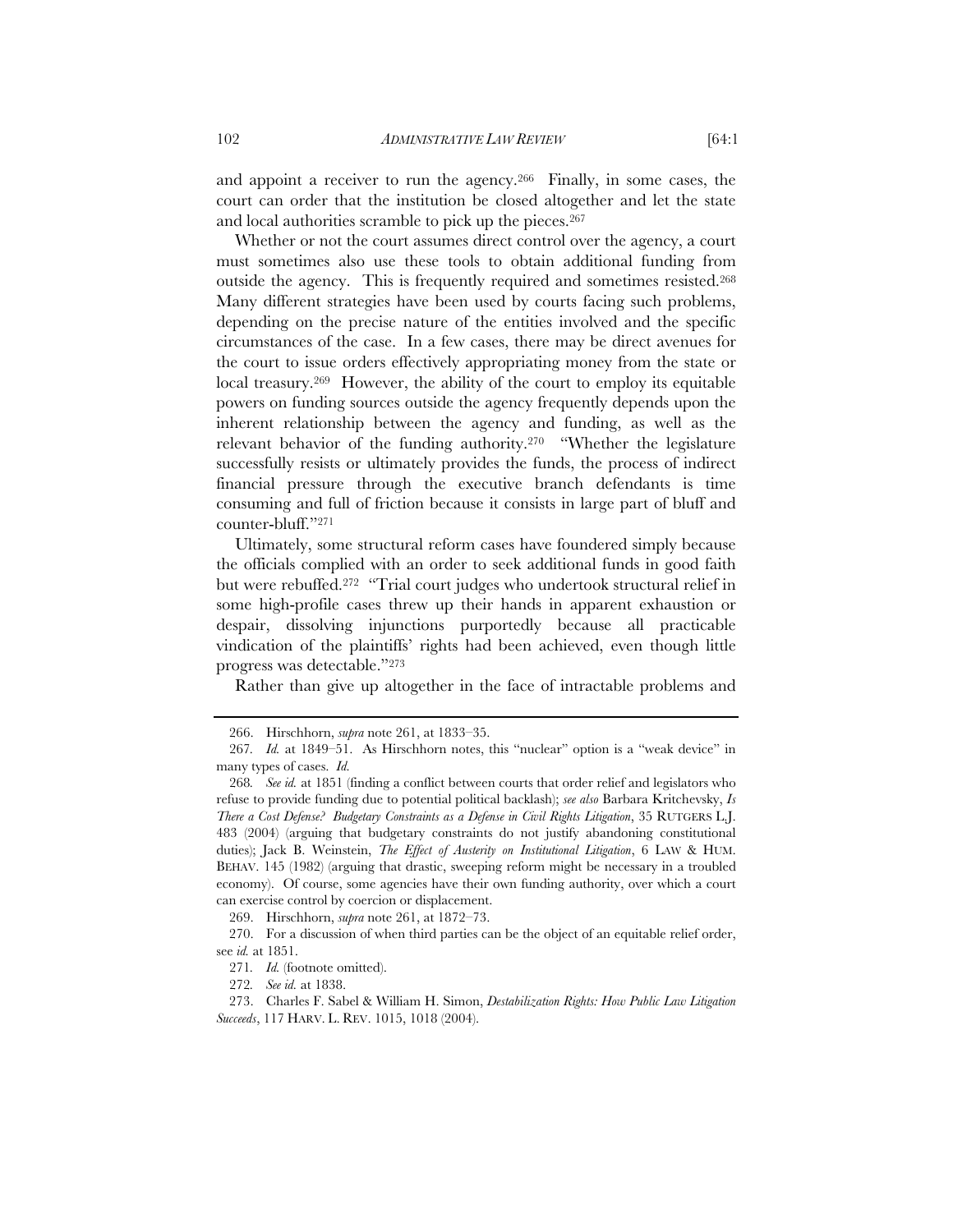unattainable funding increases, some courts have settled into long-term supervision of "participatory self-revision" over attempting to exercise command-and-control authority.274 This approach has been called an "experimentalist"275 approach or the "catalyst"276 approach. In essence, "the remedy institutionalizes a process of ongoing learning and reconstruction" rather than seeking "a one-time readjustment to fixed criteria."277 However, because "[b]oth declarations of goals and performance norms are treated as provisional and subject to continuous revision with stakeholder participation,"278 this type of passive management lacks any assurance that constitutional violations would actually be remedied,279 especially if the problem were rooted in insufficient funding beyond the agency's control. Moreover, such remedies impeded the progress toward a political solution. The effect of such remedies is "to increase uncertainty about both the parties' interests and the costs of refusing to agree," which makes it "more likely pluralist bargaining will fail" because the stakeholders have differing evaluations of the interests involved.280

Of course, many institutional reform cases blend elements of both command-and-control style orders and collaborative efforts with the stakeholders. As demonstrated by *Plata* below, however, in many cases there is simply no guarantee that successful managerial changes are possible through any blend of active or passive judicial involvement.281

## *C. The Prison Reform Cases and the* Plata *Problem*

### *1. Equitable Relief in Prison Cases Prior to* Plata

After the Supreme Court began blessing broad exercises of judicial

<sup>274</sup>*. Id.* at 1020.

<sup>275</sup>*. Id.* at 1019.

 <sup>276.</sup> Susan Sturm, *Resolving the Remedial Dilemma: Strategies of Judicial Intervention in Prisons*, 138 U. PA. L. REV. 805, 856–59 (1990).

<sup>277.</sup> Sabel & Simon, *supra* note 273, at 1019–20.

<sup>278</sup>*. Id.*

<sup>279.</sup> Despite their advocacy of such remedies, Sabel and Simon admit that "[n]o definite assessment of the efficacy of this 'experimentalist' approach is possible yet." *Id.* at 1100; *see also id.* at 1028 (describing the breakdown of the remedial process in *Vaughn G. v. Mayor of Baltimore*, No. MJG-84-1911, 2004 WL 3467057 (D. Md. 2004), due to the unworkable complexity of the remedial order that "hampered both enforcement and renegotiation efforts").

<sup>280</sup>*. Id.* at 1099.

 <sup>281.</sup> Aside from prisons, reform of mental health institutions is another area in which "no case has come close to fulfilling the hopes of those who brought it, and the public mental health system remains plagued by disastrous failings." *Id.* at 1034.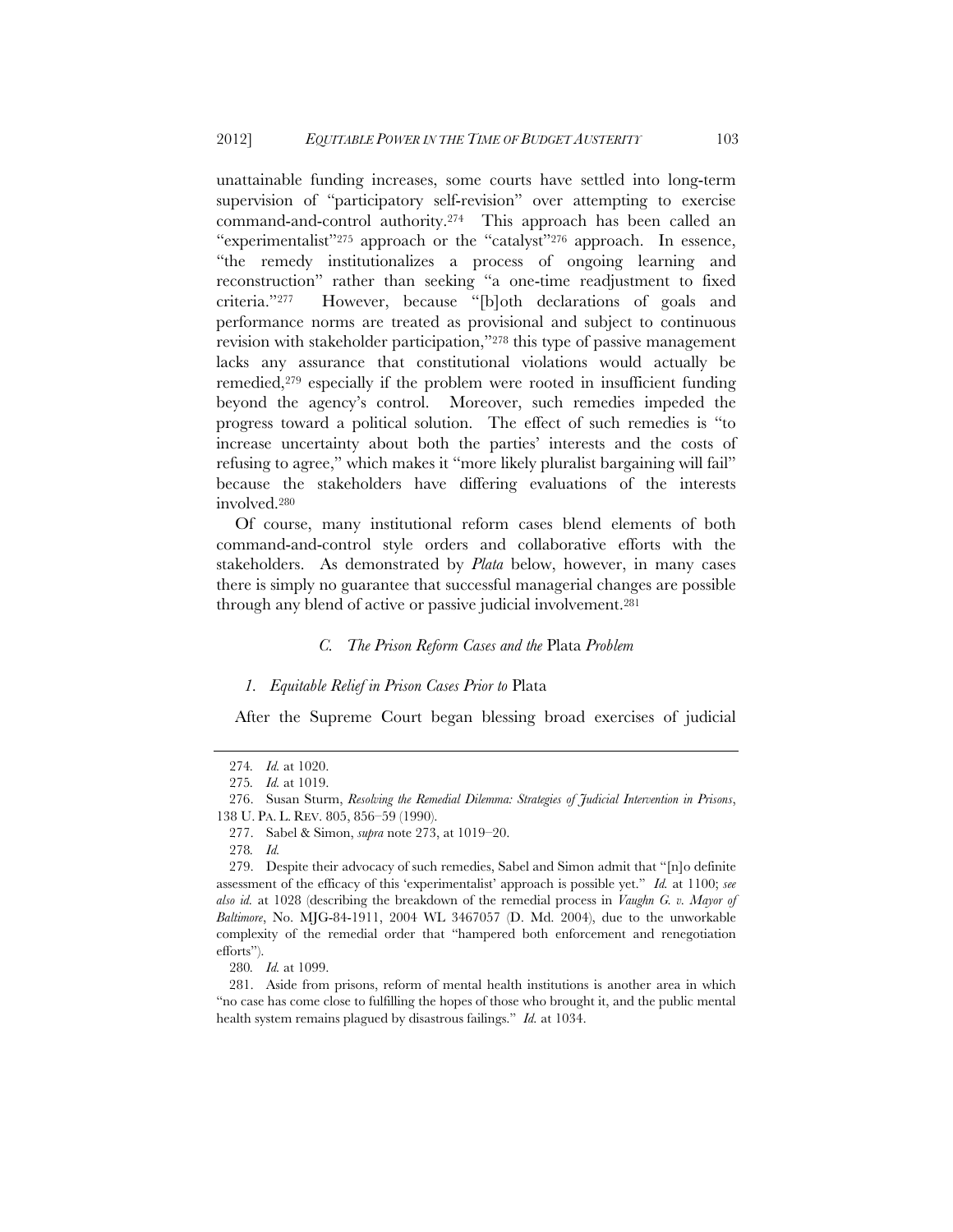power in the school desegregation cases, groups began trying to invoke the equitable powers of the federal courts to reform other institutions, especially prisons, welfare agencies, public housing authorities, and mental hospitals.282 A complete history of each of these areas need not be covered here, but the history of prison-reform litigation is particularly important for a number of reasons, not the least of which is that it culminates in *Plata*. Not only does *Plata* represent the latest foray by the Supreme Court into structural reform litigation, but the sad history of failure in that case will be difficult for the judge handling *VCS* to ignore because *Plata* came from and was remanded to the same District of Northern California courthouse in San Francisco.283

The lower federal courts became active in prison condition cases in the 1960s.284 For example, before being elevated to the Supreme Court, then-Judge Blackmun ruled that the use of whipping to discipline prisoners in the Arkansas system violated the Eighth Amendment.285 However, widespread use of such litigation began after the Supreme Court's landmark 1976 decision in *Estelle v. Gamble*,<sup>286</sup> which held that "deliberate indifference to serious medical needs of prisoners constitutes the unnecessary and wanton

 <sup>282.</sup> Donald L. Horowitz, *Decreeing Organizational Change: Judicial Supervision of Public Institutions*, 1983 DUKE L.J. 1265, 1266.

 <sup>283.</sup> The most recent remedial decision in *Plata* (and the consolidated case of *Coleman v. Schwarzenegger* from the Eastern District of California) was made by a special panel pursuant to the Prison Litigation Reform Act (PLRA) consisting of Ninth Circuit Judge Stephen Reinhardt, Northern District of California Senior District Judge Thelton E. Henderson, and Eastern District of California District Senior Judge Lawrence K. Karlton. Coleman v. Schwarzenegger, Nos. CIV S-90-0520 LKK JFM P, C01-1351 TEH, 2010 WL 99000 (E.D. Cal. & N.D. Cal. Jan. 12, 2010). Prior to the formation of the panel, Judge Henderson handled both the merits and remedial aspects of *Plata*. *See* Catherine Megan Bradley, *Old Remedies Are New Again: Deliberate Indifference and the Receivership in Plata v. Schwarzenegger, 62* N.Y.U. ANN. SURV. AM. L. 703, 717–19 (2007) (describing the steps Judge Henderson took before putting the California prison health system into receivership). *VCS* was decided at the district level by Senior Judge Samuel Conti, who is based in San Francisco with Henderson. Henderson and Conti have been on the court together for more than thirty years. *See Senior District Judge Samuel Conti*, U.S. DIST. COURT FOR THE N. DIST. OF CAL., http://www.cand.uscourts.gov/sc (last visited Feb. 2, 2012) (stating that Judge Conti was appointed to the court in 1970); *Senior Judge Thelton E. Henderson*, U.S. DIST. COURT FOR THE N. DIST. OF CAL., http://www.cand.uscourts.gov/teh (last visited Feb. 2, 2012) (stating that Judge Henderson was appointed to the court in 1980). Moreover, the Ninth Circuit's opinion in *VCS* was authored by Judge Reinhardt.

<sup>284</sup>*. See* Horowitz, *supra* note 282, at 1266; *see also* Ira P. Robbins & Michael B. Buser, *Punitive Conditions of Prison Confinement: An Analysis of* Pugh v. Locke *and Federal Court Supervision of State Penal Administration Under the Eighth Amendment*, 29 STAN. L. REV. 893, 894 (1977).

<sup>285.</sup> Jackson v. Bishop, 404 F.2d 571, 580–81 (8th Cir. 1968).

<sup>286. 429</sup> U.S. 97 (1976).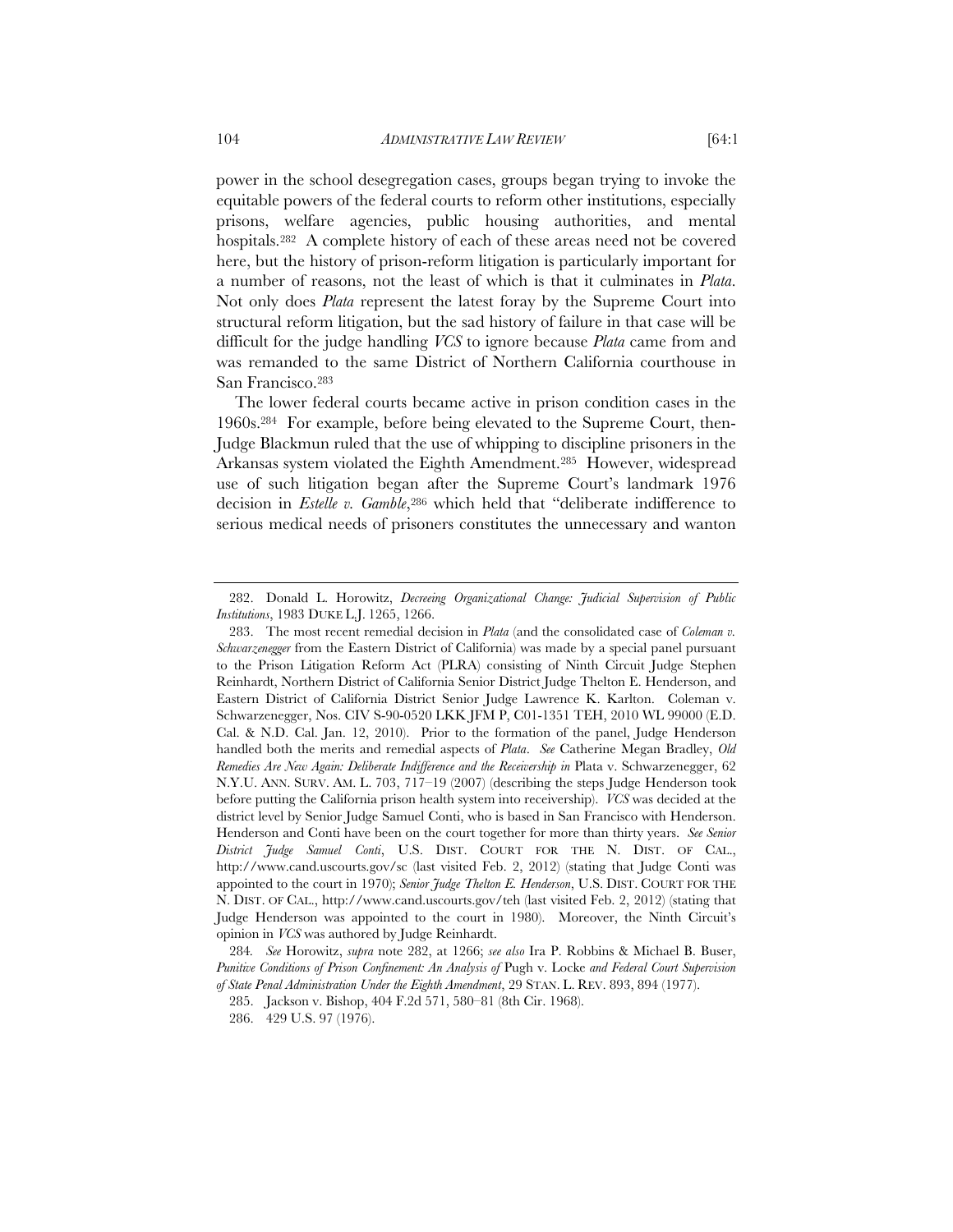affliction of pain" necessary to support an Eighth Amendment claim.287

Two years after *Estelle* (and a year after *Milliken II*), the Court in *Hutto v. Finney*<sup>288</sup> cited the desegregation line of cases in approving a district court's injunction under the Eighth Amendment limiting isolation confinements to a maximum of thirty days and imposing various other conditions to cure a host of problems.289 Justices Rehnquist and White dissented on the ground that the thirty-day limit was "a prophylactic rule" that "in no way relates to any condition found offensive to the Constitution."290 However, the majority held that it was valid as a remedy for one of the "interdependen[t] . . . conditions producing the [constitutional] violation."291

After *Hutto*, judicial intervention in prison systems became rampant:

As of January 1993, forty states plus the District of Columbia, Puerto Rico, and the Virgin Islands were under court order to reduce overcrowding and/or eliminate unconstitutional conditions of confinement. Twenty-five percent of all jails in the United States were under court order to reduce crowding in 1990, and thirty percent were under court order to improve conditions of confinement. In 1989, seven percent of the nation's 422 facilities detaining ten percent of all incarcerated youngsters were operating under consent decrees.292

District court remedies became highly intrusive, including "specifying the exact amount of space that each prisoner must be given or capping prison population levels."293

In response, the Supreme Court began to put on the brakes. "[T]he Court's consistent message [was] to enlarge deference to prison administrator's decisions, restrict the growth of existing inmate rights, and certainly reject virtually all claims to significant new rights . . . ."294 For its part, in 1994, Congress stepped in with the Prison Litigation Reform Act (PLRA).295 One of the many components of the PLRA imposed limitations

 292. Susan P. Sturm, *The Legacy and Future of Corrections Litigation*, 142 U. PA. L. REV. 639, 641–42 (1993) (footnotes omitted).

<sup>287</sup>*. Id.* at 104 (citation omitted) (internal quotation marks omitted).

<sup>288. 437</sup> U.S. 678 (1978).

<sup>289</sup>*. Id.* at 684–85.

<sup>290</sup>*. Id.* at 712 (Rehnquist, J., dissenting).

<sup>291</sup>*. Id.* at 688 (majority opinion). The Court also made the unusual holding that "the exercise of discretion in this case is entitled to special deference because of the trial judge's years of experience with the problem at hand and his recognition of the limits on a federal court's authority in a case of this kind." *Id.*

 <sup>293.</sup> Bradley, *supra* note 283, at 708.

 <sup>294.</sup> Fred Cohen, *The Limits of the Judicial Reform of Prisons: What Works; What Does Not*, 40 CRIM. L. BULL. 421, 441 (2004).

<sup>295.</sup> Pub. L. No. 104-134, §§ 801–810, 110 Stat. 1321, 1321-66 to -77 (1996) (codified at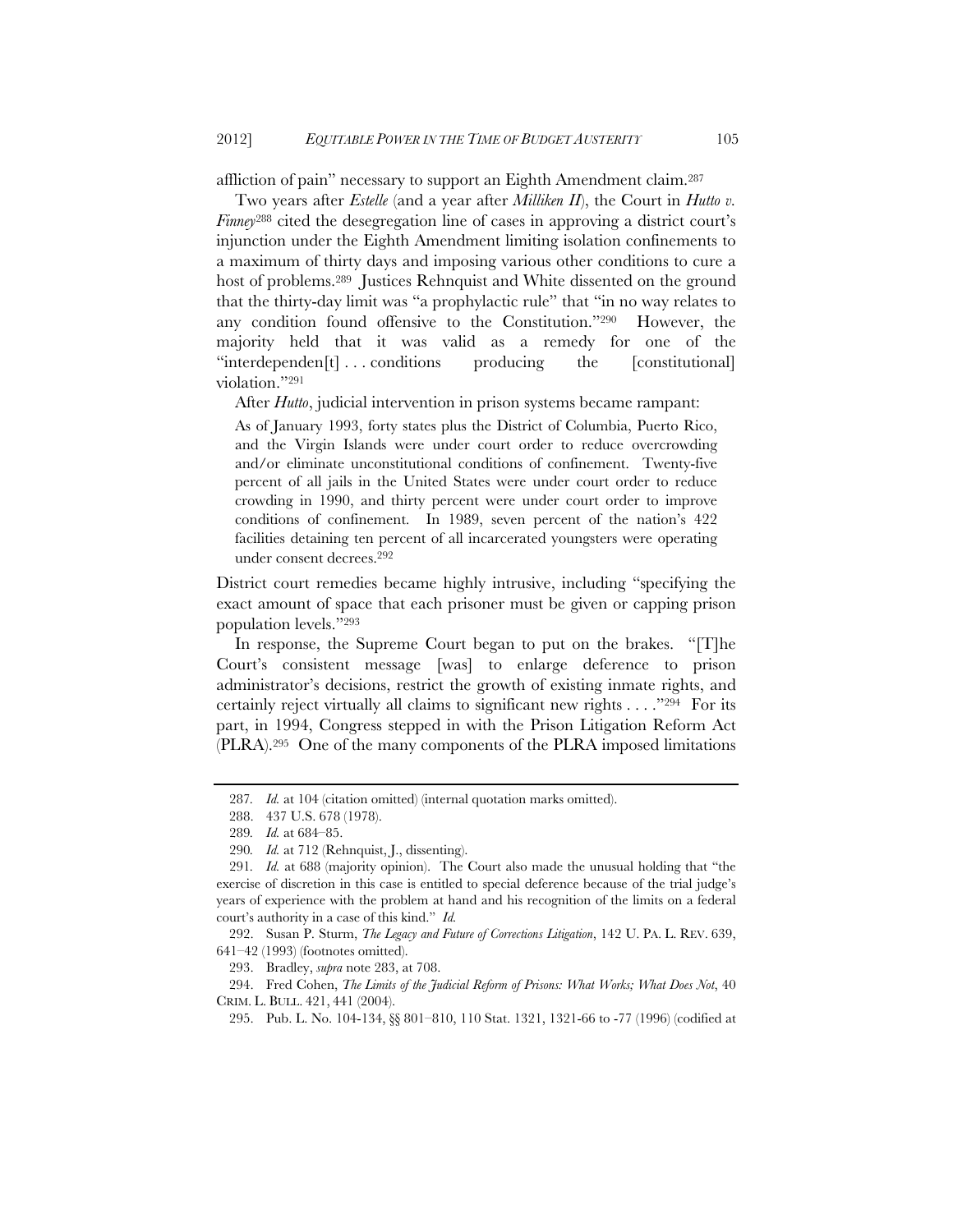on the ability of courts to provide remedies in prison litigation cases.296 The essence of the restrictions is captured in the initial section, which provides:

The court shall not grant or approve any prospective relief unless the court finds that such relief is narrowly drawn, extends no further than necessary to correct the violation of the Federal right, and is the least intrusive means necessary to correct the violation of the Federal right. The court shall give substantial weight to any adverse impact on public safety or the operation of a criminal justice system caused by the relief.297

Various subsequent provisions impose controls on the use of preliminary injunctive relief,298 prisoner release orders,299 and special masters,300 among other tools.

*2.* Brown v. Plata

Although these efforts by the Court and Congress may have blunted the evolution of prisoner reform litigation,<sup>301</sup> structural reform litigation certainly continued to occur.302 One of these suits was *Plata*.303 Just days after Judge Reinholdt issued the majority opinion in *VCS*, the Supreme Court affirmed his remedial order as part of the special panel in *Plata*. In

<sup>11</sup> U.S.C. § 523 (2006); 18 U.S.C. §§ 3624, 3626 (2006); 28 U.S.C. §§ 1346, 1915, 1915A (2006); 42 U.S.C. § 1997–1997(h) (2006)). The PLRA was part of the Omnibus Consolidated Rescissions and Appropriations Act of 1996. Pub. L. No. 104-134, 110 Stat. 1321. The PLRA was not the first time Congress reacted against rising use of equitable relief by federal courts against states. *See* PAUL M. BATOR ET AL., HART & WECHSLER'S THE FEDERAL COURTS AND THE FEDERAL SYSTEM 965–79 (2d ed. 1973) (discussing an early twentieth century statute requiring a three-judge district court in any case seeking to enjoin enforcement of a state statute); Yoo, *supra* note 225, at 1129 (discussing how the 1932 Norris–LaGuardia Act "prohibited the courts from issuing injunctions in labor disputes altogether").

 <sup>296. 18</sup> U.S.C. § 3626. For a detailed discussion of many of the other provisions of the PLRA and their effects, see Margo Schlanger, *Inmate Litigation*, 116 HARV. L. REV. 1555 (2003).

<sup>297. 18</sup> U.S.C. § 3626(a)(1)(A).

<sup>298</sup>*. Id.* § 3626(a)(2).

<sup>299</sup>*. Id.* § 3626(a)(3).

<sup>300</sup>*. Id.* § 3626(f).

<sup>301</sup>*. See* Jeffries & Rutherglen, *supra* note 222, at 1388 (discussing the recent legislative and judicial trend away from structural reform injunctions); Margo Schlanger, *Civil Rights Injunctions Over Time: A Case Study of Jail and Prison Court Orders*, 81 N.Y.U. L. REV. 550, 554, 565 (2006).

<sup>302</sup>*. See* Schlanger, *supra* note 301, at 554–55 (arguing against "the conventional wisdom" that the era of structural reform litigation is over); Myriam Gilles, *An Autopsy of the Structural Reform Injunction: Oops* . . . *It's Still Moving!*, 58 U. MIAMI L. REV. 143, 147 (2003) (asserting that structural reform litigation is "alive and well" based upon cited cases).

<sup>303. 131</sup> S. Ct. 1910 (2011).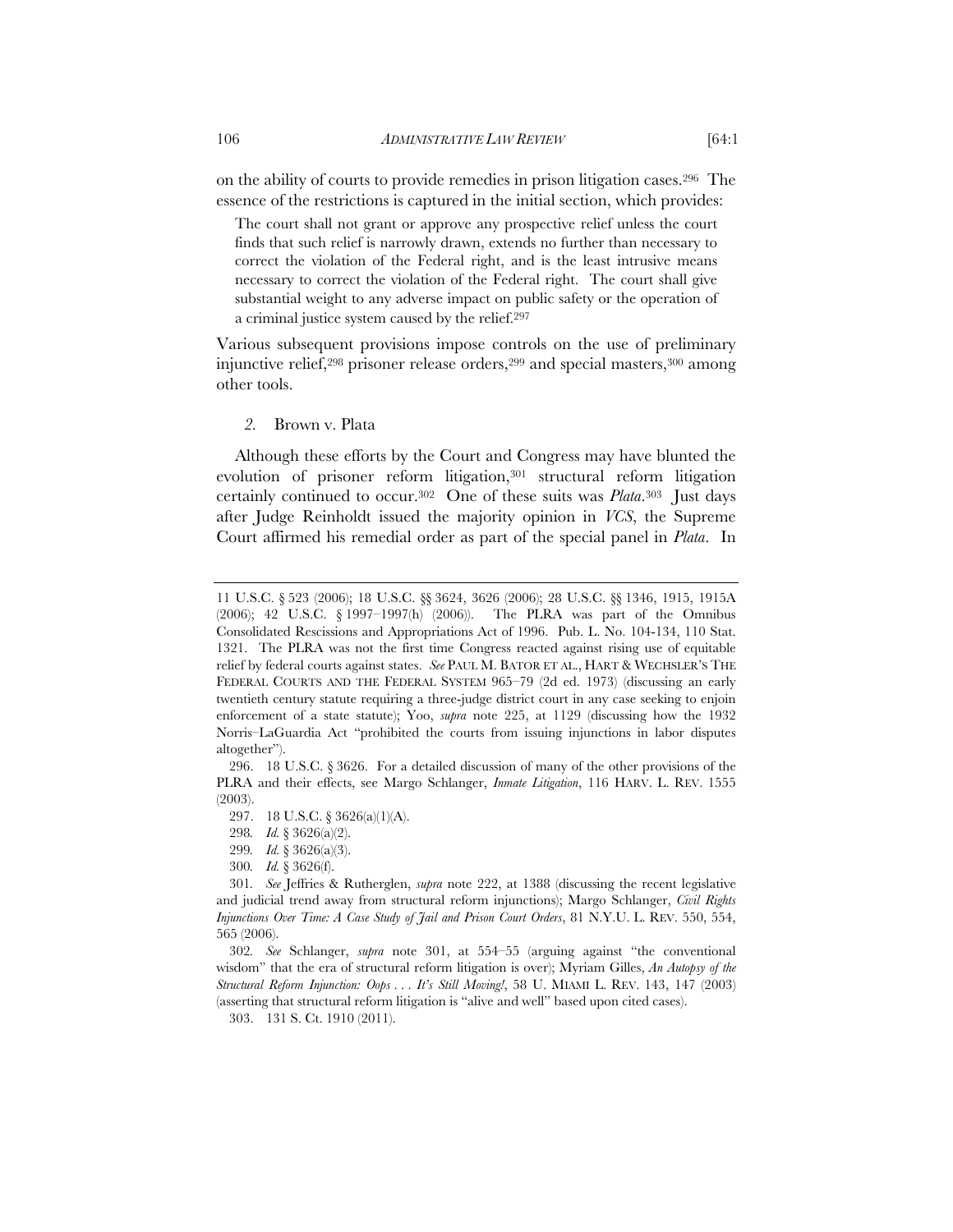*Plata*, the Supreme Court considered the chronic dysfunction of the California prison system. It involved two consolidated cases, in which it was determined that the prison system was violating the Eighth Amendment by failing to provide minimally adequate mental and physical health services. The underlying case, *Coleman v. Wilson*,<sup>304</sup> was originally filed in 1990 and resulted in a special master being appointed in 1995 after a thirty-nine-day trial.305 Six years later, after *Plata* was filed in 2001, the state conceded the violation and stipulated to a remedial injunction. Nonetheless, the state failed to comply with the injunction, and four years later, the district court appointed a receiver in 2005. After another three years of ongoing violations, in 2008, the plaintiffs in both cases moved to convene a three-judge district court to order reductions in the prison population pursuant to the PLRA. After taking extensive evidence and making extensive findings, in 2010, the panel ordered California to reduce its prison population from nearly 200% of the design capacity to 137.5% in four stages over two years.306 The panel specifically ordered the state to prepare for prisoner releases in the likely event that new construction and out-of-state transfers would not remedy the problem.307 Altogether, this remedy was ordered twenty years after the litigation was initiated.

The precise issue presented to the Supreme Court in *Plata* was whether the panel's order complied with the PLRA. The central issues in the PLRA analysis, however, were whether less intrusive remedies had been given adequate opportunities to work in the fifteen years since the remedial process had begun and whether any other remedy could succeed in curing the constitutional violation. Thus, the analysis required by the statute (and the Court's prior case law on narrowly tailored equitable remedies) thrust the Supreme Court squarely into the debate over the ability of district courts to manage large agencies whose dysfunctional operations cause constitutional violations.

To address this issue, the Court's opinion began by detailing the appalling conditions that had persisted in the California prison system for years.308 The statistics cited were suitably shocking. "The State's prisons had operated at around 200% of design capacity for at least 11 years" to

<sup>304. 912</sup> F. Supp. 1282 (E.D. Cal. 1995).

 <sup>305.</sup> *Plata*, 131 S. Ct. at 1926.

<sup>306.</sup> Coleman v. Schwarzenegger, Nos. CIV S-90-0520 LKK JFM P, C01-1351 TEH, 2010 WL 99000, at \*3 (E.D. Cal. & N.D. Cal. Jan. 12, 2010).

<sup>307</sup>*. Id.* at \*4.

 <sup>308. 131</sup> S. Ct. at 1923–26 (explaining that (1) prisoners lived in extremely overcrowded conditions, (2) prisoners suffering from serious mental illnesses did not receive adequate care, and (3) prisoners suffering from physical illnesses received severely deficient care).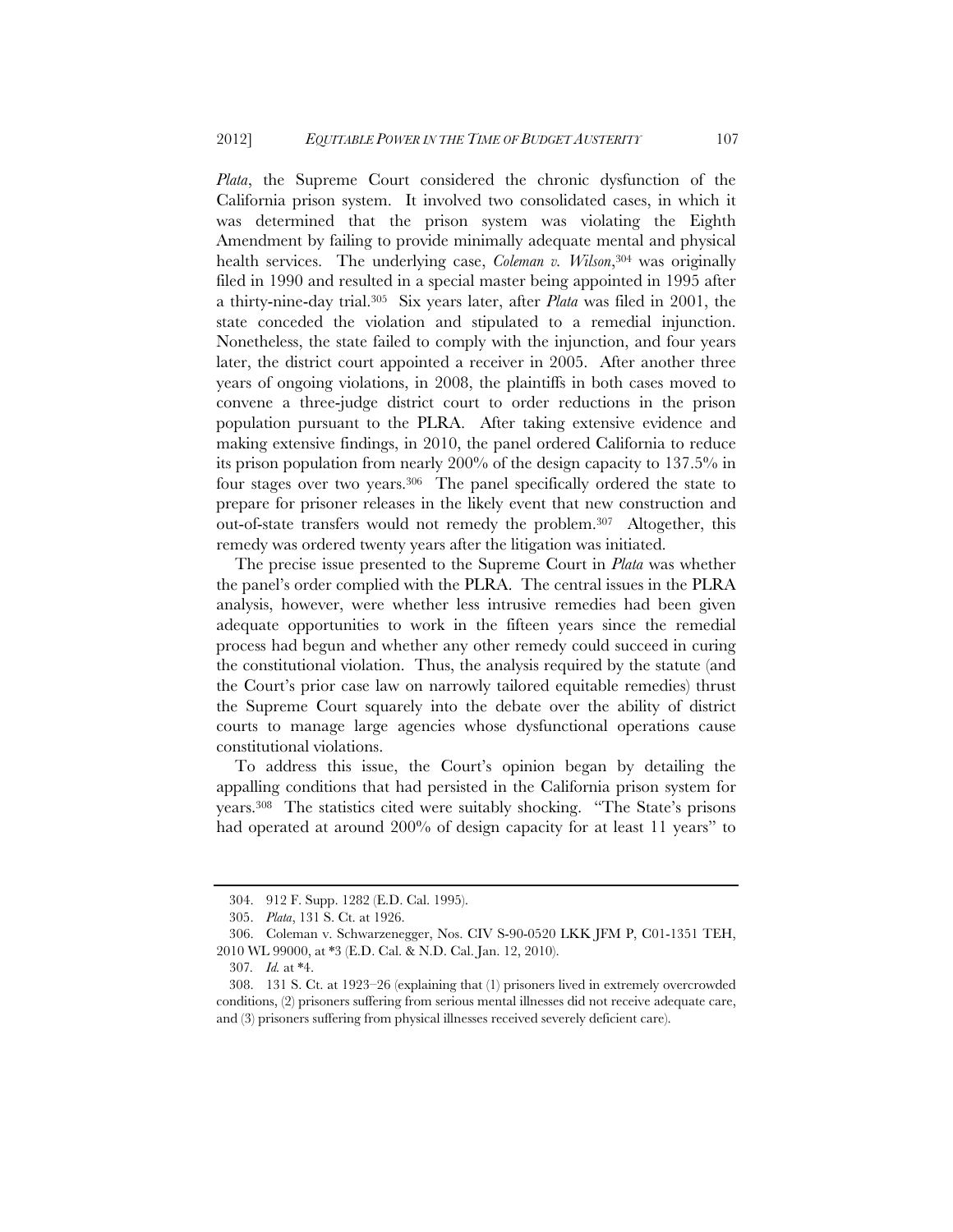the severe detriment of the prisoners' health.309 "California's prisons were designed to meet the medical needs of a population at 100% of design capacity and so have only half the clinical space needed to treat the current population."310 Even worse,

[a]t the time of trial, vacancy rates for medical and mental health staff ranged as high as 20% for surgeons, 25% for physicians, 39% for nurse practitioners, and 54.1% for psychiatrists. [Moreover, t]hese percentages are based on the number of positions budgeted by the State ... [which] understate the severity of the crisis because the State has not budgeted sufficient staff to meet demand.<sup>311</sup>

As a result of these shortages, "extreme departures from the standard of [medical] care were 'widespread."<sup>312</sup> In particular, the trial court found that it "is an uncontested fact that, on average, an inmate in one of California's prisons needlessly dies every six to seven days due to constitutional deficiencies in the [California prisons'] medical delivery system."313 Some of the examples provided by the Court included:

A prisoner with severe abdominal pain died after a 5-week delay in referral to a specialist; a prisoner with "constant and extreme" chest pain died after an 8-hour delay in evaluation by a doctor; and a prisoner died of testicular cancer after a "failure of [doctors] to work up for cancer in a young man with 17 months of testicular pain."314

Perhaps more shocking than the conditions themselves was the fact that they worsened even as the litigation brought intense attention from the state. As of the Supreme Court's 2011 decision, the California prison system had been subject to a total sixteen years of judicial oversight<sup>315</sup> as

<sup>309</sup>*. Id.* at 1923–24. The Court elaborated, "Prisoners are crammed into spaces neither designed nor intended to house inmates. As many as 200 prisoners may live in a gymnasium, monitored by as few as two or three correctional officers." *Id.* at 1924. In case the statistics and descriptions were somehow insufficient to communicate the severity of the conditions, the Court took the highly unusual step of including an appendix of pictures so that readers would not need to use their imaginations to appreciate the extreme overcrowding. *Id.* at 1949–50.

<sup>310</sup>*. Id.* at 1925.

<sup>311</sup>*. Id.* at 1932 (citation omitted).

<sup>312</sup>*. Id.* at 1925 (quoting Dr. Ronald Shansky, former medical director of the Illinois state prison system). As a result of this lack of resources, "in one prison, up to 50 sick inmates may be held together in a 12- by 20-foot cage for up to five hours awaiting treatment." *Id.* "Wait times for mental health care range as high as 12 months." *Id.* at 1924. "Because of a shortage of treatment beds, suicidal inmates may be held for prolonged periods in telephone-booth sized cages without toilets." *Id.*

<sup>313</sup>*. Id.* at 1927 (alteration in original).

<sup>314</sup>*. Id.* at 1925.

 <sup>315.</sup> *Id.* at 1939.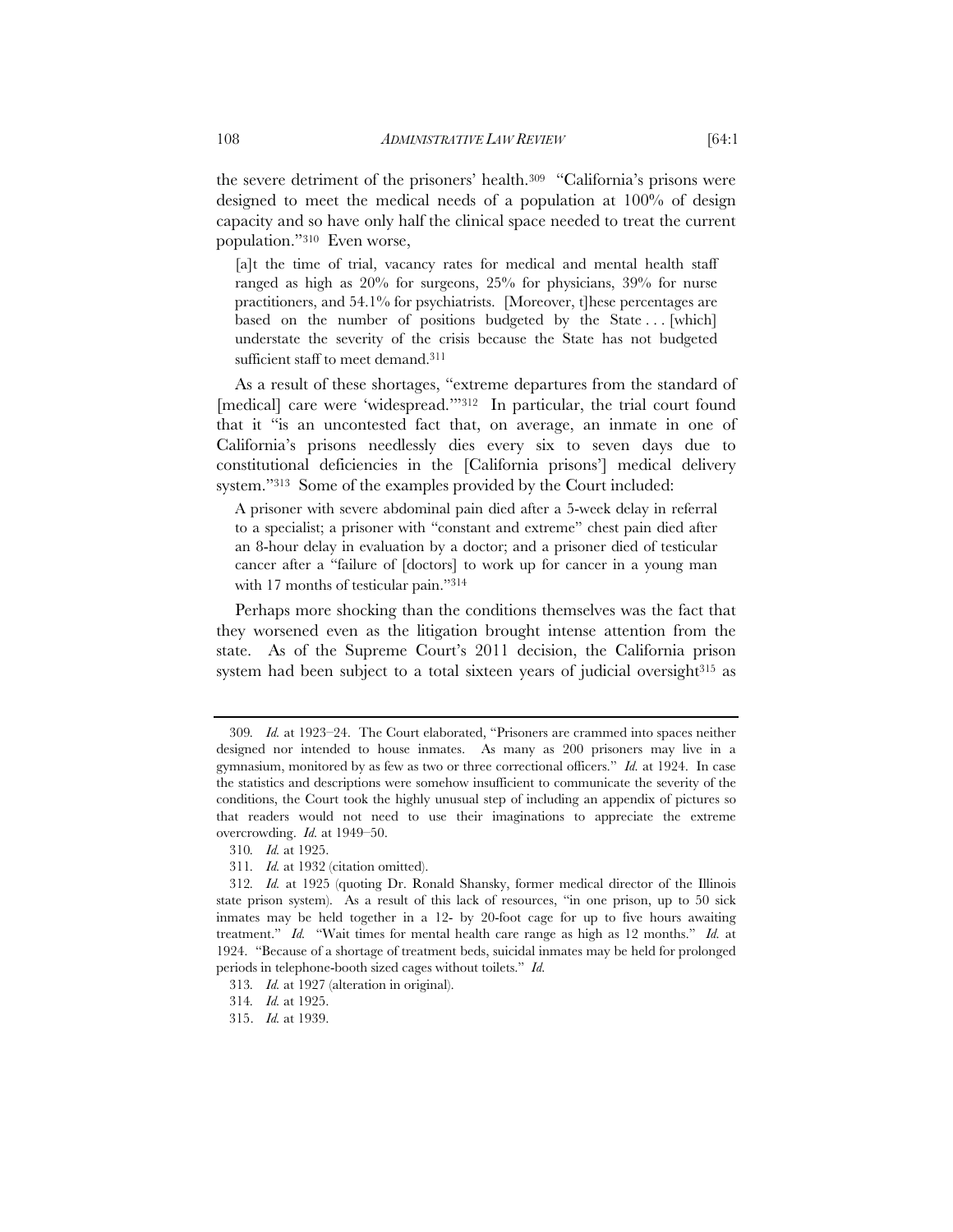well as a state of emergency declared in 2006 by the governor.<sup>316</sup> Far from being ignored, the woes of the California prison system were openly acknowledged by top prison officials317 and had been studied by multiple independent commissions and outside experts, who unanimously concluded that the California prison system was unsafe for both inmates and staff.318 Furthermore, "the *Coleman* Special Master had issued over 70 orders directed at achieving a remedy through construction, hiring, and procedural reforms."319

Based upon the conditions and the impotence of California and the special master in remedying them, the Supreme Court held in *Plata* that if "government fails to fulfill [its] obligation [to provide adequate medical care to prisoners], the courts have a responsibility to remedy the resulting Eighth Amendment violation."320 Although acknowledging the need to be sensitive to state interests and "the need for deference to experienced and expert prison administrators," the opinion held that "[c]ourts may not allow constitutional violations to continue simply because a remedy would involve intrusion into the realm of prison administration."321 In addressing the role of the courts, *Plata* stated: "Having engaged in remedial efforts for 5 years in *Plata* and 12 in *Coleman*, the District Courts were not required to wait to see whether their more recent efforts would yield equal disappointment."322

Despite this initially broad characterization of judicial authority, the Court later tempered this language by suggesting,

When a court attempts to remedy an entrenched constitutional violation through reform of a complex institution, such as this statewide prison system, it may be necessary in the ordinary course to issue multiple orders directing and adjusting ongoing remedial efforts. Each new order must be given a reasonable time to succeed, but reasonableness must be assessed in light of the entire history of the court's remedial efforts.323

Later, the opinion concluded with an admonishment that "[p]roper respect for the State and for its governmental processes require[s] that the three-

 <sup>316.</sup> Cal. Governor State of Emergency Proclamation No. 4278 (Oct. 4, 2006), *available at* http://gov.ca.gov/news.php?id=4278.

<sup>317</sup>*. Plata,* 131 S. Ct. at 1924 n.1 (citing the testimony of Matthew Cate, head of the California prison system, and Robin Dezember, chief deputy secretary of Correctional Healthcare Services).

<sup>318</sup>*. Id.* at 1924.

<sup>319</sup>*. Id.* at 1931.

<sup>320</sup>*. Id.* at 1928.

<sup>321</sup>*. Id.* at 1928–29.

<sup>322</sup>*. Id.* at 1931.

<sup>323</sup>*. Id.*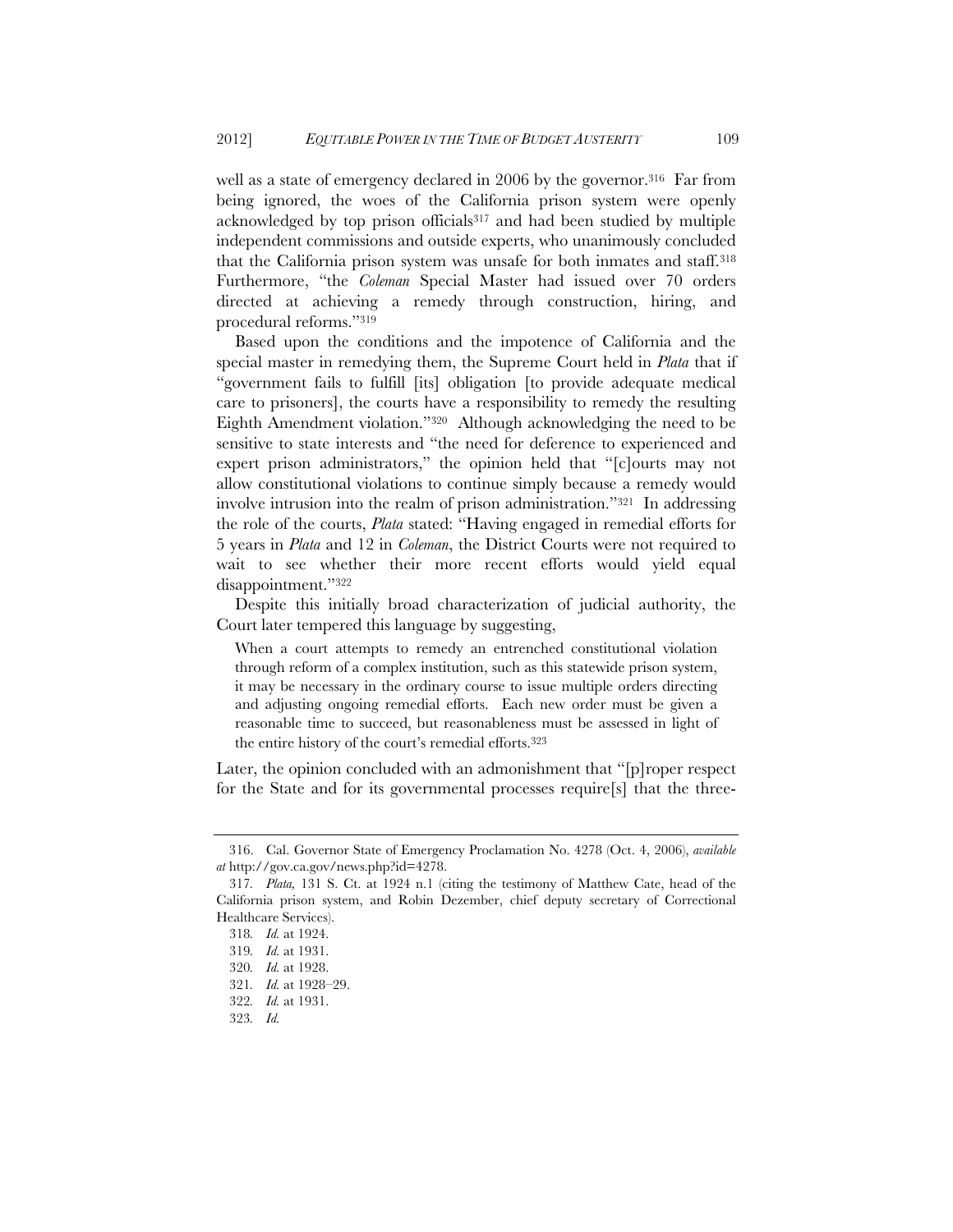judge court exercise its jurisdiction to accord the State considerable latitude to find mechanisms and make plans to correct the violations in a prompt and effective way consistent with public safety."324

The net result of *Plata* is mixed signals to lower courts. On the one hand, the Court appeared to reaffirm the power of district courts to take whatever measures are necessary to remedy a clear constitutional violation. On the other hand, the words of caution seem out of place in a case where the violations at issue are so egregious and longstanding. In some ways, *Plata* forces judges to face the question of how much failure is enough to provoke such sufficient despair that the full force of the Judiciary can finally be brought to bear on a problem. The answer, at least in *Plata*, was that sixteen years of failure and hundreds of dead prisoners was enough failure to raise the level of involvement even if the state was still to be offered "considerable latitude."

Not only was *Plata* less than a complete green light, it was also a closely divided decision. It produced two dissents that reflect many of the concerns that have accumulated in the area. In his dissent on behalf of himself and Justice Thomas, Justice Scalia focused on the concern that the equitable relief provided in *Plata* "takes federal courts wildly beyond their institutional capacity."325 First, Scalia argued that judicial micromanagement of large institutions was inappropriate as a remedy for systemic issues when only some subset of the plaintiff class experienced an actual violation of their constitutional rights.326 More importantly, in Scalia's view, "structural injunctions are radically different from the injunctions traditionally issued by courts of equity," which require only clear and simple acts to be performed.327 He argued that by "turning judges into long-term administrators of complex social institutions," structural reform remedies "require judges to play a role essentially indistinguishable from the role ordinarily played by executive officials."328 This is problematic because it requires judges "to make very broad empirical predictions necessarily based in large part upon policy views—the sort of predictions regularly made by legislators and executive officials, but inappropriate for the Third Branch."329

<sup>324</sup>*. Id.* at 1946.

<sup>325</sup>*. Id.* at 1951 (Scalia, J., dissenting).

<sup>326</sup>*. Id.* at 1951–53.

<sup>327</sup>*. Id.* at 1953. Scalia provided two examples of orders that would be valid in his view. A court could order that the temperature in a prison be raised if it was intolerably cold and could order exercise time be provided if prisoners were being denied such time. *Id.* at 1958.

<sup>328</sup>*. Id.* at 1953.

<sup>329</sup>*. Id.* at 1954. Later, Scalia reaffirmed that "the dressing-up of policy judgments as factual findings is not an error peculiar to this case. It is an unavoidable concomitant of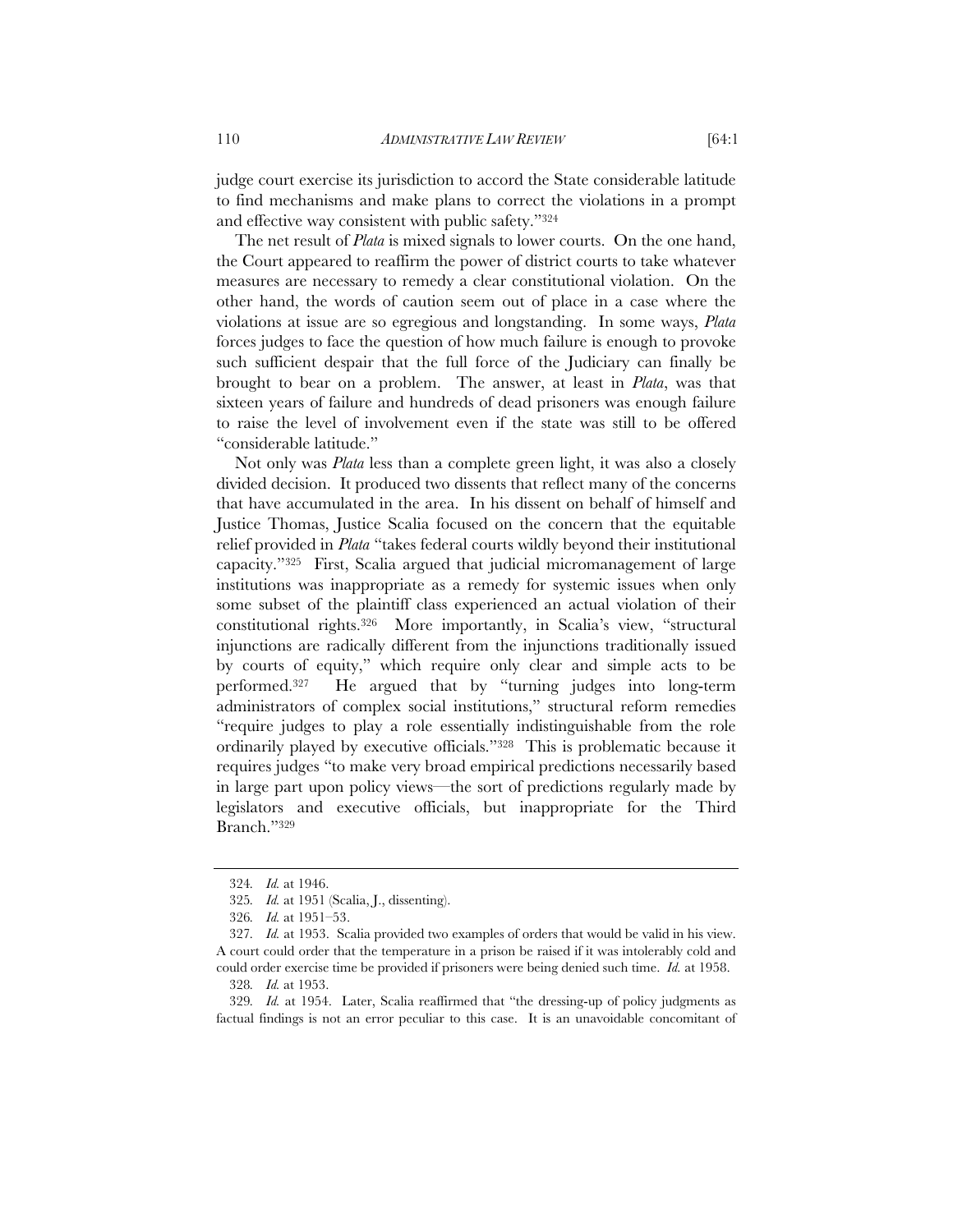Writing for himself and Chief Justice Roberts, Justice Alito stated bluntly: "The Constitution does not give federal judges the authority to run state penal systems."330 However, his main concerns were somewhat different from those of Justice Scalia. First, Alito argued that the factual basis of the order was flawed because the panel did not account for rapidly changing conditions within the system.331 Next, Alito argued that the panel order had not established that a prisoner release was the least-intrusive means necessary to remedy the constitutional violation.332 Unlike Scalia's focus on the limits of the judiciary, Alito's focus was more centered on the traditional freedom of the states to balance public safety and financial concerns and "to make these decisions as they choose."333 In his view, the profound uncertainty surrounding the necessity and the consequences of the remedy ordered counseled for less deference to the trial court and greater judicial restraint.334

However the concerns are weighed or framed, there is no denying that structural reform remedies may put courts in very difficult positions where the legitimacy of their actions will be tested. Moreover, regardless of the outcome, *Plata* is a tragic example that judicial remedies for serious constitutional violations are not destined to succeed by virtue of good intentions alone.

# *D. Critiques of Structural Reform Litigation*

*Plata* and the prison cases demonstrate the central theoretical concerns that have been raised about structural reform litigation. Part of the motivation for curbing structural reform litigation was majoritarian. During the heyday of such litigation, Owen Fiss theorized that "[t]he structural suit is one in which a judge, confronting a state bureaucracy over values of constitutional dimension, undertakes to restructure the organization to eliminate a threat to those values posed by the present institutional arrangements. The injunction is the means by which these reconstructive directives are transmitted."335 However, this imperialist view was countered by Paul Mishkin's concern that "the way to achieve desirable goals—and the only way to do so lastingly—is through the

institutional-reform litigation." *Id.* at 1955.

<sup>330</sup>*. Id.* at 1959 (Alito, J., dissenting).

<sup>331</sup>*. Id.* at 1960–62.

<sup>332</sup>*. Id.* at 1962–65.

<sup>333</sup>*. Id.* at 1959.

<sup>334</sup>*. Id.* at 1966.

<sup>335.</sup> Owen M. Fiss, *The Supreme Court, 1978 Term—Foreword: The Forms of Justice*, 93 HARV. L. REV. 1, 2 (1979).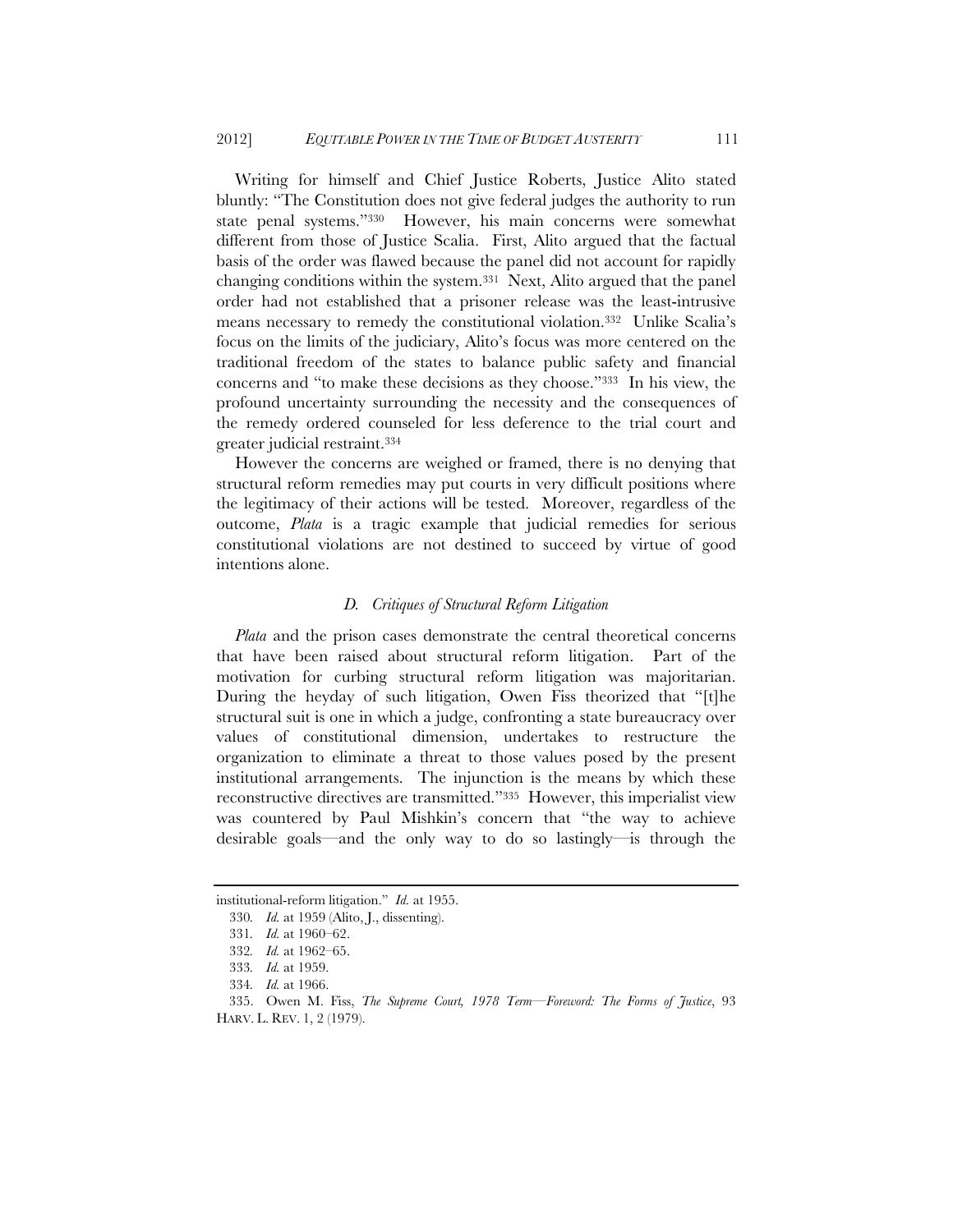democratic political process which must remain the core of our polity."336 More recently, scholars have accepted that this concern was a major factor in the decline of structural-reform litigation.337 Even as the tide of such cases has receded, there have been complaints that judges "often ha[ve] shown minimal regard for the limits of the federal courts' inherent powers."338

Nevertheless, "[r]eceiverships allow administrative agencies to fail at politically unpopular tasks without serious consequences," while politicians grandstand about overreaching.339 Despite the desirability of political solutions, "[l]egislators' desire to spend money on things that will get them re-elected may mean they disregard unpopular constitutional obligations."340 Accordingly, the debate about such litigation has much of the same ideal vs. real-world dynamic that has animated the agency-control debates in administrative law,341 and serious cases have been made both for and against active judicial involvement through such litigation.342

Beyond core constitutional concerns, a number of practical issues have also been raised. First, there is a concern that structural reform is controlled less by the judge in a case than by the plaintiffs, who often have

341*. See supra* note 209 and accompanying text.

 <sup>336.</sup> Paul J. Mishkin, *Federal Courts as State Reformers*, 35 WASH. & LEE L. REV. 949, 976 (1978).

 <sup>337.</sup> Gilles, *supra* note 302, at 161 ("[T]he structural reform injunction has disappeared from the contemporary sociolegal landscape because of the essentially political fear of judicial activism.").

 <sup>338.</sup> Yoo, *supra* note 225, at 1122.

 <sup>339.</sup> Bradley, *supra* note 283, at 705; *see also* Mark A. Graber, *The Nonmajoritarian Difficulty: Legislative Deference to the Judiciary*, 7 STUD. AM. POL. DEV. 35, 37 (1993) ("Elected officials in the United States encourage or tacitly support judicial policymaking both as a means of avoiding political responsibility for making tough decisions and as a means of pursuing controversial policy goals that they cannot publicly advance through open legislative and electoral politics."); Sabel & Simon, *supra* note 273, at 1093 (noting that pervasive judicial interventions "give political cover" to those officials who should be taking responsibility for solving problems).

 <sup>340.</sup> Bradley, *supra* note 283, at 724.

<sup>342</sup>*. Compare* MALCOLM M. FEELEY & EDWARD L. RUBIN, JUDICIAL POLICY MAKING AND THE MODERN STATE: HOW THE COURTS REFORMED AMERICA'S PRISONS (1998); Abram Chayes, *The Role of the Judge in Public Law Litigation*, 89 HARV. L. REV. 1281 (1976); Fiss, *supra* note 335; Margo Schlanger, *Beyond the Hero Judge: Institutional Reform Litigation as Litigation*, 97 MICH. L. REV. 1994 (1999); and Susan P. Sturm, *A Normative Theory of Public Law Remedies*, 79 GEO. L.J. 1355, 1406 (1991), *with* DONALD L. HOROWITZ, THE COURTS AND SOCIAL POLICY (1977); GERALD N. ROSENBERG, THE HOLLOW HOPE: CAN COURTS BRING ABOUT SOCIAL CHANGE? (1991); SANDLER & SCHOENBROD, *supra* note 9; William A. Fletcher, *The Discretionary Constitution: Institutional Remedies and Judicial Legitimacy*, 91 YALE L.J. 635 (1982); Lon L. Fuller, *The Forms and Limits of Adjudication*, 92 HARV. L. REV. 353 (1978); and Yoo, *supra* note 225.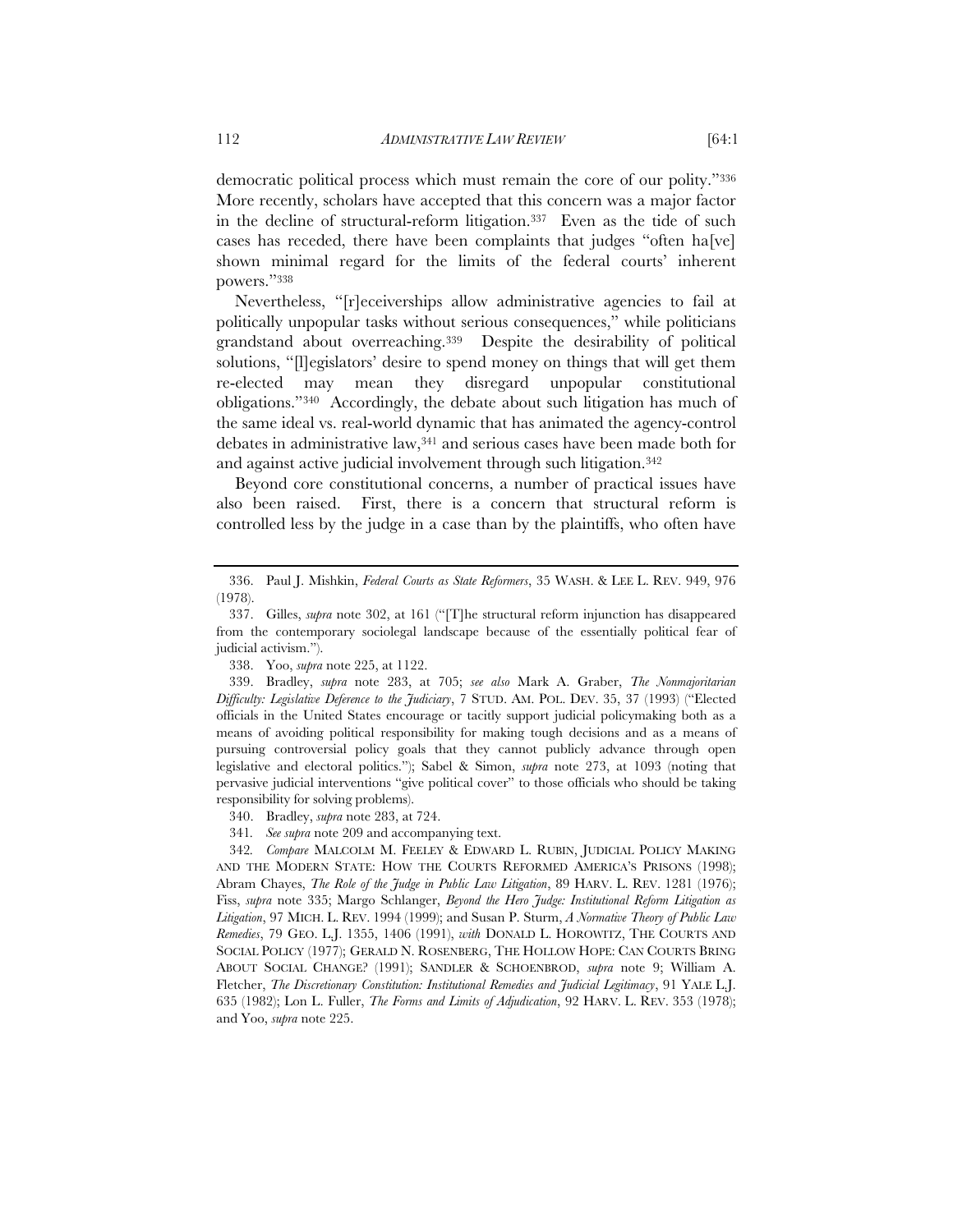an agenda beyond simply remedying the constitutional violation at issue.343 A related concern is that agencies try to exploit litigation for their own ends.344 As one prison official was quoted as saying, "We 'cussed' the federal courts all the way to the bank."345 Indeed, plaintiffs and agencies sometimes are aligned in using structural litigation reform in a joint battle with the legislature for more resources.<sup>346</sup> Furthermore, in large agencies such litigation often hurts beneficiaries that are excluded from the class that is the subject of the litigation.347 Aside from these strategic concerns is the problem that receiverships do not produce precedent and, therefore, fail to set standards even when successful.348

Ultimately, the most important critique may be that "the Supreme Court has provided little guidance to the lower courts to figure out how to think about the scope of the violation [in a structural reform litigation case] and how to match that to a remedy."349 Rather, the Court tends to assert that "[t]here is no universal answer to complex problems . . . [and] there is obviously no one plan that will do the job in every case."350 The Court's overarching standard is that the scope of the violation determines the scope of the remedy, which should be narrowly tailored.351 The Court's caution in defining this standard, however, has resulted in a lack of guidance that can be usefully applied to difficult questions within a novel case.

The combination of the lack of precedent and the lack of guidance has

<sup>343</sup>*. See* Stephen C. Yeazell, *The Misunderstood Consequences of Modern Civil Process*, 1994 WIS. L. REV. 631, 647 (noting that procedural redesign has allowed for little judicial scrutiny of lawyers' procedural choices and, therefore, control of litigation has moved from appellate courts to trial courts and from trial courts to lawyers).

<sup>344</sup>*. See* Horowitz, *supra* note 282, at 1294–95 ("Nominal defendants are sometimes happy to be sued and happier still to lose.").

 <sup>345.</sup> Schlanger, *supra* note 301, at 563.

<sup>346</sup>*. See* Horowitz, *supra* note 282, at 1294 ("This is one reason why so many consent decrees are entered in institutional reform cases").

<sup>347</sup>*. See, e.g.*, SANDLER & SCHOENBROD, *supra* note 9, at 91 (noting that one critic of special education litigation affecting the New York City school system quipped, "Kids who don't have court orders in their hands are dead meat."). Sandler and Schoenbrod also quote one education expert who described the situation as, "What you had was a road that was falling apart, and right alongside, they were building a superhighway called special education, which provided no end of money." *Id.*

 <sup>348.</sup> Bradley, *supra* note 283, at 738–42.

 <sup>349.</sup> Susan Poser, *What's a Judge to Do? Remedying the Remedy in Institutional Reform Litigation*, 102 MICH. L. REV. 1307, 1321 (2004) (reviewing ROSS SANDLER & DAVID SCHOENBROD, DEMOCRACY BY DECREE: WHAT HAPPENS WHEN COURTS RUN GOVERNMENT (2003)).

<sup>350.</sup> Green v. Cnty. Sch. Bd., 391 U.S. 430, 439 (1968).

<sup>351</sup>*. See* Robert E. Buckholz, Jr. et al., Special Project, *Appellate Review of Trial Court Remedies, The Remedial Process in Institutional Reform Litigation*, 78 COLUM. L. REV. 784, 854 (1978).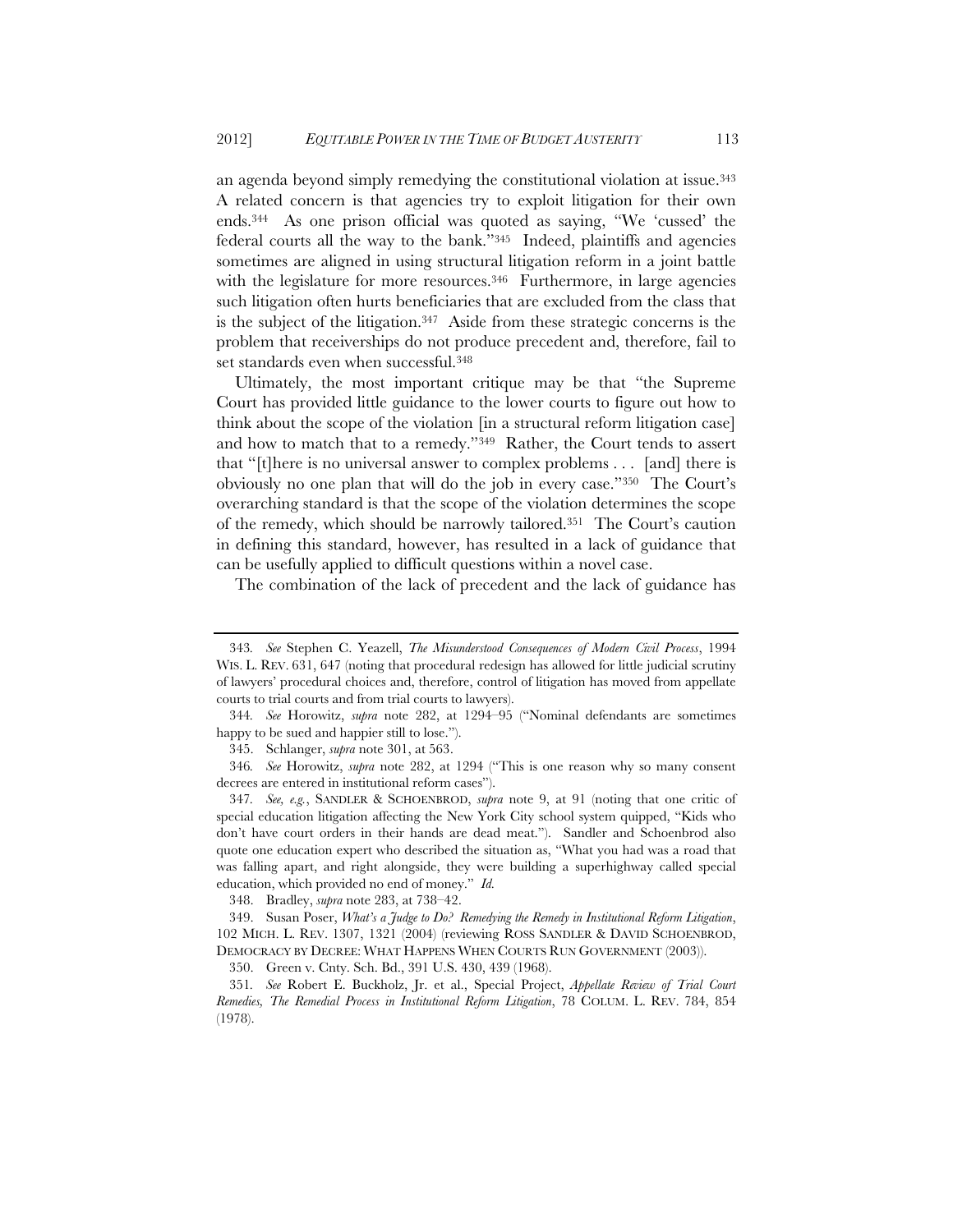made it difficult for the structural litigation playbook to evolve to meet modern challenges. This has been compounded by a misperception in the academy that "judicially mandated structural reform injunctions appear to be vestiges of a bygone era."352 The unfortunate result is that the important conversation about how to think about equitable relief in new contexts has not yet taken place.

# V. THE FUTURE OF JUDICIAL REMEDIES FOR DELAYS IN ADJUDICATION OF FEDERAL CLAIMS

As courts embark on the difficult new task of managing structural reform litigation in cases like *VCS*, the failures of *Plata* make it reasonable to question whether the traditional playbook is likely to work. This Part argues that there are good reasons to believe that the traditional script—in which the courts dictate detailed changes and programs that must be adopted—is unlikely to work in reforming large federal benefits agencies, and suggests an alternative approach. The first section revisits *VCS* to examine the problems remanded to the district court. The next section argues that the differences between the desegregation cases and modern structural reform litigation indicate that the premises of the playbook do not apply to many modern situations, including the reform of federal benefits agencies. Finally, a revision to the playbook is recommended that is both more likely to be effective in cases like *VCS* and also better at addressing all the constitutional sensitivities involved.

# *A.* Veterans for Common Sense *Revisited*

*VCS* provides a concrete example for contemplating the problem of reforming federal benefits agencies. Before turning to the remedy, however, it is useful to examine another aspect of the opinion. Despite the separation of powers sensitivities at issue, the majority opinion could hardly be more condemning of the other branches. In the introduction, the opinion declares that "VA's unchecked incompetence has gone on long enough."353 The court spread the blame even further by stating, "We would have preferred Congress or the President to have remedied the VA's egregious problems," but concluding that "those government institutions are [un]willing to do their job."354 Based upon the Supreme Court's case law, it is reasonable to believe that the majority felt compelled to be

 <sup>352.</sup> Gilles, *supra* note 302, at 144.

<sup>353</sup>*. VCS*, 644 F.3d 845, 851 (9th Cir. 2011), *reh'g en banc granted*, 663 F.3d 1033 (9th Cir. 2011).

<sup>354</sup>*. Id.* at 850–51.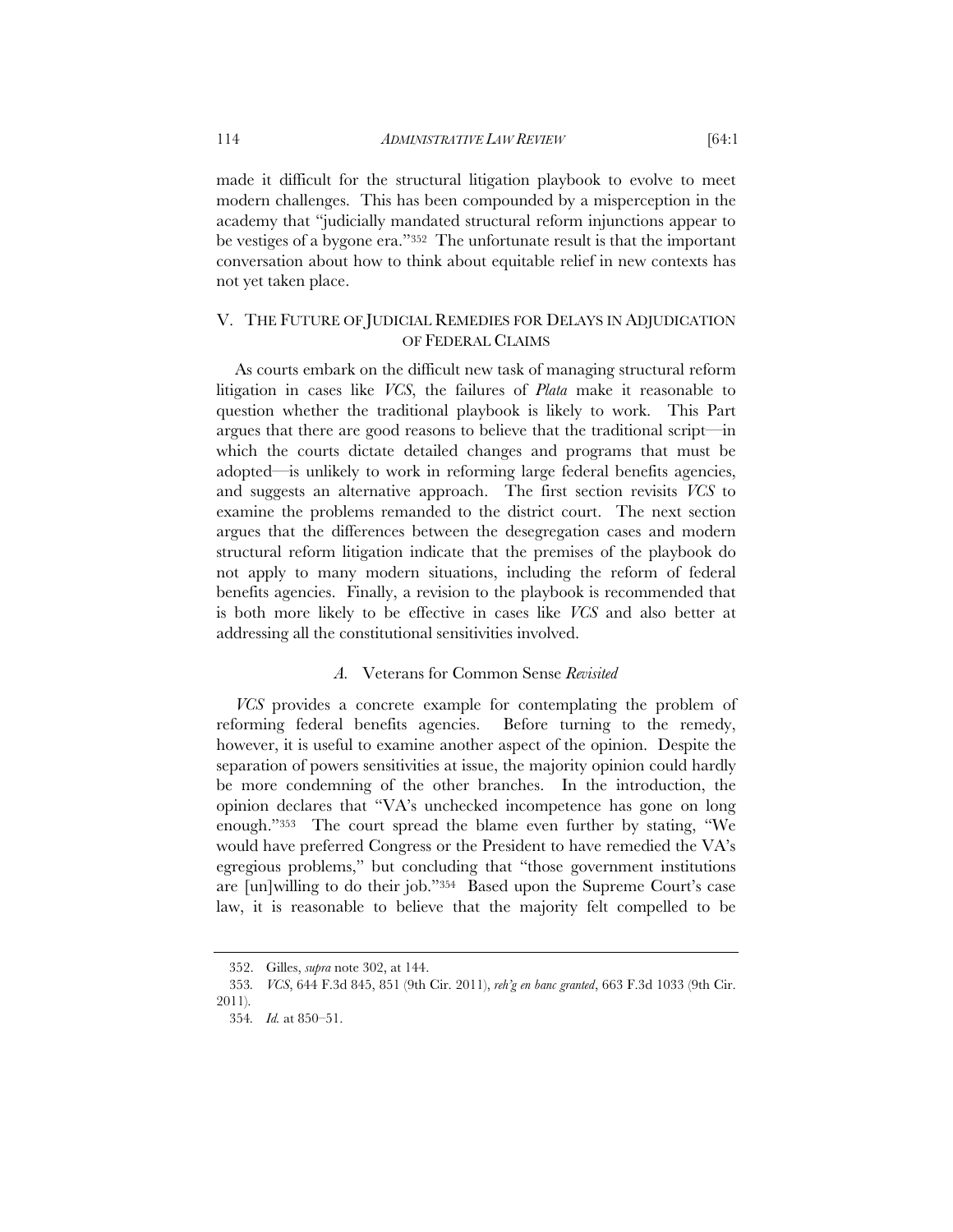hypercritical of the other branches to justify the intervention it was ordering. By firing both barrels at VA and Congress, however, it risked poisoning a relationship that is already going to be strained by the uncomfortable measures likely to be necessary to remedy the problems plaguing VA.355

Nonetheless, the problems must be solved. The first step is identifying exactly what must be done so that appropriate targets and timelines can be crafted. Beginning with VHA, to remedy the delays in mental health evaluations and services, the plaintiffs sought: (1) procedures for appealing a decision to wait–list a claimant seeking mental health care, (2) more transparent clinical appeals procedures, and (3) expedited access to care for veterans with acute PTSD.356 The Ninth Circuit remanded the matter for the district court to fashion a remedy that would address "existing due process violations in three core areas":

(1) individuals placed on VHA waiting lists for mental health care [should] have the opportunity to appeal the decision in a timely manner and to explain their need for earlier treatment to a qualified individual;

(2) individuals determined to be in need of mental health care [should] receive that treatment in a timely manner; and

(3) individuals with urgent mental health problems, particularly those at imminent risk of suicide, [should] receive immediate mental health care.<sup>357</sup>

Essentially, each of these concerns can be remedied by having more mental health professionals available to perform these tasks. Given that the evidence showed VHA had been authorized to hire hundreds of additional professionals,358 there is real hope that VHA can resolve these issues without substantial court involvement. However, if these additional

 <sup>355.</sup> The criticism also failed to acknowledge: (1) the substantial increase in funding that has been provided to VA in recent budgets, *compare* U.S. DEP'T OF VETERANS AFFAIRS, FY 2012 BUDGET SUBMISSION, VOL. I, at 1A-1 (2011), http://www.va.gov/budget/docs/ summary/Fy2012\_Volume\_I-Summary\_Volume.pdf (requesting \$132.2 billion), *with* U.S. DEP'T OF VETERANS AFFAIRS, FY2008 BUDGET SUBMISSION, Vol. IV, at 1-3 (2007), http://www.va.gov/budget/docs/summary/archive/FY-2008\_VA-BudgetSubmission.zip (requesting approximately \$86.7 billion); (2) the numerous congressional hearings addressing VA's problems with claims processing, *see Senate Hearing Transcripts*, VETERANS L. LIB., http://www.veteranslawlibrary.com/Senate\_Hearings.html (last visited Feb. 1, 2012); *House Hearing Transcripts*, VETERANS L. LIB., http://www.veteranslawlibrary.com/ House\_Hearings.html (last visited Feb. 1, 2012) (both listing dozens of relevant oversight hearings from 2005 to present); or (3) Congress's attempts to improve the system through the Veterans' Benefits Improvement Act of 2008, Pub. L. No. 110-38, 122 Stat. 4145 (2008).

<sup>356</sup>*. VCS*, 644 F.3d at 850.

<sup>357</sup>*. Id.* at 878.

<sup>358</sup>*. See supra* note 63 and accompanying text.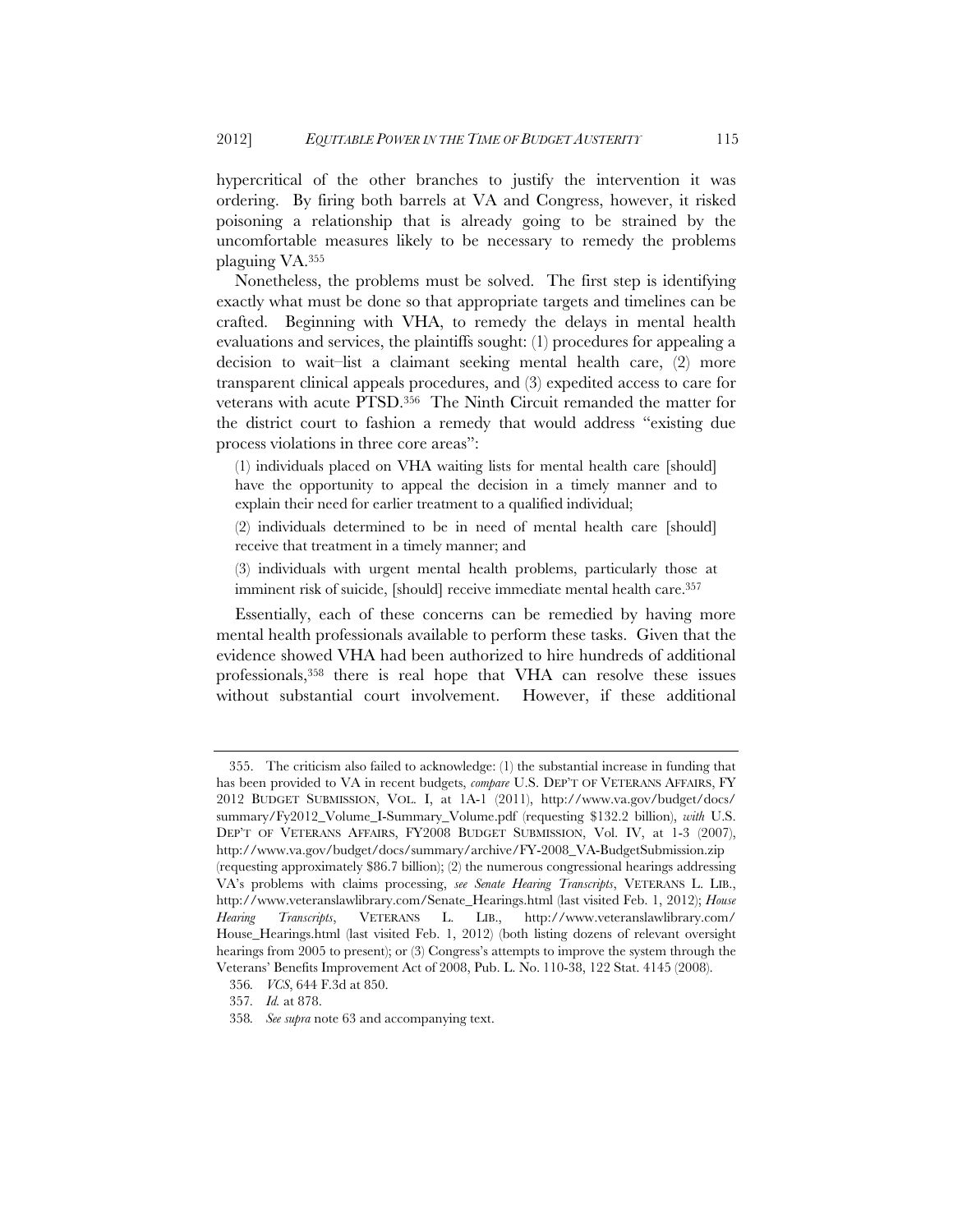resources were insufficient to generate the necessary improvement,<sup>359</sup> then the court would have to decide what further action to take.

As to VBA, the benefits system is failing to process appeals. How this is remedied depends on how narrowly the specific violation is interpreted. In its discussion, the Ninth Circuit focused on "the 573-day average delay for a Regional Officer to certify an appeal to the BVA," an action that the court characterized as ministerial.360 Accordingly, such a discrete problem would seem easily amenable to a timeline-based remedy backed up by brute-force orders to increase the manpower assigned to the problem.

However, the opinion concluded that "delays in the VA's claims appeals process amount to deprivation of property without due process."361 The district court could reasonably interpret the Ninth Circuit's opinion to require a reduction in the ultimate amount of time that it takes to produce a final BVA opinion. This is a much more problematic issue. There is no reason to believe that suddenly transferring 100,000 or more appeals to the BVA would do much to speed up the process.<sup>362</sup> Each BVA member is

361*. VCS*, 644 F.3d at 885.

 <sup>359.</sup> Early indicators are not promising. In September 2011, VA reported to the Senate Veterans Affairs Committee the results of a survey of VA mental health professionals commissioned in response to a July 2011 hearing. Approximately 70% of mental health care providers responded that the facility they worked at did not have adequate staffing and a similar proportion reported shortages in space. VETERANS HEALTH ADMIN., A QUERY OF VA MENTAL HEALTH PROFESSIONALS: EXECUTIVE SUMMARY AND PRELIMINARY ANALYSIS 2–3 (2011), *available at* http://graphics8.nytimes.com/packages/pdf/opinion/ editorial/VAMentalHealth.pdf; *see also* U.S. GOV'T ACCOUNTABILITY OFFICE, GAO-12-12, VA MENTAL HEALTH: NUMBER OF VETERANS RECEIVING CARE, BARRIERS FACED, AND EFFORTS TO INCREASE ACCESS (2011).

<sup>360</sup>*. VCS*, 644 F.3d at 885. The Ninth Circuit's opinion here curiously fails to discuss a key aspect of the relevant procedure. In 2003, the Federal Circuit invalidated the BVA's program to develop the evidence necessary to bring finality to the claims before it and held that the BVA lacks statutory authority to consider new evidence in the first instance. *See* Disabled Am. Veterans v. Sec'y of Veterans Affairs, 327 F.3d 1339, 1346–48 (Fed. Cir. 2003). As a result, if a claimant were to *submit* new evidence after initiating an appeal, the regional office would have to issue a new decision addressing that evidence before the BVA could consider it. In many situations, the new evidence will require additional development, such as seeking additional medical or service records, or obtaining a new medical opinion addressing the new information. These procedures play a substantial part in the fact that more than half of all appeals initiated by claimants are not ultimately pursued all the way to a BVA decision. *See* Ridgway, *Why So Many Remands?*, *supra* note 60, at 148–49. Accordingly, the opinion's description of certifying an appeal to the BVA as "a merely ministerial act" is an oversimplification. *See VCS*, 644 F.3d at 859.

 <sup>362.</sup> It may well be harmful to many claimants. Most veterans claim numerous disabling conditions and often have multiple claims in different stages of the process. *See* Ridgway, *Why So Many Remands?*, *supra* note 60, at 145–47. Claims files are "historically maintained by [VA] in a single and unmanageable file containing information concerning every claim ever made by the claimant." Kenneth M. Carpenter, *Why Paternalism in Review of*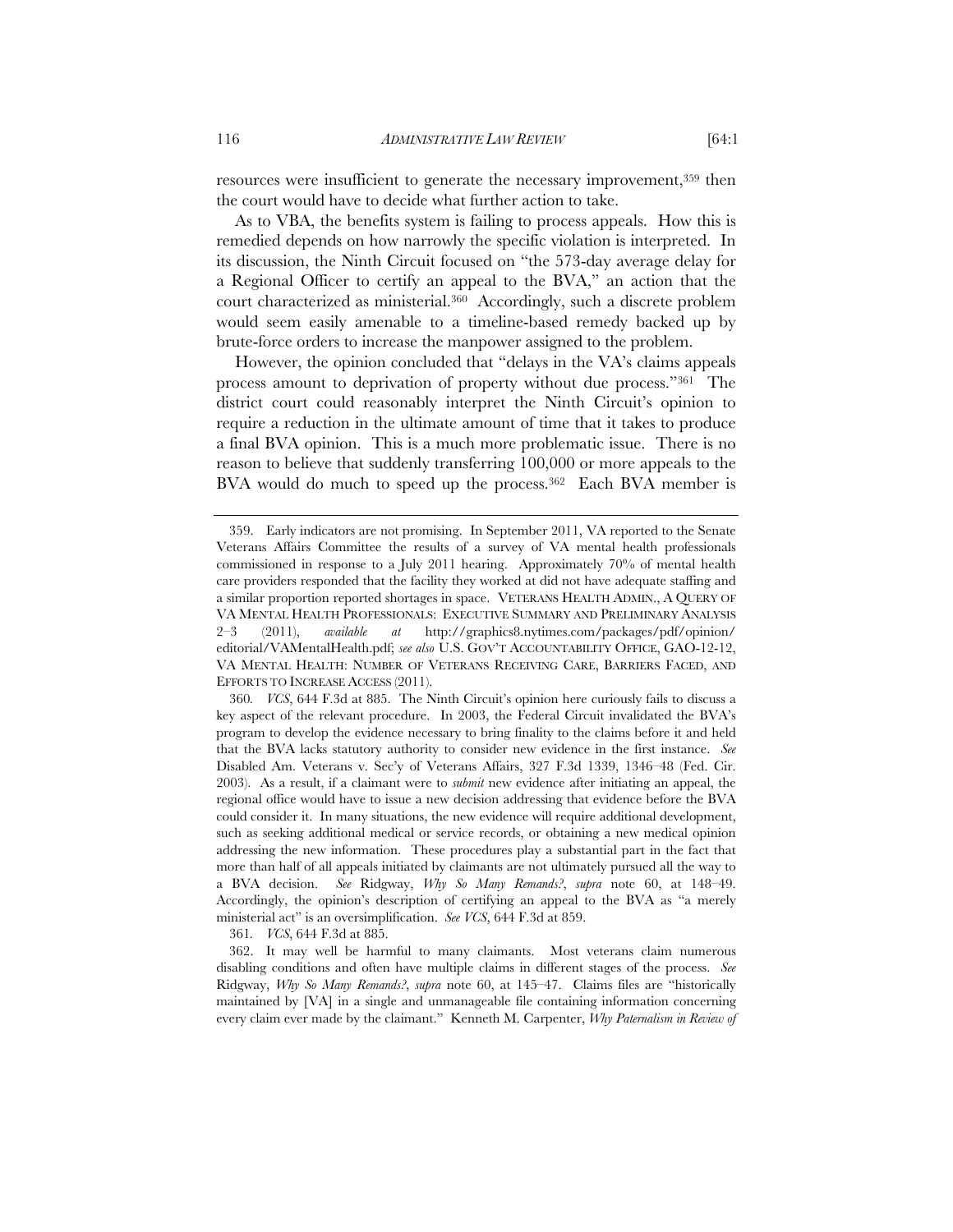already deciding nearly 700 appeals annually,<sup>363</sup> and these numbers wildly understate the actual number of claims being decided because decisions typically address more than a single claim and often address several.364 It is highly probable that remedying the certification issue emphasized by the Ninth Circuit would merely shift the location of the backlog to a place where it will be much harder to reduce.

Deciding veterans benefits appeals faster is also a complex problem because such claims can be incredibly complicated. Unlike a Social Security disability claim, which focuses on the single question of whether the claimant is currently able to work,<sup>365</sup> a successful veterans benefits claim requires a determination that the veteran has a current disability, that there was an injury or disease in service, and that the current disability is

*the Denial of Veterans Benefits Claims Is Detrimental to Claimants*, 13 KAN. J.L. & PUB. POL'Y 285, 294 (2004); *see also* VETERANS BENEFITS MANUAL § 16.1.2, at 1282 (Barton F. Stichman & Ronald B. Abrams eds., 2010 ed.) (describing the typical veteran's claims file as a "puzzle box"). If every claims file that has a claim ready for an appellate decision were transferred to the BVA in Washington, D.C., they could easily languish there and impede regional office efforts to process other pending claims. VA's troubled efforts to modernize its information technology and record-keeping systems are well documented. *See* PARALYZED VETERANS OF AM. ET AL., THE INDEPENDENT BUDGET FOR THE DEPARTMENT OF VETERANS AFFAIRS FISCAL YEAR 2012, at 35–37 (2011) [hereinafter FY2012 PVA BUDGET], http://www.independentbudget.org/2012/IB\_FY2012.pdf (discussing VA's ongoing efforts to develop a paperless claims process); *see also* U.S. GOV'T ACCOUNTABILITY OFFICE, GAO-11-663T, INFORMATION TECHNOLOGY: DEPARTMENT OF VETERANS AFFAIRS FACES ONGOING MANAGEMENT CHALLENGES (2011); U.S. GOV'T ACCOUNTABILITY OFFICE, GAO-11-265, ELECTRONIC HEALTH RECORDS: DOD AND VA SHOULD REMOVE BARRIERS AND IMPROVE EFFORTS TO MEET THEIR COMMON SYSTEM NEEDS (2011); U.S. GOV'T ACCOUNTABILITY OFFICE, GAO-11-115, INFORMATION TECHNOLOGY: VETERANS AFFAIRS CAN FURTHER IMPROVE ITS DEVELOPMENT PROCESS FOR ITS NEW EDUCATION BENEFITS SYSTEM (2010); U.S. GOV'T ACCOUNTABILITY OFFICE, GAO-10-579, INFORMATION TECHNOLOGY: MANAGEMENT IMPROVEMENTS ARE ESSENTIAL TO VA'S SECOND EFFORT TO REPLACE ITS OUTPATIENT SCHEDULING SYSTEM (2010); U.S. GOV'T ACCOUNTABILITY OFFICE, GAO-10-727T, INFORMATION SECURITY: VETERANS AFFAIRS NEEDS TO RESOLVE LONG-STANDING WEAKNESSES (2010).

<sup>363</sup>*. See* 2010 CHAIRMAN REPORT, *supra* note 77, at 3, 19 (stating that the BVA issued 49,127 decisions with sixty members and the equivalent of twelve acting members, which averages to 682 decisions per member).

<sup>364</sup>*. See* Ridgway, *Why So Many Remands?*, *supra* note 60, at 145–47 (discussing how VA's bookkeeping system dramatically understates its true workload).

<sup>365</sup>*. See* 42 U.S.C. § 416(i) (2006) (defining *disability* for purposes of the Social Security Administration). This is certainly not to say that Social Security disability claims do not have a noticeable amount of complexity. *See, e.g.*, Jon C. Dubin, *Overcoming Gridlock:*  Campbell *After a Quarter-Century and Bureaucratically Rational Gap-Filling in Mass Justice Adjudication in the Social Security Administration's Disability Programs*, 62 ADMIN. L. REV. 937 (2010).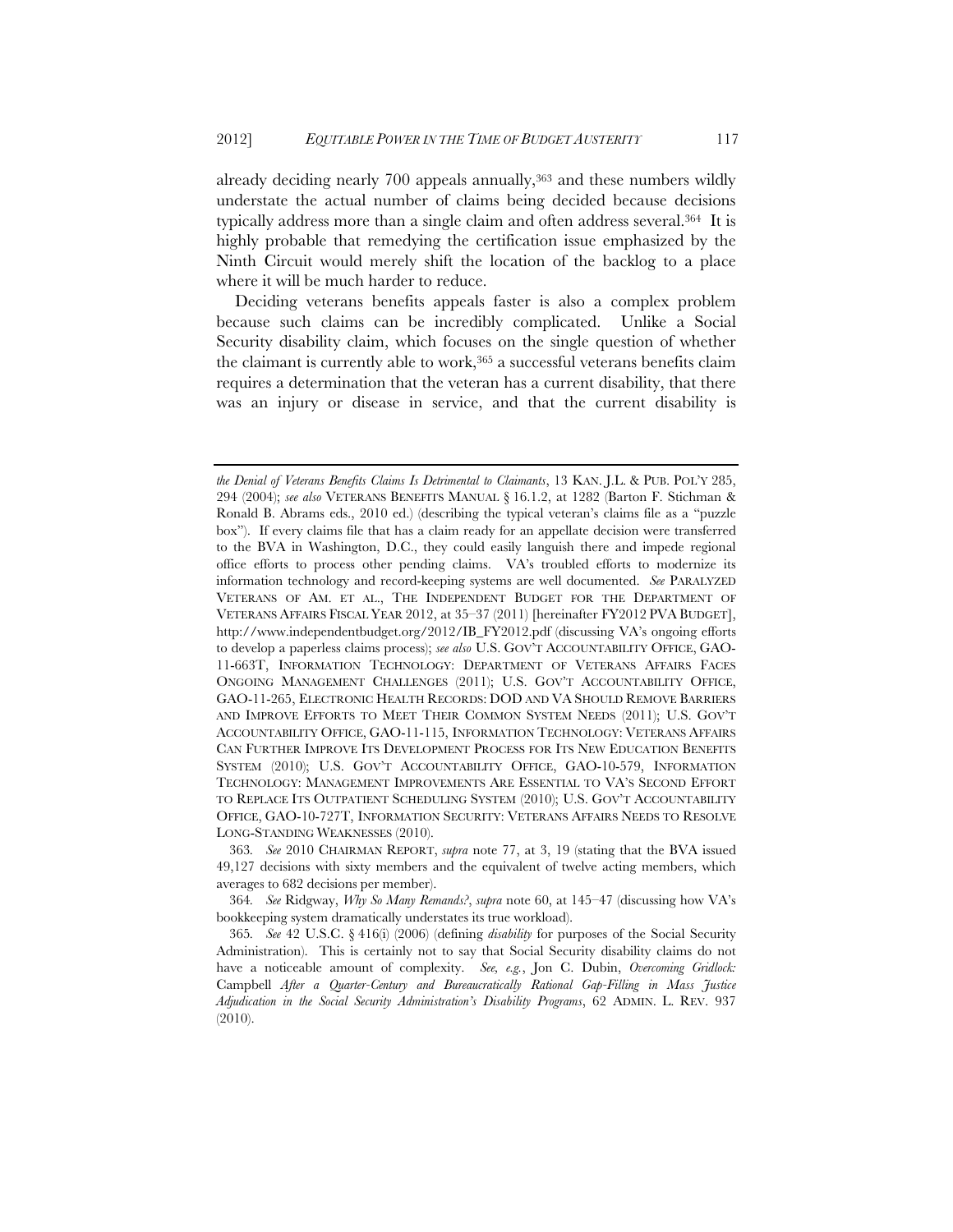medically related to the in-service event.366 Moreover, there are numerous theories that may be used to show the medical relationship.367 If a claim is granted, then the disability must be rated on a scale of  $0\%$  to  $100\%$ disabling, using a regulatory chapter of hundreds of diagnostic codes.368 Finally, an effective date must be assigned, which often requires reviewing an enormous volume of unorganized pro se correspondence to determine when the veteran first informally claimed the specific benefit at issue.<sup>369</sup>

Not only is the substance complex, but the BVA must also comply with demanding procedural requirements enacted to make the process veteranfriendly. The BVA member is obligated to address not only every argument raised by the claimant, but also every issue reasonably raised by the claims file.370 The decision produced must contain an adequate statement of "reasons or bases," which the U.S. Court of Appeals for Veterans Claims has interpreted to be a very demanding requirement.371

Any remedy would be further complicated by the fact that increasing the number of cases decided by increasing the number of BVA members is not a straightforward matter. Members of the BVA must be appointed by the Secretary of Veterans Affairs and approved by the President.372 The chairman of the BVA can designate individuals to serve as acting BVA members, but the BVA's statute requires that the total membership of the BVA must always be at least 80% properly appointed members and limits individuals to a maximum of 90 days of such service at a time and a maximum of 270 days per year.373

Accordingly, there does not appear to be an easy, pain-free solution to the backlog of appeals awaiting decision.374 Perhaps there are gains to be

371. Ridgway, *Why So Many Remands?*, *supra* note 60, at 136–38.

<sup>366</sup>*. See* James D. Ridgway, *Lessons the Veterans Benefits System Must Learn on Gathering Expert Witness Evidence*, 18 FED. CIR. B.J. 405, 407–08 (2009).

<sup>367</sup>*. See id.* (discussing the various theories for finding a nexus between a disability and an in-service event).

<sup>368</sup>*. See id.*; *see also* 38 C.F.R. pt. 4 (2010).

<sup>369</sup>*. See* Ridgway, *VJRA Twenty Years Later*, *supra* note 24, at 283–86.

<sup>370.</sup> Robinson v. Mansfield, 21 Vet. App. 545, 552–54 (2008), *aff'd sub nom.* Robinson v. Shinseki, 557 F.3d 1355 (Fed. Cir. 2009). *See generally* Ridgway, *Why So Many Remands?*, *supra* note 60, at 136–38 (comparing the Court of Appeals for Veterans Claims' review under this standard with traditional appellate review); Ridgway, *VJRA Twenty Years Later*, *supra* note 24, at 273–75 (explaining the historical reasons behind the development of this standard).

<sup>372. 38</sup> U.S.C. § 7101A(a)(1) (2006).

<sup>373</sup>*. Id.* § 7101(c)(1)(A), (C)–(D). The BVA fully utilized this authority in fiscal year 2010. *See* 2010 CHAIRMAN REPORT, *supra* note 77, at 19 (noting that acting members contributed the equivalent of 12.2 full-time members).

<sup>374</sup>*. See, e.g.*, Victoria Hadfield Moshiashwili & Aaron Hadfield Moshiashwili, Rearranging Deck Chairs on the Titanic: Lessons from the History of VA's Growing Disability Claims Backlog (Oct. 31, 2011) (unpublished article), *available at*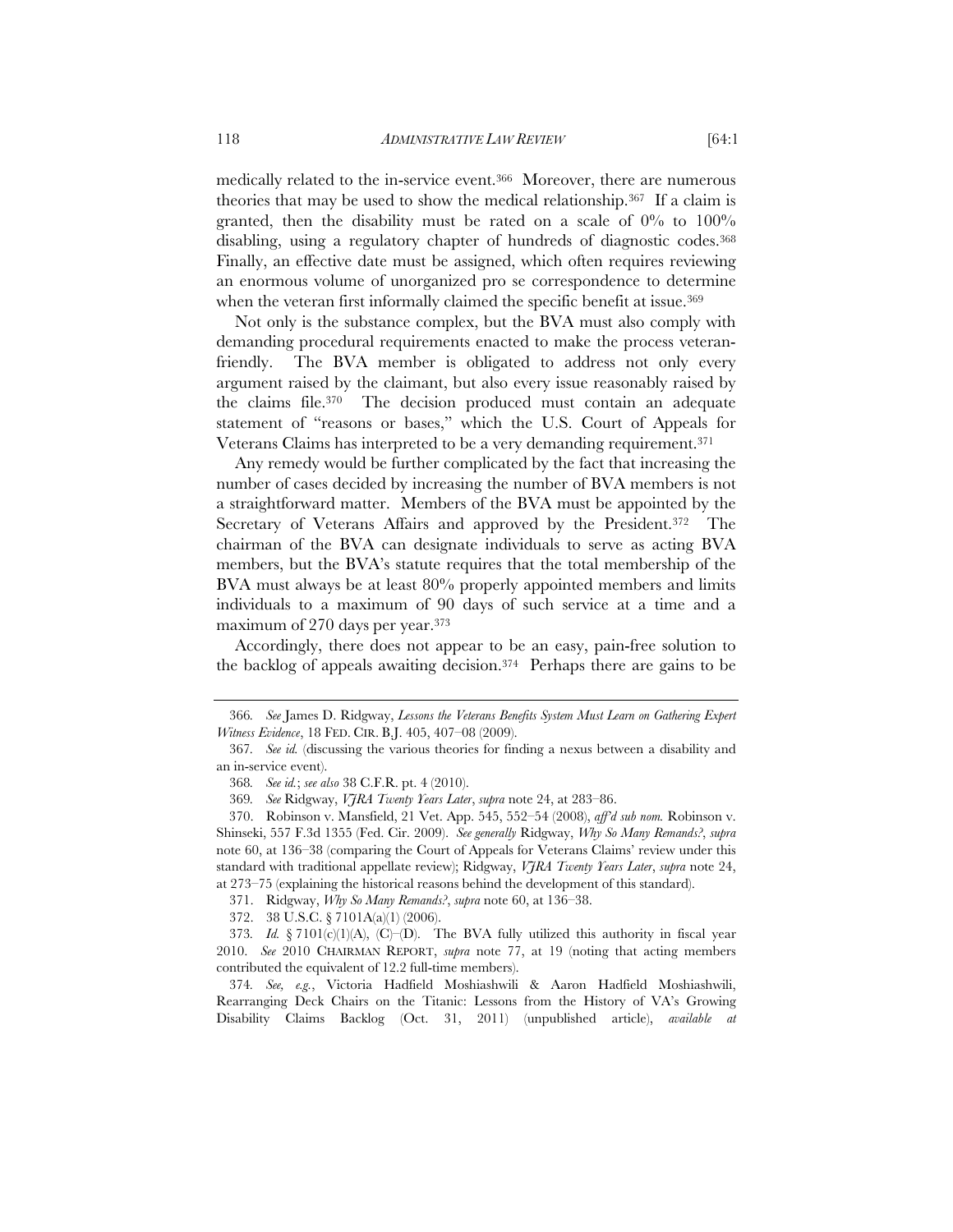made through management innovations, but there is little evidence to support this. Assuming such gains are possible, it is not clear why the court would be in a better position than VA to find them, especially given that Congress has already been investigating the problem with little apparent result.375 It is quite possible that real progress can only be achieved with a substantial increase in the amount of resources devoted to deciding appeals.376 Of course, procedural changes and increased resources are not mutually exclusive. However, even the question of how much of the remedy should involve procedural changes versus increased resources does not have a clear answer or even a clear path to finding an objectively reasonable answer.

Nonetheless, the traditional structural reform litigation playbook directs the district court to wade deeply into the operations of VA in an attempt to resolve these issues. The judge (or a proxy) is expected to become intimately familiar with all the moving parts involved in the relevant agency operations, to tinker with a wide variety of initiatives for years, and to be patient with the agency while it requests additional resources. Only after many years—if not a decade or more—of failure should the court begin taking steps that might be considered draconian. Even then, if the court were to choose to place significant portions of VA under the control of a receiver, it is not at all clear how that would result in improved operations if the years of prior efforts had not been successful.

This bleak picture is not a foregone conclusion, however, and whether the remedial efforts in *VCS* turn out like the intervention in *Plata* remains to be seen, but there is certainly reason to be concerned. A central feature of the remedial effort in *Plata* was that the "stipulated relief in *Plata* contain[ed] virtually no substantive commands."377 Instead, the court

http://ssrn.com/abstract=1952070 (arguing that VA's claims processing system is in need of major structural change).

<sup>375</sup>*. See, e.g.*, *Review of Veterans' Disability Compensation: What Changes Are Needed to Improve the Appeals Process?: Hearing Before the S. Comm. on Veterans' Affairs*, 111th Cong. (2009); *Board of Veterans' Appeals Adjudication Process and the Appeals Management Center: Hearing Before the Subcomm. on Disability Assistance and Mem'l Affairs of the H. Comm. on Veterans' Affairs*, 110th Cong. (2007); *Battling the Backlog: Challenges Facing the VA Claims Adjudication and Appeal Process: Hearing Before the S. Comm. on Veterans' Affairs*, 109th Cong. (2005); *The Board of Veterans' Appeals and Appeals Management Center: Hearing Before the H. Comm. on Veterans' Affairs*, 109th Cong. (2005).

 <sup>376.</sup> The leading consortium of veterans groups has noted that BVA's budget has not increased proportionally to its workload in recent years and has recommended a significant increase in resources for it. *See* PVA FY2012 BUDGET, *supra* note 361, at 41–43 ("Funding for the Board of Veterans' Appeals must rise at a rate commensurate with its increasing workload so it is properly staffed to decide veterans' cases in an accurate and timely manner.").

<sup>377.</sup> Sabel & Simon, *supra* note 273, at 1039.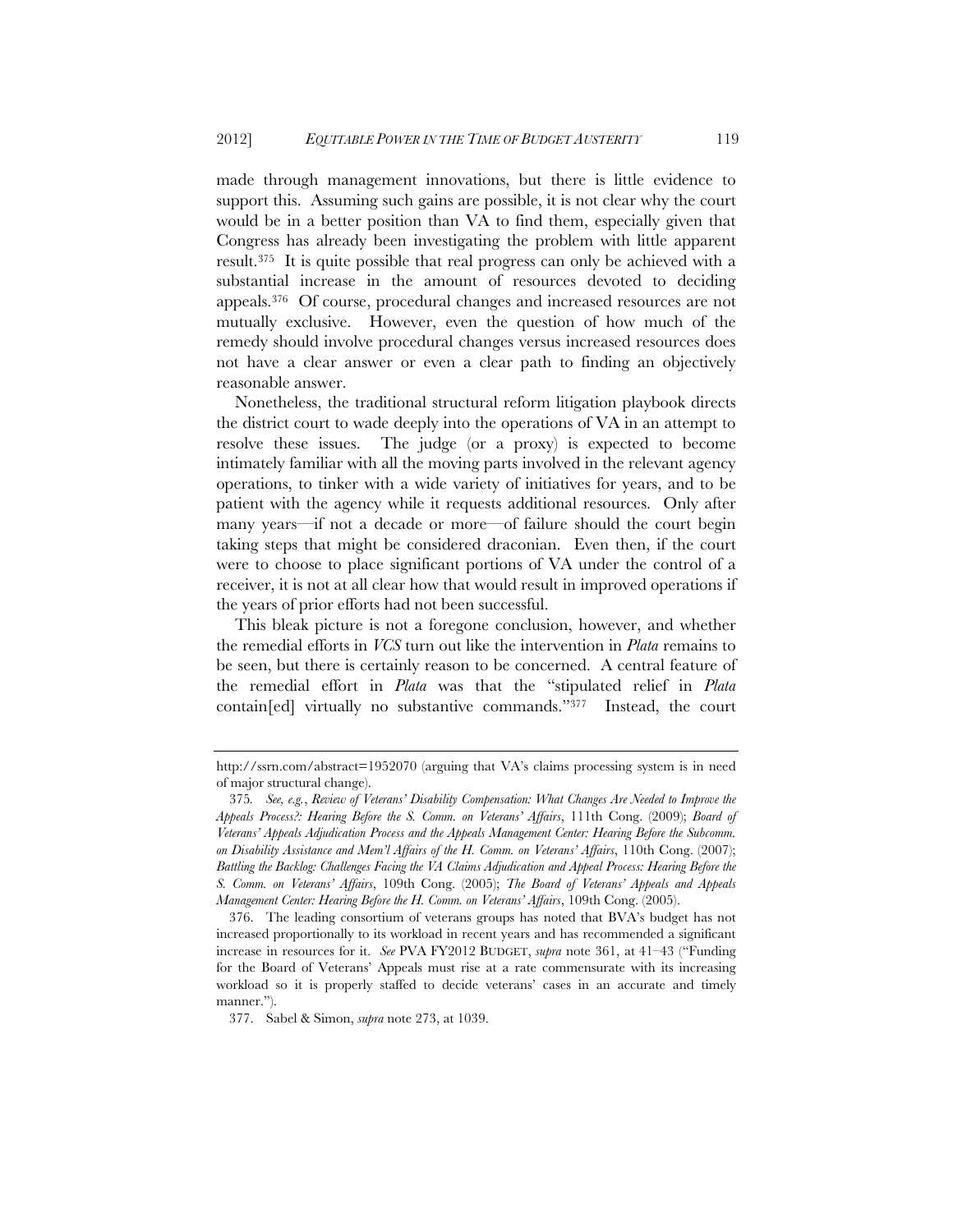engaged in the collaborative tinkering approach, which has become the new standard, while conditions continued to deteriorate. The unfortunate history of that case thus begs the question of whether there might be a better approach.

## *B. Reexamining the Origins of the Structural Reform Litigation Playbook*

Fortunately, there are good reasons to think that there is indeed a better path. The current playbook developed during a different era, and there is little reason to believe that the underlying causes of current problems will be adequately addressed by a remedy approach largely developed to handle different issues.

As discussed above, modern structural reform litigation was developed to remedy desegregation, but it has since spread beyond those confines. The essential problem in the desegregation cases was a lack of willpower. The steps needed to end discrimination were not obscure, but required judicial intervention to be realized. The early prison cases were similar. For example, there was an explicit finding of bad faith on the part of the prison officials in *Hutto* that was not challenged.378 Moreover, ending the worst abuses, such as floggings, inadequate nutrition, and excessive use of solitary confinement, merely required a direct order to that effect. Even the earliest cases, in which courts took action to increase funding, involved little debate about the appropriateness of the steps that needed to be funded. In contrast, in modern structural reform cases, "it is remarkable how rarely the practices that the plaintiffs attack seem to have been the result of an exercise of authority by anyone," and agency officials frequently welcome judicial intervention in solving intractable problems.379

Furthermore, federalism—rather than separation of powers—tended to be the dominant concern in the early structural reform cases.<sup>380</sup> Federalism was a relatively easy issue to dismiss due to the ultimate supremacy of the

<sup>378.</sup> Hutto v. Finney, 437 U.S. 678, 689 (1978).

<sup>379.</sup> Sabel & Simon, *supra* note 273, at 1092.

<sup>380</sup>*. But see Jenkins II*, 515 U.S. 70, 132–33 (1995) (Thomas, J., concurring) ("There is no difference between courts running school systems or prisons and courts running Executive Branch agencies."); Yoo, *supra* note 225, at 1123–24 (arguing that structural reform litigation remedies are illegitimate because "separation of powers principles require that the answer come from the political branches"). However, separation of powers is an issue that has troubled state courts handling structural reform litigation initiated under state constitutional provisions. *See, e.g.*, Dana E. Prescott, *Consent Decrees, the Enlightenment, and the "Modern" Social Contract: A Case Study from* Bates*,* Olmstead*, and Maine's Separation of Powers Doctrine*, 59 ME. L. REV. 75 (2007) (discussing how the Maine courts wrestled with the issue in reforming a major state mental hospital).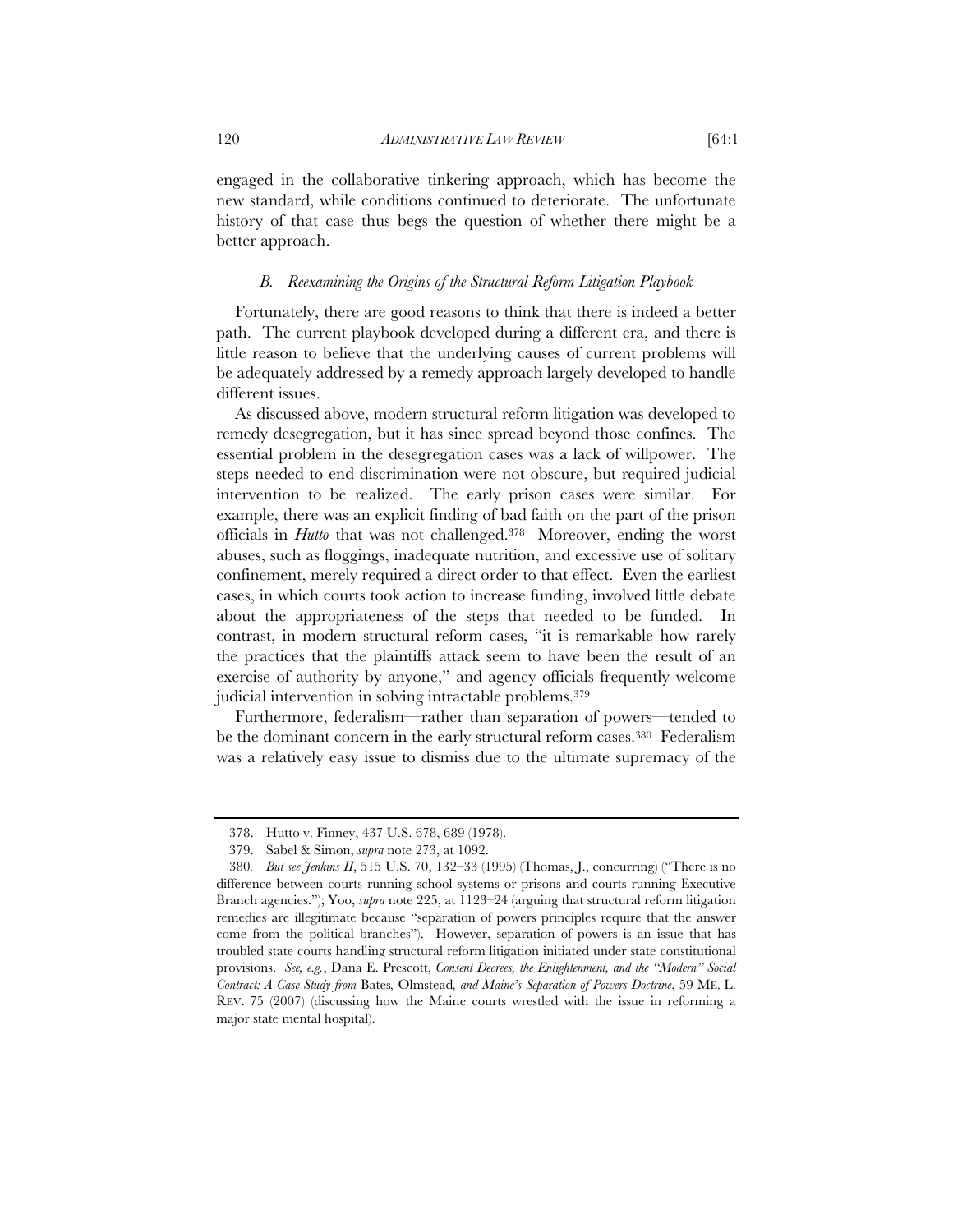Constitution.381 However, courts simply cannot fall back on supremacy to issue orders to Congress that might be acceptable if they were dealing with a state legislature or local government.

In short, the original playbook, based upon detailed managerial orders, made sense when effective solutions to the problems were obvious or could be reasonably ascertained by the court or a special master with a modest amount of effort.382 In such situations, detailed orders and receiverships were good tools because they allowed the court to exercise the will that the agency or funding authority lacked. Exercising this will was not problematic when the institutions involved were state or local and the ultimate authority of the courts rested on the supremacy clause.

Structural litigation reform became more troubling as the specific actions ordered by the courts became less certain to remedy the constitutional violation at issue. Creating inner-city magnet schools and mandating square footage requirements, while beneficial to the students and prisoners affected, were not *clearly* necessary to vindicate their constitutional rights. It was entirely possible these changes would not alter the key facts supporting the findings of a constitutional violation. It was this uncertainty that made the actions of the courts questionable, rather than the specific actions required by the order. As a result, the Supreme Court's evolving application of the basic equitable relief test became ever more slanted toward placing the burden on the court to demonstrate that the relief ordered was necessary to achieve a clearly valid goal.

As demonstrated by *Plata*, this playbook has struggled in cases in which effective solutions are difficult to determine *ex ante* even when the underlying violations are clear and egregious. When there is great uncertainty as to what management changes are needed or whether management is even the issue, it has a number of pernicious effects. First, the remedies chosen by the court are less likely to work simply because there is no compelling reason why the court's management will be more effective in a complex and uncertain environment. This will both prolong the court's involvement and breed resentment. Second, this experiment with court management may delay meaningful involvement by the political branches and allow them to avoid responsibility for their contributions to

 <sup>381.</sup> OWEN M. FISS, THE CIVIL RIGHTS INJUNCTION 63 (1978) ("[T]he states are bound by federal law, including the Bill of Rights, and the ultimate power to determine the consistency of the state laws with these superior federal norms is allocated to a federal court, the Supreme Court of the United States.").

<sup>382</sup>*. See* JENNIFER L. HOCHSHILD, THE NEW AMERICAN DILEMMA: LIBERAL DEMOCRACY AND SCHOOL DESEGREGATION 95–145 (1984) (arguing that school desegregation has succeeded when courts swiftly mandated specific changes and has foundered when cases have become bogged down in stakeholder participation problems).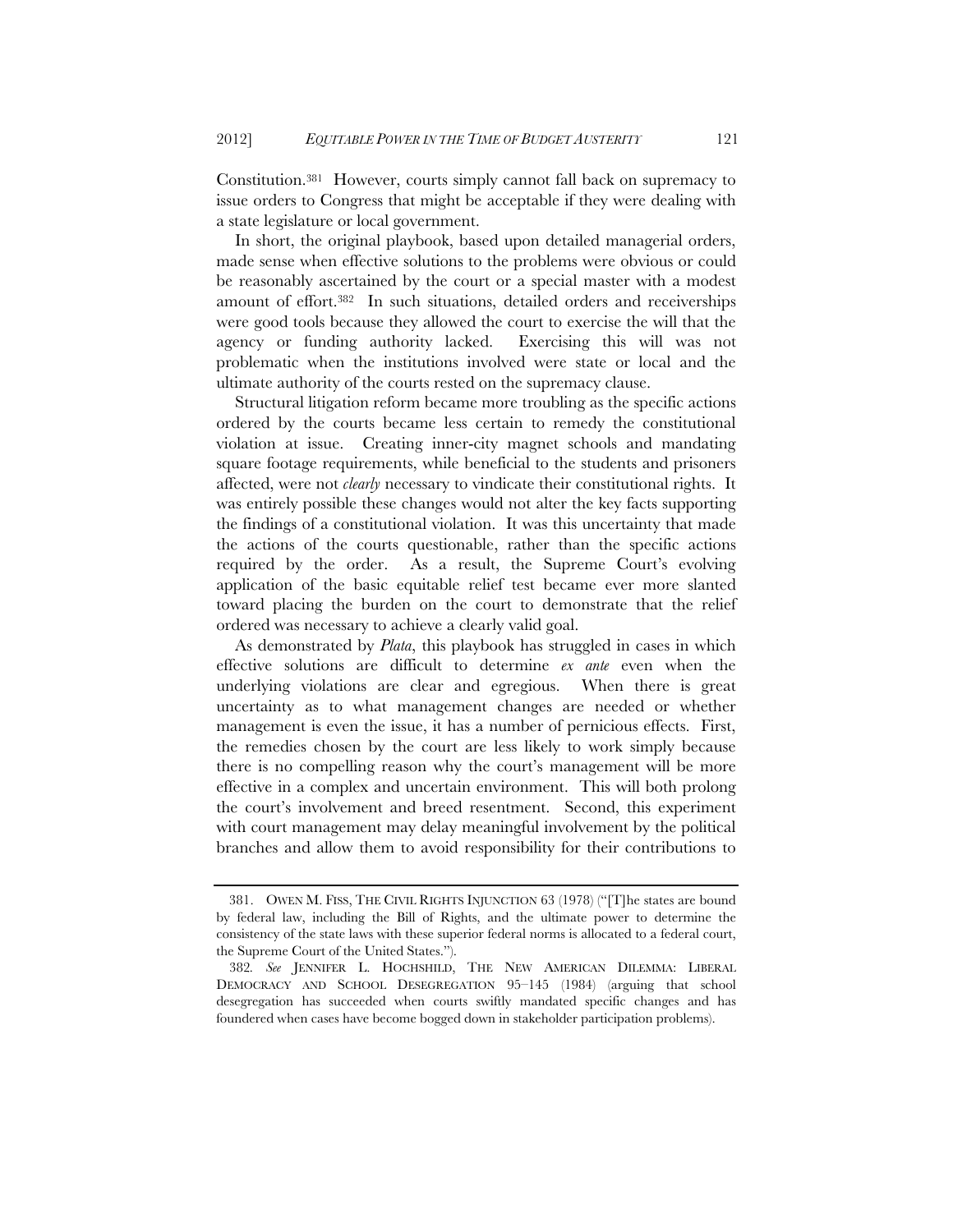the problems while they criticize the courts. Third, the court will often feel compelled to adopt suggestions from the parties, either individually or jointly, due to the limits on its own institutional competence. At the very least, this gives the appearance that the litigation has been captured, which can undermine its legitimacy and lead to further resistance from the political branches. The net result is outcomes like *Plata*, in which severe constitutional problems persist and grow worse year after year before courts finally force the political branches to confront the problems that they should have remedied themselves.

### *C. An Alternative Strategy for Structural Reform Remedies*

### *1. Defining a Timeline-Based Approach*

The sad saga of *Plata* begs the question of whether the playbook should be updated to handle emerging problems, such as the delay and dysfunction reaching epidemic proportions among federal benefits agencies. An alternative is suggested by *Plata*'s silver lining. The Supreme Court's opinion noted that measurable progress toward reducing overcrowding in California's prisons was already being made in the months between the panel's remedy order and the Supreme Court's decision affirming the order.383 Although the conditional mass-release order is obviously undesirable, that blunt remedy does have the virtue of having produced progress on the overcrowding issue. More importantly, it is progress directed by the political branches, which should be the ones ultimately responsible for making the difficult policy choices that come with running a massive prison system in a constitutionally appropriate manner.

Similar blunt remedies would likely succeed in provoking political action in other contexts as well. The essence of the strategy is to identify the most direct route to satisfying the requirements of the Constitution regardless of the collateral consequences, and order the agency to take that route if it cannot make satisfactory progress by other means. This means avoiding attempts by the court to dictate management changes and either transferring resources from elsewhere within the agency to the problem area or reducing the agency's need for resources by lowering its overall level of activity.384 Such orders will create a sense of urgency that may lead

<sup>383</sup>*. See* Brown v. Plata, 131 S. Ct. 1910, 1923 (2011) (noting that "the State has reduced the population by at least 9,000 persons during the pendency of this appeal").

 <sup>384.</sup> In the context of agency refusal to engage in rulemaking, Eric Biber has made a similar argument that judicial deference to agency resource allocation decisions does not require courts to stand by when agencies disobey a clear command by Congress to the agency to take action. *See generally* Eric Biber, *The Importance of Resource Allocation in*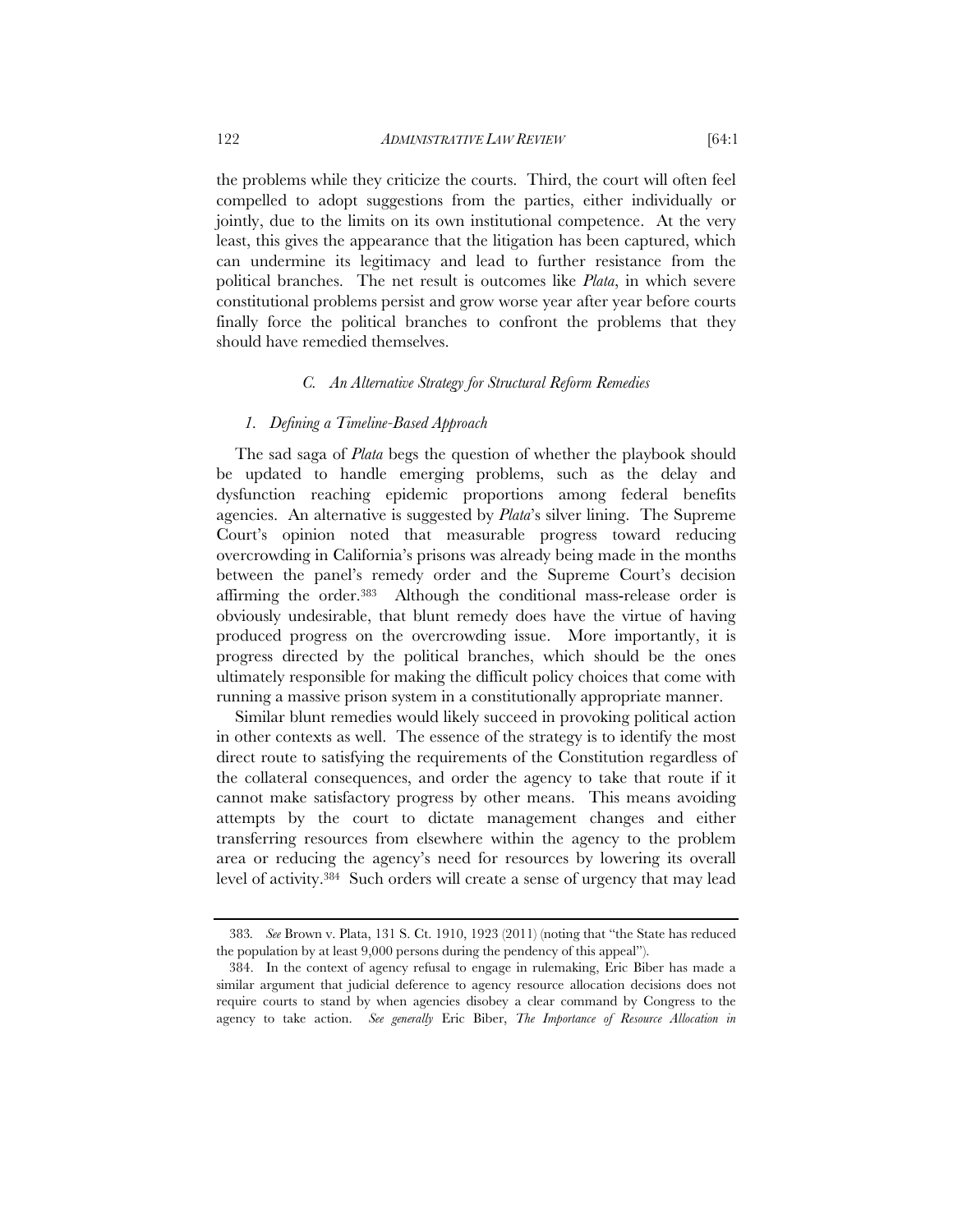to internal or political solutions, but will remedy the violation within a reasonable time nonetheless. This differs from the current "experimentalist" approach, which backs up such timelines with punitive sanctions designed to induce compliance with detailed management orders.385 It creates many of the same incentives, but instead of establishing a default penalty,386 which may not result in progress toward an ultimate solution, it establishes a default *remedy* that will result in progress even if it is not the most desirable solution to the problem.

The essential difference is that, instead of searching for a way to change the system to improve efficiency, the court takes the challenged system as it is (which the agency may be changing on its own) and focuses on moving resources to address its problems until it can perform its mission adequately. The premise of this remedy is that even a highly inefficient system can perform its mission given enough resources. It is not the responsibility of the court to decide whether the system could be more efficient but simply to ensure performance. The role of finding greater efficiencies belongs to the agency leadership and the political branches. If they can succeed in finding solutions within the stated timelines, then they can avoid having the court squeeze discretionary functions to improve those functions that are constitutionally required. If they cannot, then the judicial remedy will ensure the constitutional violation was cured nonetheless.

To see how this would work in practice, we can turn to yet another federal bureaucracy that has struggled in recent years. The Intelligence Reform and Terrorism Prevention Act of 2004387 increased international travel security requirements by requiring American citizens to have passports for many types of international travel that were previously exempt from that requirement.388 As a result of the new requirements, by early summer 2007, the Department of State was facing a backlog of two to three million applications, with long delays threatening the travel plans of even those who had applied several months in advance.389 In response to congressional concerns, the Department of State undertook a massive program of redirecting available resources to solve the problem:

State instituted mandatory overtime for all government and contract staff

*Administrative Law*, 60 ADMIN. L. REV. 1 (2008) (urging this interpretation of the Supreme Court's decision in *Massachusetts v. EPA*, 549 U.S. 497 (2007)).

<sup>385</sup>*. See* Sabel & Simon, *supra* note 273, at 1067.

<sup>386</sup>*. Id.*

<sup>387.</sup> Pub. L. No. 108-458, 118 Stat. 3638 (2004).

<sup>388. 8</sup> U.S.C. § 1185(b) (2006).

<sup>389</sup>*. See Passport Delays: Affecting Security and Disrupting Free Travel and Trade: Hearing Before the H. Comm. on Foreign Affairs*, 110th Cong. 4 (2007) (statement of Rep. Ros-Lehtinen).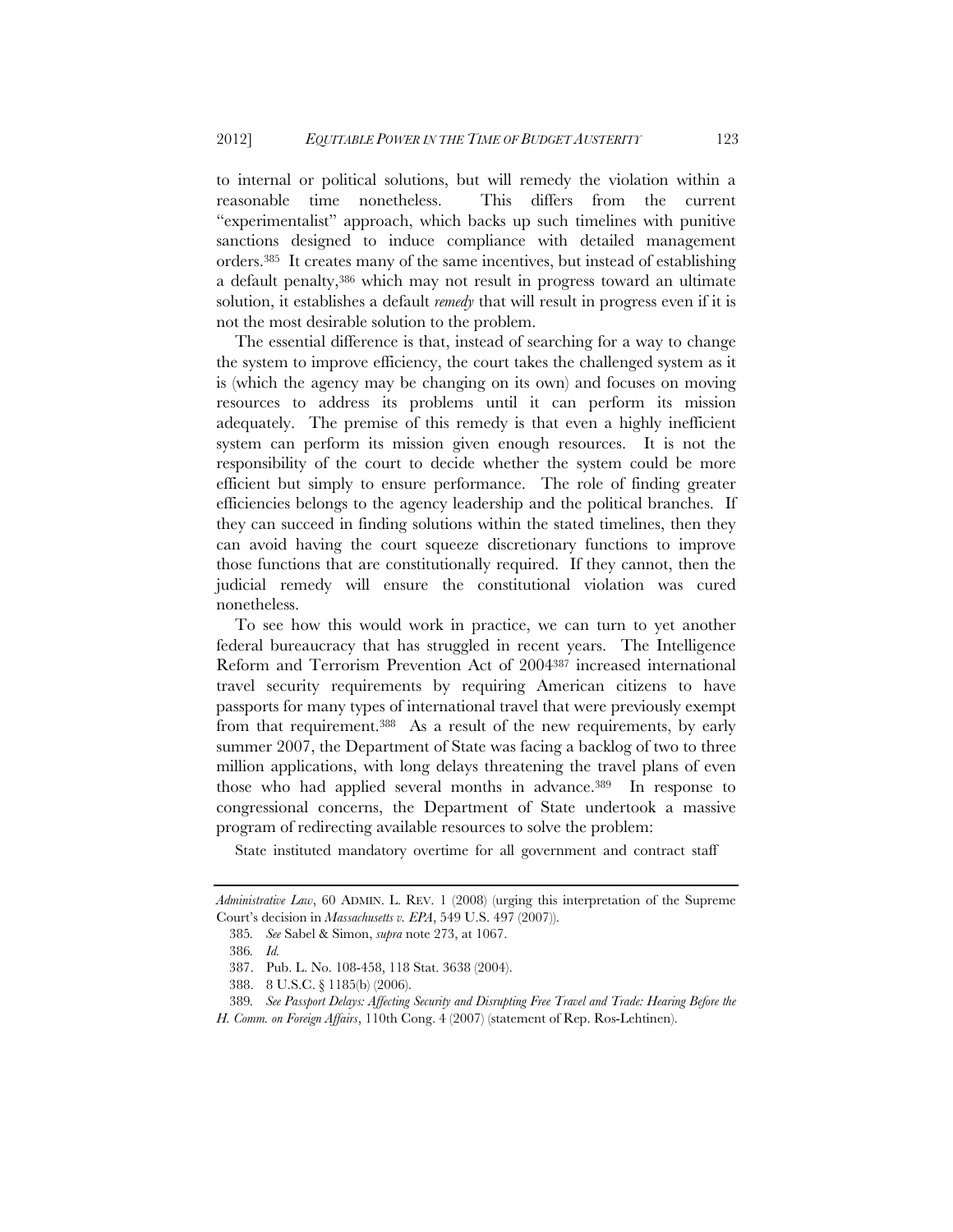and suspended all noncritical training and travel for passport staff during the surge. State hired additional contract staff for its passport agencies to perform nonadjudication functions. State also issued a directive that contractor staff be used as acceptance agents to free up passport specialist staff to adjudicate passport applications, and called upon department employees—including Foreign Service officers, Presidential Management Fellows, retirees, and others—to supplement the department's corps of passport specialists by adjudicating passports in Washington and at passport agencies around the United States. State also obtained an exemption from the Office of Personnel Management to the hiring cap for civil service annuitants, so that it could rehire experienced and well-trained retired adjudicators while it continued to recruit and train new passport specialists. In addition, the department dispatched teams of passport specialists to highvolume passport agencies to assist with walk-in applicants and process pending passport applications. These teams also provided customer support, including locating and expediting applications of customers with urgent travel needs. Finally, consular officers at nine overseas posts also remotely adjudicated passports, using electronic files.390

This aggressive program worked, and by October 2007 the immediate crisis had passed, even though the agency was still in need of a long-term strategy.391 Although this remedy was not the result of a judicial order, it serves as a clear example of how a court could structure a blunt remedy to produce results under an existing system, while the agency and political branches take responsibility for any potential reinvention of the process.

One of the virtues of this remedy is that it appeals to the concern about judicial competence expressed by Justice Scalia in *Plata* and others.392 The orders involved would be simple and outcome-oriented. As a result, they would be more consistent with traditional equitable orders and avoid decisions not well suited to the judicial role. In doing so, the court would be focusing the exercise of its authority on actions in which the judicial role is most effective and legitimate.393

This type of remedy also reduces the problem of strategic capture of the litigation by the parties. If the court were to focus its inquiry on the precise

 <sup>390.</sup> U.S. GOV'T ACCOUNTABILITY OFFICE, GAO-08-891, STATE DEPARTMENT: COMPREHENSIVE STRATEGY NEEDED TO IMPROVE PASSPORT OPERATIONS 25–26 (2008) (footnotes omitted), http://www.gao.gov/new.items/d08891.pdf.

<sup>391</sup>*. Id.* at 3–4.

<sup>392</sup>*. See* Yoo, *supra* note 225, at 1137–38 (arguing that "courts are structurally worse off than other arms of government at developing an intellectually coherent solution to social problems," and citing empirical studies in support).

<sup>393</sup>*. See* Jonathan T. Molot, *An Old Judicial Role for a New Litigation Era*, 113 YALE L.J. 27 (2003) (arguing that courts succeed in adapting to complex new litigation problems in "public law" actions when they focus on their traditional role and tools rather than straying into areas beyond their institutional competence).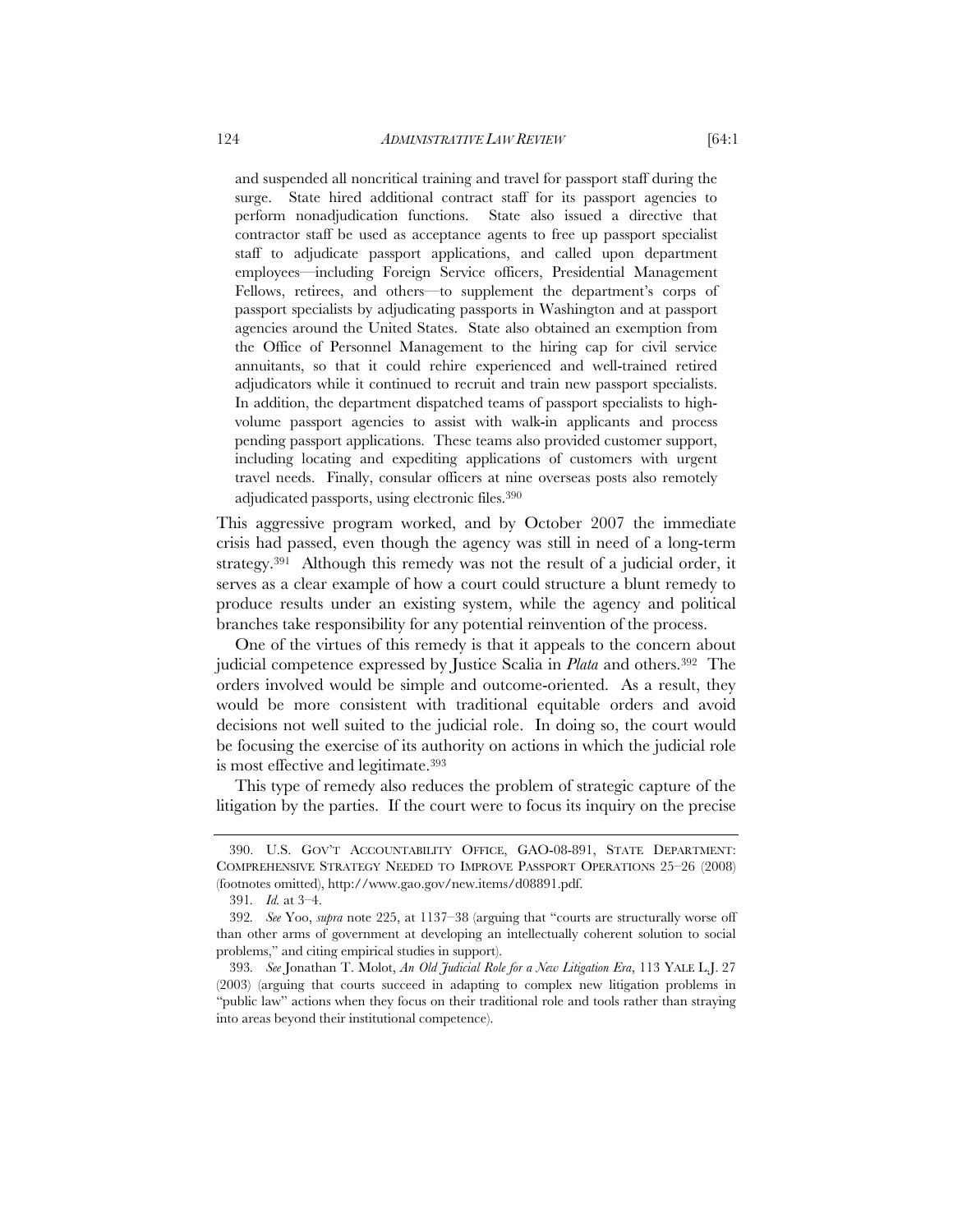goals necessary to remedy the constitutional violation, then litigants would be constrained from seeking judicial endorsement of questionable orders that may shape agency behavior to the litigants' liking while purporting to improve management. Agencies may well use such orders to extract more resources from a reluctant legislature, but there will be less danger that those resources will be utilized for purposes other than remedying the problem at issue.

These types of remedies are also beneficial to the development of constitutional law itself. By focusing on what goals must be achieved to no longer be in violation of the Constitution rather than exactly how any given agency should operate, the resulting case law will ultimately provide more *ex ante* guidance as to the Constitution's requirements. This focus will remove uncertainty from litigation and help prevent violations from occurring in the first place.394

There is still room for tailoring and moderation when applying a blunt remedy. Judicial judgment will certainly need to be exercised in determining the overall pace of the progress required to avoid the default remedy and how rapidly the blunt remedy will be implemented as deadlines pass without sufficient progress. Depending upon the court's evaluation of the severity of the problem and the apparent likelihood of progress without intervention, the court may wish to make the schedule more or less aggressive. Regardless of how high the Sword of Damocles is hung and how thin the rope, however, it is important that, absent extraordinary circumstances, courts follow through with the blunt remedies when timelines are missed. Such remedies can only motivate action by the agency and the political branches if they are taken seriously.395

### *2. A Three-Part Balancing Test for Equitable Remedies in Structural Reform Cases*

Although such blunt remedies may score high on effectiveness, that factor alone cannot justify them, as it must be balanced against other concerns. Identifying those concerns is not straightforward, however, because the Supreme Court has not provided clear guidance on how to gauge the appropriateness of a remedy in structural reform litigation.

 <sup>394.</sup> Arguably, there is some benefit from the uncertainty because clarity may encourage agencies to operate just above the threshold of unconstitutionality.

 <sup>395.</sup> In essence, the court is engaged in a game of "chicken," and its best strategy to minimize the chance of having to impose an undesirable remedy, therefore, is to convince the agency and the political branches to act first through a credible threat to follow through with the undesirable remedy if they do not do so. *See, e.g.*, David Crump, *Game Theory, Legislation, and the Multiple Meanings of Equality*, 38 HARV. J. ON LEGIS. 331, 368–72 (2001) (describing the "chicken" game and the theoretical work done exploring the potential strategies involved).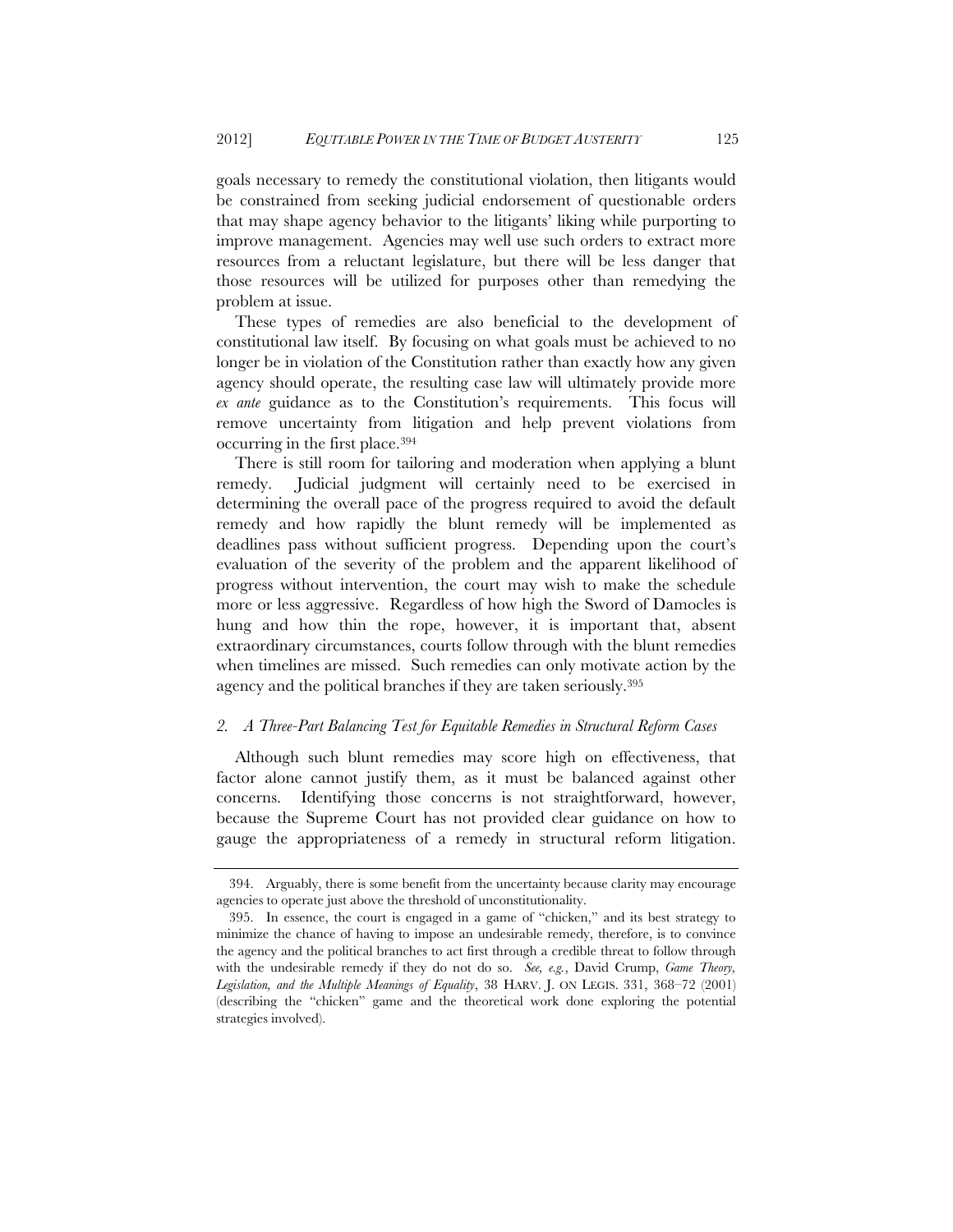However, to balance the concerns that are repeatedly raised in the case law discussed above, the appropriateness of a remedy should be regarded as a three-factor test.

First, how likely is it that the ordered remedy will cure the constitutional violation? The more certain a remedy is to work, the more appropriate it is. This explains why the desegregation cases are the source of the most expansive examples of equitable remedies imposed by the courts. Although the Supreme Court was always careful to state that the Constitution does not require specific mathematical ratios, the statistics demonstrating segregation and the effect of blunt remedies, such as busing, were easy to grasp. In comparison, the potential solutions to the Eighth Amendment cases became much fuzzier, much faster. *Cruel* and *unusual* are subjective terms, which led to confusion in many cases as to the precise nature of the violation and the effectiveness of the remedies involved.

Second, how much does the remedy move beyond the traditional role of the courts to intrude into the spheres of the other branches? The greater the structural constitutional concerns raised, the greater the justification required to support it. The concern for unnecessary usurpation of democratic processes—touched upon by Alito's dissent in *Plata*—has been the central force opposing expansive equitable remedies, and there is no doubt that this factor must be weighed in each case.

Finally, how strong are the incentives of the agency and the political branches to avoid remedying the problem? In other words, both the Court's case law and constitutional values suggest that we should not focus on absolute limits in structural litigation reform but rather gauge remedies based upon the relative competencies, responsibilities, and incentives of the involved parties. This factor is not clearly expressed in the case law but is necessary to tailor courts' equitable powers correctly. Without it, there is an incorrect tendency to think of the line limiting the power of courts as fixed. This should not be the case. Rather, the essence of equity has always been that the power of the court should be tailored to the given situation and the specific behavior of the parties in particular. Again, the desegregation cases are a useful example. The Supreme Court's early cases were decided against a backdrop of "massive resistance" by local authorities,396 and there was a definite sense that the Supreme Court believed the authorities' unclean hands justified greater intervention by the courts. As the objections raised to remedial efforts shifted to more genuine concerns, however, the Court required more careful consideration of the objections being raised. As detailed further below,397 courts need not be

<sup>396.</sup> Sabel & Simon, *supra* note 273, at 1022.

<sup>397</sup>*. See infra* notes 432–433 and accompanying text.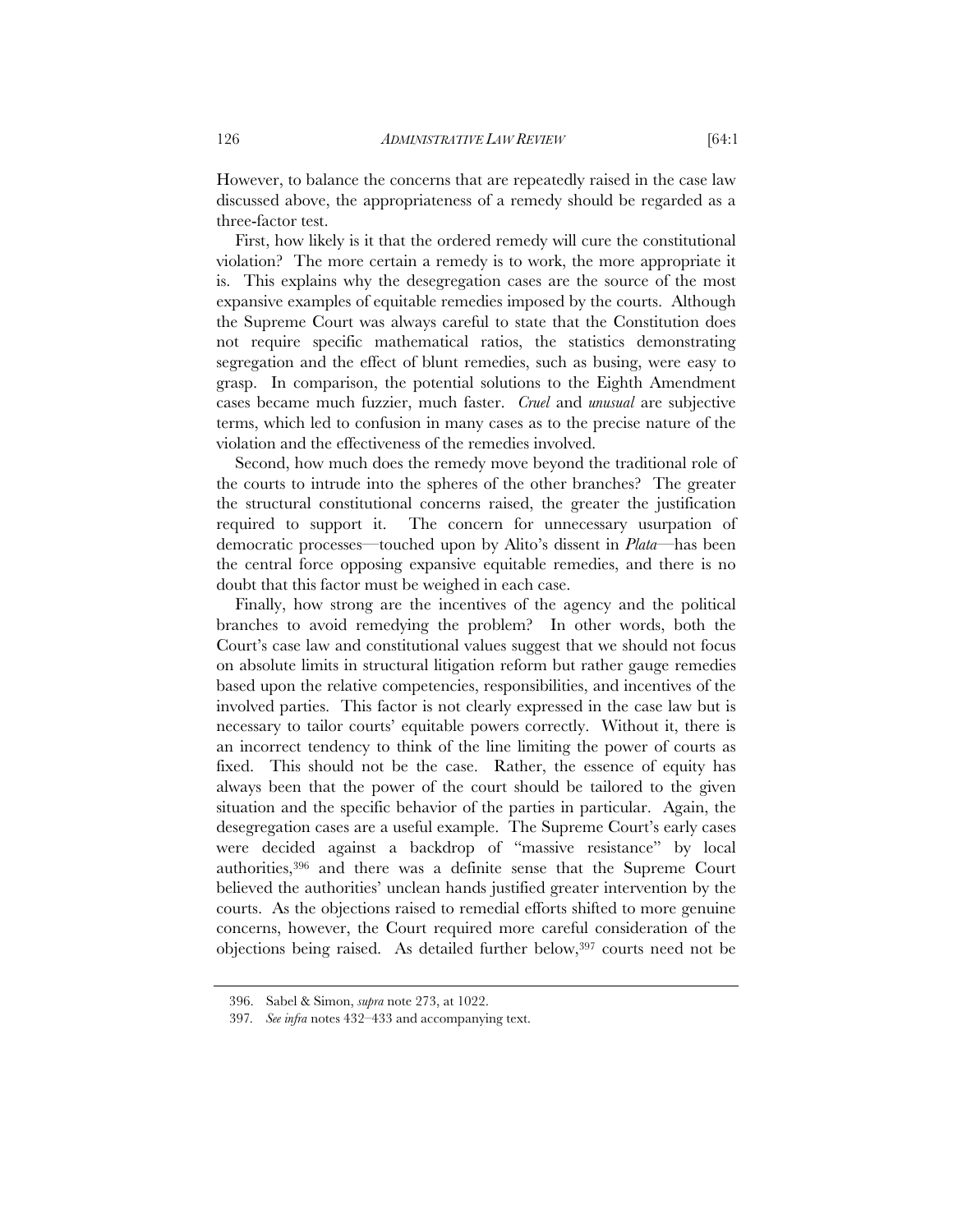coy when they suspect the agency or the political branch has strategic incentives that conflict with remedying the constitutional violation. Instead of making explosive findings of obstruction, courts can be more diplomatic and use the strategic incentives of the parties as a factor justifying a remedy, regardless of whether there is clear evidence of such behavior in the case at hand.398

The essential idea here is one put forth by David Rubenstein. As to administrative law generally, Rubenstein argues the role of each of the branches should not be considered static but would be better conceived as a dynamic question based upon not only the inherent powers of each branch, but also on each branch's logistical ability to control the specific action at issue.399 In other words, in difficult cases, power should be allocated to whichever institution is in the best position to produce a constitutionally legitimate outcome. Rubenstein's concept of "relative checks" also makes sense in evaluating equitable remedies. The structural incentives of the agency and the political branches should be an important consideration in fashioning a remedy. When those parties have incentives at odds with their constitutional duties and the court occupies a unique position to act as a check against such temptations, the court is justified in going further than in cases in which there are no public choice problems at issue.400

This balancing test cannot be conducted in a vacuum, but rather should be used to compare alternatives. In cases in which institutions are failing at their missions, there are rarely any easy answers. Every option will require the striking of some balance between potential effectiveness and separation of powers concerns. Accordingly, remedy options cannot be discarded simply for being problematic or unpalatable in the abstract. Rather, courts must pick their poison and live up to *Marbury*'s promise that every right has a remedy.

# *D. The New Playbook as Applied to Federal Benefits Agencies*

Whether the blunt, timeline-based approach should be broadly adopted as the first alternative in structural reform litigation is beyond the scope of

 <sup>398.</sup> Sabel and Simon have already identified one of the advantages of the current experimentalist approach as being that "it directs assessment of the defendant institution's performance failures away from the motivations of the individuals who occupy its senior offices." Sabel & Simon, *supra* note 273, at 1096. This approach extends the blameavoidance approach to analyzing the performance of the political branches.

 <sup>399.</sup> Rubenstein, *supra* note 203, at 2213–14.

 <sup>400.</sup> In Sabel and Simon's formulation, "immunity to political correction" is one of two prima facie elements of the problem that justifies judicial intervention. Sabel & Simon, *supra* note 273, at 1064 (stating that the other element is the underlying institutional failure resulting in a constitutional violation).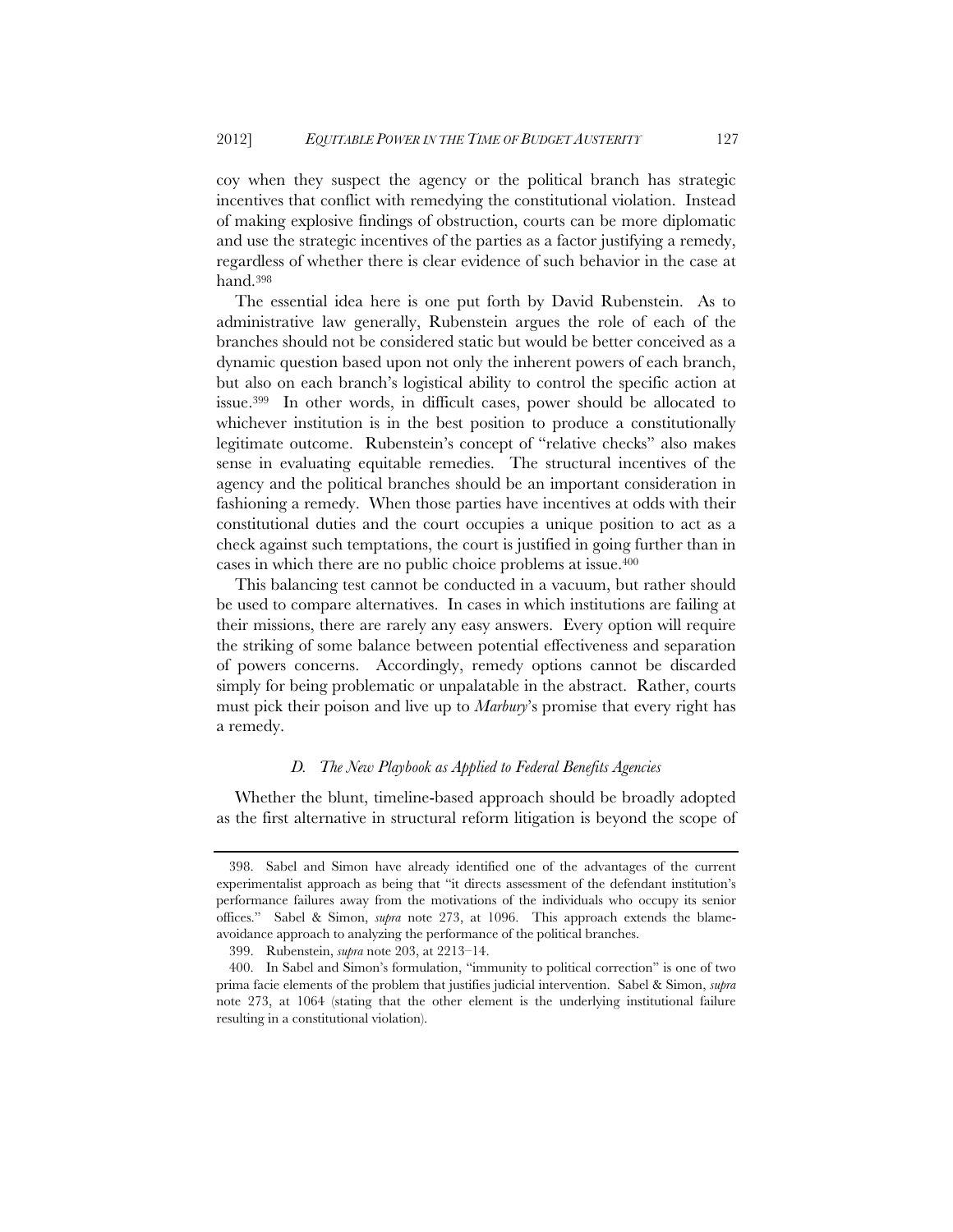this Article. However, this section argues that it is a better remedy than the traditional playbook in the realm of remedying due process violations by federal benefits agencies.

Indeed, this timeline-based approach is much more likely to be effective than judicial micromanagement when it comes to improving claims processing. These types of management restructuring problems are exactly the kind of cases in which the institutional competence of the courts has been seriously questioned.401 There is a rich literature describing the difficulties in understanding and improving agency operations.402 There is simply no compelling reason why judges would be capable of solving complex problems of agency operations that frustrate even career managers.

By comparison, the timeline-based approach described above is much more likely to produce measurable results in a reasonable amount of time. As demonstrated by the Department of State's experience discussed above, a backlog in claims processing is exactly the type of problem that is susceptible to remedy through a surge in manpower that, while not necessarily the most efficient use of agency resources, is more easily reversed when the crisis is past. Some simpler tasks may be accomplished through short-term contract labor, while more complex tasks can be tackled by reassignment of experienced employees. Such experienced employees may be familiar with the relevant tasks from past assignments, but are still likely to be easier to retrain if not. Even if they do not have particularized

<sup>401</sup>*. See, e.g.*, SANDLER & SCHOENBROD, *supra* note 9, at 142 (arguing that judges cannot resolve the policy problems that lead to structural reform litigation because "what they have to offer is not what policy making requires"); Yoo, *supra* note 225, at 1137–39 (arguing that "[i]n terms of institutional competence, legislatures and bureaucracies appeared much better suited" to weighing the costs and benefits involved in institutional reform).

<sup>402</sup>*. See, e.g.*, J.B. Ruhl & Robert L. Fischman, *Adaptive Management in the Courts*, 95 MINN. L. REV. 424 (2010) (discussing the successes, failures, and future of adaptive management in improving agency operations); J.B. Ruhl, *Complexity Theory as a Paradigm for the Dynamical Lawand-Society System: A Wake-up Call for Legal Reductionism and the Modern Administrative State*, 45 DUKE L.J. 849 (1996) (discussing how complexity theory explains how laws produce nonlinear effects that make predicting outcomes difficult); Shapiro & Steinzor, *supra* note 40 (discussing how the Government Performance and Results Act of 1993 failed to improve agency operations and proposing positive metrics as an alternative); Matthew C. Stephenson, *Information Acquisition and Institutional Design*, 124 HARV. L. REV. 1422 (2011) (describing the difficulty of designing systems that provide legal institutions with the information necessary to perform their missions). Some of the specific management challenges facing VA have been documented. *See* Ridgway, *VJRA Twenty Years Later*, *supra* note 24 (describing the problems of the VA adjudication system and how it struggles to balance complexity and informality); Ridgway, *Why So Many Remands?*, *supra* note 60, at 145– 47 (discussing how VA's use of an inaccurate definition of *claim* results in a substantial underreporting of the burden faced by the agency).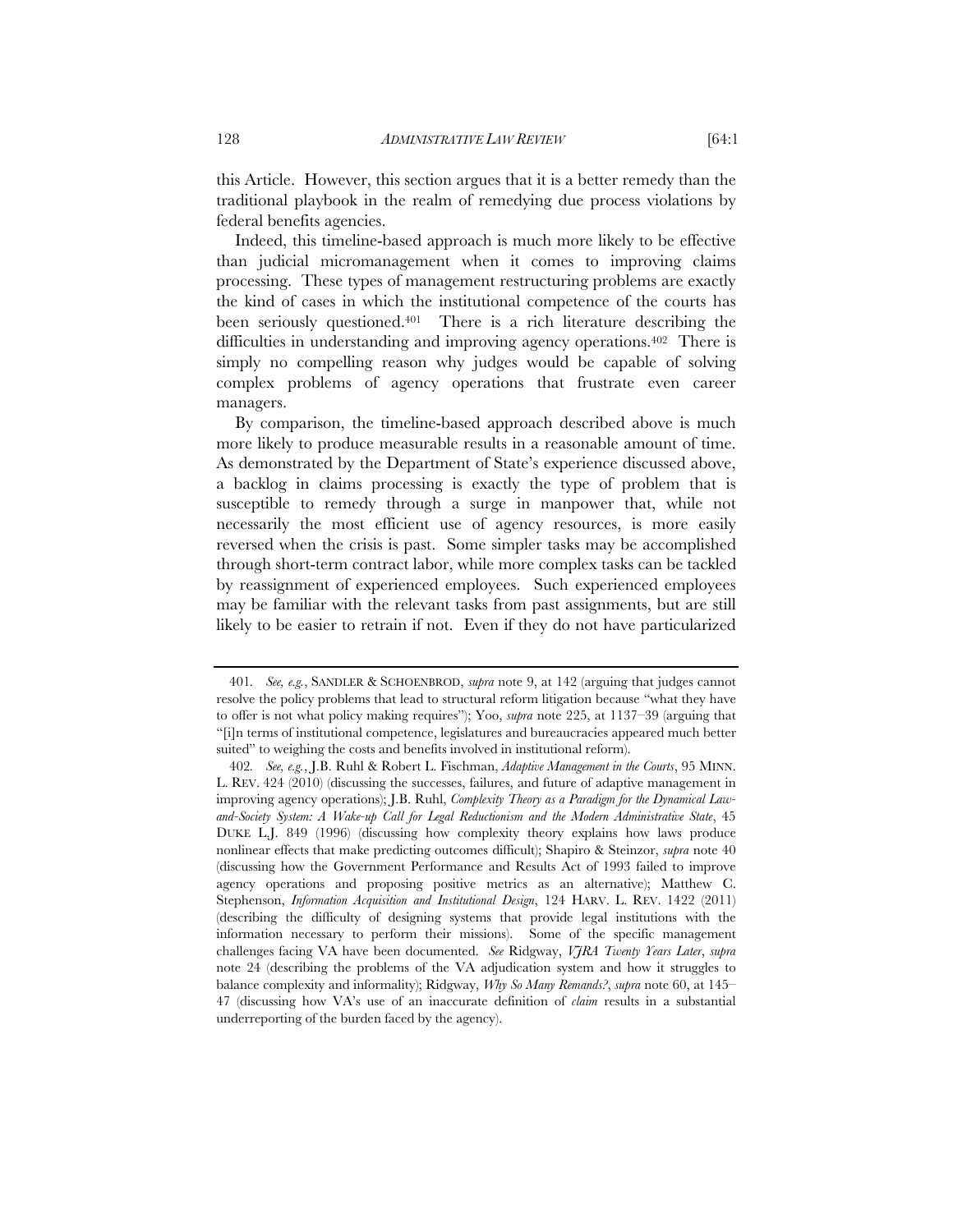experience and their assignment to claims processing is temporary, the whole system may benefit when such employees return to their primary assignments with a better understanding of how their work relates to the agency's mission of delivering on constitutionally protected promises.

The timeline-based approach also moves courts toward their traditional role of limited involvement in systemic problems based upon discrete orders. Rather than prolonged and open-ended involvement of the type that has been criticized by both conservative justices, such as Scalia in his dissent in *Plata*,<sup>403</sup> and scholars, such as John Yoo,<sup>404</sup> the court's involvement would be based upon well-defined injunctions focused on objective requirements as required by *Jenkins II*. Moreover, this approach would be consistent with the concurrent theme in administrative law that also counsels courts to keep their interventions into big-picture administrative–organizational issues to a minimum.

Such an approach also respects the separation of powers doctrine by eliminating the types of judicial management of agency operations that raise serious concerns. In the experimentalist approach, courts inevitably become involved in management decisions far beyond those that are strictly necessary to remedy the underlying issues.<sup>405</sup> There may even be a concern that choices about how the mandatory functions at issue are handled may have larger consequences.<sup>406</sup> By comparison, when a blunt, timeline-based remedy is used, the court is not pretending to know better than the other branches how an agency should be run. It avoids judicially imposed procedures that may be inefficient, cause unintended consequences, and interfere with agencies' ability to adapt to future changes. Rather, the political branches are encouraged to solve the problem themselves through management reforms, procedural changes, increased resource allocation, or any other acceptable method. If they do so, the judicial intervention into agency operations would be completely avoided and any changes would be legitimized by the democratic nature of the process.407 If they fail to do so, the court's solution would be insulated from charges of overreaching.408

To the extent that the blunt remedies that might be triggered would still

<sup>403</sup>*. See supra* notes 325–330 and accompanying text.

<sup>404</sup>*. See* Yoo, *supra* note 225.

<sup>405.</sup> Sabel & Simon, *supra* note 273, at 1067.

<sup>406</sup>*. See* Elizabeth Magill & Adrian Vermeule, *Allocating Power Within Agencies*, 120 YALE L.J. 1032 (2011) (considering how judicial rulings in specific cases often have unanticipated long-term effects on how power is distributed among different types of decisionmakers within an agency).

<sup>407</sup>*. See* Sabel & Simon, *supra* note 273, at 1091 (discussing situations in which legislatures have responded to structural reform litigation with successful reforms).

<sup>408.</sup> This is not to say that the solution will be immune to such charges.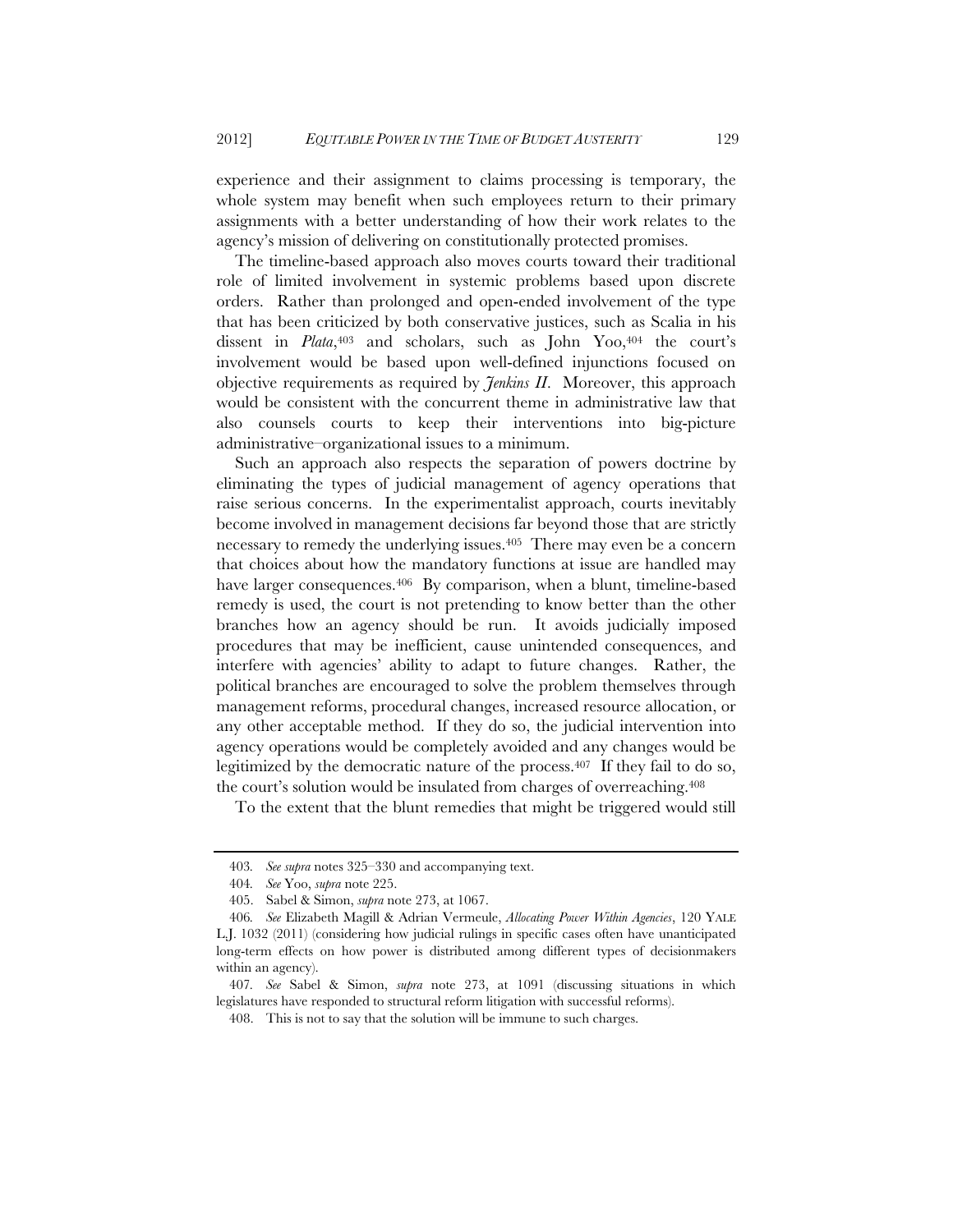invade the province of the political branches, this invasion is likely to be justified by the branches' culpability in causing the constitutional problems. The widespread nature of the problems faced by these disparate federal benefits agencies suggests that their problems have a common contributing cause. The obvious answer is neither new nor surprising. The focus of politicians—both legislators and executives—is inevitably drawn to the next election, which tends to be about what they have done lately for their

constituents.409 Splashy new programs attract a lot more attention than necessary maintenance on past programs, and so established programs may be easily neglected.<sup>410</sup> Unfortunately, neither the new nor the old programs are free. This incentive to constantly create new initiatives and programs creates a vicious cycle in which the expanding number of programs experience ever more serious problems as they compete for limited resources and attention from Congress and the President.411 This problem can be further exacerbated in situations in which the current office holders do not share the ideology or priorities of the enacting coalition.412 Indeed, the experience of structural reform litigation at the state level has been that even after a constitutional violation has been found, there is a "lack of political will to provide enough resources—i.e., money—to permit the institution to function properly."413

This pathology is often enabled by the senior leadership of the agencies themselves. Cabinet heads and senior officials often assert that they can fix problems without requiring major new expenditures. However, public choice theory and the problems described above indicate that such pronouncements are simply not trustworthy.<sup>414</sup> Political appointees are

<sup>409</sup>*. See* Matthew D. McCubbins et al., *Administrative Procedures as Instruments of Political Control*, 3 J.L. ECON. & ORG. 243 (1987).

 <sup>410.</sup> Sant'Ambrogio, *supra* note 41, at 1393; *see also supra* note 339 and accompanying text.

 <sup>411.</sup> In this regard, it is noteworthy that the size of the BVA has remained essentially static over two decades, even as the burden on it has increased enormously. *Compare* 2010 CHAIRMAN REPORT, *supra* note 77, at 3 (stating that the Board had sixty members in fiscal year 2010), *with* BD. OF VETERANS' APPEALS, REPORT OF THE CHAIRMAN FOR FISCAL YEAR 1991, at 1 (1992) (noting that the BVA had fifty-seven members with six more in the process of being appointed).

 <sup>412.</sup> Sant'Ambrogio, *supra* note 41, at 1419–20.

 <sup>413.</sup> Hirschhorn, *supra* note 261, at 1819.

 <sup>414.</sup> To continue to use the veterans system as an example, the leading consortium of veterans organizations has criticized the Administration's budget for fiscal years 2012 and 2013 for including savings to be generated by "management improvements," which it described as "a popular gimmick used by previous Administrations used to generate spurious savings and thus offset the growing cost to deliver VA care." PARALYZED VETERANS OF AM. ET AL., THE INDEPENDENT BUDGET FOR THE DEPARTMENT OF VETERANS AFFAIRS: CRITICAL ISSUES REPORT FOR FISCAL YEAR 2013, at 6 (2011) [hereinafter FY2013 PVA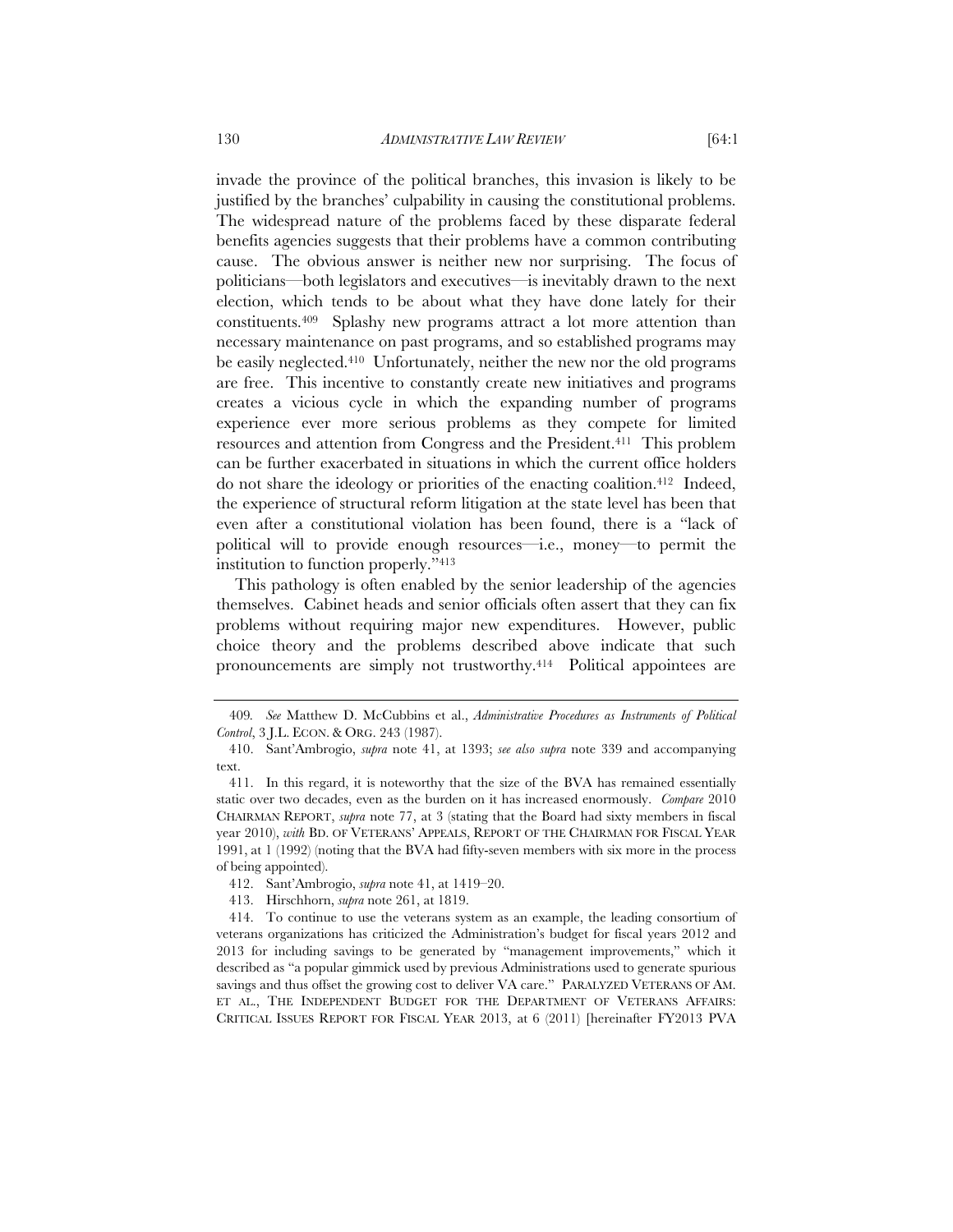likely to feel strong pressure to free up money for the latest presidential priorities and to deny they lack the resources to do their jobs. Those pressures are likely to filter down to career managers at agencies who can reasonably assume that advancement requires suppressing complaints about inadequate resources. This is not to say that agency officials are lying when they deny resource issues to Congress, the courts, and the media. The system necessarily favors advancement for those who perceive problems as caused by issues other than resource limitations.415 It is reasonable to hypothesize that the Supreme Court's hands-off attitude toward issues of agency delay discussed below also makes things worse; not correcting any individual problem gives it the opportunity to fester.

Indeed, there is a growing recognition that "agencies cannot possibly achieve many of the mandates for which they are responsible with the resources provided by the White House and Congress."416 This is not to say that management of these agencies is not a problem, as it certainly can be.417 However, any court attempting to remedy systemic due process violations at a major federal agency must confront the fact that insufficient resources may very well be a major factor contributing to the problem. A confrontation of some type with Congress over the issue of resources is not desirable, as there is an extensive line of cases rejecting resource limits as a basis for state and local governmental entities not remedying constitutional violations.418 The essential rationale of *Watson v. City of Memphis*, discussed above,<sup>419</sup> applies to the federal system as well. Budget difficulties do not

BUDGET], http://www.independentbudget.org/2013/CI\_2013.pdf. The report continued by observing that in the past such "savings were never realized." *Id.* 

 <sup>415.</sup> This is not even an inherently undesirable trait, as the political system should encourage efficient use of agency resources. The concern arises when the pressure pushes the system beyond efficiency to pathological underfunding.

<sup>416.</sup> Shapiro & Murphy, *supra* note 214, at 26.

<sup>417</sup>*. See, e.g.*, U.S. GOV'T ACCOUNTABILITY OFFICE, GAO-08-40, SOCIAL SECURITY DISABILITY: BETTER PLANNING, MANAGEMENT, AND EVALUATION COULD HELP ADDRESS BACKLOGS 3–4 (2007), http://www.gao.gov/new.items/d0840.pdf ("[M]anagement weaknesses as evidenced by a number of initiatives that were not successfully implemented have limited SSA's ability to remedy the backlog. Several initiatives introduced by SSA in the last 10 years to improve processing times and eliminate backlogged claims have, because of their complexity and poor execution, actually added to the problem. For example, the 'Hearings Process Improvement' initiative implemented in fiscal year 2000 significantly increased the days it took to adjudicate a hearings claim and exacerbated the backlog after the agency had substantially reduced it."); Ridgway, *VJRA Twenty Years Later*, *supra* note 24, at 289–93 (discussing VA's struggles to adapt its claims process to the changes resulting from the institution of judicial review).

<sup>418</sup>*. See* Kritchevsky, *supra* note 268, at 515 n.160 (citing more than two dozen federal cases).

<sup>419</sup>*. See supra* notes 232–234.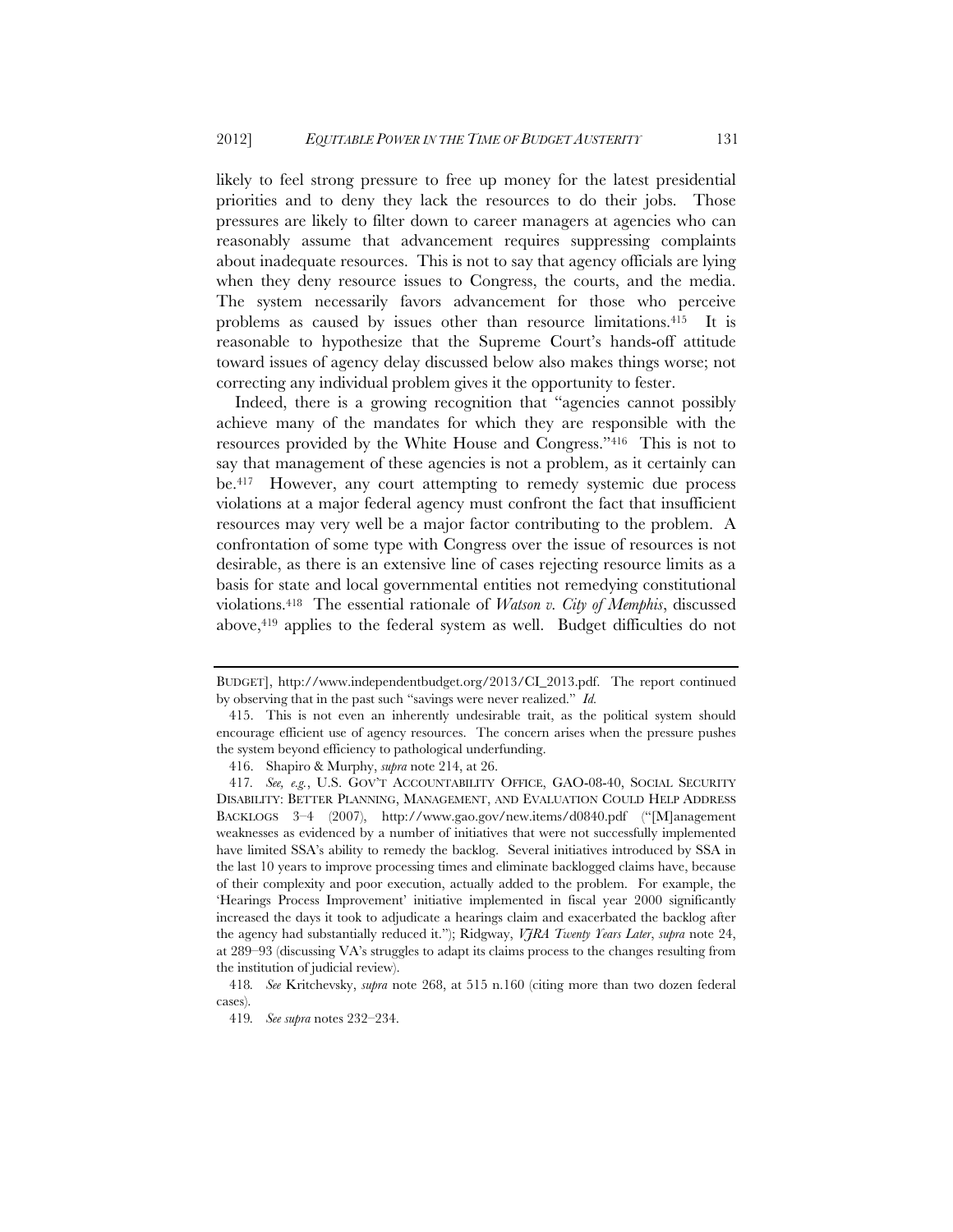Although the Judiciary may not be able to directly order more resources from Congress to run benefit programs, there is nothing intrinsically wrong with the courts making the political branches confront the difficult funding choices that they have strong strategic incentives to ignore. A helpful comparison is available. Scott Baker and Kimberly Krawiec have proposed a new approach to the problem of statutory interpretation. They note that there is a rich literature in contract law that addresses the problem of incomplete contracts by looking at the reason for the problem.420 The essence of their proposal is that public choice theory indicates that courts should use vagueness to declare a statute unconstitutional when it appears that Congress strategically left the law vague in order to avoid a politically difficult decision.421 They argue that, theoretically, courts should invoke the nondelegation doctrine when doing  $so^{422}$  because they would not be violating the separation of powers doctrine, but rather acting as a check against Congress's temptation to abuse its legislating authority.

The same logic can be applied to the power of the purse and related actions needed to properly support federal agencies. Tough budget decisions are the province of the political branches and should not be second-guessed by courts based upon differing values. However, it is proper for courts to act as a check against Congress's abuse of this power by ordering it to keep the promises it makes that are so well defined so as to create property rights. Of course, countless political promises are unenforceable, and the exercise of this check by the courts cautions against over-classification of statutes as creating property rights.423 For those

 <sup>420.</sup> Scott Baker & Kimberly D. Krawiec, *The Penalty Default Canon*, 72 GEO. WASH. L. REV. 663, 663–64 (2004).

<sup>421</sup>*. Id.* at 664.

<sup>422</sup>*. Id.*

 <sup>423.</sup> For example, in *Town of Castle Rock v. Gonzales*, 545 U.S. 748 (2005), the Supreme Court determined that there is no protected property right in a court order of protection. *Id.*  Such a result was justified because of the impracticality of enforcing all such orders or providing compensation to the victims of every violated order. Although beyond the scope of this Article, one of the core problems in structural reform litigation generally is the lack of definition as to many of the constitutional rights being protected. To the extent that such cases are based upon "a violation of some broad norm—the right to an adequate education [or] the right to access to justice," Sabel & Simon, *supra* note 273, at 1056, it is inevitable that there will be major difficulties in finding precise and objective remedies under *Jenkins II* that correspond well to the subjective and indeterminate rights being vindicated. It is this problem that undermines the "rights essentialism" approach of Daryl Levinson, which regards finding remedies as merely a derivative issue rather than a necessary component in defining constitutional protections. *Compare* Daryl J. Levinson, *Rights Essentialism and Remedial Equilibration*, 99 COLUM. L. REV. 857 (1999) (asserting that remedies inherently reflect different values than constitutional rights), *with* Yoo, *supra* note 225 (discussing the possibility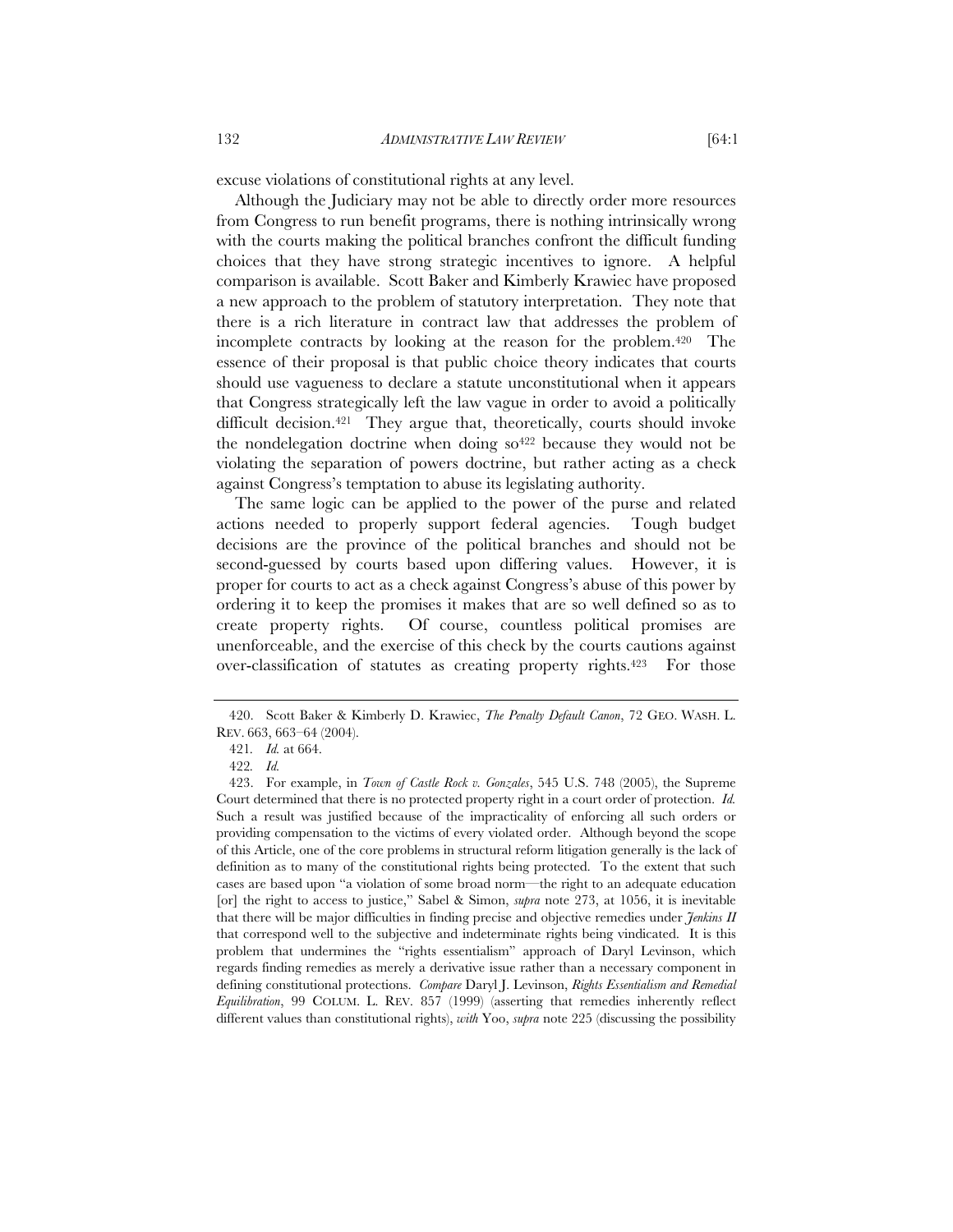promises that do rise to the level of property rights, however, the Constitution provides protections that the Judiciary can administer without trespassing on the prerogatives of the political branches.424 Having the Judiciary take an increased role in holding Congress accountable would not be an unjustified expansion of judicial power, but simply a new form of the traditional role of courts in checking the political branches, which must adapt to "an era of vastly changed and expanded government activities."425

This is not to say that courts can or should have the power to force Congress to tax and spend. As has been recognized in *Flemming* and many other cases, Congress has the option to modify or eliminate statutorily created benefits. Although some issues will arise on the margin when Congress reacts this way, there is nothing constitutionally wrong with mooting a chronic due process problem by eliminating the benefit at issue.

Instead, courts can—and should—focus Congress's attention on the severity of the disconnect between its promises and reality. If promises were made that rise to the level of creating a property interest, then they must be kept. Otherwise, it would erode the sociological legitimacy of government. Thus, it is entirely appropriate for courts exercising their equitable powers to remedy constitutional violations to do so in a manner that confronts Congress with difficult choices that it would prefer to avoid. This remedy can be approached from two directions: shutting down the program so that Congress would be forced to intervene to restart it, or redirecting agency resources toward the problem so the political branches' ability to use the agency for patronage is curtailed until the problem is fixed. As mentioned above, the most extreme remedy invoked in structural reform litigation is simply to shut down the offending institution.<sup>426</sup> Theoretically, courts could reduce or eliminate benefits available under programs that are underfunded. However, this approach would work only when the functions of the shuttered institution could be shifted to other bodies and would be otherwise fraught with obvious problems.427

of courts vindicating constitutional rights through broad structural remedies).

 <sup>424.</sup> This is not to say that such remedies will be immune from charges of judicial bias. It is not hard to imagine a judge being accused of imposing a hyperaggressive timetable with the secret hope of biasing the political response toward cutting the program at issue. Alternatively, a judge who imposes an overly cautious timetable could be accused of coddling the agency and trying to protect a favored program from tough choices. If either instance were clear, then the remedy could be found to be an abuse of discretion.

 <sup>425.</sup> Sabel & Simon, *supra* note 273, at 1091. Although Sabel and Simon argue that this need for expanded checks justifies the expansion of remedies in structural litigation cases, this Article takes the somewhat different view that such a role can be achieved by the judiciary using simpler and more traditional approaches to equitable remedies.

<sup>426</sup>*. See supra* note 267 and accompanying text.

<sup>427.</sup> One less obvious problem is that such a remedy might amount to a judicial taking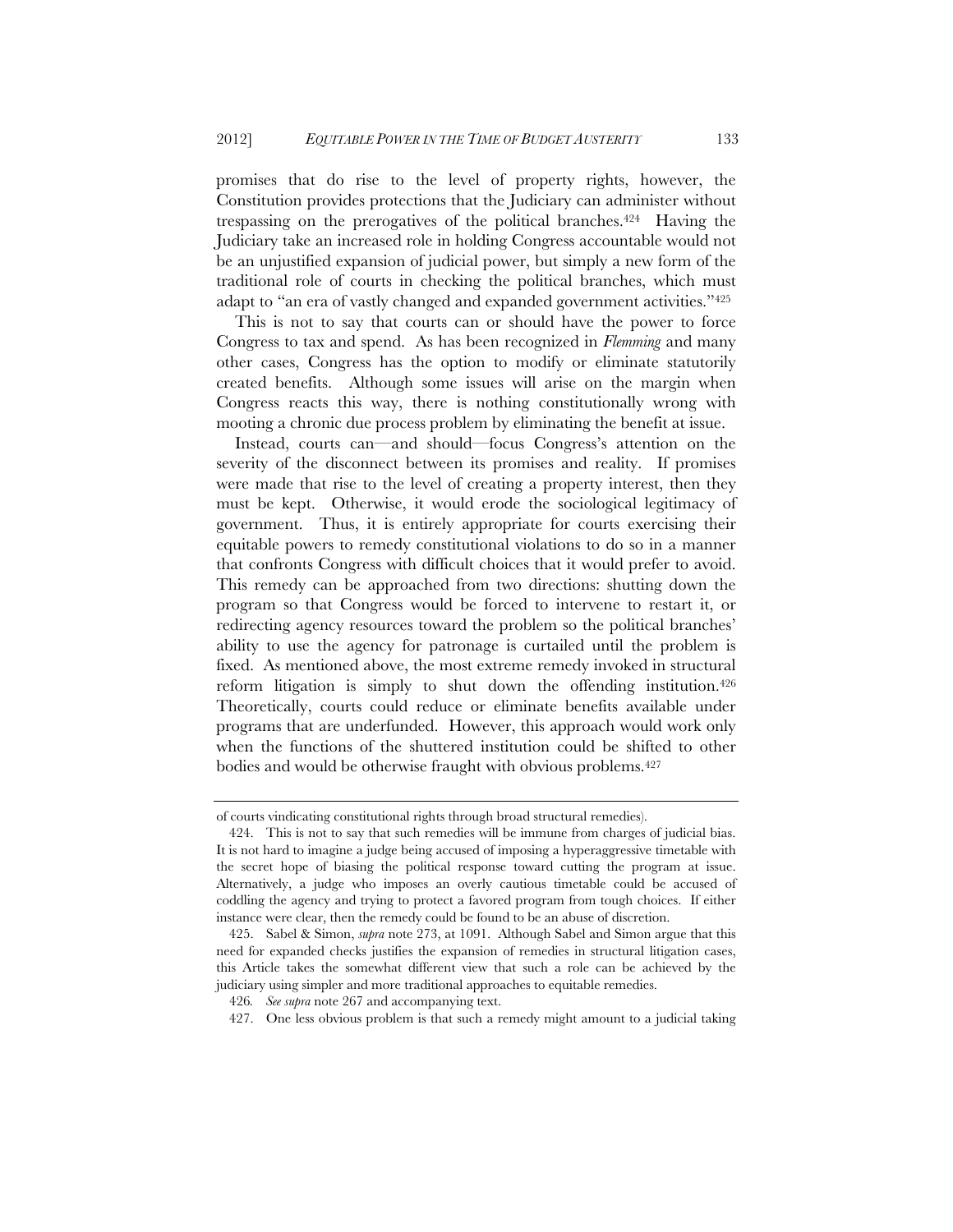Accordingly, the more palatable (but not easy) approach would be to continually ratchet up the shifting of resources within an agency to address the constitutional problem until the constitutional violation was cured or the disruption to secondary functions became so intolerable that a political solution was found.428 In particular, a court might consider the somewhat extreme measure of enjoining an agency from devoting any resources to new initiatives by the President and Congress until the constitutional violation were fixed.429 Such an order would be within the court's equitable powers as a form of sequestration.430 This would create pressure on the political branches to decide whether and how to keep the promises that have been made and avoid having the Judiciary make the difficult and often unpopular decisions that governing often requires.431 Regardless of whether the promise were kept, modified, or withdrawn, at least the result would be legitimate because there would be no disconnect between the promise and reality, and the political branches would have the final say in how the gap were closed.

This reveals one final advantage of timeline-based remedies. These remedies would avoid requiring courts to assign blame and make politically

 429. Of course, initiatives directed at fixing the problem would be an exception. VA's most recent performance report lists sixteen major initiatives, many of which are designed to address issues contributing to the problems at issue in *VCS.* VA FY2010 PERFORMANCE REPORT, *supra* note 16, at I-65 to -79.

of the type Justice Scalia discussed in the portion of his majority opinion in *Stop the Beach Renourishment, Inc. v. Florida Department of Environmental Protection* that failed to attract a fifth vote. 130 S. Ct. 2592, 2601 (2010) ("Our precedents provide no support for the proposition that takings effected by the judicial branch are entitled to special treatment, and in fact suggest the contrary.").

 <sup>428.</sup> To continue using VA as an example, a substantial minority of its budget is for discretionary functions. *See U.S. Department of Veterans Affairs Budget Request for Fiscal Year 2012: Hearing Before the H. Comm. on Veterans' Affairs*, 112th Cong. 11 (2011) (testimony of Secretary Eric K. Shinseki requesting \$62 billion in discretionary funds and \$70 billion in mandatory funding for VA for fiscal year 2012). Nearly 90% of these discretionary funds are used to provide health care to veterans. PARALYZED VETERANS OF AM. ET AL., THE INDEPENDENT BUDGET FOR THE DEPARTMENT OF VETERANS AFFAIRS: CRITICAL ISSUES REPORT FOR FISCAL YEAR 2013, at 5 (2011), http://www.independentbudget.org/2013/CI\_2013.pdf. Accordingly, redirection of a substantial portion of VA's discretionary budget would likely reduce the health care available to veterans through VHA.

<sup>430</sup>*. See supra* note 265 and accompanying text.

 <sup>431.</sup> Aside from public choice grounds, pushing Congress toward confronting difficult resource allocation problems can also be justified on deliberative democracy grounds. As political fiduciaries, the duty of good faith requires politicians to engage in a continuing dialogue about how changing circumstances affect the continuing validity of past choices, and it is, therefore, fair for the judiciary to initiate this conversation when the political branches have strategic incentives to ignore such problems. Ponet & Leib, *supra* note 208, at 1261.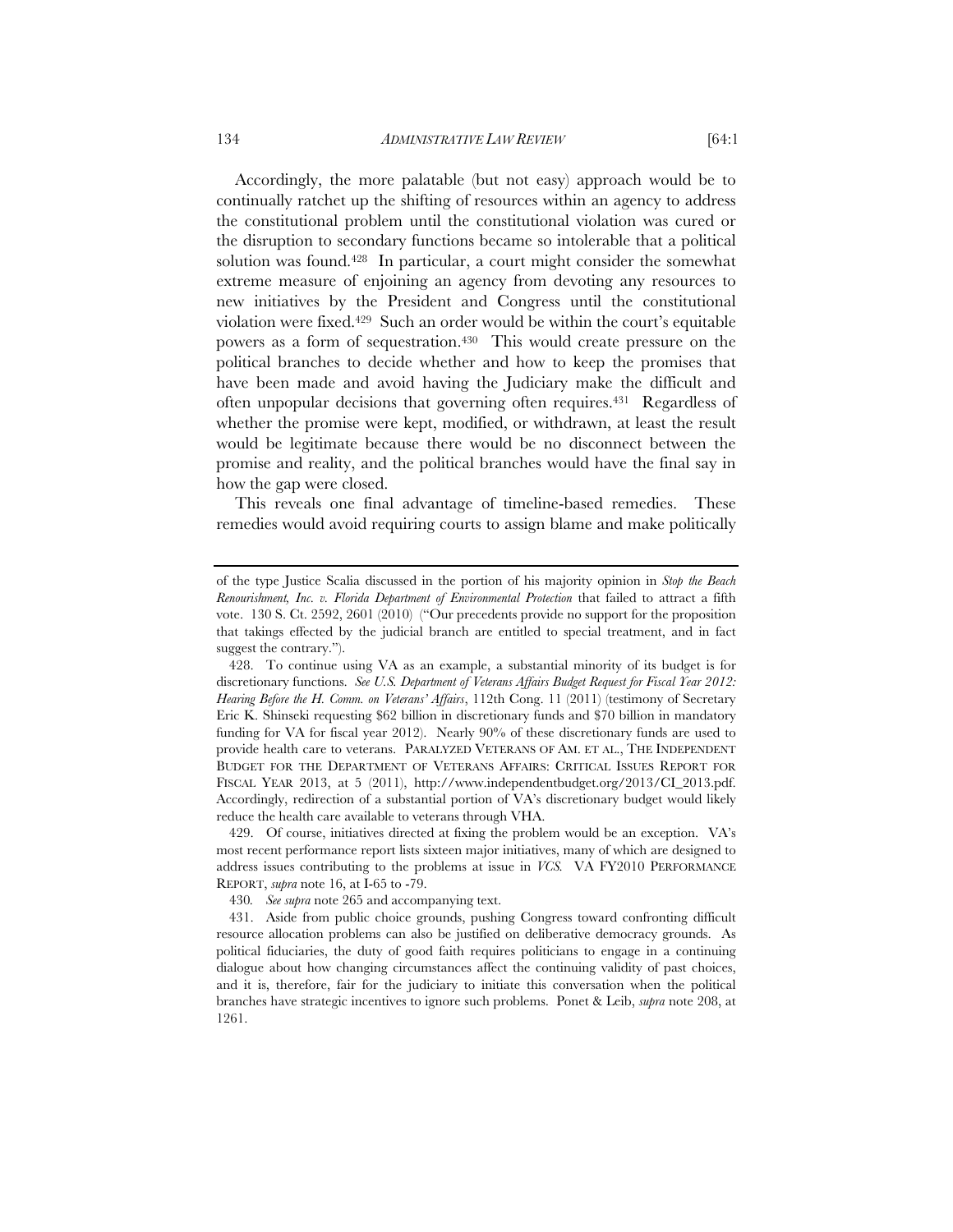charged determinations of causation.432 In particular, they would also avoid requiring courts to determine whether agency dysfunction was caused by management issues or inadequate resources.<sup>433</sup> Rather, the court could provide the political branches the opportunity to define and solve the problem however they saw fit. Should that fail, the court could narrowly focus on shifting resources toward blunt solutions that minimize policy choices by the Judiciary and continue to provide the preferred actors with the opportunity to implement better solutions.

Ultimately, the timeline-based remedy proposals here do not presuppose a cause of the constitutional violation. Rather, the proposals are based upon the much simpler proposition that delays in claims processing by federal agencies *can* be solved by the blunt application of additional resources, even though the political branches *might* be able to solve them through other means. The Constitution requires that they *must* be solved, and courts should therefore apply the available remedy that has the best chance of being effective while also minimizing separation of powers concerns. For agencies charged with managing claims for federal benefits, the timeline-based approach described above fits the bill.

## **CONCLUSION**

Modern structural reform litigation was developed in an era when the central problem was that some state and local officials were not interested in living up to their constitutional duties. It was the role of "hero judges" at this time to coerce these officials into doing the right thing and, if necessary, displace them altogether and impose the required changes. However, those problems of willful disobedience have given way to a new set of problems in which constitutional violations stem from a thicket of administrative complexity and legislative neglect. In this new era, the playbook followed by the judges of the desegregation era is breaking down and requires rethinking.

 <sup>432.</sup> The Supreme Court in *Plata* seemed to intentionally avoid assigning specific responsibility for the constitutional violations at issue: "In addition to overcrowding, the failure of California's prisons to provide adequate medical and mental health care may be ascribed to chronic and worsening budget shortfalls, a lack of political will in favor of reform, inadequate facilities, and systemic administrative failures." Brown v. Plata, 131 S. Ct. 1910, 1936 (2011).

 <sup>433.</sup> Such determinations may not even be possible. As noted above, the complexity of agency operations makes it difficult, if not impossible, to predict in advance how changes will affect the system. Similarly, even substantially imperfect systems can function even if there may be more efficient ways of operating. Given the need to satisfy the requirements of the Constitution, it is necessary to provide sufficient resources to allow the system to function as it constantly searches for potentially more efficient methods that may or may not exist.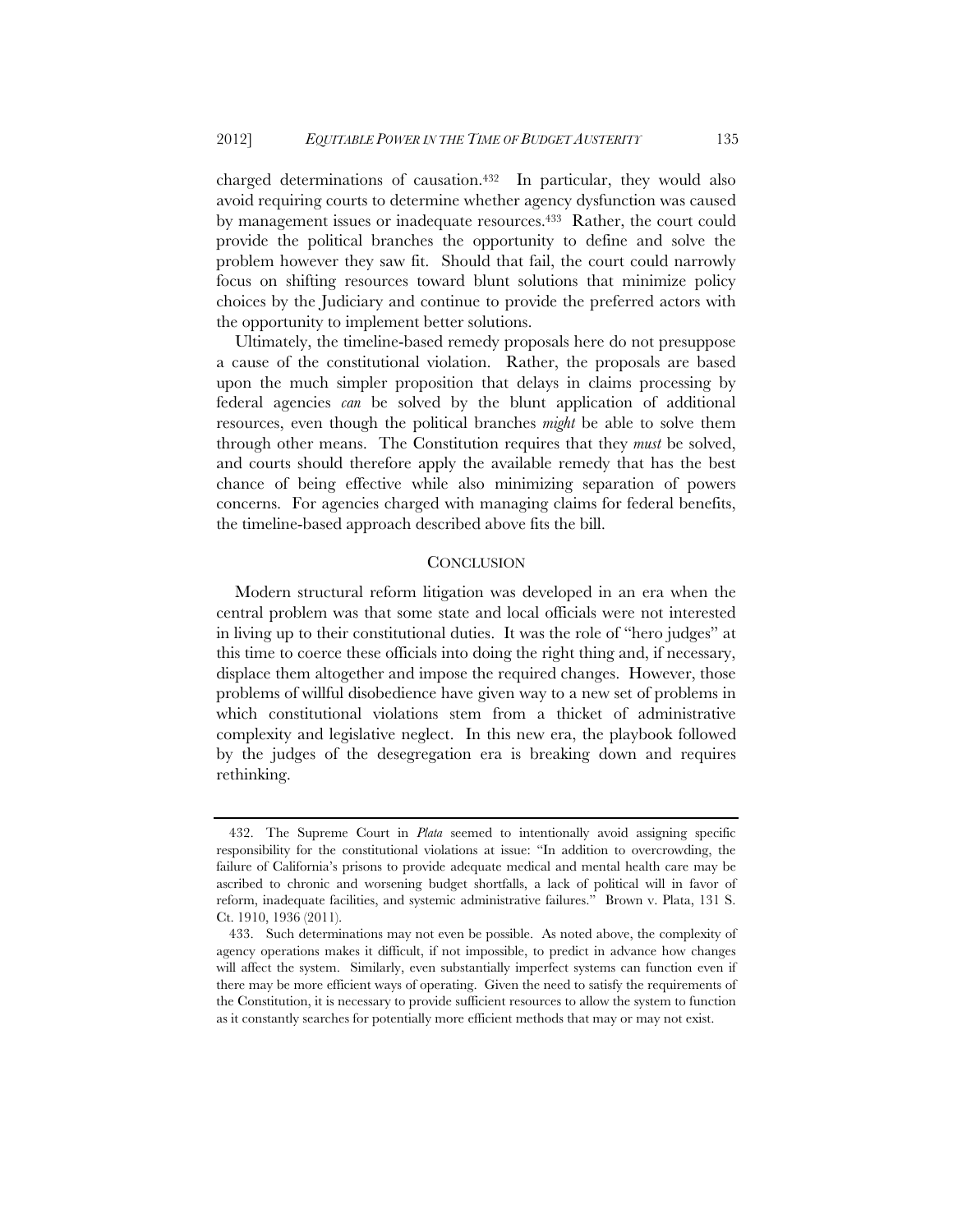The purpose of this Article is not to argue that the incredibly hard problems of structural reform litigation involving federal benefits agencies have an easy answer. Rather, at least in the context of those agencies, constitutional values are better served by skipping the traditional step of years of supervised failure before applying blunt, timeline-based remedies.

The reasons for experimenting with a new playbook are numerous. First, major federal benefits agencies, like VA, are so large and complex that there is little reason to believe that a judge or special master trying to micromanage one of them would be able to succeed where experienced agency managers have not. Second, blunt timeline-based remedies respect the separation of powers by leaving primary control with the agency and the political branches so that constitutional issues can still be solved through internal reforms. Third, if the blunt remedies are triggered, systemic delay and accuracy problems are exactly the kinds of issues that would likely be improved by the brute-force application of more resources to the processing of claims. Fourth, whether the due process violation is resolved before or after some level of blunt remedy is triggered, the overall timeline for judicial involvement would be minimized. Fifth, there are good reasons, grounded in public-choice theory, for believing that resource limitations are a root cause that the political branches will ignore unless forced to confront and, therefore, it is reasonable to set the litigation on an early course to confront these issues rather than let beneficiaries suffer for years or decades while politicians deflect responsibility.

Ultimately, courts need not make politically charged determinations apportioning blame between agency dysfunction and congressional underfunding. It is debatable whether such questions have a correct answer, and increased resources can improve claims processing regardless of whether there are also management improvements to be had. Both claimants and the Constitution are better served by avoiding judicial micromanagement of complex problems beyond the institutional competence of judges. Rather, it makes sense for judges to pressure agencies and politicians to find *a* solution to the constitutional violation that works, rather than spend years in a fruitless effort to find *the* solution that perfectly balances the competing concerns involved. Such a process will not only be faster and more effective but will produce outcomes that are legitimized by the political process that produces them.

The problems facing federal benefits agencies are likely to worsen as the United States is swept up in this era of global debt crises and budgetary austerity. As budgets tighten, however, politicians will have even more incentives to avoid confronting the true costs of the promises that have been made. It is not for courts to decide what promises should be made, kept, revised, or retracted. When promises become property rights, however,